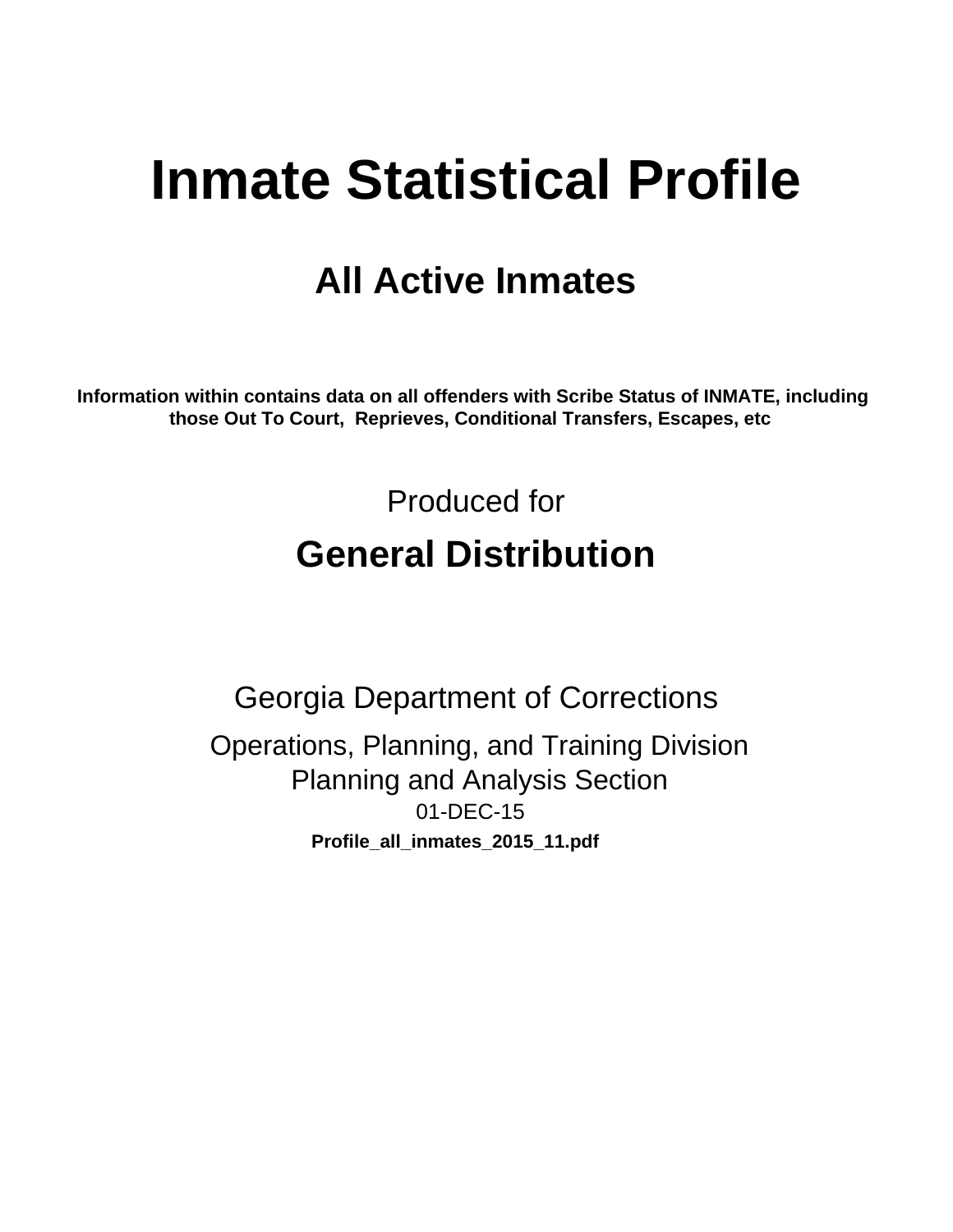#### **Inmate Statistical Profile 01-DEC-15** Contents

**All Active Inmates** 

Produced for General Distribution

# **Table of Contents**

|    | <b>Demographic information</b>                                       |
|----|----------------------------------------------------------------------|
|    | 4 Current age, broken out in ten year age groups                     |
|    | 5 Race group                                                         |
|    | 6 Marital status, self-reported at entry to prison                   |
|    | 7 Number of children, self-reported at entry to prison               |
|    | 8 Religious affiliation, self-reported at entry to prison            |
|    | 9 Home county - self-reported at entry to prison                     |
|    | 14 Employment status before prison, self-reported at entry to prison |
|    | 15 Age at admission                                                  |
|    | 17 Height, measured at entry to prison                               |
|    | 18 Height, measured at entry to prison                               |
|    | 20 Weight, measured at entry to prison                               |
|    | 21 Military service                                                  |
|    | <b>Correctional information</b>                                      |
|    | 22 Type of admission to prison                                       |
|    | 23 Current / last supervision level                                  |
|    | 24 Current / last institution type                                   |
|    | 25 Institution type - transitional centers                           |
|    | 26 Institution type - county prisons                                 |
|    | 28 Institution type - state prisons                                  |
|    | 30 Institution type - private prisons                                |
| 31 | Institution type - inmate boot camp                                  |
|    | 32 Number of disciplinary reports                                    |
|    | 33 Number of transfers                                               |
|    | 34 Number of escapes                                                 |
|    | 35 Split sentence - Probation to follow                              |
|    | 36 Probable future release type of still active inmates              |
|    | 37 Time served in current (or last) institution                      |
|    | Educational, psychological and physical information                  |
|    | 38 Highest grade level attained                                      |
|    | 39 Culture fair IQ scores                                            |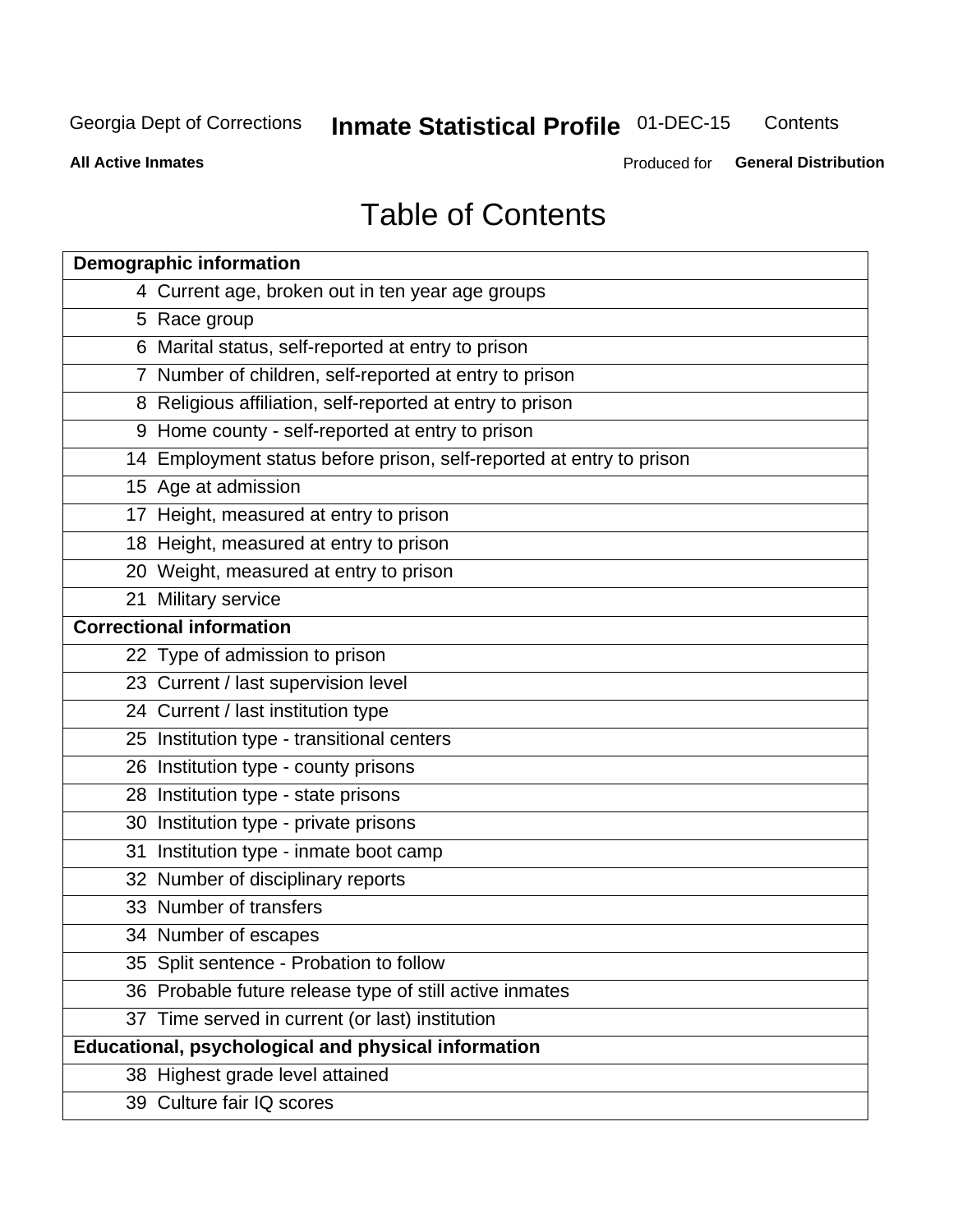#### **Inmate Statistical Profile 01-DEC-15** Contents

**All Active Inmates** 

Produced for General Distribution

# **Table of Contents**

| Educational, psychological and physical information              |
|------------------------------------------------------------------|
| 40 Wide Range Achievement Test (WRAT) reading score              |
| 41 Wide Range Achievement Test (WRAT) math score                 |
| 42 Wide Range Achievement Test (WRAT) spelling score             |
| 43 Current / last mental health treatment level                  |
| 44 PULHESDWIT medical scale - 'P' overall condition ('P'hysical) |
| 45 PULHESDWIT medical scale - 'U' upper body                     |
| 46 PULHESDWIT medical scale - 'L' lower body                     |
| 47 PULHESDWIT medical scale - 'H' hearing                        |
| 48 PULHESDWIT medical scale - 'E' vision                         |
| 49 PULHESDWIT medical scale -'S' psychiatric                     |
| 50 PULHESDWIT medical scale - 'D' dental                         |
| 51 PULHESDWIT medical scale - 'W' work ability                   |
| 52 PULHESDWIT medical scale - 'I' impairment                     |
| 53 PULHESDWIT medical scale - 'T' transportability               |
| <b>Crimes and criminal history information</b>                   |
| 54 Number of prior Georgia incarcerations                        |
| 55 Prison sentence in years                                      |
| 56 Primary offense, broken out into felonies vs misdemeanors     |
| 57 Primary offense, broken out into six broad crime categories   |
| 58 Primary offense, detailed offense code                        |
| 66 County of conviction of primary offense                       |
| 71 Circuit of conviction of primary offense                      |
| 73 Years served (jail + prison) in this incarceration            |
| <b>Medical information</b>                                       |
| 74 Results of most recent HIV test                               |
| 75 Results of most recent tuberculosis test                      |
| 76 Results of most recent syphilis test                          |
| 77 Results of most recent Hepatitis-C test                       |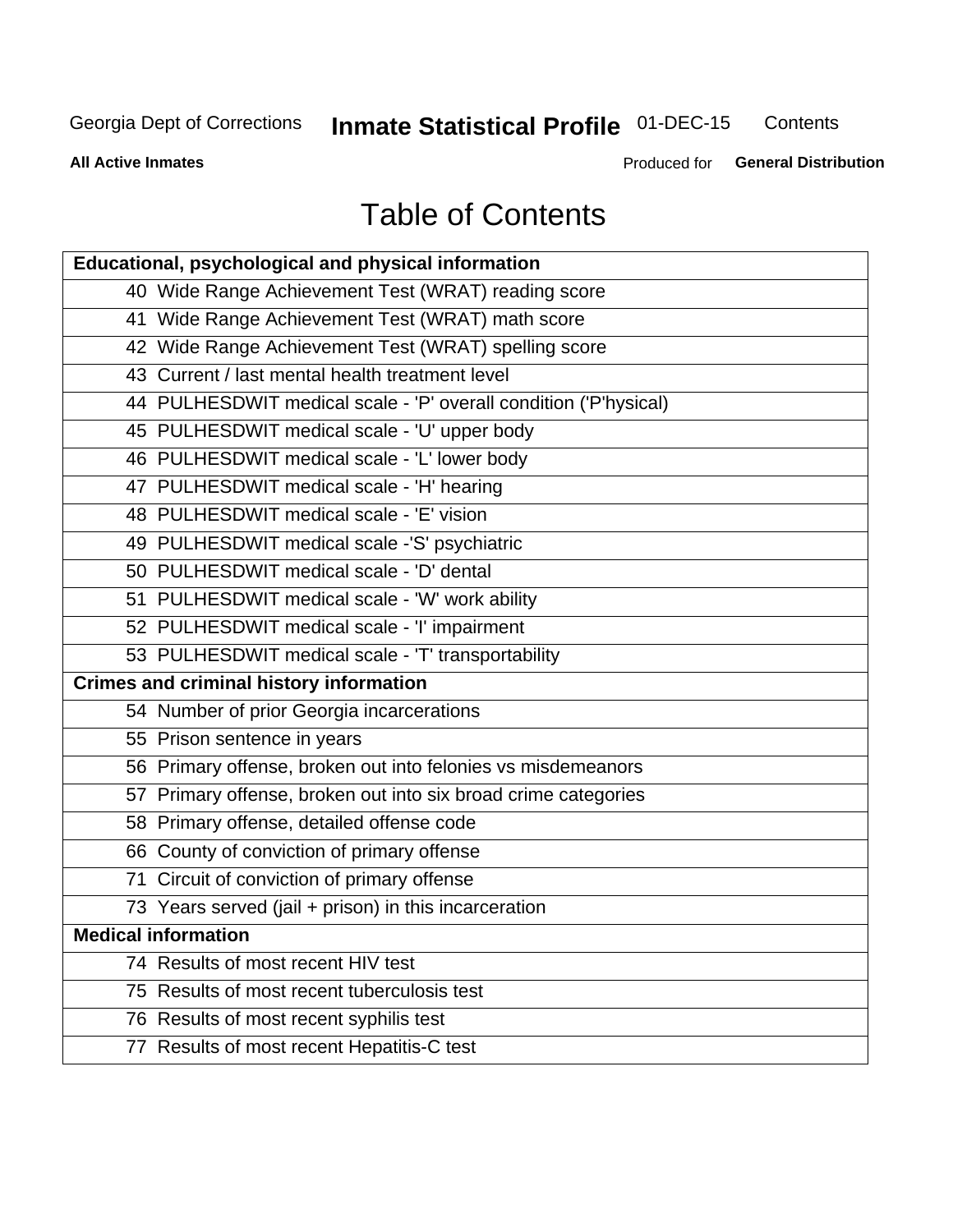# Inmate Statistical Profile 01-DEC-15 Page 4

### **All Active Inmates**

### Produced for General Distribution

### Current age, broken out in ten-year age groups

COL % - percent each COUNT is of its particular column

|                          | <b>Male</b>  |        |        | <b>Female</b>   |        |          | <b>Total</b> |        |
|--------------------------|--------------|--------|--------|-----------------|--------|----------|--------------|--------|
| <b>Current Age</b>       | <b>Count</b> | Col %  | Row %  | <b>Count</b>    | Col %  | Row %    | <b>Total</b> | Col %  |
| <b>Teens (1-19)</b>      | 669          | 1.35%  | 96.40% | 25              | 0.69%  | 3.60%    | 694          | 1.31%  |
| <b>Twenties (20-29)</b>  | 14,697       | 29.71% | 93.71% | 986             | 27.36% | 6.29%    | 15,683       | 29.55% |
| <b>Thirties (30-39)</b>  | 14,787       | 29.90% | 92.23% | 1,246           | 34.57% | 7.77%    | 16,033       | 30.21% |
| <b>Forties (40-49)</b>   | 10,041       | 20.30% | 92.58% | 805             | 22.34% | 7.42%    | 10,846       | 20.44% |
| <b>Fifties (50-59)</b>   | 6,640        | 13.42% | 93.92% | 430             | 11.93% | 6.08%    | 7,070        | 13.32% |
| <b>Sixties (60-69)</b>   | 2,078        | 4.20%  | 95.54% | 97              | 2.69%  | 4.46%    | 2,175        | 4.10%  |
| Seventy + (70 and above) | 549          | 1.11%  | 97.34% | 15 <sup>2</sup> | 0.42%  | $2.66\%$ | 564          | 1.06%  |
| <b>Total Reported</b>    | 49,461       | 100%   | 93.21% | 3,604           | 100%   | 6.79%    | 53,065       | 100%   |

| <b>Not Reported</b> | 154          |       | 155    |
|---------------------|--------------|-------|--------|
| Total               | <b>49615</b> | 3,605 | 53,220 |

| <b>Mean</b><br>(average)       | 37.67 | 37.16 | 37.64 |
|--------------------------------|-------|-------|-------|
| Median (middle)                | 36    | JJ    | 36    |
| <b>Mode</b><br>(most frequent) | 26    |       | 26    |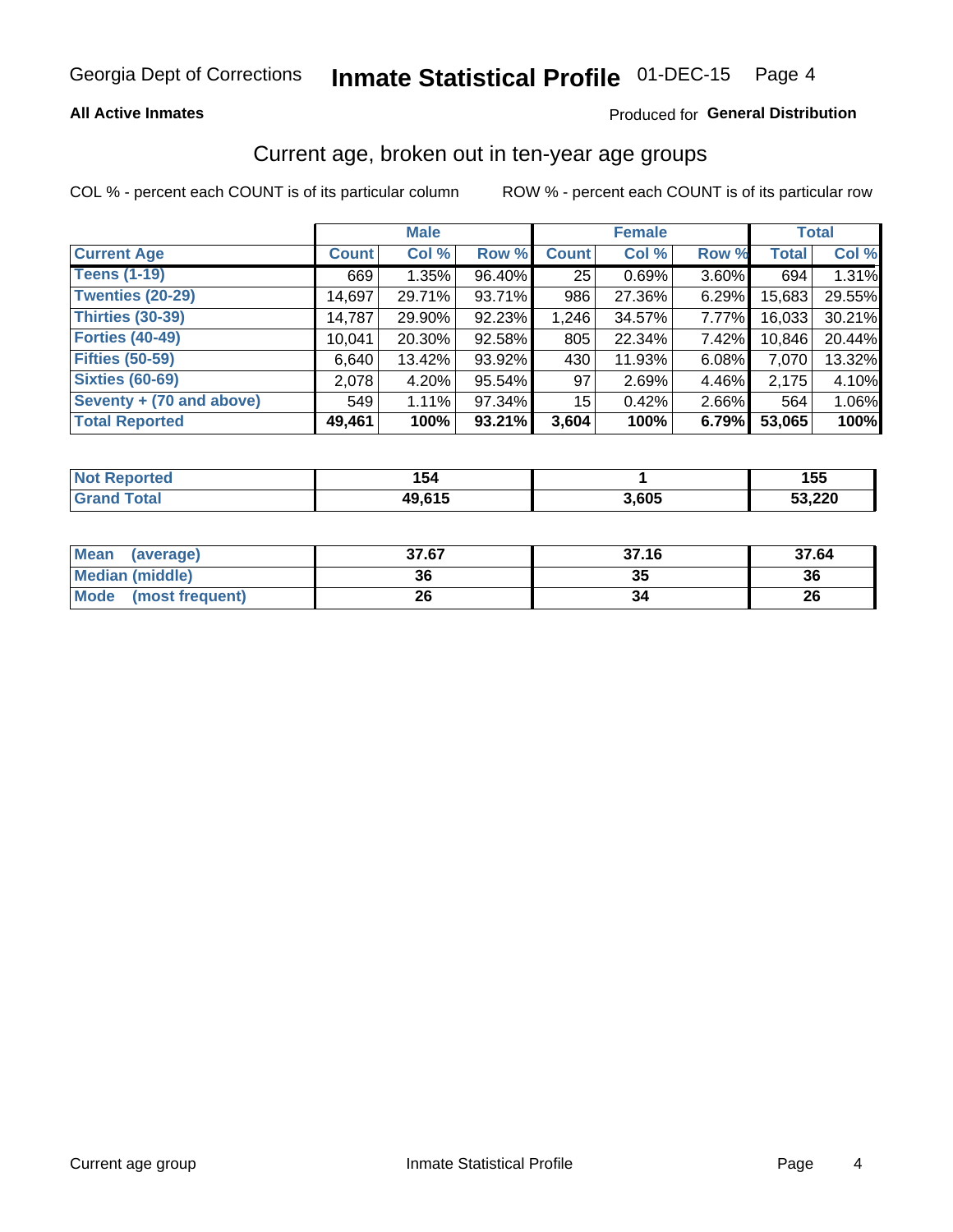#### Inmate Statistical Profile 01-DEC-15 Page 5

### **All Active Inmates**

### Produced for General Distribution

### Race group

COL % - percent each COUNT is of its particular column

|                   |                        | <b>Male</b>  |          |             | <b>Female</b> |         |        | <b>Total</b> |        |
|-------------------|------------------------|--------------|----------|-------------|---------------|---------|--------|--------------|--------|
|                   | <b>Race Group</b>      | <b>Count</b> | Col %    | Row % Count |               | Col %   | Row %  | <b>Total</b> | Col %  |
|                   | <b>White</b>           | 16,463       | 33.18%   | 89.03%      | 2,029         | 56.28%  | 10.97% | 18,492       | 34.75% |
| 2                 | <b>Black</b>           | 30,925       | 62.33%   | 95.35%      | ,507          | 41.80%  | 4.65%  | 32,432       | 60.94% |
| 5                 | <b>Other</b>           | 49           | .10%     | 92.45%      | 4             | $.11\%$ | 7.55%  | 53           | .10%   |
| 6                 | <b>Asian</b>           | 163          | $.33\%$  | 93.68%      | 11            | .31%    | 6.32%  | 174          | .33%   |
| 9                 | <b>Unknown</b>         | 5            | $.01\%$  | 83.33%      |               | .03%    | 16.67% | 6            | .01%   |
| 10                | <b>Hispanic</b>        | ,985         | $4.00\%$ | 97.45%      | 52            | 1.44%   | 2.55%  | 2,037        | 3.83%  |
| $12 \overline{ }$ | <b>Native American</b> | 24           | .05%     | 96.00%      |               | .03%    | 4.00%  | 25           | .05%   |
| 13                | <b>Native Hawaiian</b> |              | $.01\%$  | 100.00%     |               |         |        |              | .01%   |
|                   | <b>Total Reported</b>  | 49,615       | 100%     | 93.23%      | 3,605         | 100%    | 6.77%  | 53,220       | 100%   |

| <b>Not Reported</b> |        |       |        |
|---------------------|--------|-------|--------|
| <b>Grand Total</b>  | 49,615 | 3,605 | 53,220 |

| <b>Mode</b><br>---<br>most frequent) | Black | White | <b>Black</b> |
|--------------------------------------|-------|-------|--------------|
|                                      |       |       |              |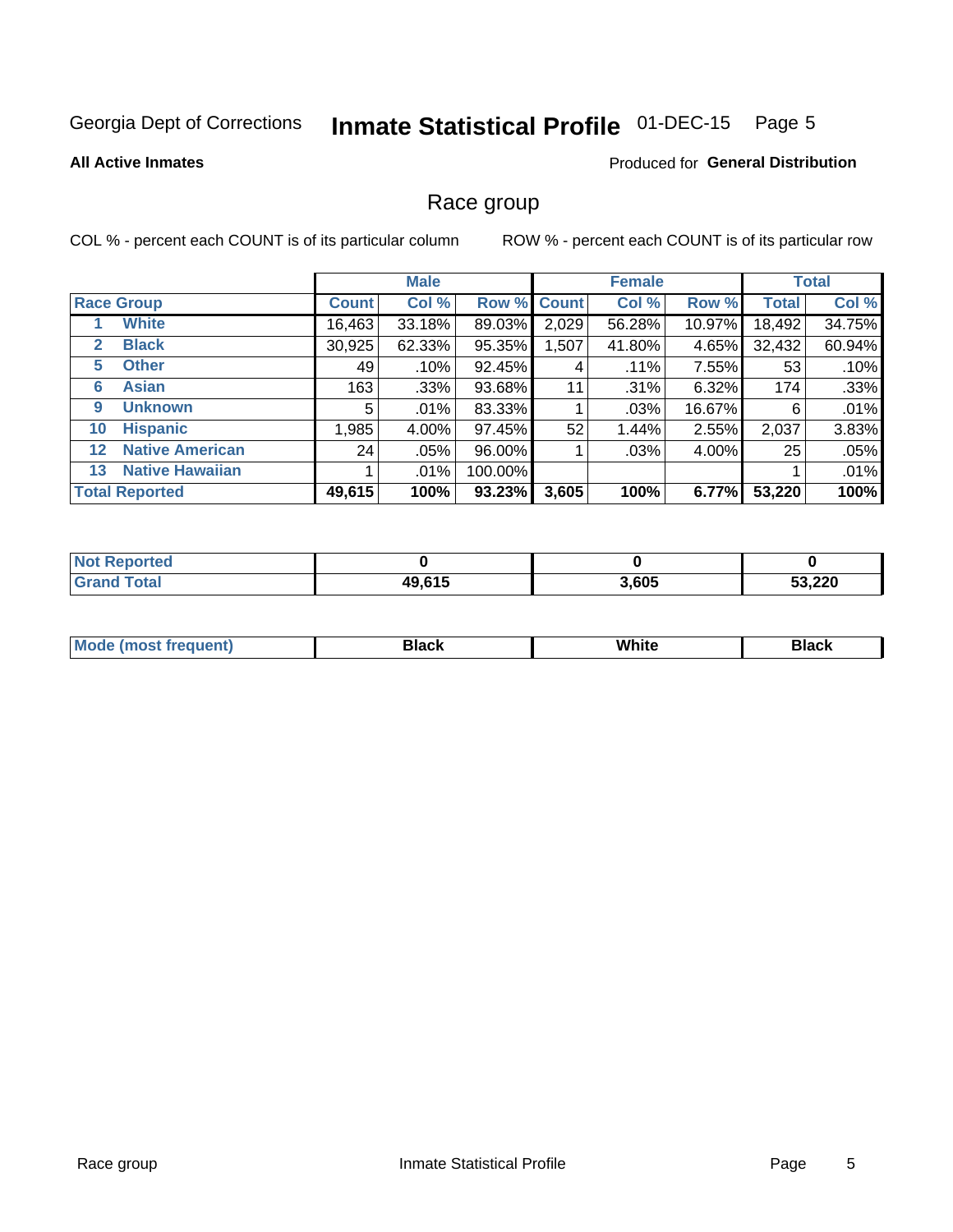#### **Inmate Statistical Profile 01-DEC-15** Page 6

**All Active Inmates** 

### Produced for General Distribution

### Marital status, self-reported at entry to prison

COL % - percent each COUNT is of its particular column

|                            | <b>Male</b>  |        |        |              | <b>Female</b> | <b>Total</b> |              |        |
|----------------------------|--------------|--------|--------|--------------|---------------|--------------|--------------|--------|
| <b>Marital Status</b>      | <b>Count</b> | Col %  | Row %  | <b>Count</b> | Col %         | Row %        | <b>Total</b> | Col %  |
| <b>Unknown</b><br>$\bf{0}$ | 603          | 1.22%  | 95.11% | 31           | $.86\%$       | 4.89%        | 634          | 1.19%  |
| <b>Divorced</b><br>D       | 4,576        | 9.22%  | 89.36% | 545          | 15.12%        | 10.64%       | 5,121        | 9.62%  |
| <b>Married</b><br>М        | 6,564        | 13.23% | 91.55% | 606          | 16.81%        | $8.45\%$     | 7,170        | 13.47% |
| <b>Separated</b><br>S.     | 1,734        | 3.49%  | 83.73% | 337          | 9.35%         | 16.27%       | 2,071        | 3.89%  |
| <b>Unmarried</b><br>U      | 35,655       | 71.86% | 94.83% | 1,943        | 53.90%        | $5.17\%$     | 37,598       | 70.65% |
| <b>Widow</b><br>W          | 483          | .97%   | 77.16% | 143          | 3.97%         | 22.84%       | 626          | 1.18%  |
| <b>Total Reported</b>      | 49,615       | 100%   | 93.23% | 3,605        | 100%          | 6.77%        | 53,220       | 100%   |

| orted<br>I NOT  |        |       |        |
|-----------------|--------|-------|--------|
| $\sim$<br>. Gre | 49,615 | 8.605 | 53,220 |

| <b>Mode (most frequent)</b><br>Unmarried<br>Unmarried<br>Jnmarried |
|--------------------------------------------------------------------|
|--------------------------------------------------------------------|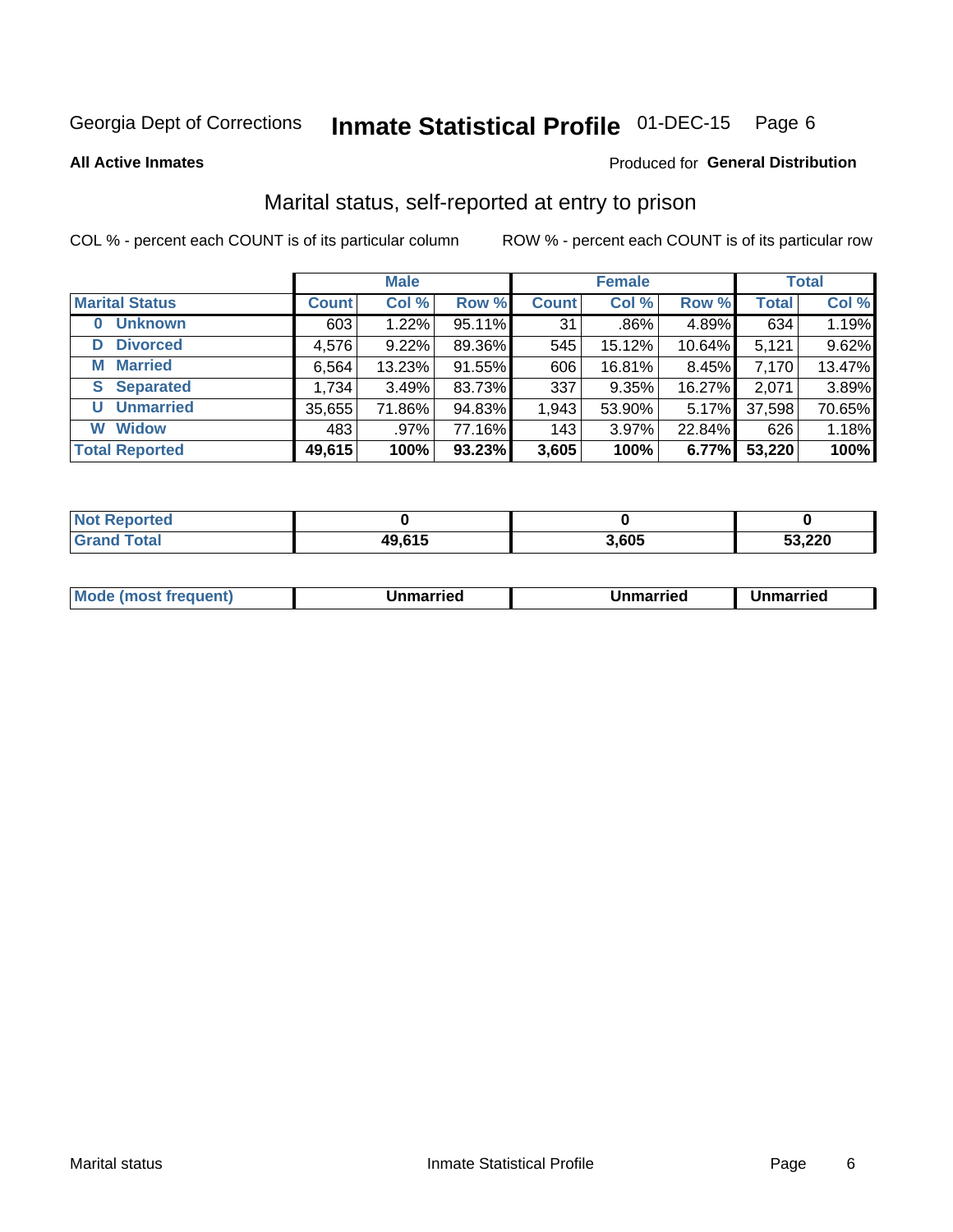#### **Inmate Statistical Profile 01-DEC-15** Page 7

### **All Active Inmates**

### Produced for General Distribution

### Number of children, self reported at entry to prison

COL % - percent each COUNT is of its particular column

|                           |              | <b>Male</b> |        |              | <b>Female</b> |       |              | <b>Total</b> |
|---------------------------|--------------|-------------|--------|--------------|---------------|-------|--------------|--------------|
| <b>Number of Children</b> | <b>Count</b> | Col %       | Row %  | <b>Count</b> | Col %         | Row % | <b>Total</b> | Col %        |
| $\overline{0}$            | 19,994       | 40.72%      | 94.13% | 1,246        | 34.60%        | 5.87% | 21,240       | 40.30%       |
|                           | 11,059       | 22.52%      | 94.14% | 689          | 19.13%        | 5.86% | 11,748       | 22.29%       |
| $\overline{2}$            | 8,050        | 16.39%      | 91.36% | 761          | 21.13%        | 8.64% | 8,811        | 16.72%       |
| $\overline{3}$            | 4,903        | 9.98%       | 90.81% | 496          | 13.77%        | 9.19% | 5,399        | 10.24%       |
| $\overline{\mathbf{4}}$   | 2,485        | 5.06%       | 91.39% | 234          | 6.50%         | 8.61% | 2,719        | 5.16%        |
| 5                         | 1,246        | 2.54%       | 93.12% | 92           | 2.55%         | 6.88% | 1,338        | 2.54%        |
| 6                         | 632          | 1.29%       | 93.08% | 47           | 1.31%         | 6.92% | 679          | 1.29%        |
| 7                         | 306          | 0.62%       | 94.44% | 18           | 0.50%         | 5.56% | 324          | 0.61%        |
| 8                         | 161          | 0.33%       | 94.15% | 10           | 0.28%         | 5.85% | 171          | 0.32%        |
| 9                         | 95           | 0.19%       | 95.96% | 4            | 0.11%         | 4.04% | 99           | 0.19%        |
| 10                        | 83           | 0.17%       | 98.81% |              | 0.03%         | 1.19% | 84           | 0.16%        |
| Over 10                   | 91           | 0.19%       | 96.81% | 3            | 0.08%         | 3.19% | 94           | 0.18%        |
| <b>Total Reported</b>     | 49,105       | 100%        | 93.17% | 3,601        | 100%          | 6.83% | 52,706       | 100%         |

| rteo<br>w. | 510    |      | 514    |
|------------|--------|------|--------|
|            | 49,615 | .605 | 53,220 |

| Mean<br>(average)       | 1.39 | 1.57 | 1.40 |
|-------------------------|------|------|------|
| <b>Median (middle)</b>  |      |      |      |
| Mode<br>(most frequent) |      |      |      |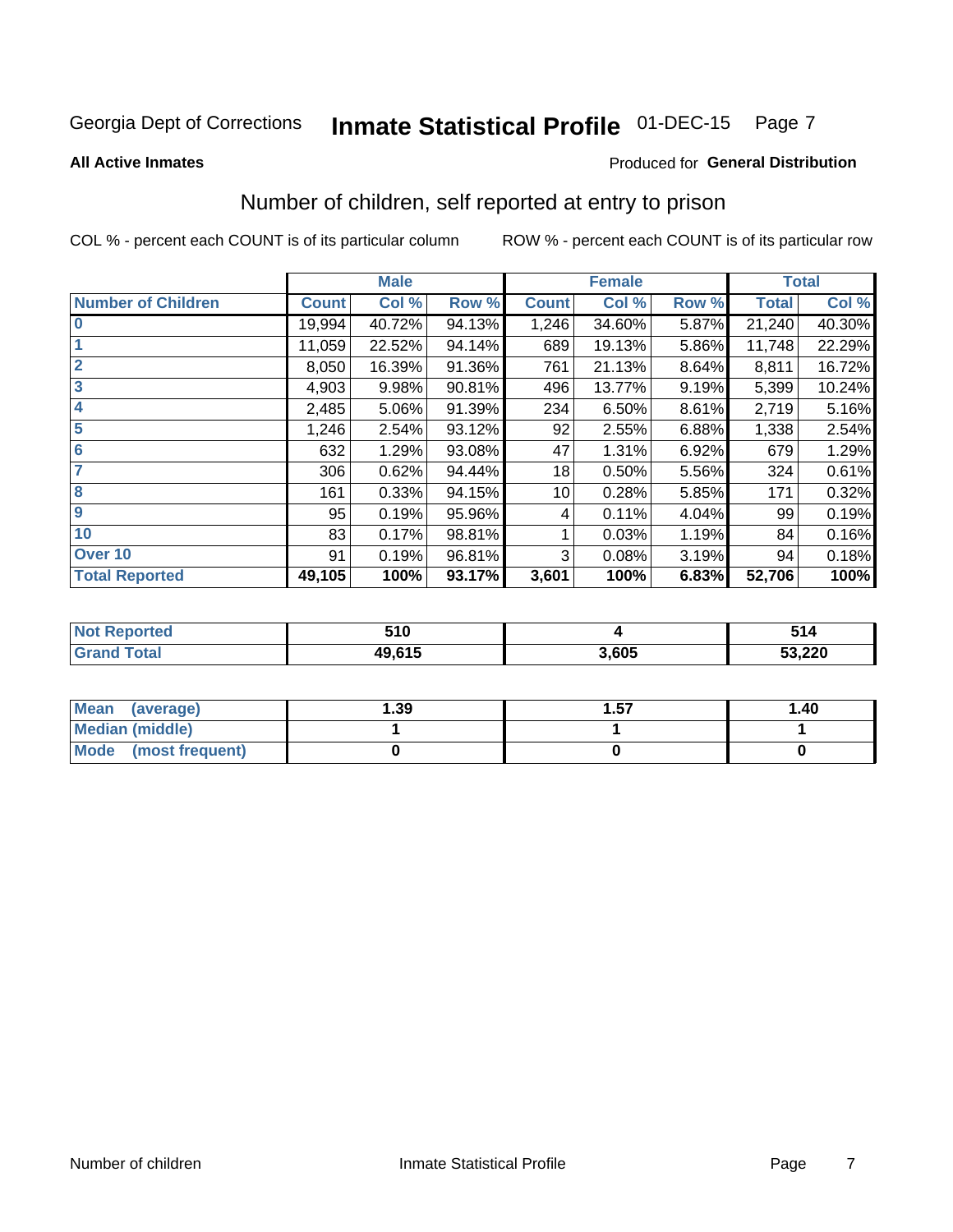#### **Inmate Statistical Profile 01-DEC-15** Page 8

#### **All Active Inmates**

### Produced for General Distribution

### Religious affiliation, self-reported at entry to prison

COL % - percent each COUNT is of its particular column

|                         |                              |              | <b>Male</b> |         |              | <b>Female</b> |        |              | <b>Total</b> |
|-------------------------|------------------------------|--------------|-------------|---------|--------------|---------------|--------|--------------|--------------|
|                         | <b>Religious Affiliation</b> | <b>Count</b> | Col %       | Row %   | <b>Count</b> | Col %         | Row %  | <b>Total</b> | Col %        |
| 1                       | <b>Islam</b>                 | 1,032        | 4.98%       | 97.08%  | 31           | 1.16%         | 2.92%  | 1,063        | 4.55%        |
| $\mathbf{2}$            | <b>Catholic</b>              | 1,054        | 5.09%       | 87.69%  | 148          | 5.53%         | 12.31% | 1,202        | 5.14%        |
| 3                       | <b>Baptist</b>               | 11,868       | 57.32%      | 85.69%  | 1,982        | 74.04%        | 14.31% | 13,850       | 59.23%       |
| $\overline{\mathbf{4}}$ | <b>Methodist</b>             | 408          | 1.97%       | 85.36%  | 70           | 2.61%         | 14.64% | 478          | 2.04%        |
| $\overline{5}$          | <b>EpiscopIn</b>             | 48           | .23%        | 92.31%  | 4            | .15%          | 7.69%  | 52           | .22%         |
| $6\overline{6}$         | <b>Presbytrn</b>             | 63           | .30%        | 92.65%  | 5            | .19%          | 7.35%  | 68           | .29%         |
| 7                       | <b>Chc Of God</b>            | 363          | 1.75%       | 87.05%  | 54           | 2.02%         | 12.95% | 417          | 1.78%        |
| 8                       | <b>Holiness</b>              | 637          | 3.08%       | 81.46%  | 145          | 5.42%         | 18.54% | 782          | 3.34%        |
| $\boldsymbol{9}$        | <b>Jewish</b>                | 44           | .21%        | 77.19%  | 13           | .49%          | 22.81% | 57           | .24%         |
| 10                      | <b>Anglican</b>              | 19           | .09%        | 95.00%  |              | .04%          | 5.00%  | 20           | .09%         |
| 11                      | <b>Grk Orthdx</b>            | 7            | .03%        | 87.50%  |              | .04%          | 12.50% | 8            | .03%         |
| 12                      | <b>Hindu</b>                 | 8            | .04%        | 100.00% |              |               |        | 8            | .03%         |
| 13                      | <b>Buddhist</b>              | 41           | .20%        | 77.36%  | 12           | .45%          | 22.64% | 53           | .23%         |
| 14                      | <b>Taoist</b>                | 2            | .01%        | 100.00% |              |               |        | 2            | .01%         |
| 15                      | <b>Shintoist</b>             | 5            | .02%        | 100.00% |              |               |        | 5            | .02%         |
| 16                      | <b>Seven D Ad</b>            | 57           | .28%        | 90.48%  | 6            | .22%          | 9.52%  | 63           | .27%         |
| 17                      | <b>Jehovah Wt</b>            | 257          | 1.24%       | 88.32%  | 34           | 1.27%         | 11.68% | 291          | 1.24%        |
| 18                      | <b>Latr Day S</b>            | 22           | .11%        | 84.62%  | 4            | .15%          | 15.38% | 26           | .11%         |
| 19                      | Quaker                       |              | .01%        | 100.00% |              |               |        |              | .01%         |
| 20                      | <b>Other Prot</b>            | 2,477        | 11.96%      | 94.40%  | 147          | 5.49%         | 5.60%  | 2,624        | 11.22%       |
| 96                      | <b>None</b>                  | 2,293        | 11.07%      | 99.14%  | 20           | .75%          | .86%   | 2,313        | 9.89%        |
|                         | <b>Total Reported</b>        | 20,706       | 100%        | 88.55%  | 2,677        | 100%          | 11.45% | 23,383       | 100%         |

| Reported<br>NO: | 28,909 | 928   | 29,837 |
|-----------------|--------|-------|--------|
| <b>otal</b>     | 49,615 | 3,605 | 53,220 |

|  | $ $ Mod<br>de (most frequent) | aptist | <b>laptist</b> | 3aptist |
|--|-------------------------------|--------|----------------|---------|
|--|-------------------------------|--------|----------------|---------|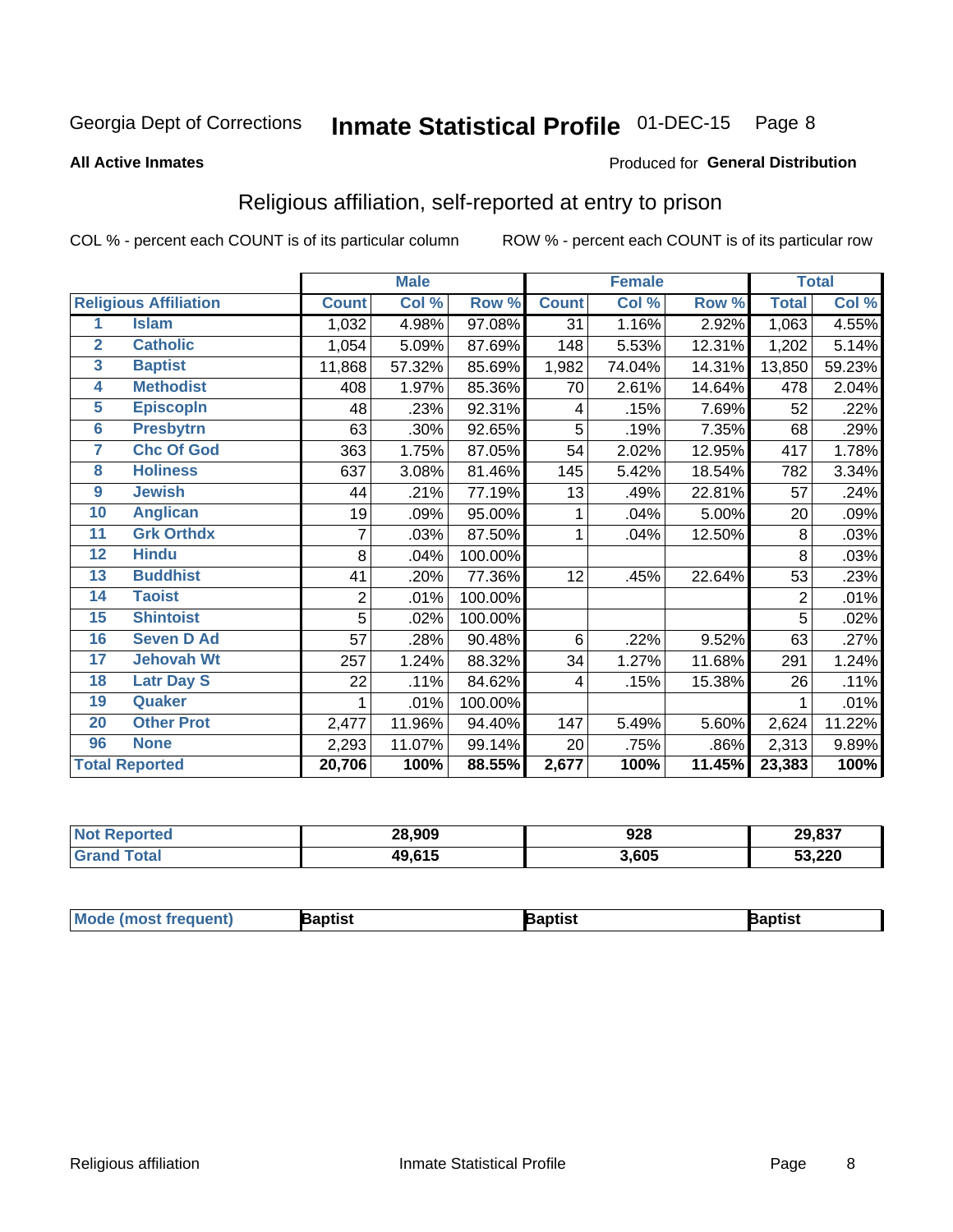#### **Inmate Statistical Profile 01-DEC-15** Page 9

#### **All Active Inmates**

### **Produced for General Distribution**

### Home county, self-reported at entry to prison

COL % - percent each COUNT is of its particular column

|     |                             |              | <b>Male</b> |         |                  | <b>Female</b> |        | <b>Total</b> |        |
|-----|-----------------------------|--------------|-------------|---------|------------------|---------------|--------|--------------|--------|
|     | <b>Home County</b>          | <b>Count</b> | Col %       | Row %   | <b>Count</b>     | Col %         | Row %  | <b>Total</b> | Col %  |
| 000 | <b>Unknown</b>              | 5,412        | 10.91%      | 92.51%  | 438              | 12.15%        | 7.49%  | 5,850        | 10.99% |
| 001 | <b>Appling County</b>       | 124          | .25%        | 95.38%  | 6                | .17%          | 4.62%  | 130          | .24%   |
| 002 | <b>Atkinson County</b>      | 39           | .08%        | 92.86%  | 3                | .08%          | 7.14%  | 42           | .08%   |
| 003 | <b>Bacon County</b>         | 75           | .15%        | 93.75%  | 5                | .14%          | 6.25%  | 80           | .15%   |
| 004 | <b>Baker County</b>         | 19           | .04%        | 100.00% |                  |               |        | 19           | .04%   |
| 005 | <b>Baldwin County</b>       | 228          | .46%        | 90.84%  | 23               | .64%          | 9.16%  | 251          | .47%   |
| 006 | <b>Banks County</b>         | 62           | .12%        | 83.78%  | 12               | .33%          | 16.22% | 74           | .14%   |
| 007 | <b>Barrow County</b>        | 253          | .51%        | 90.36%  | 27               | .75%          | 9.64%  | 280          | .53%   |
| 008 | <b>Bartow County</b>        | 540          | 1.09%       | 87.52%  | 77               | 2.14%         | 12.48% | 617          | 1.16%  |
| 009 | <b>Ben Hill County</b>      | 199          | .40%        | 94.31%  | 12               | .33%          | 5.69%  | 211          | .40%   |
| 010 | <b>Berrien County</b>       | 73           | .15%        | 97.33%  | $\overline{2}$   | .06%          | 2.67%  | 75           | .14%   |
| 011 | <b>Bibb County</b>          | 1,109        | 2.24%       | 95.27%  | 55               | 1.53%         | 4.73%  | 1,164        | 2.19%  |
| 012 | <b>Bleckley County</b>      | 63           | .13%        | 91.30%  | $\,6$            | .17%          | 8.70%  | 69           | .13%   |
| 013 | <b>Brantley County</b>      | 70           | .14%        | 88.61%  | $\boldsymbol{9}$ | .25%          | 11.39% | 79           | .15%   |
| 014 | <b>Brooks County</b>        | 194          | .39%        | 98.98%  | $\overline{2}$   | .06%          | 1.02%  | 196          | .37%   |
| 015 | <b>Bryan County</b>         | 91           | .18%        | 94.79%  | 5                | .14%          | 5.21%  | 96           | .18%   |
| 016 | <b>Bulloch County</b>       | 375          | .76%        | 94.94%  | 20               | .55%          | 5.06%  | 395          | .74%   |
| 017 | <b>Burke County</b>         | 227          | .46%        | 96.60%  | 8                | .22%          | 3.40%  | 235          | .44%   |
| 018 | <b>Butts County</b>         | 115          | .23%        | 92.74%  | $\boldsymbol{9}$ | .25%          | 7.26%  | 124          | .23%   |
| 019 | <b>Calhoun County</b>       | 66           | .13%        | 92.96%  | 5                | .14%          | 7.04%  | 71           | .13%   |
| 020 | <b>Camden County</b>        | 133          | .27%        | 91.72%  | 12               | .33%          | 8.28%  | 145          | .27%   |
| 021 | <b>Candler County</b>       | 109          | .22%        | 85.83%  | 18               | .50%          | 14.17% | 127          | .24%   |
| 022 | <b>Carroll County</b>       | 525          | 1.06%       | 92.27%  | 44               | 1.22%         | 7.73%  | 569          | 1.07%  |
| 023 | <b>Catoosa County</b>       | 213          | .43%        | 89.87%  | 24               | .67%          | 10.13% | 237          | .45%   |
| 024 | <b>Charlton County</b>      | 35           | .07%        | 92.11%  | 3                | .08%          | 7.89%  | 38           | .07%   |
| 025 | <b>Chatham County</b>       | 1,771        | 3.57%       | 96.46%  | 65               | 1.80%         | 3.54%  | 1,836        | 3.45%  |
| 026 | <b>Chattahoochee County</b> | 32           | .06%        | 100.00% |                  |               |        | 32           | .06%   |
| 027 | <b>Chattooga County</b>     | 234          | .47%        | 88.64%  | 30               | .83%          | 11.36% | 264          | .50%   |
| 028 | <b>Cherokee County</b>      | 403          | .81%        | 90.97%  | 40               | 1.11%         | 9.03%  | 443          | .83%   |
| 029 | <b>Clarke County</b>        | 444          | .89%        | 93.47%  | 31               | .86%          | 6.53%  | 475          | .89%   |
| 030 | <b>Clay County</b>          | 35           | .07%        | 97.22%  | $\mathbf{1}$     | .03%          | 2.78%  | 36           | .07%   |
| 031 | <b>Clayton County</b>       | 1,467        | 2.96%       | 94.16%  | 91               | 2.52%         | 5.84%  | 1,558        | 2.93%  |
| 032 | <b>Clinch County</b>        | 45           | .09%        | 88.24%  | 6                | .17%          | 11.76% | 51           | .10%   |
| 033 | <b>Cobb County</b>          | 1,952        | 3.93%       | 91.04%  | 192              | 5.33%         | 8.96%  | 2,144        | 4.03%  |
| 034 | <b>Coffee County</b>        | 262          | .53%        | 92.58%  | 21               | .58%          | 7.42%  | 283          | .53%   |
| 035 | <b>Colquitt County</b>      | 221          | .45%        | 96.51%  | 8                | .22%          | 3.49%  | 229          | .43%   |
| 036 | <b>Columbia County</b>      | 290          | .58%        | 90.91%  | 29               | .80%          | 9.09%  | 319          | .60%   |
| 037 | <b>Cook County</b>          | 138          | .28%        | 94.52%  | $\bf 8$          | .22%          | 5.48%  | 146          | .27%   |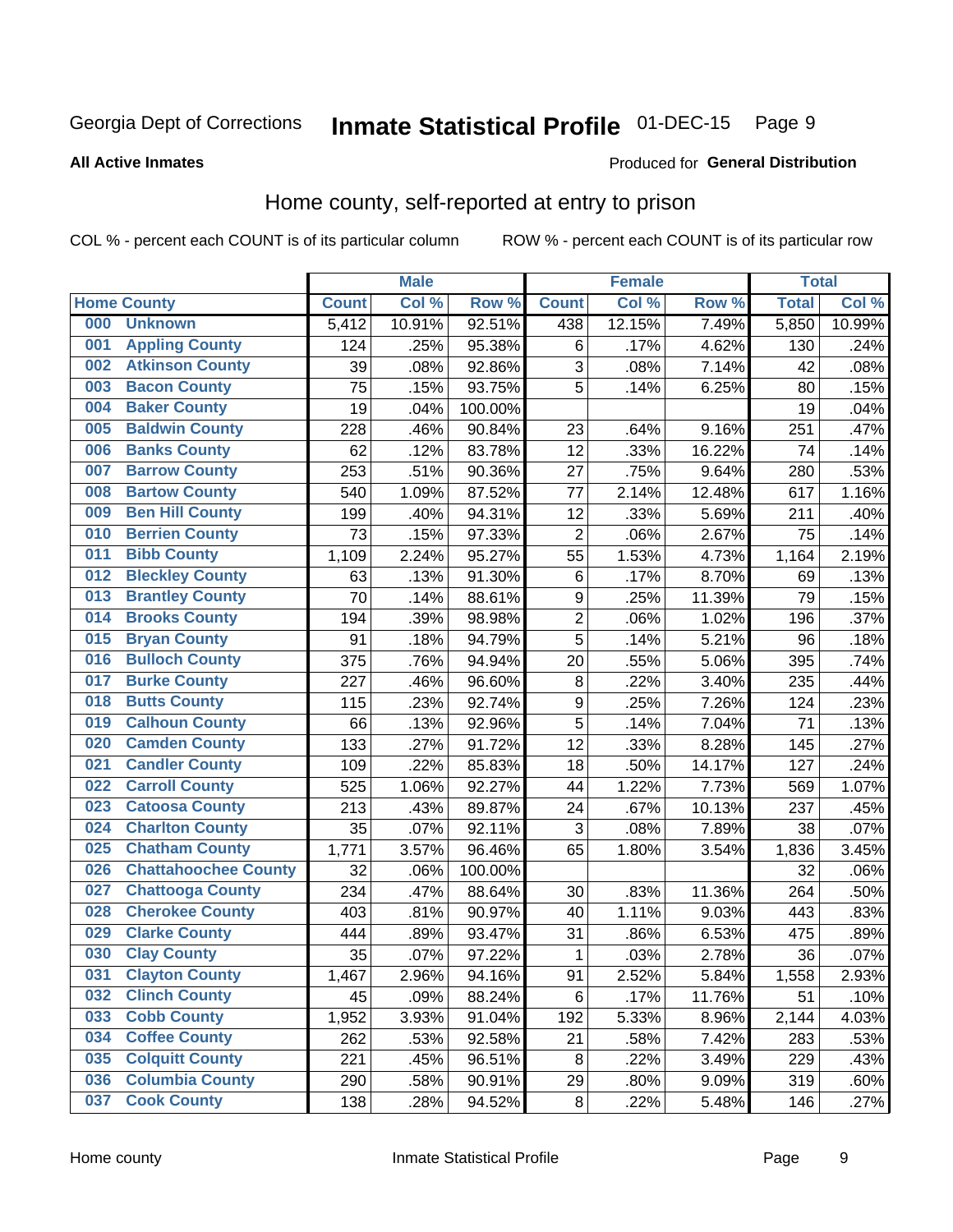# Inmate Statistical Profile 01-DEC-15 Page 10

### **All Active Inmates**

### **Produced for General Distribution**

### Home county, self-reported at entry to prison

COL % - percent each COUNT is of its particular column

|     |                         |                | <b>Male</b> |        |                  | <b>Female</b> |        | <b>Total</b> |       |
|-----|-------------------------|----------------|-------------|--------|------------------|---------------|--------|--------------|-------|
|     | <b>Home County</b>      | <b>Count</b>   | Col %       | Row %  | <b>Count</b>     | Col %         | Row %  | <b>Total</b> | Col % |
| 038 | <b>Coweta County</b>    | 445            | .90%        | 94.48% | 26               | .72%          | 5.52%  | 471          | .89%  |
| 039 | <b>Crawford County</b>  | 42             | .08%        | 95.45% | $\overline{c}$   | .06%          | 4.55%  | 44           | .08%  |
| 040 | <b>Crisp County</b>     | 222            | .45%        | 95.28% | 11               | .31%          | 4.72%  | 233          | .44%  |
| 041 | <b>Dade County</b>      | 55             | .11%        | 83.33% | 11               | .31%          | 16.67% | 66           | .12%  |
| 042 | <b>Dawson County</b>    | 79             | .16%        | 89.77% | $\boldsymbol{9}$ | .25%          | 10.23% | 88           | .17%  |
| 043 | <b>Decatur County</b>   | 244            | .49%        | 94.21% | 15               | .42%          | 5.79%  | 259          | .49%  |
| 044 | <b>Dekalb County</b>    | 2,990          | 6.03%       | 94.56% | 172              | 4.77%         | 5.44%  | 3,162        | 5.94% |
| 045 | <b>Dodge County</b>     | 133            | .27%        | 92.36% | 11               | .31%          | 7.64%  | 144          | .27%  |
| 046 | <b>Dooly County</b>     | 80             | .16%        | 95.24% | 4                | .11%          | 4.76%  | 84           | .16%  |
| 047 | <b>Dougherty County</b> | 839            | 1.69%       | 94.59% | 48               | 1.33%         | 5.41%  | 887          | 1.67% |
| 048 | <b>Douglas County</b>   | 604            | 1.22%       | 93.50% | 42               | 1.17%         | 6.50%  | 646          | 1.21% |
| 049 | <b>Early County</b>     | 86             | .17%        | 90.53% | $\boldsymbol{9}$ | .25%          | 9.47%  | 95           | .18%  |
| 050 | <b>Echols County</b>    | $\overline{7}$ | .01%        | 87.50% | 1                | .03%          | 12.50% | 8            | .02%  |
| 051 | <b>Effingham County</b> | 195            | .39%        | 91.55% | 18               | .50%          | 8.45%  | 213          | .40%  |
| 052 | <b>Elbert County</b>    | 122            | .25%        | 91.04% | 12               | .33%          | 8.96%  | 134          | .25%  |
| 053 | <b>Emanuel County</b>   | 164            | .33%        | 94.80% | $\boldsymbol{9}$ | .25%          | 5.20%  | 173          | .33%  |
| 054 | <b>Evans County</b>     | 76             | .15%        | 92.68% | $\,6$            | .17%          | 7.32%  | 82           | .15%  |
| 055 | <b>Fannin County</b>    | 86             | .17%        | 86.87% | 13               | .36%          | 13.13% | 99           | .19%  |
| 056 | <b>Fayette County</b>   | 180            | .36%        | 89.11% | 22               | .61%          | 10.89% | 202          | .38%  |
| 057 | <b>Floyd County</b>     | 765            | 1.54%       | 90.43% | 81               | 2.25%         | 9.57%  | 846          | 1.59% |
| 058 | <b>Forsyth County</b>   | 240            | .48%        | 90.91% | 24               | .67%          | 9.09%  | 264          | .50%  |
| 059 | <b>Franklin County</b>  | 114            | .23%        | 89.76% | 13               | .36%          | 10.24% | 127          | .24%  |
| 060 | <b>Fulton County</b>    | 4,985          | 10.05%      | 95.57% | 231              | 6.41%         | 4.43%  | 5,216        | 9.80% |
| 061 | <b>Gilmer County</b>    | 95             | .19%        | 94.06% | $\,6$            | .17%          | 5.94%  | 101          | .19%  |
| 062 | <b>Glascock County</b>  | 13             | .03%        | 86.67% | $\overline{2}$   | .06%          | 13.33% | 15           | .03%  |
| 063 | <b>Glynn County</b>     | 400            | .81%        | 93.02% | 30               | .83%          | 6.98%  | 430          | .81%  |
| 064 | <b>Gordon County</b>    | 270            | .54%        | 84.64% | 49               | 1.36%         | 15.36% | 319          | .60%  |
| 065 | <b>Grady County</b>     | 132            | .27%        | 94.96% | $\overline{7}$   | .19%          | 5.04%  | 139          | .26%  |
| 066 | <b>Greene County</b>    | 113            | .23%        | 94.17% | $\overline{7}$   | .19%          | 5.83%  | 120          | .23%  |
| 067 | <b>Gwinnett County</b>  | 1,680          | 3.39%       | 92.97% | 127              | 3.52%         | 7.03%  | 1,807        | 3.40% |
| 068 | <b>Habersham County</b> | 100            | .20%        | 86.96% | 15               | .42%          | 13.04% | 115          | .22%  |
| 069 | <b>Hall County</b>      | 616            | 1.24%       | 91.39% | 58               | 1.61%         | 8.61%  | 674          | 1.27% |
| 070 | <b>Hancock County</b>   | 55             | .11%        | 96.49% | $\overline{2}$   | .06%          | 3.51%  | 57           | .11%  |
| 071 | <b>Haralson County</b>  | 163            | .33%        | 92.61% | 13               | .36%          | 7.39%  | 176          | .33%  |
| 072 | <b>Harris County</b>    | 100            | .20%        | 93.46% | $\boldsymbol{7}$ | .19%          | 6.54%  | 107          | .20%  |
| 073 | <b>Hart County</b>      | 139            | .28%        | 96.53% | 5                | .14%          | 3.47%  | 144          | .27%  |
| 074 | <b>Heard County</b>     | 46             | .09%        | 88.46% | 6                | .17%          | 11.54% | 52           | .10%  |
| 075 | <b>Henry County</b>     | 549            | 1.11%       | 92.58% | 44               | 1.22%         | 7.42%  | 593          | 1.11% |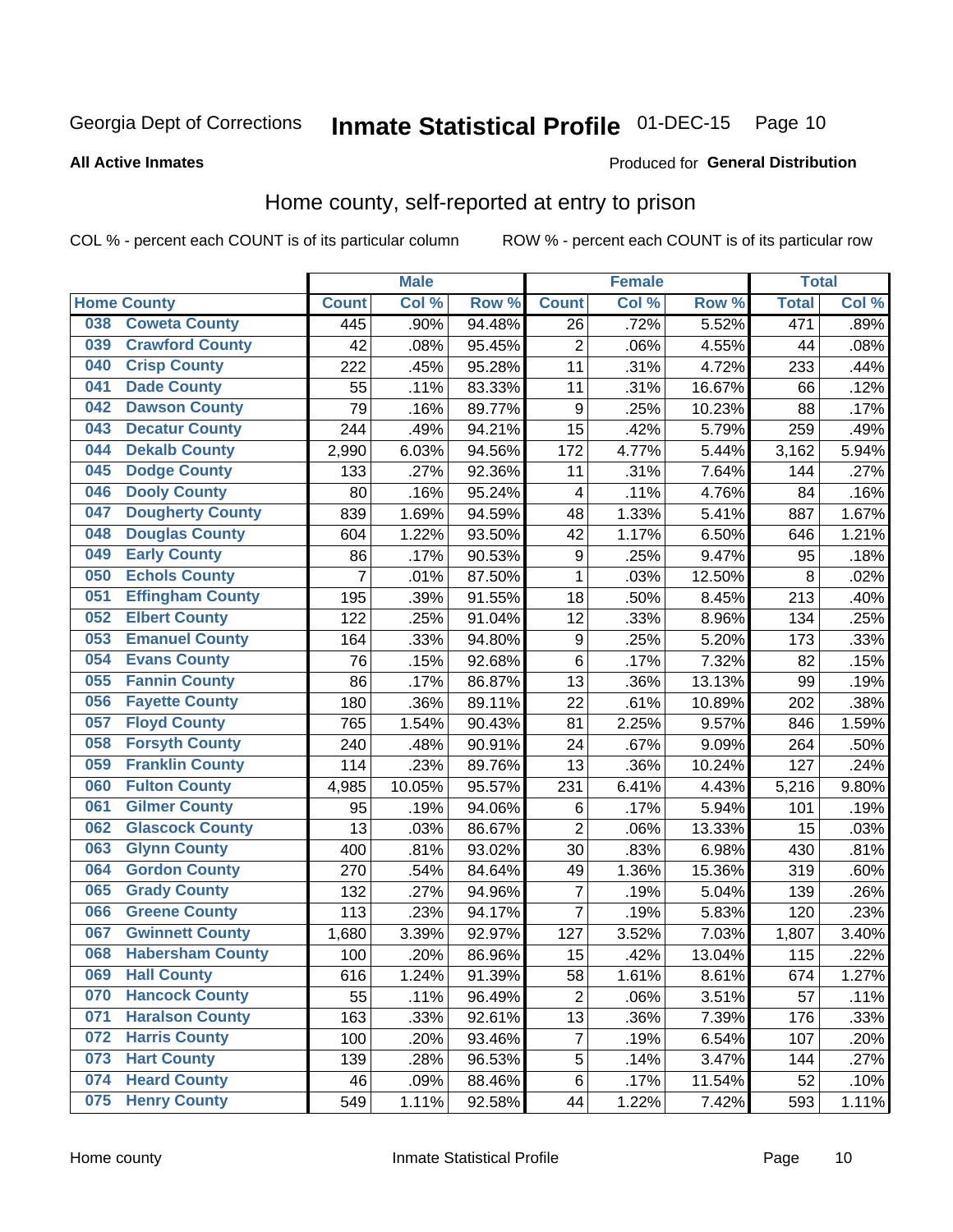# Inmate Statistical Profile 01-DEC-15 Page 11

**All Active Inmates** 

#### Produced for General Distribution

### Home county, self-reported at entry to prison

COL % - percent each COUNT is of its particular column

|                  |                          |              | <b>Male</b> |                  |                         | <b>Female</b> |        | <b>Total</b> |       |
|------------------|--------------------------|--------------|-------------|------------------|-------------------------|---------------|--------|--------------|-------|
|                  | <b>Home County</b>       | <b>Count</b> | Col %       | Row <sup>%</sup> | <b>Count</b>            | Col %         | Row %  | <b>Total</b> | Col % |
| 076              | <b>Houston County</b>    | 562          | 1.13%       | 93.36%           | 40                      | 1.11%         | 6.64%  | 602          | 1.13% |
| 077              | <b>Irwin County</b>      | 60           | .12%        | 96.77%           | $\overline{2}$          | .06%          | 3.23%  | 62           | .12%  |
| 078              | <b>Jackson County</b>    | 227          | .46%        | 92.28%           | 19                      | .53%          | 7.72%  | 246          | .46%  |
| 079              | <b>Jasper County</b>     | 84           | .17%        | 96.55%           | 3                       | .08%          | 3.45%  | 87           | .16%  |
| 080              | <b>Jeff Davis County</b> | 88           | .18%        | 97.78%           | $\overline{c}$          | .06%          | 2.22%  | 90           | .17%  |
| 081              | <b>Jefferson County</b>  | 182          | .37%        | 97.33%           | 5                       | .14%          | 2.67%  | 187          | .35%  |
| 082              | <b>Jenkins County</b>    | 59           | .12%        | 90.77%           | 6                       | .17%          | 9.23%  | 65           | .12%  |
| 083              | <b>Johnson County</b>    | 42           | .08%        | 89.36%           | 5                       | .14%          | 10.64% | 47           | .09%  |
| 084              | <b>Jones County</b>      | 110          | .22%        | 90.91%           | 11                      | .31%          | 9.09%  | 121          | .23%  |
| 085              | <b>Lamar County</b>      | 64           | .13%        | 92.75%           | 5                       | .14%          | 7.25%  | 69           | .13%  |
| 086              | <b>Lanier County</b>     | 37           | .07%        | 92.50%           | 3                       | .08%          | 7.50%  | 40           | .08%  |
| 087              | <b>Laurens County</b>    | 275          | .55%        | 94.50%           | 16                      | .44%          | 5.50%  | 291          | .55%  |
| 088              | <b>Lee County</b>        | 101          | .20%        | 94.39%           | 6                       | .17%          | 5.61%  | 107          | .20%  |
| 089              | <b>Liberty County</b>    | 197          | .40%        | 95.17%           | 10                      | .28%          | 4.83%  | 207          | .39%  |
| 090              | <b>Lincoln County</b>    | 29           | .06%        | 93.55%           | $\mathbf 2$             | .06%          | 6.45%  | 31           | .06%  |
| 091              | <b>Long County</b>       | 38           | .08%        | 84.44%           | $\overline{7}$          | .19%          | 15.56% | 45           | .08%  |
| 092              | <b>Lowndes County</b>    | 472          | .95%        | 97.12%           | 14                      | .39%          | 2.88%  | 486          | .91%  |
| 093              | <b>Lumpkin County</b>    | 99           | .20%        | 93.40%           | $\overline{7}$          | .19%          | 6.60%  | 106          | .20%  |
| 094              | <b>Macon County</b>      | 77           | .16%        | 96.25%           | 3                       | .08%          | 3.75%  | 80           | .15%  |
| 095              | <b>Madison County</b>    | 155          | .31%        | 95.09%           | 8                       | .22%          | 4.91%  | 163          | .31%  |
| 096              | <b>Marion County</b>     | 45           | .09%        | 91.84%           | $\overline{\mathbf{4}}$ | .11%          | 8.16%  | 49           | .09%  |
| 097              | <b>Mcduffie County</b>   | 144          | .29%        | 93.51%           | 10                      | .28%          | 6.49%  | 154          | .29%  |
| 098              | <b>Mcintosh County</b>   | 63           | .13%        | 100.00%          |                         |               |        | 63           | .12%  |
| 099              | <b>Meriwether County</b> | 156          | .31%        | 89.66%           | 18                      | .50%          | 10.34% | 174          | .33%  |
| 100              | <b>Miller County</b>     | 30           | .06%        | 90.91%           | 3                       | .08%          | 9.09%  | 33           | .06%  |
| 101              | <b>Mitchell County</b>   | 152          | .31%        | 93.83%           | 10                      | .28%          | 6.17%  | 162          | .30%  |
| 102              | <b>Monroe County</b>     | 114          | .23%        | 94.21%           | 7                       | .19%          | 5.79%  | 121          | .23%  |
| 103              | <b>Montgomery County</b> | 71           | .14%        | 86.59%           | 11                      | .31%          | 13.41% | 82           | .15%  |
| 104              | <b>Morgan County</b>     | 110          | .22%        | 95.65%           | 5                       | .14%          | 4.35%  | 115          | .22%  |
| 105              | <b>Murray County</b>     | 172          | .35%        | 91.98%           | 15                      | .42%          | 8.02%  | 187          | .35%  |
| 106              | <b>Muscogee County</b>   | 1,050        | 2.12%       | 95.02%           | 55                      | 1.53%         | 4.98%  | 1,105        | 2.08% |
| 107              | <b>Newton County</b>     | 564          | 1.14%       | 90.97%           | 56                      | 1.55%         | 9.03%  | 620          | 1.16% |
| 108              | <b>Oconee County</b>     | 45           | .09%        | 86.54%           | 7                       | .19%          | 13.46% | 52           | .10%  |
| 109              | <b>Oglethorpe County</b> | 75           | .15%        | 92.59%           | 6                       | .17%          | 7.41%  | 81           | .15%  |
| 110              | <b>Paulding County</b>   | 300          | .60%        | 90.91%           | 30                      | .83%          | 9.09%  | 330          | .62%  |
| 111              | <b>Peach County</b>      | 118          | .24%        | 95.93%           | 5                       | .14%          | 4.07%  | 123          | .23%  |
| $\overline{112}$ | <b>Pickens County</b>    | 109          | .22%        | 90.83%           | 11                      | .31%          | 9.17%  | 120          | .23%  |
| 113              | <b>Pierce County</b>     | 81           | .16%        | 88.04%           | 11                      | .31%          | 11.96% | 92           | .17%  |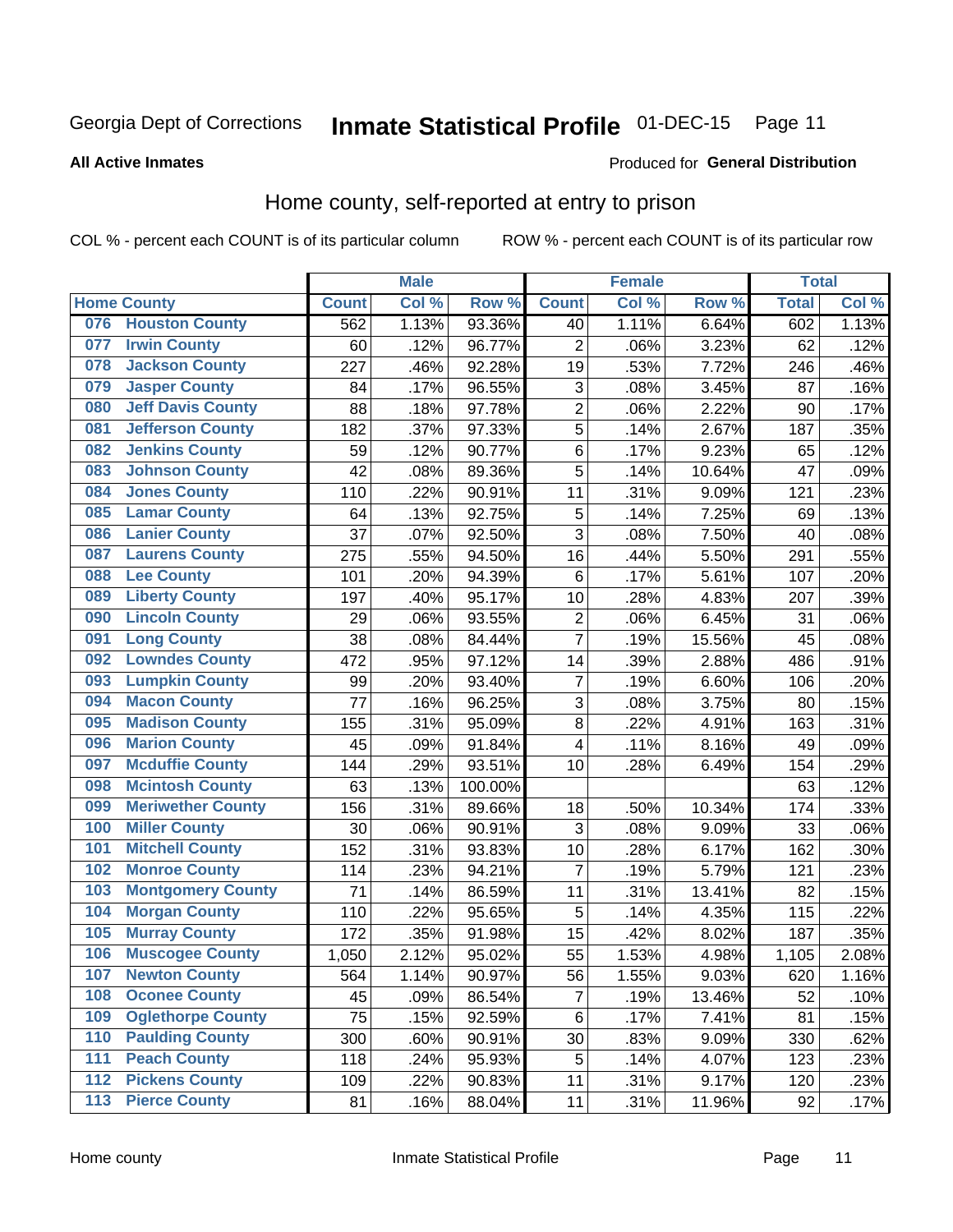# Inmate Statistical Profile 01-DEC-15 Page 12

### **All Active Inmates**

### Produced for General Distribution

### Home county, self-reported at entry to prison

COL % - percent each COUNT is of its particular column

|                  |                          |              | <b>Male</b> |                  |                | <b>Female</b> |        | <b>Total</b>    |       |
|------------------|--------------------------|--------------|-------------|------------------|----------------|---------------|--------|-----------------|-------|
|                  | <b>Home County</b>       | <b>Count</b> | Col %       | Row <sup>%</sup> | <b>Count</b>   | Col %         | Row %  | <b>Total</b>    | Col % |
| 114              | <b>Pike County</b>       | 50           | .10%        | 92.59%           | 4              | .11%          | 7.41%  | $\overline{54}$ | .10%  |
| 115              | <b>Polk County</b>       | 246          | .50%        | 91.11%           | 24             | .67%          | 8.89%  | 270             | .51%  |
| 116              | <b>Pulaski County</b>    | 67           | .14%        | 94.37%           | 4              | .11%          | 5.63%  | 71              | .13%  |
| 117              | <b>Putnam County</b>     | 137          | .28%        | 95.14%           | $\overline{7}$ | .19%          | 4.86%  | 144             | .27%  |
| 118              | <b>Quitman County</b>    | 14           | .03%        | 100.00%          |                |               |        | 14              | .03%  |
| 119              | <b>Rabun County</b>      | 42           | .08%        | 89.36%           | 5              | .14%          | 10.64% | 47              | .09%  |
| 120              | <b>Randolph County</b>   | 70           | .14%        | 95.89%           | $\mathbf{3}$   | .08%          | 4.11%  | 73              | .14%  |
| 121              | <b>Richmond County</b>   | 1,676        | 3.38%       | 94.48%           | 98             | 2.72%         | 5.52%  | 1,774           | 3.33% |
| 122              | <b>Rockdale County</b>   | 351          | .71%        | 91.64%           | 32             | .89%          | 8.36%  | 383             | .72%  |
| 123              | <b>Schley County</b>     | 20           | .04%        | 100.00%          |                |               |        | 20              | .04%  |
| 124              | <b>Screven County</b>    | 130          | .26%        | 93.53%           | 9              | .25%          | 6.47%  | 139             | .26%  |
| 125              | <b>Seminole County</b>   | 61           | .12%        | 89.71%           | $\overline{7}$ | .19%          | 10.29% | 68              | .13%  |
| 126              | <b>Spalding County</b>   | 478          | .96%        | 93.18%           | 35             | .97%          | 6.82%  | 513             | .96%  |
| 127              | <b>Stephens County</b>   | 138          | .28%        | 91.39%           | 13             | .36%          | 8.61%  | 151             | .28%  |
| 128              | <b>Stewart County</b>    | 34           | .07%        | 100.00%          |                |               |        | 34              | .06%  |
| 129              | <b>Sumter County</b>     | 187          | .38%        | 93.50%           | 13             | .36%          | 6.50%  | 200             | .38%  |
| 130              | <b>Talbot County</b>     | 45           | .09%        | 93.75%           | 3              | .08%          | 6.25%  | 48              | .09%  |
| 131              | <b>Taliaferro County</b> | 13           | .03%        | 100.00%          |                |               |        | 13              | .02%  |
| 132              | <b>Tattnall County</b>   | 150          | .30%        | 95.54%           | $\overline{7}$ | .19%          | 4.46%  | 157             | .30%  |
| 133              | <b>Taylor County</b>     | 56           | .11%        | 94.92%           | 3              | .08%          | 5.08%  | 59              | .11%  |
| 134              | <b>Telfair County</b>    | 98           | .20%        | 93.33%           | $\overline{7}$ | .19%          | 6.67%  | 105             | .20%  |
| $\overline{135}$ | <b>Terrell County</b>    | 83           | .17%        | 93.26%           | $\,6$          | .17%          | 6.74%  | 89              | .17%  |
| 136              | <b>Thomas County</b>     | 197          | .40%        | 91.63%           | 18             | .50%          | 8.37%  | 215             | .40%  |
| 137              | <b>Tift County</b>       | 324          | .65%        | 96.14%           | 13             | .36%          | 3.86%  | 337             | .63%  |
| 138              | <b>Toombs County</b>     | 301          | .61%        | 91.77%           | 27             | .75%          | 8.23%  | 328             | .62%  |
| 139              | <b>Towns County</b>      | 23           | .05%        | 74.19%           | $\bf 8$        | .22%          | 25.81% | 31              | .06%  |
| 140              | <b>Treutlen County</b>   | 66           | .13%        | 94.29%           | 4              | .11%          | 5.71%  | 70              | .13%  |
| 141              | <b>Troup County</b>      | 488          | .98%        | 92.08%           | 42             | 1.17%         | 7.92%  | 530             | 1.00% |
| 142              | <b>Turner County</b>     | 66           | .13%        | 89.19%           | $\bf 8$        | .22%          | 10.81% | 74              | .14%  |
| 143              | <b>Twiggs County</b>     | 61           | .12%        | 91.04%           | $\,6$          | .17%          | 8.96%  | 67              | .13%  |
| 144              | <b>Union County</b>      | 57           | .11%        | 77.03%           | 17             | .47%          | 22.97% | 74              | .14%  |
| 145              | <b>Upson County</b>      | 144          | .29%        | 94.74%           | $\bf 8$        | .22%          | 5.26%  | 152             | .29%  |
| 146              | <b>Walker County</b>     | 378          | .76%        | 89.79%           | 43             | 1.19%         | 10.21% | 421             | .79%  |
| 147              | <b>Walton County</b>     | 444          | .89%        | 92.31%           | 37             | 1.03%         | 7.69%  | 481             | .90%  |
| 148              | <b>Ware County</b>       | 284          | .57%        | 93.42%           | 20             | .55%          | 6.58%  | 304             | .57%  |
| 149              | <b>Warren County</b>     | 33           | .07%        | 94.29%           | $\overline{2}$ | .06%          | 5.71%  | 35              | .07%  |
| 150              | <b>Washington County</b> | 189          | .38%        | 93.56%           | 13             | .36%          | 6.44%  | 202             | .38%  |
| 151              | <b>Wayne County</b>      | 174          | .35%        | 93.05%           | 13             | .36%          | 6.95%  | 187             | .35%  |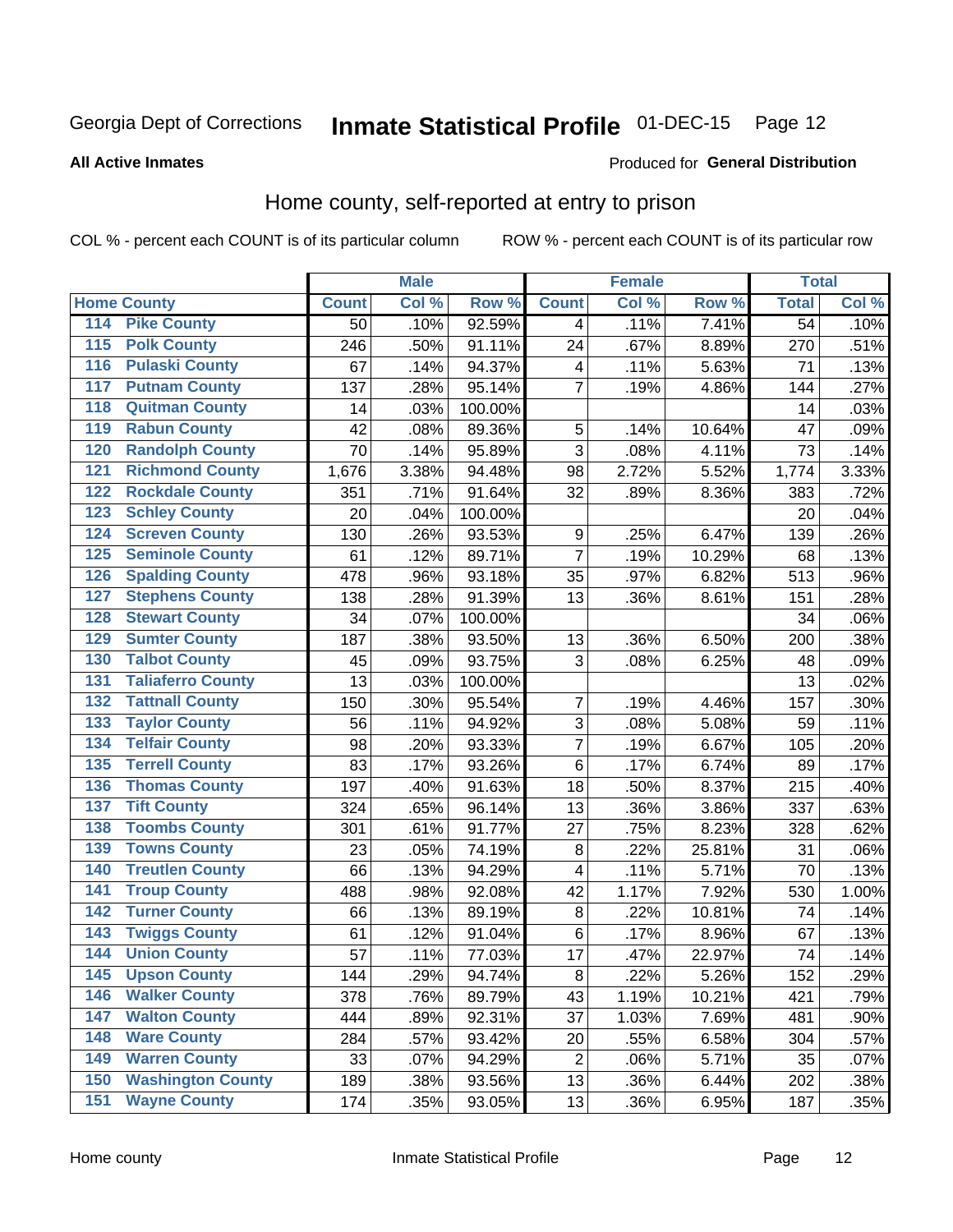# Inmate Statistical Profile 01-DEC-15 Page 13

**All Active Inmates** 

### Produced for General Distribution

### Home county, self-reported at entry to prison

COL % - percent each COUNT is of its particular column

|     |                             |              | <b>Male</b> |         |                | <b>Female</b> |        | <b>Total</b> |       |
|-----|-----------------------------|--------------|-------------|---------|----------------|---------------|--------|--------------|-------|
|     | <b>Home County</b>          | <b>Count</b> | Col %       | Row %   | <b>Count</b>   | Col %         | Row %  | <b>Total</b> | Col % |
| 152 | <b>Webster County</b>       | 8            | .02%        | 100.00% |                |               |        | 8            | .02%  |
| 153 | <b>Wheeler County</b>       | 25           | .05%        | 100.00% |                |               |        | 25           | .05%  |
| 154 | <b>White County</b>         | 90           | .18%        | 87.38%  | 13             | .36%          | 12.62% | 103          | .19%  |
| 155 | <b>Whitfield County</b>     | 435          | .88%        | 89.32%  | 52             | 1.44%         | 10.68% | 487          | .92%  |
| 156 | <b>Wilcox County</b>        | 62           | .12%        | 96.88%  | $\overline{2}$ | .06%          | 3.13%  | 64           | .12%  |
| 157 | <b>Wilkes County</b>        | 64           | .13%        | 96.97%  | $\overline{2}$ | .06%          | 3.03%  | 66           | .12%  |
| 158 | <b>Wilkinson County</b>     | 53           | $.11\%$     | 96.36%  | $\overline{2}$ | .06%          | 3.64%  | 55           | .10%  |
| 159 | <b>Worth County</b>         | 111          | .22%        | 90.98%  | 11             | .31%          | 9.02%  | 122          | .23%  |
| 999 | <b>Other Custody/Out Of</b> | 168          | .34%        | 93.85%  | 11             | .31%          | 6.15%  | 179          | .34%  |
|     | <b>State</b>                |              |             |         |                |               |        |              |       |
|     | <b>Total Rported</b>        | 49,615       | 100%        | 93.23%  | 3,605          | 100%          | 6.77%  | 53,220       | 100%  |

| <b>Not</b><br>Reported |        |       |        |
|------------------------|--------|-------|--------|
| <b>otal</b>            | 49,615 | 3,605 | 53,220 |

|  | Mode (most frequent) | <b>Fulton County</b> | <b>Fulton County</b> | <b>Fulton County</b> |
|--|----------------------|----------------------|----------------------|----------------------|
|--|----------------------|----------------------|----------------------|----------------------|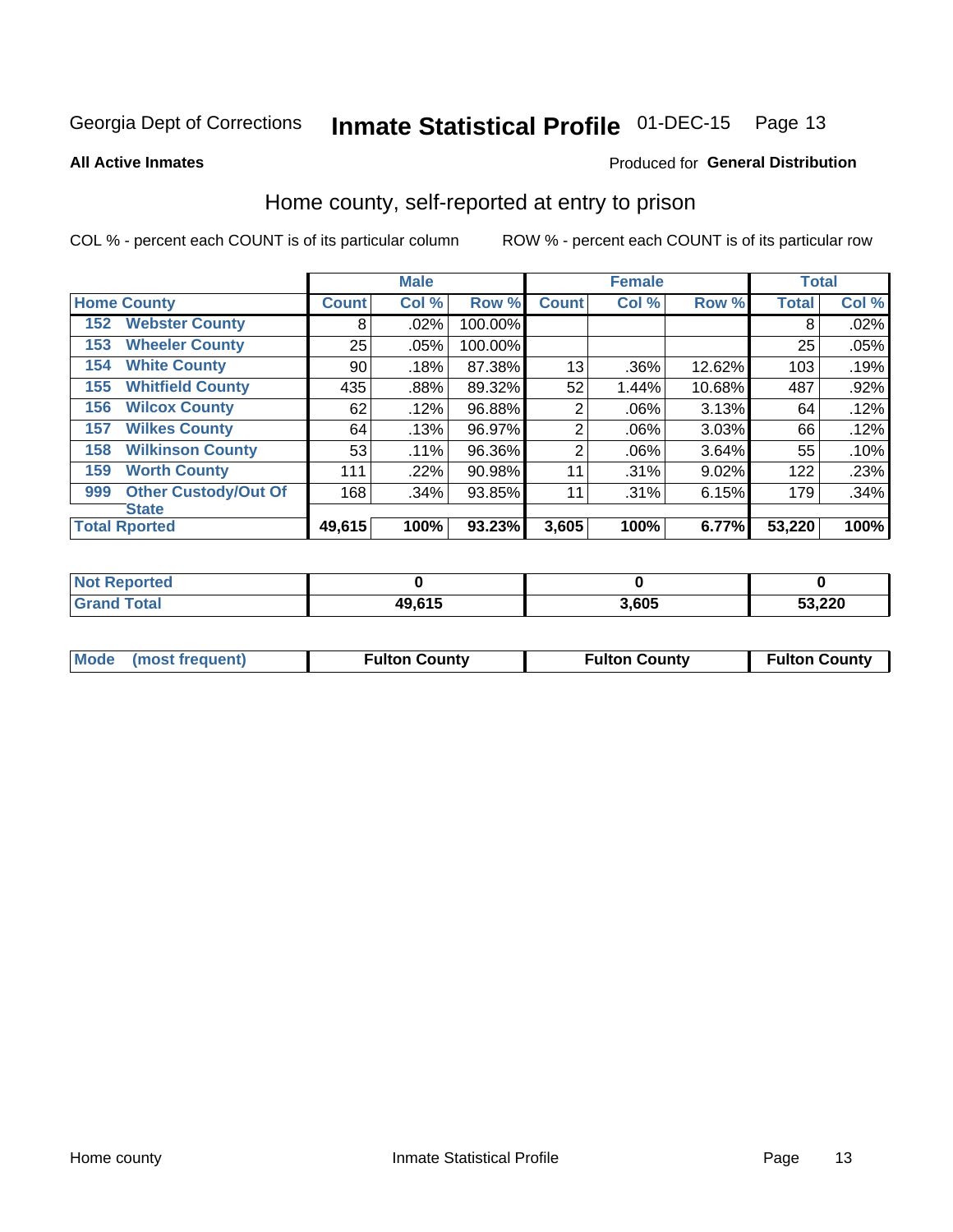#### Inmate Statistical Profile 01-DEC-15 Page 14

### **All Active Inmates**

### Produced for General Distribution

### Employment status before prison, self-reported at entry to prison

COL % - percent each COUNT is of its particular column

|                           |              | <b>Male</b> |         | <b>Female</b> |        |          | <b>Total</b> |        |
|---------------------------|--------------|-------------|---------|---------------|--------|----------|--------------|--------|
| <b>Employment Status</b>  | <b>Count</b> | Col %       | Row %   | <b>Count</b>  | Col %  | Row %    | <b>Total</b> | Col %  |
| <b>Full Time</b><br>01    | 18,236       | 45.13%      | 94.76%  | 1,009         | 30.89% | 5.24%    | 19,245       | 44.07% |
| <b>Part Time</b><br>02    | 3,133        | 7.75%       | 91.63%  | 286           | 8.76%  | $8.37\%$ | 3,419        | 7.83%  |
| Unempl $<$ 6M<br>03       | 2,451        | 6.07%       | 97.65%  | 59            | 1.81%  | 2.35%    | 2,510        | 5.75%  |
| Unempl > 6M<br>04         | 9,402        | 23.27%      | 88.55%  | 1,216         | 37.23% | 11.45%   | 10,618       | 24.31% |
| <b>Never Worked</b><br>05 | 4,165        | 10.31%      | 94.85%  | 226           | 6.92%  | 5.15%    | 4,391        | 10.05% |
| <b>Student</b><br>06      | 1,189        | $2.94\%$    | 96.35%  | 45            | 1.38%  | 3.65%    | 1,234        | 2.83%  |
| <b>Incapable</b><br>07    | 1,827        | 4.52%       | 81.13%  | 425           | 13.01% | 18.87%   | 2,252        | 5.16%  |
| <b>UNKNOWN</b><br>20      | 2            | $.01\%$     | 100.00% |               |        |          | 2            | .01%   |
| <b>Total Reported</b>     | 40,405       | 100%        | 92.52%  | 3,266         | 100%   | 7.48%    | 43,671       | 100%   |

| <b>Not Reported</b> | 9,212  | 339   | 9,551  |
|---------------------|--------|-------|--------|
| <b>Grand Total</b>  | 49,617 | 3,605 | 53,222 |

| <b>Mode (most frequent)</b> | Unempl > 6M | <b>Full Time</b> |
|-----------------------------|-------------|------------------|
|                             |             |                  |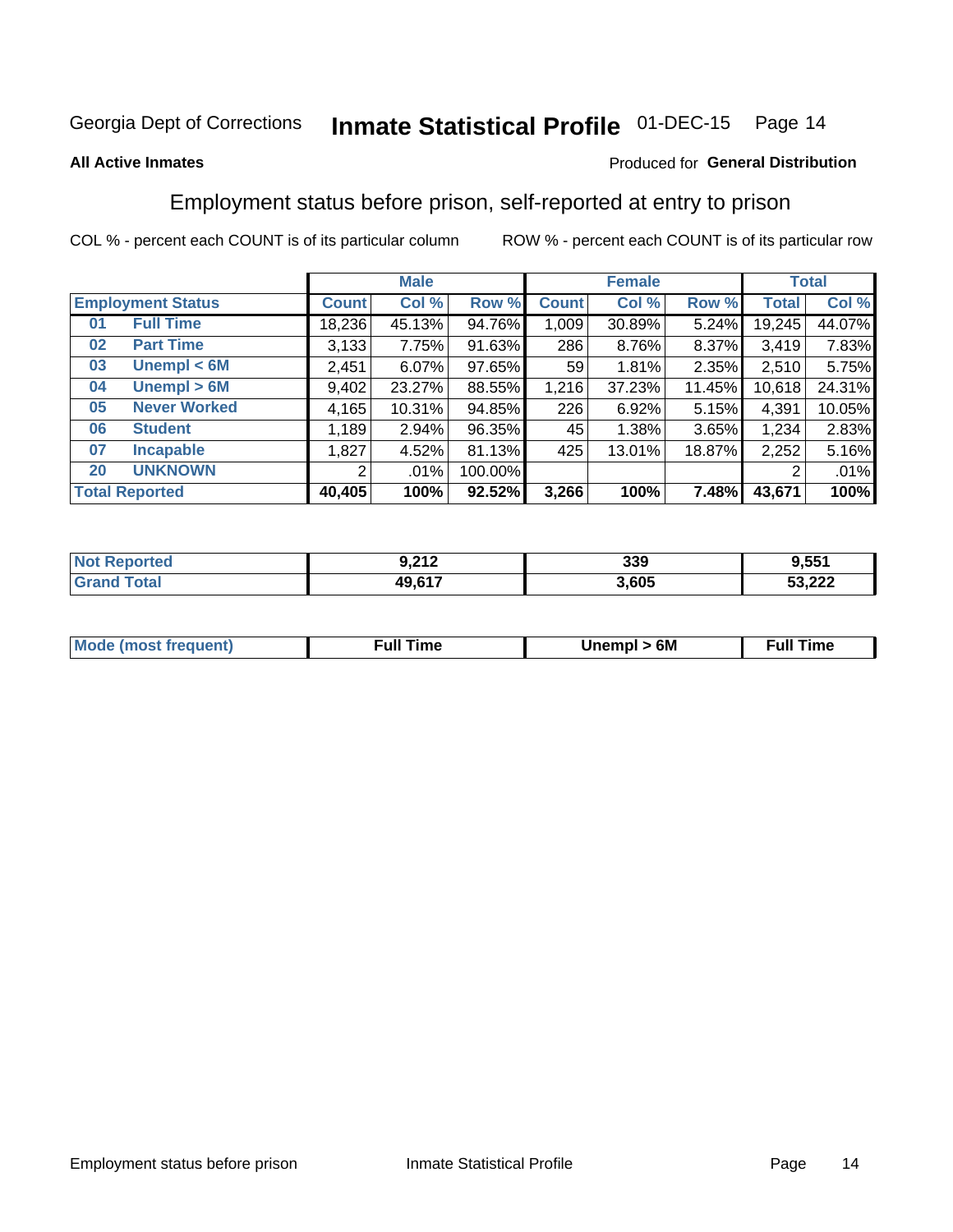# Inmate Statistical Profile 01-DEC-15 Page 15

### **All Active Inmates**

Produced for General Distribution

### Age at admission

COL % - percent each COUNT is of its particular column

|                         |              | <b>Male</b> |        |              | <b>Female</b> |        |              | <b>Total</b> |
|-------------------------|--------------|-------------|--------|--------------|---------------|--------|--------------|--------------|
| <b>Age At Admission</b> | <b>Count</b> | Col %       | Row %  | <b>Count</b> | Col %         | Row %  | <b>Total</b> | Col %        |
| 14                      | 15           | 0.03%       | 88.24% | 2            | 0.06%         | 11.76% | 17           | 0.03%        |
| $\overline{15}$         | 52           | 0.10%       | 98.11% | $\mathbf{1}$ | 0.03%         | 1.89%  | 53           | 0.10%        |
| 16                      | 152          | 0.31%       | 96.82% | 5            | 0.14%         | 3.18%  | 157          | 0.30%        |
| $\overline{17}$         | 677          | 1.37%       | 95.89% | 29           | 0.80%         | 4.11%  | 706          | 1.33%        |
| $\overline{18}$         | 1,225        | 2.47%       | 97.22% | 35           | 0.97%         | 2.78%  | 1,260        | 2.37%        |
| 19                      | 1,891        | 3.81%       | 96.92% | 60           | 1.66%         | 3.08%  | 1,951        | 3.67%        |
| $\overline{20}$         | 2,148        | 4.33%       | 95.34% | 105          | 2.91%         | 4.66%  | 2,253        | 4.24%        |
| $\overline{21}$         | 2,229        | 4.50%       | 95.54% | 104          | 2.89%         | 4.46%  | 2,333        | 4.39%        |
| $\overline{22}$         | 2,268        | 4.57%       | 95.33% | 111          | 3.08%         | 4.67%  | 2,379        | 4.47%        |
| $\overline{23}$         | 2,084        | 4.20%       | 93.87% | 136          | 3.77%         | 6.13%  | 2,220        | 4.17%        |
| $\overline{24}$         | 2,058        | 4.15%       | 92.62% | 164          | 4.55%         | 7.38%  | 2,222        | 4.18%        |
| 25                      | 1,885        | 3.80%       | 93.50% | 131          | 3.63%         | 6.50%  | 2,016        | 3.79%        |
| $\overline{26}$         | 1,845        | 3.72%       | 93.56% | 127          | 3.52%         | 6.44%  | 1,972        | 3.71%        |
| $\overline{27}$         | 1,796        | 3.62%       | 93.64% | 122          | 3.39%         | 6.36%  | 1,918        | 3.61%        |
| 28                      | 1,699        | 3.43%       | 93.04% | 127          | 3.52%         | 6.96%  | 1,826        | 3.43%        |
| 29                      | 1,697        | 3.42%       | 93.09% | 126          | 3.50%         | 6.91%  | 1,823        | 3.43%        |
| 30                      | 1,686        | 3.40%       | 93.56% | 116          | 3.22%         | 6.44%  | 1,802        | 3.39%        |
| $\overline{31}$         | 1,526        | 3.08%       | 93.05% | 114          | 3.16%         | 6.95%  | 1,640        | 3.08%        |
| 32                      | 1,454        | 2.93%       | 91.50% | 135          | 3.75%         | 8.50%  | 1,589        | 2.99%        |
| 33                      | 1,456        | 2.94%       | 91.00% | 144          | 4.00%         | 9.00%  | 1,600        | 3.01%        |
| 34                      | 1,387        | 2.80%       | 91.37% | 131          | 3.63%         | 8.63%  | 1,518        | 2.85%        |
| 35                      | 1,332        | 2.69%       | 92.18% | 113          | 3.14%         | 7.82%  | 1,445        | 2.72%        |
| 36                      | 1,291        | 2.60%       | 92.02% | 112          | 3.11%         | 7.98%  | 1,403        | 2.64%        |
| $\overline{37}$         | 1,206        | 2.43%       | 91.92% | 106          | 2.94%         | 8.08%  | 1,312        | 2.47%        |
| 38                      | 1,083        | 2.18%       | 92.41% | 89           | 2.47%         | 7.59%  | 1,172        | 2.20%        |
| 39                      | 989          | 1.99%       | 91.40% | 93           | 2.58%         | 8.60%  | 1,082        | 2.03%        |
| 40                      | 984          | 1.98%       | 92.22% | 83           | 2.30%         | 7.78%  | 1,067        | 2.01%        |
| 41                      | 947          | 1.91%       | 92.93% | 72           | 2.00%         | 7.07%  | 1,019        | 1.92%        |
| 42                      | 884          | 1.78%       | 92.08% | 76           | 2.11%         | 7.92%  | 960          | 1.80%        |
| 43                      | 886          | 1.79%       | 92.00% | 77           | 2.14%         | 8.00%  | 963          | 1.81%        |
| 44                      | 830          | 1.67%       | 90.51% | 87           | 2.41%         | 9.49%  | 917          | 1.72%        |
| 45                      | 764          | 1.54%       | 90.84% | 77           | 2.14%         | 9.16%  | 841          | 1.58%        |
| 46                      | 703          | 1.42%       | 90.01% | 78           | 2.16%         | 9.99%  | 781          | 1.47%        |
| 47                      | 673          | 1.36%       | 91.81% | 60           | 1.66%         | 8.19%  | 733          | 1.38%        |
| 48                      | 683          | 1.38%       | 92.05% | 59           | 1.64%         | 7.95%  | 742          | 1.39%        |
| 49                      | 635          | 1.28%       | 92.16% | 54           | 1.50%         | 7.84%  | 689          | 1.30%        |
| 50                      | 548          | 1.11%       | 92.41% | 45           | 1.25%         | 7.59%  | 593          | 1.11%        |
| 51                      | 489          | 0.99%       | 91.57% | 45           | 1.25%         | 8.43%  | 534          | 1.00%        |
| 52                      | 463          | 0.93%       | 90.25% | 50           | 1.39%         | 9.75%  | 513          | 0.96%        |
| 53                      | 447          | 0.90%       | 89.40% | 53           | 1.47%         | 10.60% | 500          | 0.94%        |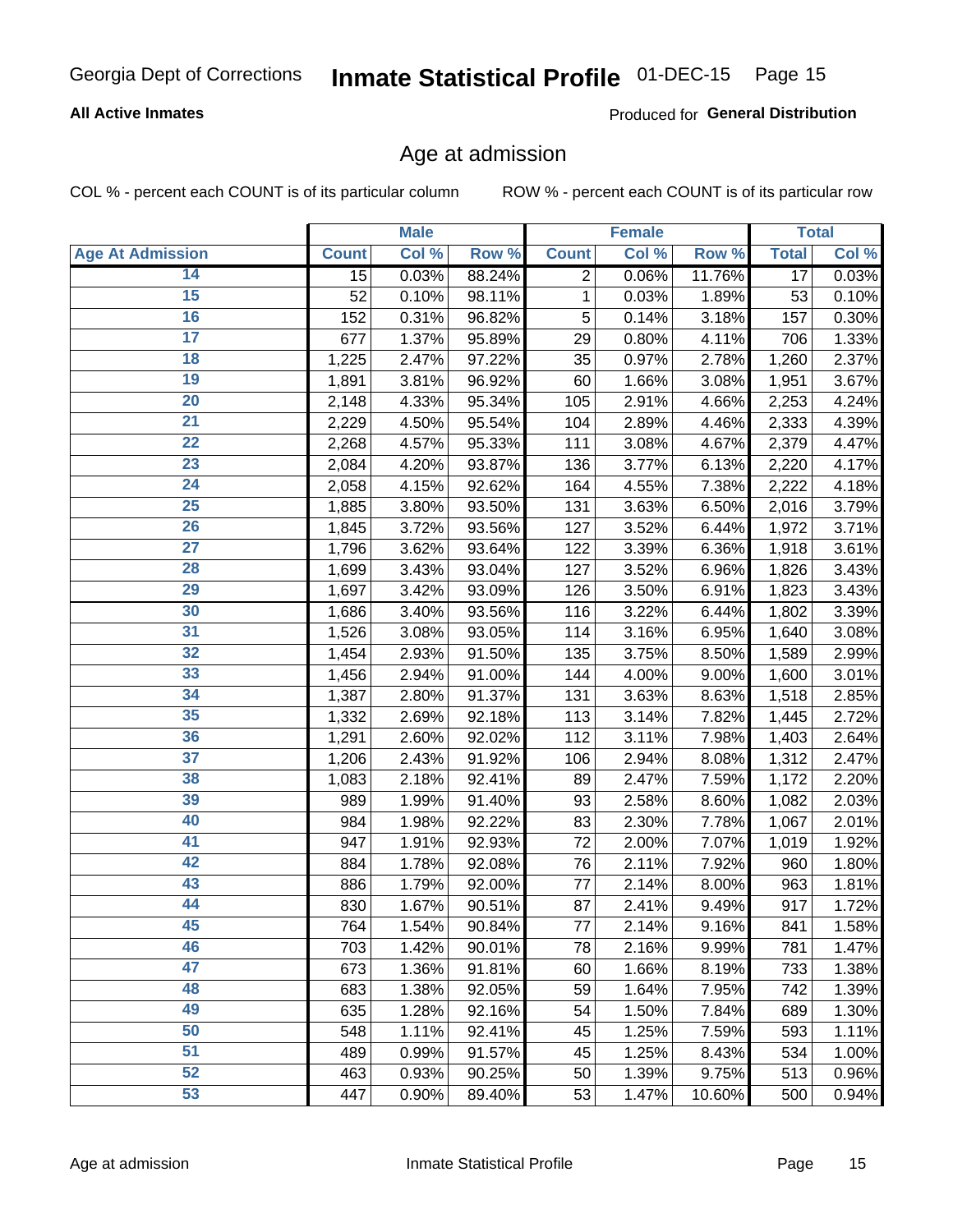# Inmate Statistical Profile 01-DEC-15 Page 16

### **All Active Inmates**

Produced for General Distribution

### Age at admission

COL % - percent each COUNT is of its particular column

|                         |                         | <b>Male</b> |         |                         | <b>Female</b> |                  |                         | <b>Total</b> |
|-------------------------|-------------------------|-------------|---------|-------------------------|---------------|------------------|-------------------------|--------------|
| <b>Age At Admission</b> | <b>Count</b>            | Col %       | Row %   | <b>Count</b>            | Col %         | Row <sup>%</sup> | <b>Total</b>            | Col %        |
| 54                      | 402                     | 0.81%       | 92.41%  | $\overline{33}$         | 0.92%         | 7.59%            | 435                     | 0.82%        |
| 55                      | 345                     | 0.70%       | 95.83%  | 15                      | 0.42%         | 4.17%            | 360                     | 0.68%        |
| 56                      | 300                     | 0.61%       | 93.75%  | 20                      | 0.55%         | 6.25%            | 320                     | 0.60%        |
| $\overline{57}$         | 236                     | 0.48%       | 93.28%  | 17                      | 0.47%         | 6.72%            | 253                     | 0.48%        |
| 58                      | 208                     | 0.42%       | 97.20%  | $6\phantom{1}6$         | 0.17%         | 2.80%            | 214                     | 0.40%        |
| 59                      | 182                     | 0.37%       | 91.00%  | 18                      | 0.50%         | 9.00%            | 200                     | 0.38%        |
| 60                      | 150                     | 0.30%       | 93.75%  | 10                      | 0.28%         | 6.25%            | 160                     | 0.30%        |
| 61                      | 113                     | 0.23%       | 96.58%  | $\overline{\mathbf{4}}$ | 0.11%         | 3.42%            | 117                     | 0.22%        |
| 62                      | 118                     | 0.24%       | 95.93%  | 5                       | 0.14%         | 4.07%            | 123                     | 0.23%        |
| 63                      | 77                      | 0.16%       | 96.25%  | 3                       | 0.08%         | 3.75%            | 80                      | 0.15%        |
| 64                      | 78                      | 0.16%       | 92.86%  | 6                       | 0.17%         | 7.14%            | 84                      | 0.16%        |
| 65                      | 60                      | 0.12%       | 92.31%  | 5                       | 0.14%         | 7.69%            | 65                      | 0.12%        |
| 66                      | 40                      | 0.08%       | 97.56%  | 1                       | 0.03%         | 2.44%            | 41                      | 0.08%        |
| 67                      | 39                      | 0.08%       | 97.50%  | 1                       | 0.03%         | 2.50%            | 40                      | 0.08%        |
| 68                      | 34                      | 0.07%       | 97.14%  | 1                       | 0.03%         | 2.86%            | 35                      | 0.07%        |
| 69                      | 30                      | 0.06%       | 100.00% |                         |               |                  | 30                      | 0.06%        |
| 70                      | 20                      | 0.04%       | 95.24%  | 1                       | 0.03%         | 4.76%            | 21                      | 0.04%        |
| $\overline{71}$         | 13                      | 0.03%       | 92.86%  | 1                       | 0.03%         | 7.14%            | 14                      | 0.03%        |
| $\overline{72}$         | 17                      | 0.03%       | 94.44%  | 1                       | 0.03%         | 5.56%            | 18                      | 0.03%        |
| $\overline{73}$         | 10                      | 0.02%       | 100.00% |                         |               |                  | 10                      | 0.02%        |
| $\overline{74}$         | $\overline{7}$          | 0.01%       | 77.78%  | $\overline{2}$          | 0.06%         | 22.22%           | 9                       | 0.02%        |
| 75                      | $\boldsymbol{9}$        | 0.02%       | 100.00% |                         |               |                  | 9                       | 0.02%        |
| 76                      | 8                       | 0.02%       | 100.00% |                         |               |                  | 8                       | 0.02%        |
| $\overline{77}$         | $\overline{7}$          | 0.01%       | 100.00% |                         |               |                  | $\overline{7}$          | 0.01%        |
| 78                      | $\overline{2}$          | 0.01%       | 100.00% |                         |               |                  | $\overline{2}$          | 0.01%        |
| 79                      | $\overline{3}$          | 0.01%       | 100.00% |                         |               |                  | $\overline{3}$          | 0.01%        |
| 80                      | $\overline{2}$          | 0.01%       | 100.00% |                         |               |                  | $\overline{2}$          | 0.01%        |
| $\overline{81}$         | $\overline{2}$          | 0.01%       | 100.00% |                         |               |                  | $\overline{2}$          | 0.01%        |
| $\overline{82}$         | $\overline{\mathbf{4}}$ | 0.01%       | 100.00% |                         |               |                  | $\overline{\mathbf{4}}$ | 0.01%        |
| 83                      | $\mathbf{1}$            | 0.01%       | 100.00% |                         |               |                  | $\mathbf{1}$            | 0.01%        |
| 84                      | $\overline{2}$          | 0.01%       | 100.00% |                         |               |                  | $\overline{2}$          | 0.01%        |
| <b>Total Reported</b>   | 49,586                  | 100%        | 93.22%  | 3,604                   | 100%          | 6.78%            | 53,190                  | 100%         |

| <b>Not</b>    | ົ          |       | ^^     |
|---------------|------------|-------|--------|
| <b>ported</b> | 23         |       | v,     |
| intal         | $AQ$ $615$ | 3,605 | 53,220 |

| <b>Mean</b><br>(average) | 32.43 | 34.22    | 32.55    |
|--------------------------|-------|----------|----------|
| <b>Median (middle)</b>   | 30    | ^^<br>აა | 30       |
| Mode<br>(most frequent)  | ∸∸    |          | n.<br>44 |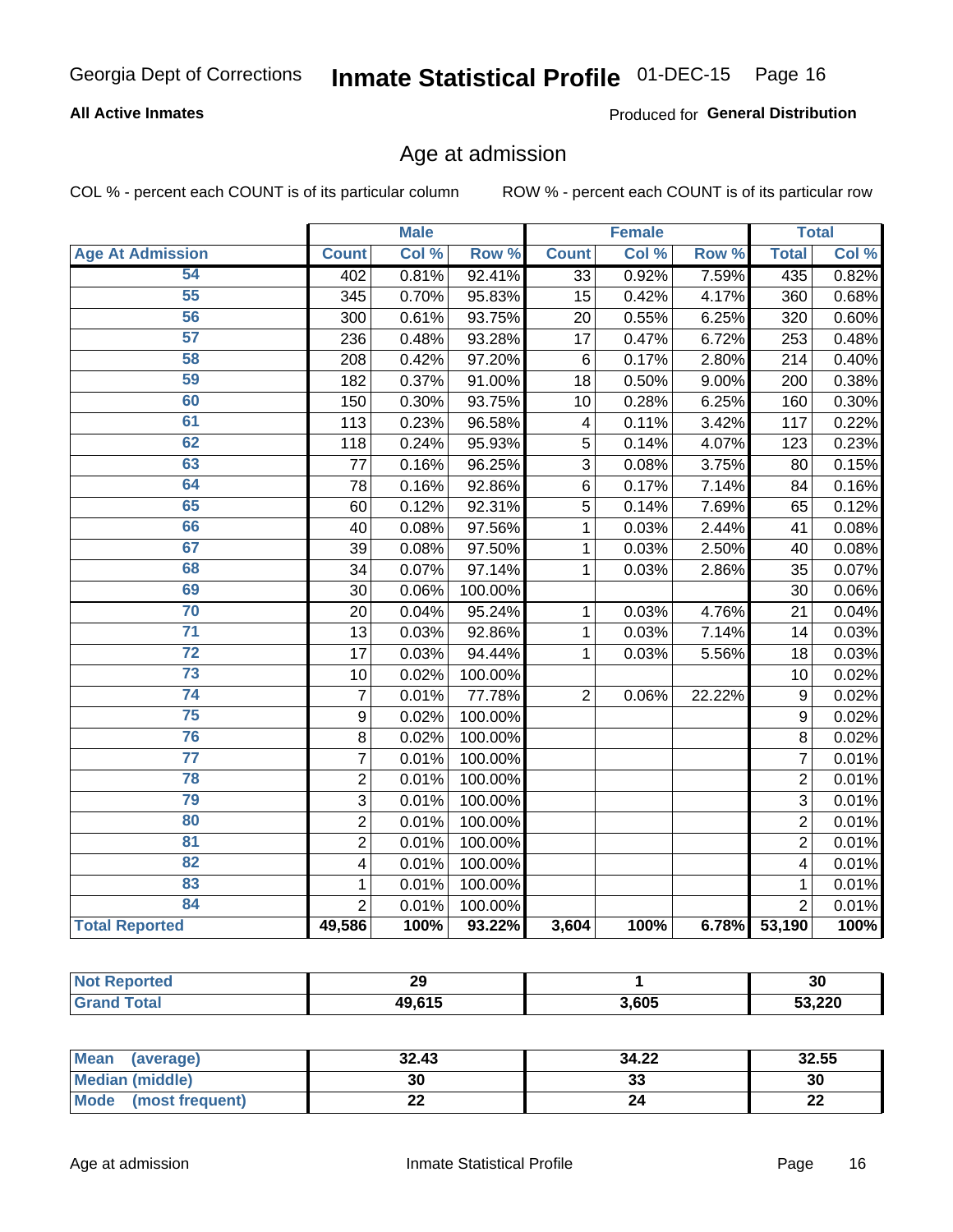#### Inmate Statistical Profile 01-DEC-15 Page 17

### **All Active Inmates**

### Produced for General Distribution

### Height, measured at entry to prison

COL % - percent each COUNT is of its particular column

|                         |                | <b>Male</b> |         |                | <b>Female</b> |         |              | <b>Total</b>        |
|-------------------------|----------------|-------------|---------|----------------|---------------|---------|--------------|---------------------|
| <b>Height</b>           | <b>Count</b>   | Col %       | Row %   | <b>Count</b>   | Col %         | Row %   | <b>Total</b> | Col %               |
| $\overline{\mathbf{0}}$ | 540            | 1.09%       | 98.54%  | 8              | 0.22%         | 1.46%   | 548          | 1.03%               |
| 4'00"                   | $\overline{2}$ | 0.01%       | 100.00% |                |               |         | 2            | 0.01%               |
| 4'02"                   | $\mathbf{1}$   | 0.01%       | 100.00% |                |               |         | $\mathbf{1}$ | 0.01%               |
| 4'03''                  | $\overline{c}$ | 0.01%       | 100.00% |                |               |         | 2            | 0.01%               |
| 4'04"                   | $\mathbf{1}$   | 0.01%       | 100.00% |                |               |         | 1            | 0.01%               |
| 4'05"                   |                |             |         | 1              | 0.03%         | 100.00% | $\mathbf{1}$ | 0.01%               |
| 4'06"                   | 1              | 0.01%       | 33.33%  | $\overline{2}$ | 0.06%         | 66.67%  | 3            | 0.01%               |
| 4'07"                   | 1              | 0.01%       | 100.00% |                |               |         | 1            | 0.01%               |
| 4'08"                   | 5              | 0.01%       | 83.33%  | 1              | 0.03%         | 16.67%  | $\,6$        | 0.01%               |
| 4'09"                   | $\overline{c}$ | 0.01%       | 20.00%  | 8              | 0.22%         | 80.00%  | 10           | 0.02%               |
| 4'10"                   | 4              | 0.01%       | 19.05%  | 17             | 0.47%         | 80.95%  | 21           | 0.04%               |
| 4'11''                  | 11             | 0.02%       | 15.71%  | 59             | 1.64%         | 84.29%  | 70           | 0.13%               |
| 5'00''                  | 85             | 0.17%       | 37.61%  | 141            | 3.91%         | 62.39%  | 226          | 0.42%               |
| 5'01"                   | 89             | 0.18%       | 32.60%  | 184            | 5.10%         | 67.40%  | 273          | 0.51%               |
| 5'02"                   | 240            | 0.48%       | 38.22%  | 388            | 10.76%        | 61.78%  | 628          | 1.18%               |
| 5'03"                   | 384            | 0.77%       | 49.17%  | 397            | 11.01%        | 50.83%  | 781          | 1.47%               |
| 5'04"                   | 972            | 1.96%       | 62.87%  | 574            | 15.92%        | 37.13%  | 1,546        | 2.90%               |
| 5'05"                   | 1,661          | 3.35%       | 80.47%  | 403            | 11.18%        | 19.53%  | 2,064        | 3.88%               |
| 5'06''                  | 3,355          | 6.76%       | 87.32%  | 487            | 13.51%        | 12.68%  | 3,842        | 7.22%               |
| 5'07''                  | 3,978          | 8.02%       | 90.90%  | 398            | 11.04%        | 9.10%   | 4,376        | 8.22%               |
| 5'08''                  | 4,935          | 9.95%       | 96.31%  | 189            | 5.24%         | 3.69%   | 5,124        | 9.63%               |
| 5'09''                  | 6,289          | 12.68%      | 97.17%  | 183            | 5.08%         | 2.83%   | 6,472        | 12.16%              |
| 5'10''                  | 5,443          | 10.97%      | 98.68%  | 73             | 2.02%         | 1.32%   | 5,516        | 10.36%              |
| 5'11"                   | 5,884          | 11.86%      | 99.11%  | 53             | 1.47%         | 0.89%   | 5,937        | 11.16%              |
| 6'00''                  | 5,547          | 11.18%      | 99.69%  | 17             | 0.47%         | 0.31%   | 5,564        | 10.45%              |
| 6'01''                  | 4,036          | 8.13%       | 99.61%  | 16             | 0.44%         | 0.39%   | 4,052        | 7.61%               |
| 6'02"                   | 3,011          | 6.07%       | 99.97%  | 1              | 0.03%         | 0.03%   | 3,012        | 5.66%               |
| 6'03''                  | 1,591          | 3.21%       | 99.75%  | 4              | 0.11%         | 0.25%   | 1,595        | 3.00%               |
| 6'04"                   | 865            | 1.74%       | 99.88%  | 1              | 0.03%         | 0.12%   | 866          | 1.63%               |
| 6'05"                   | 383            | 0.77%       | 100.00% |                |               |         | 383          | 0.72%               |
| 6'06"                   | 166            | 0.33%       | 100.00% |                |               |         | 166          | 0.31%               |
| 6'07"                   | 47             | 0.09%       | 100.00% |                |               |         | 47           | 0.09%               |
| 6'08''                  | 35             | 0.07%       | 100.00% |                |               |         | 35           | 0.07%               |
| 6'09''                  | 31             | 0.06%       | 100.00% |                |               |         | 31           | 0.06%               |
| 6'10''                  | 6              | 0.01%       | 100.00% |                |               |         | $\,6$        | 0.01%               |
| 6'11''                  | 6              | 0.01%       | 100.00% |                |               |         | 6            | $\overline{0.01\%}$ |
| 7'00"                   | 3              | 0.01%       | 100.00% |                |               |         | 3            | 0.01%               |
| 7'02"                   | 1              | 0.01%       | 100.00% |                |               |         | 1            | 0.01%               |
| 7'03''                  | $\mathbf{1}$   | 0.01%       | 100.00% |                |               |         | $\mathbf{1}$ | 0.01%               |
| 7'10''                  | 1              | 0.01%       | 100.00% |                |               |         | $\mathbf{1}$ | $\overline{0.01\%}$ |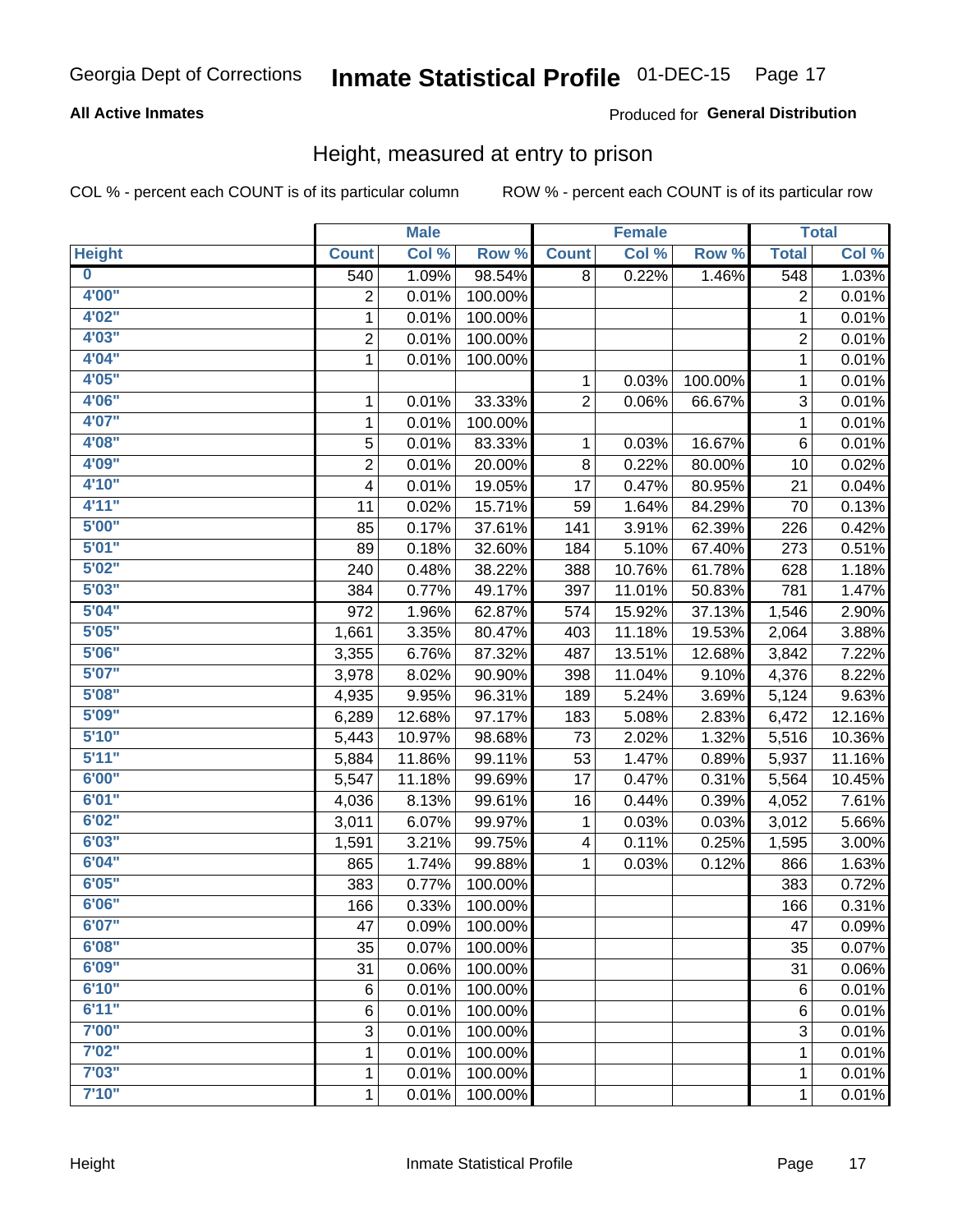#### Inmate Statistical Profile 01-DEC-15 Page 18

### **All Active Inmates**

### Produced for General Distribution

### Height, measured at entry to prison

COL % - percent each COUNT is of its particular column

|                       | <b>Male</b>  |       | <b>Female</b> |       |       | <b>Total</b> |              |       |
|-----------------------|--------------|-------|---------------|-------|-------|--------------|--------------|-------|
| <b>Height</b>         | <b>Count</b> | Col % | Row % Count   |       | Col % | Row %        | <b>Total</b> | Col % |
| <b>Total Reported</b> | 49,615       | 100%  | 93.23%        | 3,605 | 100%  |              | 6.77% 53,220 | 100%  |

| <b>Not Reported</b> |        |       |        |
|---------------------|--------|-------|--------|
| <b>Grand Total</b>  | 49,615 | 3,605 | 53,220 |

| <b>Mean</b> | (average)       | 5'10" | 5'05" | 5'10" |
|-------------|-----------------|-------|-------|-------|
|             |                 |       |       |       |
| <b>Mode</b> | (most frequent) | 5'09" | 5'04" | 5'09" |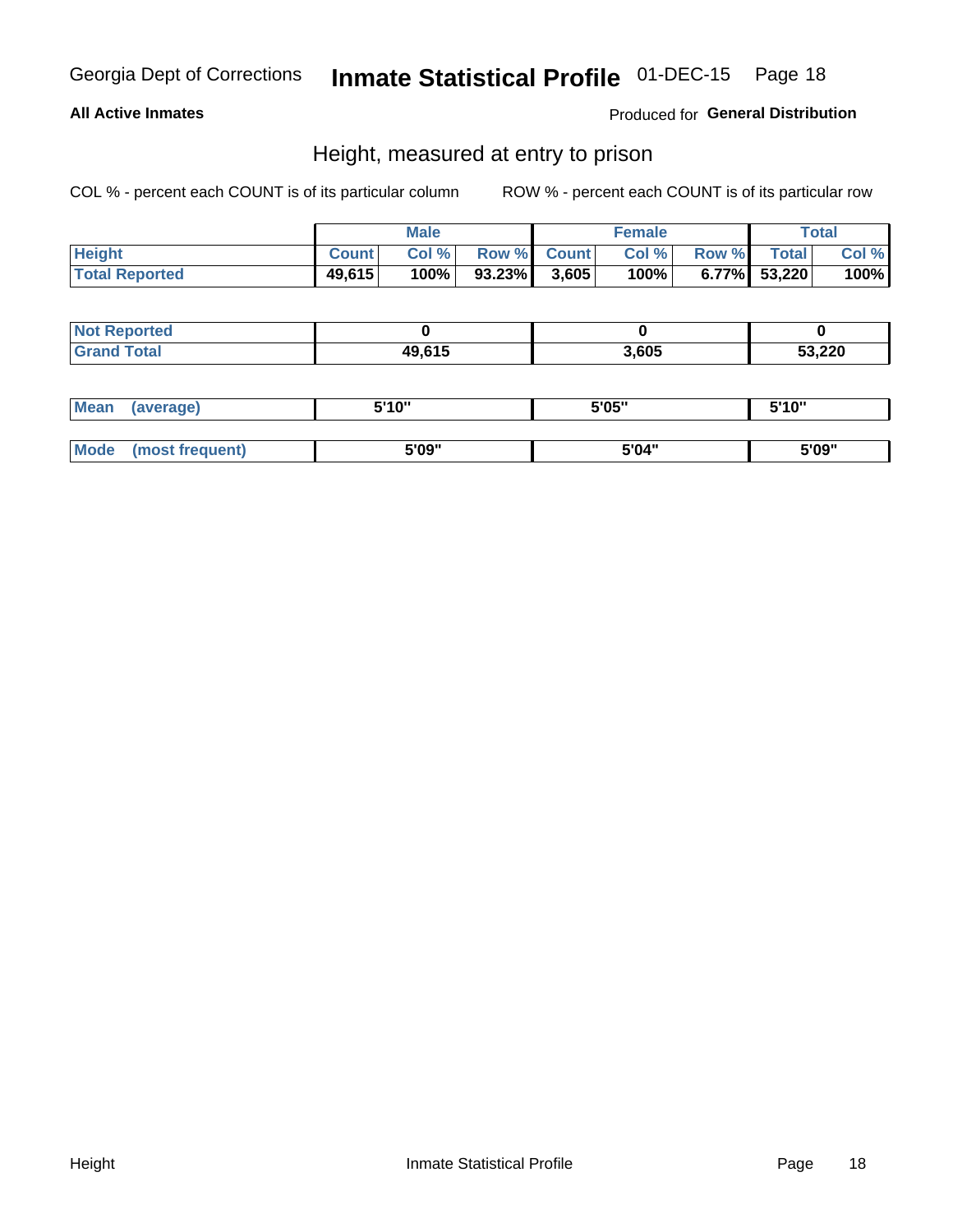#### Inmate Statistical Profile 01-DEC-15 Page 20

**All Active Inmates** 

Produced for General Distribution

### Weight, measured at entry to prison

COL % - percent each COUNT is of its particular column

|                                |                | <b>Male</b> |         |                | <b>Female</b>    |        |                | <b>Total</b> |
|--------------------------------|----------------|-------------|---------|----------------|------------------|--------|----------------|--------------|
| Weight                         | <b>Count</b>   | Col %       | Row %   | <b>Count</b>   | Col %            | Row %  | <b>Total</b>   | Col %        |
| <b>Under 80 pounds</b>         | 10             | 0.02%       | 83.33%  | $\overline{2}$ | 0.06%            | 16.67% | 12             | 0.02%        |
| 80 - 89 pounds                 | $\overline{c}$ | 0.01%       | 100.00% |                |                  |        | $\overline{2}$ | 0.01%        |
| 90 - 99 pounds                 | 4              | 0.01%       | 33.33%  | 8              | 0.22%            | 66.67% | 12             | 0.02%        |
| 100 - 109 pounds               | 31             | 0.06%       | 50.82%  | 30             | 0.84%            | 49.18% | 61             | 0.12%        |
| 110 - 119 pounds               | 107            | 0.22%       | 54.59%  | 89             | 2.48%            | 45.41% | 196            | 0.37%        |
| 120 - 129 pounds               | 483            | 0.98%       | 71.77%  | 190            | 5.29%            | 28.23% | 673            | 1.28%        |
| 130 - 139 pounds               | 1,560          | 3.18%       | 81.89%  | 345            | 9.61%            | 18.11% | 1,905          | 3.62%        |
| 140 - 149 pounds               | 3,253          | 6.63%       | 89.15%  | 396            | 11.03%           | 10.85% | 3,649          | 6.93%        |
| 150 - 159 pounds               | 5,048          | 10.29%      | 92.20%  | 427            | 11.89%           | 7.80%  | 5,475          | 10.40%       |
| 160 - 169 pounds               | 6,535          | 13.32%      | 93.87%  | 427            | 11.89%           | 6.13%  | 6,962          | 13.22%       |
| 170 - 179 pounds               | 6,170          | 12.58%      | 94.47%  | 361            | 10.05%           | 5.53%  | 6,531          | 12.41%       |
| 180 - 189 pounds               | 6,514          | 13.28%      | 95.04%  | 340            | 9.47%            | 4.96%  | 6,854          | 13.02%       |
| 190 - 199 pounds               | 4,498          | 9.17%       | 95.46%  | 214            | 5.96%            | 4.54%  | 4,712          | 8.95%        |
| 200 - 209 pounds               | 3,937          | 8.03%       | 95.47%  | 187            | 5.21%            | 4.53%  | 4,124          | 7.83%        |
| 210 - 219 pounds               | 2,955          | 6.02%       | 96.04%  | 122            | 3.40%            | 3.96%  | 3,077          | 5.85%        |
| 220 - 229 pounds               | 2,328          | 4.75%       | 95.76%  | 103            | 2.87%            | 4.24%  | 2,431          | 4.62%        |
| 230 - 239 pounds               | 1,581          | 3.22%       | 94.44%  | 93             | 2.59%            | 5.56%  | 1,674          | 3.18%        |
| 240 - 249 pounds               | 1,196          | 2.44%       | 95.30%  | 59             | 1.64%            | 4.70%  | 1,255          | 2.38%        |
| 250 - 259 pounds               | 884            | 1.80%       | 94.04%  | 56             | 1.56%            | 5.96%  | 940            | 1.79%        |
| 260 - 269 pounds               | 574            | 1.17%       | 92.58%  | 46             | 1.28%            | 7.42%  | 620            | 1.18%        |
| 270 - 279 pounds               | 415            | 0.85%       | 96.06%  | 17             | 0.47%            | 3.94%  | 432            | 0.82%        |
| 280 - 289 pounds               | 291            | 0.59%       | 91.51%  | 27             | 0.75%            | 8.49%  | 318            | 0.60%        |
| 290 - 299 pounds               | 170            | 0.35%       | 93.41%  | 12             | 0.33%            | 6.59%  | 182            | 0.35%        |
| 300 - 309 pounds               | 148            | 0.30%       | 86.55%  | 23             | 0.64%            | 13.45% | 171            | 0.32%        |
| 310 - 319 pounds               | 87             | 0.18%       | 94.57%  | 5              | 0.14%            | 5.43%  | 92             | 0.17%        |
| 320 - 329 pounds               | 84             | 0.17%       | 96.55%  | 3              | 0.08%            | 3.45%  | 87             | 0.17%        |
| 330 - 339 pounds               | 52             | 0.11%       | 100.00% |                |                  |        | 52             | 0.10%        |
| 340 - 349 pounds               | 31             | 0.06%       | 93.94%  | $\overline{2}$ | 0.06%            | 6.06%  | 33             | 0.06%        |
| 350 - 359 pounds               | 38             | 0.08%       | 88.37%  | 5              | 0.14%            | 11.63% | 43             | 0.08%        |
| 360 - 369 pounds               | 13             | 0.03%       | 100.00% |                |                  |        | 13             | 0.02%        |
| 370 - 379 pounds               | 14             | 0.03%       | 93.33%  | 1              | 0.03%            | 6.67%  | 15             | 0.03%        |
| 380 - 389 pounds               | 11             | 0.02%       | 100.00% |                |                  |        | 11             | 0.02%        |
| 390 - 399 pounds               | 4              | 0.01%       | 80.00%  | 1              | 0.03%            | 20.00% | 5              | 0.01%        |
| 400 pounds and over            | 24             | 0.05%       | 100.00% |                |                  |        | 24             | 0.05%        |
| <b>Total Reported</b>          | 49,052         | 100%        | 93.18%  | 3,591          | 100%             | 6.82%  | 52,643         | 100%         |
|                                |                |             |         |                |                  |        |                |              |
| <b>Not Reported</b>            |                | 563         |         |                | 14               |        |                | 577          |
| <b>Grand Total</b>             |                | 49,615      |         |                | 3,605            |        |                | 53,220       |
|                                |                |             |         |                |                  |        |                |              |
| <b>Mean</b><br>(average)       |                | 186         |         |                | $\overline{172}$ |        |                | 185          |
| <b>Median (middle)</b>         |                | 180         |         |                | 165              |        |                | 180          |
| <b>Mode</b><br>(most frequent) |                | 180         |         |                | 150              |        |                | 180          |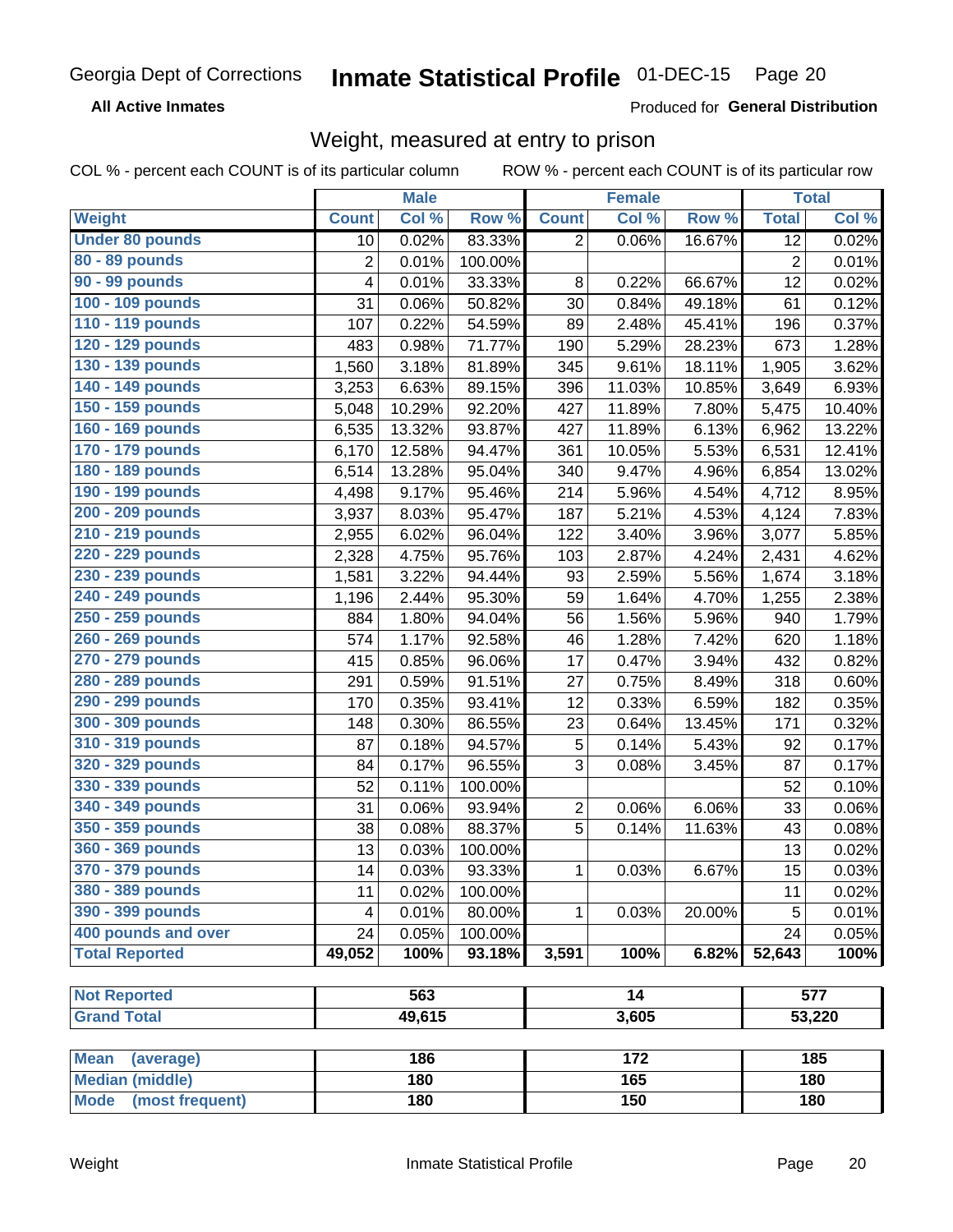#### **Inmate Statistical Profile 01-DEC-15** Page 21

**All Active Inmates** 

#### Produced for General Distribution

### Veterans validated by Veteran's Administration

COL % - percent each COUNT is of its particular column

|                         |              | <b>Male</b> |         |                    | <b>Female</b> |       |                 | <b>Total</b> |
|-------------------------|--------------|-------------|---------|--------------------|---------------|-------|-----------------|--------------|
| <b>Military service</b> | <b>Count</b> | Col %       |         | <b>Row % Count</b> | Col %         | Row % | <b>Total</b>    | Col %        |
| <b>Others</b><br>0      | 947          | 32.16%      | 97.23%  | 27                 | 52.94%        | 2.77% | 974             | 32.51%       |
| <b>Air Force</b>        | 1.194        | 40.54%      | 98.51%  | 18                 | 35.29%        | 1.49% | 1,212           | 40.45%       |
| 2<br><b>Army</b>        | 174          | 5.91%       | 97.75%  | 4                  | 7.84%         | 2.25% | 178             | 5.94%        |
| <b>Navy</b><br>3        | 354          | 12.02%      | 99.72%  |                    | 1.96%         | .28%  | 355             | 11.85%       |
| <b>Marines</b><br>4     | 14           | .48%        | 100.00% |                    |               |       | 14 <sub>1</sub> | .47%         |
| <b>Coast Guard</b><br>5 | 262          | 8.90%       | 99.62%  |                    | 1.96%         | .38%  | 263             | 8.78%        |
| <b>Total Reported</b>   | 2,945        | 100%        | 98.30%  | 51                 | 100%          | 1.70% | 2,996           | 100%         |

| <b>Not</b><br><b>Reported</b> | 46,670 | 3,554 | 50,224 |
|-------------------------------|--------|-------|--------|
| ⊺otal                         | 49,615 | 3,605 | 53,220 |

|  |  | <b>Mode (most frequent)</b> | <b>Force</b><br>Aır | วthers | orce |
|--|--|-----------------------------|---------------------|--------|------|
|--|--|-----------------------------|---------------------|--------|------|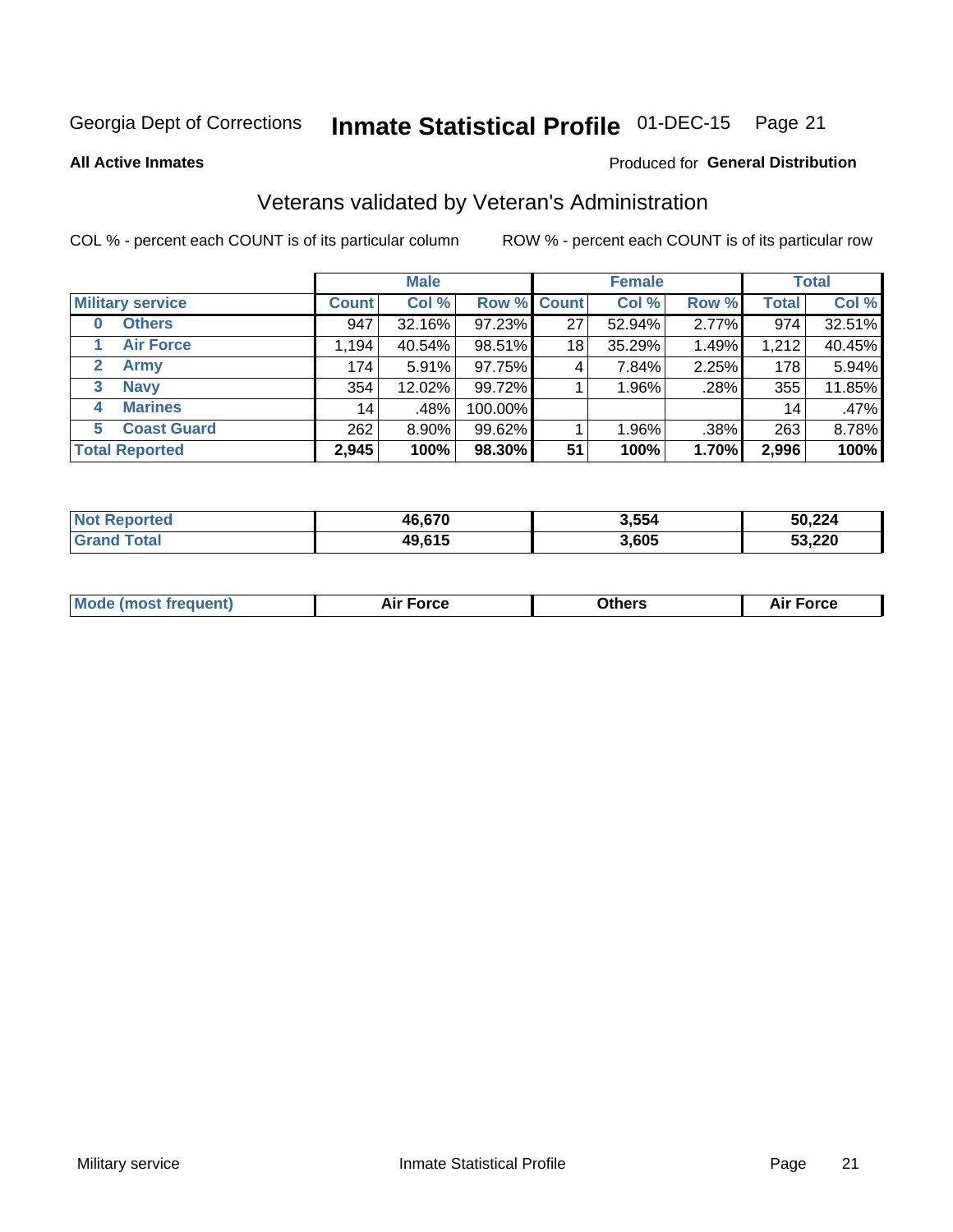#### **Inmate Statistical Profile 01-DEC-15** Page 22

#### **All Active Inmates**

### Produced for General Distribution

### Type of admission to prison

COL % - percent each COUNT is of its particular column

|                 |                                             |                | <b>Male</b> |                    |                | <b>Female</b> |       |                 | <b>Total</b> |
|-----------------|---------------------------------------------|----------------|-------------|--------------------|----------------|---------------|-------|-----------------|--------------|
|                 | <b>Type of Admission</b>                    | <b>Count</b>   | Col %       | <b>Row % Count</b> |                | Col %         | Row % | <b>Total</b>    | Col %        |
| 1               | <b>Boot Camp</b>                            | 1.             | .01%        | 100.00%            |                |               |       | 1               | .01%         |
| $\overline{4}$  | <b>Completed Diagnostics</b>                | 32,365         | 72.98%      | 93.80% 2,140       |                | 84.38%        | 6.20% | 34,505          | 73.60%       |
| 15              | <b>Permanent Assignment</b>                 | 46             | .10%        | 97.87%             | 1              | .04%          | 2.13% | 47              | .10%         |
| 16              | <b>Population Redistribution</b>            | 505            | 1.14%       | 98.44%             | 8              | .32%          | 1.56% | 513             | 1.09%        |
| 17              | <b>Permanent Assignment</b>                 | 1              | .01%        | 100.00%            |                |               |       | 1               | .01%         |
| 24              | <b>Work Release Referral</b><br>(Facility)  | 9              | .02%        | 100.00%            |                |               |       | $9\,$           | .02%         |
| 25              | <b>Work Release Referral</b>                | 23             | .05%        | 95.83%             | $\mathbf 1$    | .04%          | 4.17% | 24              | .05%         |
|                 | (Parole)                                    |                |             |                    |                |               |       |                 |              |
| 27              | <b>Boot Camp Plus</b>                       | 6              | .01%        | 100.00%            |                |               |       | $6\phantom{1}6$ | .01%         |
| 28              | <b>Initial Assignment</b>                   | 24             | .05%        | 100.00%            |                |               |       | 24              | .05%         |
| 32              | <b>Ga. Correctional Ind. (Gci)</b>          | 4              | .01%        | 100.00%            |                |               |       | 4               | .01%         |
| 37              | <b>Resume Diagnostics</b>                   | $\overline{3}$ | .01%        | 100.00%            |                |               |       | 3               | .01%         |
| 52              | <b>New Sentence</b>                         | 10,522         | 23.73%      | 96.64%             | 366            | 14.43%        | 3.36% | 10,888          | 23.22%       |
| 53              | <b>Probation Rev Partial</b>                | 69             | .16%        | 97.18%             | $\overline{2}$ | .08%          | 2.82% | 71              | .15%         |
| 54              | <b>Probation Rev Remainder</b>              | 254            | .57%        | 96.95%             | 8              | .32%          | 3.05% | 262             | .56%         |
| 55              | <b>Parole Rev New Sentence</b>              | 375            | .85%        | 97.66%             | 9              | .35%          | 2.34% | 384             | .82%         |
| 56              | <b>Parole Rev No New</b><br><b>Sentence</b> | 85             | .19%        | 98.84%             | $\mathbf{1}$   | .04%          | 1.16% | 86              | .18%         |
| 57              | <b>Released In Error</b>                    | 1              | .01%        | 100.00%            |                |               |       | 1               | .01%         |
| 65              | <b>Return Appeal/Bond</b>                   | $\mathbf{1}$   | .01%        | 100.00%            |                |               |       | $\mathbf{1}$    | .01%         |
| 66              | <b>Prob Viol/Total Rev</b>                  | $\mathbf{1}$   | .01%        | 100.00%            |                |               |       | $\mathbf{1}$    | .01%         |
| 67              | <b>Admit Fm Other Cust</b>                  | $\overline{7}$ | .02%        | 100.00%            |                |               |       | $\overline{7}$  | .01%         |
| 69              | <b>New Sent/Par Rev Pnd</b>                 | 5              | .01%        | 100.00%            |                |               |       | $\overline{5}$  | .01%         |
| 70              | <b>Life W/O Parole</b>                      | 11             | .02%        | 100.00%            |                |               |       | 11              | .02%         |
| $\overline{72}$ | <b>Par Rev/Rsn Unknown</b>                  | 27             | .06%        | 100.00%            |                |               |       | 27              | .06%         |
| 74              | <b>Pb Parole Rescinded</b>                  | $\overline{2}$ | .01%        | 100.00%            |                |               |       | $\overline{2}$  | .01%         |
| 76              | <b>Par Rev/Revoc Center</b>                 | $\mathbf{1}$   | .01%        | 100.00%            |                |               |       | $\mathbf{1}$    | .01%         |
|                 | <b>Total Reported</b>                       | 44,348         | 100%        | 94.59% 2,536       |                | 100%          | 5.41% | 46,884          | 100%         |

| <b>Not Reported</b> | 5267  | 1069  | 6336   |
|---------------------|-------|-------|--------|
| <i>i</i> otal       | 4961F | 3,605 | 53,220 |

| <b>Mode (most frequent)</b> | <b>Completed Diagnostics</b> | <b>Completed Diagnostics</b> | <b>Completed Diagnos</b> |
|-----------------------------|------------------------------|------------------------------|--------------------------|
|-----------------------------|------------------------------|------------------------------|--------------------------|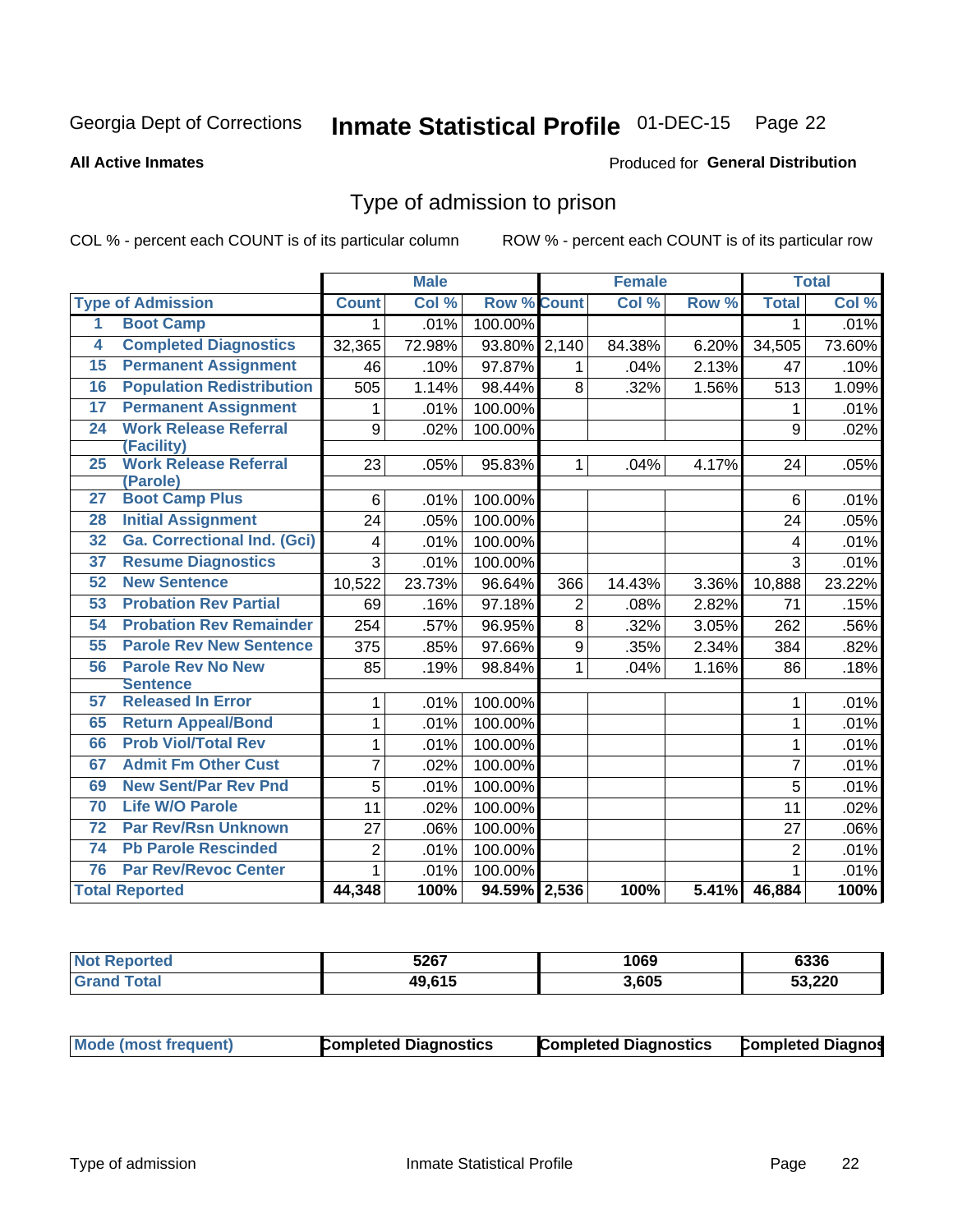# Inmate Statistical Profile 01-DEC-15 Page 23

**All Active Inmates** 

### Produced for General Distribution

### Current / last supervision level

COL % - percent each COUNT is of its particular column

|                        |              | <b>Male</b> |                    |       | <b>Female</b> |          |        | <b>Total</b> |
|------------------------|--------------|-------------|--------------------|-------|---------------|----------|--------|--------------|
| <b>Security Status</b> | <b>Count</b> | Col %       | <b>Row % Count</b> |       | Col %         | Row %    | Total  | Col %        |
| 3 Minimum              | 3,557        | 7.17%       | 71.64%             | 1,408 | 39.08%        | 28.36%   | 4,965  | $9.33\%$     |
| 4 Medium               | 37.172       | 74.94%      | 94.94%             | 1,983 | $55.04\%$     | $5.06\%$ | 39,155 | 73.59%       |
| 5 Close                | 8.872        | 17.89%      | 97.67%             | 212   | 5.88%         | $2.33\%$ | 9,084  | 17.07%       |
| <b>Total Reported</b>  | 49,601       | 100%        | 93.23%             | 3,603 | 100%          | $6.77\%$ | 53,204 | 100%         |

| <b>Still being diagnosed</b> |        |       |        |
|------------------------------|--------|-------|--------|
| <b>Not Reported</b>          |        |       |        |
| <b>Grand Total</b>           | 49,615 | 3,605 | 53,220 |

| M | M | . . |
|---|---|-----|
|   |   |     |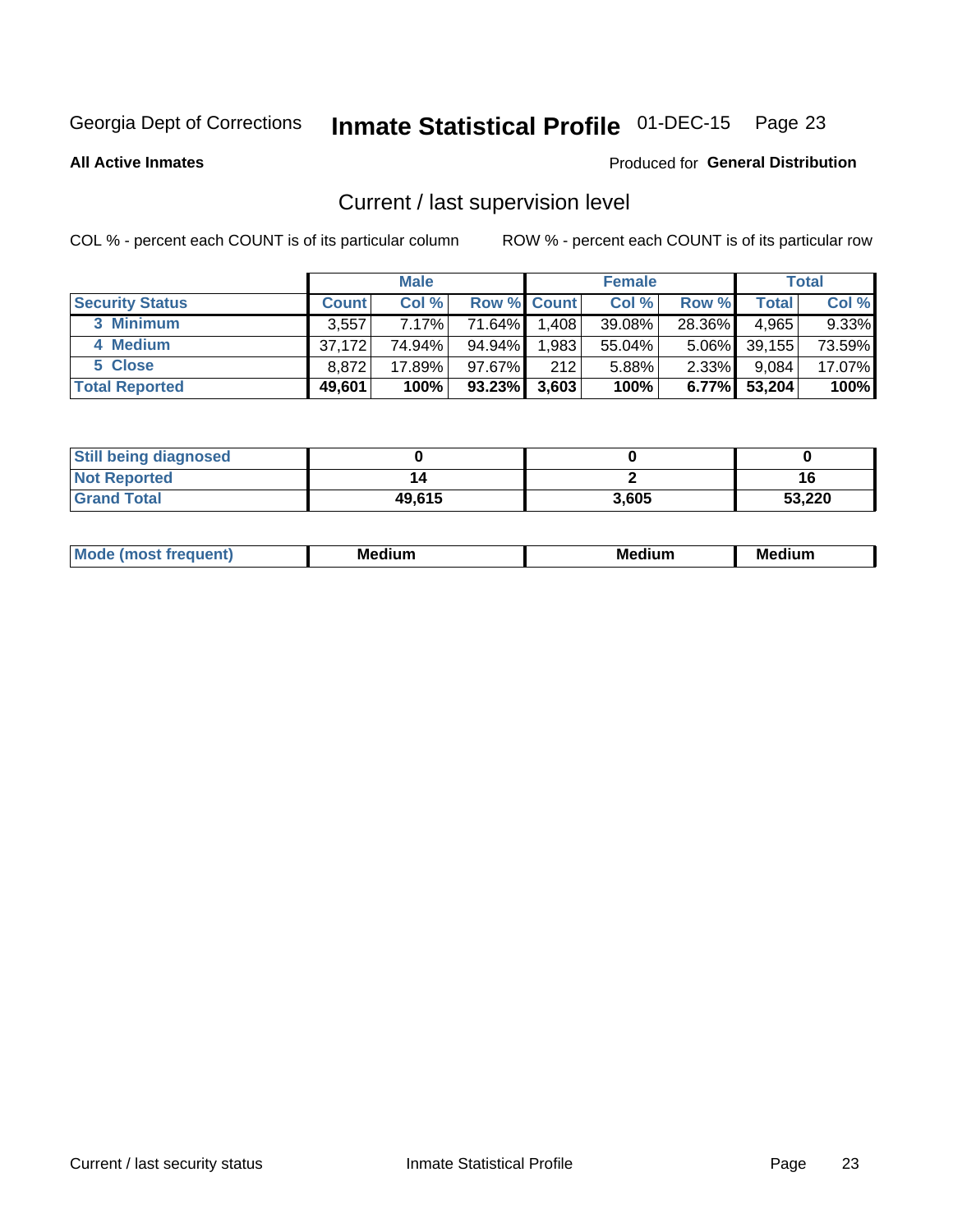# Inmate Statistical Profile 01-DEC-15 Page 24

**All Active Inmates** 

### Produced for General Distribution

### Current / last type of institution

COL % - percent each COUNT is of its particular column

|                            |                | <b>Male</b> |             |       | <b>Female</b> |        |              | <b>Total</b> |
|----------------------------|----------------|-------------|-------------|-------|---------------|--------|--------------|--------------|
| <b>Type of Institution</b> | <b>Count</b>   | Col %       | Row % Count |       | Col %         | Row %  | <b>Total</b> | Col %        |
| <b>County Ci</b>           | 4,731          | 9.58%       | 99.98%      |       | $.03\%$       | .02%   | 4,732        | 8.93%        |
| <b>State Prison</b>        | 34,567         | 69.99%      | 91.11%      | 3,373 | 93.56%        | 8.89%  | 37,940       | 71.59%       |
| <b>Transitional Center</b> | 2,082          | 4.22%       | 90.09%      | 229   | 6.35%         | 9.91%  | 2,311        | 4.36%        |
| <b>Private Prison</b>      | 7,995          | 16.19%      | 100.00%     |       |               |        | 7,995        | 15.09%       |
| <b>County Jail</b>         | 11             | .02%        | 91.67%      |       | .03%          | 8.33%  | 12           | .02%         |
| <b>Rsat - Center</b>       |                | .01%        | 100.00%     |       |               |        |              | .01%         |
| <b>State Hospital</b>      | 3 <sup>1</sup> | $.01\%$     | 75.00%      |       | .03%          | 25.00% | 4            | .01%         |
| <b>Total Reported</b>      | 49,390         | 100%        | 93.2%       | 3,605 | 100%          | 6.8%   | 52,995       | 100%         |

| oorted<br>NOT |        |       |        |
|---------------|--------|-------|--------|
| <b>otal</b>   | 49,390 | 3,605 | 52,995 |

| <b>Mode (most frequent)</b> | <b>State Prison</b> | <b>State Prison</b> | <b>State Prison</b> |
|-----------------------------|---------------------|---------------------|---------------------|
|                             |                     |                     |                     |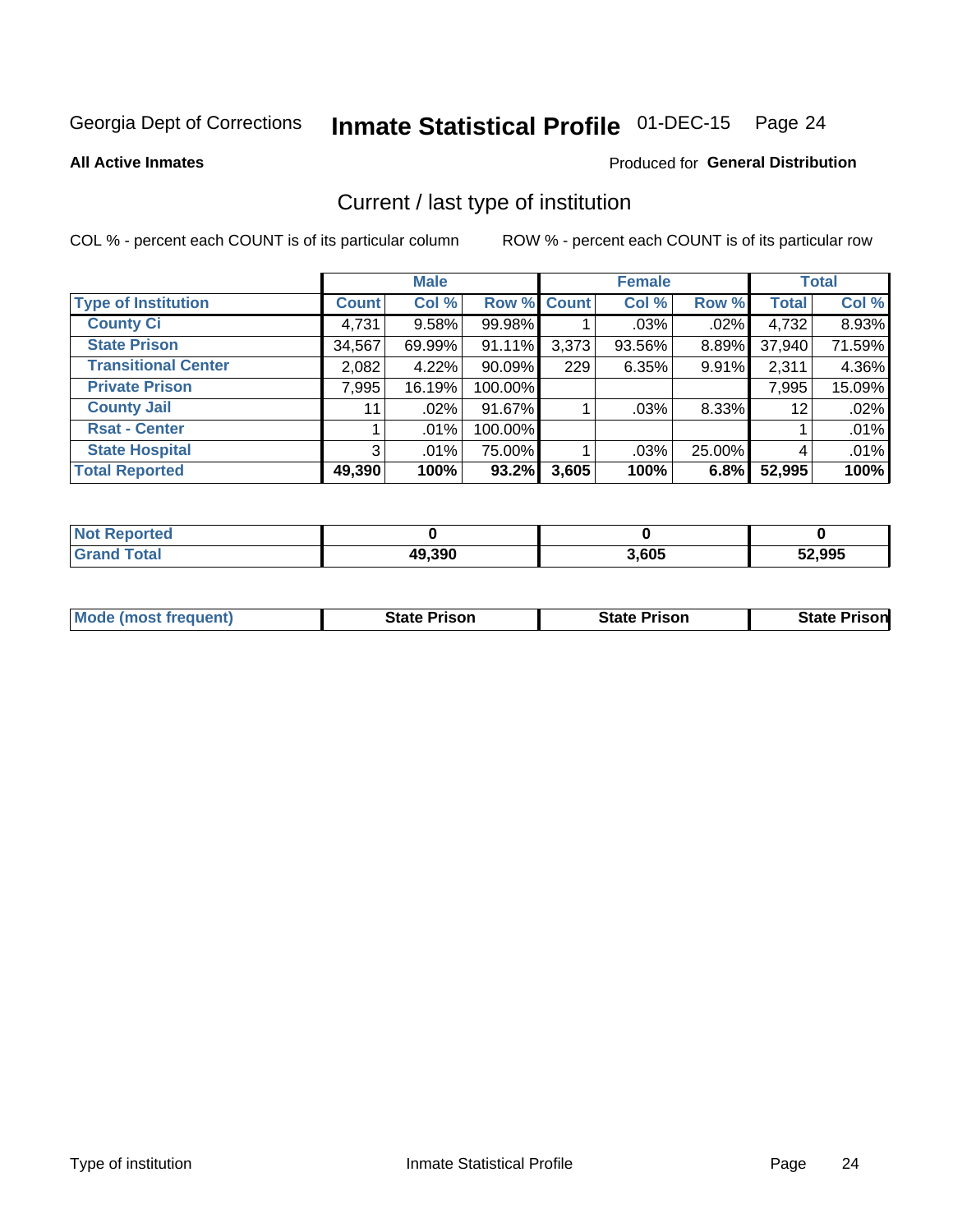# Inmate Statistical Profile 01-DEC-15 Page 25

#### **All Active Inmates**

### **Produced for General Distribution**

### Institution type - transitional centers

COL % - percent each COUNT is of its particular column

|                                          |              | <b>Male</b> |         |              | <b>Female</b> |         |              | <b>Total</b> |
|------------------------------------------|--------------|-------------|---------|--------------|---------------|---------|--------------|--------------|
| <b>Institution Type - Trans. Centers</b> | <b>Count</b> | Col %       | Row %   | <b>Count</b> | Col %         | Row %   | <b>Total</b> | Col %        |
| <b>Albany Tc</b>                         | 150          | 6.60%       | 100.00% |              |               |         | 150          | 5.77%        |
| <b>Arrendale State Prison</b>            |              |             |         | 100          | 30.40%        | 100.00% | 100          | 3.84%        |
| <b>Atlanta Tc</b>                        | 271          | 11.93%      | 100.00% |              |               |         | 271          | 10.42%       |
| <b>Augusta Tc</b>                        | 220          | 9.68%       | 100.00% |              |               |         | 220          | 8.46%        |
| <b>Charles D. Hudson Tc</b>              | 153          | 6.73%       | 100.00% |              |               |         | 153          | 5.88%        |
| <b>Clayton Tc</b>                        | 371          | 16.33%      | 100.00% |              |               |         | 371          | 14.26%       |
| <b>Coastal Tc</b>                        | 265          | 11.66%      | 100.00% |              |               |         | 265          | 10.19%       |
| <b>Columbus Tc</b>                       | 134          | 5.90%       | 100.00% |              |               |         | 134          | 5.15%        |
| <b>Macon Tc</b>                          | 156          | 6.87%       | 100.00% |              |               |         | 156          | 6.00%        |
| <b>Macon Womens Tc</b>                   |              |             |         | 2            | .61%          | 100.00% | 2            | .08%         |
| <b>Metro Tc</b>                          |              |             |         | 227          | 69.00%        | 100.00% | 227          | 8.73%        |
| <b>Phillips State Prison</b>             | 190          | 8.36%       | 100.00% |              |               |         | 190          | 7.30%        |
| <b>Savannah Mens Tc</b>                  |              | .04%        | 100.00% |              |               |         |              | .04%         |
| <b>Smith Tc</b>                          | 204          | 8.98%       | 100.00% |              |               |         | 204          | 7.84%        |
| <b>Valdosta Tc</b>                       | 157          | 6.91%       | 100.00% |              |               |         | 157          | 6.04%        |
| <b>Total Reported</b>                    | 2,272        | 100%        | 87.35%  | 329          | 100%          | 12.65%  | 2,601        | 100%         |

| τeα |                 |                   |       |
|-----|-----------------|-------------------|-------|
|     | מדה ה<br>4,41 L | <b>200</b><br>┚┻┙ | 2.601 |

| Mode (most frequent) | <b>Clayton Tc</b> | <b>Metro Tc</b> | <b>Clayton Tc</b> |
|----------------------|-------------------|-----------------|-------------------|
|                      |                   |                 |                   |
|                      |                   |                 |                   |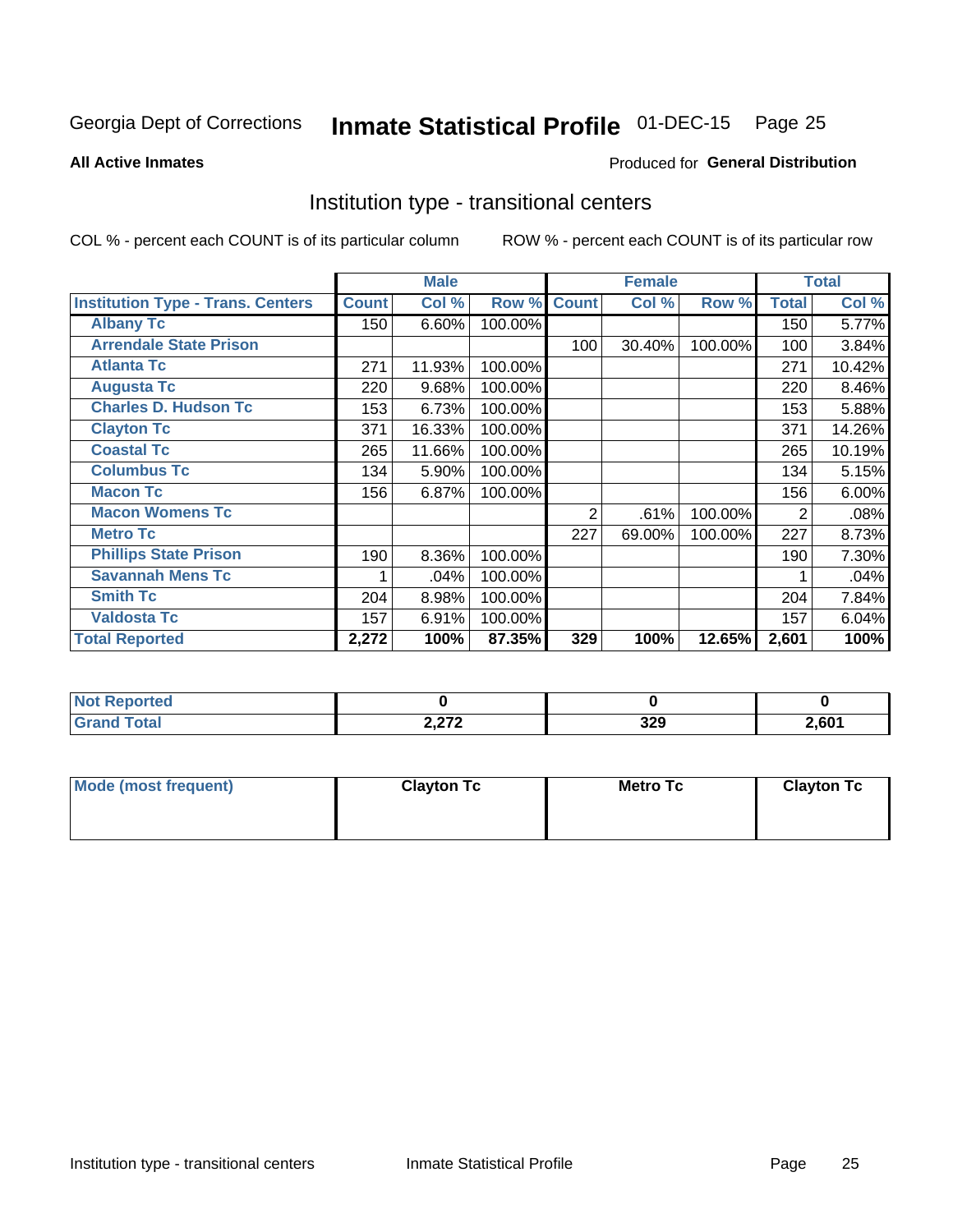# Inmate Statistical Profile 01-DEC-15 Page 26

#### **All Active Inmates**

#### Produced for General Distribution

### Institution type - county prisons

COL % - percent each COUNT is of its particular column

|                                          |                           | <b>Male</b> |         |              | <b>Female</b> |       |                  | <b>Total</b> |
|------------------------------------------|---------------------------|-------------|---------|--------------|---------------|-------|------------------|--------------|
| <b>Institution Type - County Prisons</b> | <b>Count</b>              | Col %       | Row %   | <b>Count</b> | Col %         | Row % | <b>Total</b>     | Col %        |
| <b>Baldwin County Ci</b>                 | $\mathbf{1}$              | .02%        | 100.00% |              |               |       | $\mathbf 1$      | .02%         |
| <b>Bulloch County Ci</b>                 | 145                       | 3.06%       | 100.00% |              |               |       | 145              | 3.06%        |
| <b>Carroll County Ci</b>                 | 239                       | 5.05%       | 100.00% |              |               |       | 239              | 5.05%        |
| <b>Clarke County Ci</b>                  | 102                       | 2.16%       | 100.00% |              |               |       | 102              | 2.16%        |
| <b>Clayton County Ci</b>                 | 203                       | 4.29%       | 100.00% |              |               |       | 203              | 4.29%        |
| <b>Colquitt County Ci</b>                | 167                       | 3.53%       | 100.00% |              |               |       | 167              | 3.53%        |
| <b>Coweta County Ci</b>                  | 207                       | 4.38%       | 100.00% |              |               |       | 207              | 4.37%        |
| <b>Decatur County Ci</b>                 | 123                       | 2.60%       | 100.00% |              |               |       | 123              | 2.60%        |
| <b>Dougherty County Ci</b>               | 1                         | .02%        | 100.00% |              |               |       | 1                | .02%         |
| <b>Effingham County Ci</b>               | 177                       | 3.74%       | 100.00% |              |               |       | 177              | 3.74%        |
| <b>Floyd County Ci</b>                   | 411                       | 8.69%       | 100.00% |              |               |       | 411              | 8.69%        |
| <b>Fulton County Ci</b>                  | 9                         | .19%        | 100.00% |              |               |       | $\boldsymbol{9}$ | .19%         |
| <b>Gilmer County Ci</b>                  | $\overline{\mathbf{4}}$   | .08%        | 100.00% |              |               |       | 4                | .08%         |
| <b>Grady County Ci</b>                   | $\overline{c}$            | .04%        | 100.00% |              |               |       | $\overline{2}$   | .04%         |
| <b>Gwinnett County Ci</b>                | 147                       | 3.11%       | 100.00% |              |               |       | 147              | 3.11%        |
| <b>Hall County Ci</b>                    | 197                       | 4.16%       | 100.00% |              |               |       | 197              | 4.16%        |
| <b>Hancock County Ci</b>                 | 1                         | .02%        | 100.00% |              |               |       | 1                | .02%         |
| <b>Harris County Ci</b>                  | 127                       | 2.68%       | 100.00% |              |               |       | 127              | 2.68%        |
| <b>Hart County Ci</b>                    | 5                         | .11%        | 100.00% |              |               |       | 5                | .11%         |
| <b>Jackson County Ci</b>                 | 139                       | 2.94%       | 100.00% |              |               |       | 139              | 2.94%        |
| <b>Jefferson County Ci</b>               | 127                       | 2.68%       | 100.00% |              |               |       | 127              | 2.68%        |
| <b>Meriwether County Ci</b>              | $\ensuremath{\mathsf{3}}$ | .06%        | 100.00% |              |               |       | 3                | .06%         |
| <b>Miller County Ci</b>                  | $\overline{2}$            | .04%        | 100.00% |              |               |       | $\overline{2}$   | .04%         |
| <b>Mitchell County Ci</b>                | 119                       | 2.52%       | 100.00% |              |               |       | 119              | 2.51%        |
| <b>Morgan County Ci</b>                  | 1                         | .02%        | 100.00% |              |               |       | 1                | .02%         |
| <b>Muscogee County Ci</b>                | 485                       | 10.25%      | 100.00% |              |               |       | 485              | 10.25%       |
| <b>Richmond County Ci</b>                | 225                       | 4.76%       | 100.00% |              |               |       | 225              | 4.75%        |
| <b>Screven County Ci</b>                 | 133                       | 2.81%       | 100.00% |              |               |       | 133              | 2.81%        |
| <b>Spalding County Ci</b>                | 349                       | 7.38%       | 100.00% |              |               |       | 349              | 7.38%        |
| <b>Stewart County Ci</b>                 | $\overline{2}$            | .04%        | 100.00% |              |               |       | $\overline{2}$   | .04%         |
| <b>Sumter County Ci</b>                  | 309                       | 6.53%       | 100.00% |              |               |       | 309              | 6.53%        |
| <b>Terrell County Ci</b>                 | 140                       | 2.96%       | 100.00% |              |               |       | 140              | 2.96%        |
| <b>Thomas County Ci</b>                  | 177                       | 3.74%       | 100.00% |              |               |       | 177              | 3.74%        |
| <b>Tift County Ci</b>                    | $\overline{2}$            | .04%        | 100.00% |              |               |       | $\overline{2}$   | .04%         |
| <b>Troup County Ci</b>                   | 240                       | 5.07%       | 100.00% |              |               |       | 240              | 5.07%        |
| <b>Upson County Ci</b>                   | 1                         | .02%        | 100.00% |              |               |       | 1                | .02%         |
| <b>Walker County Ci</b>                  | $\overline{4}$            | .08%        | 100.00% |              |               |       | 4                | .08%         |
| <b>Walton County Ci</b>                  | 3                         | .06%        | 100.00% |              |               |       | 3                | .06%         |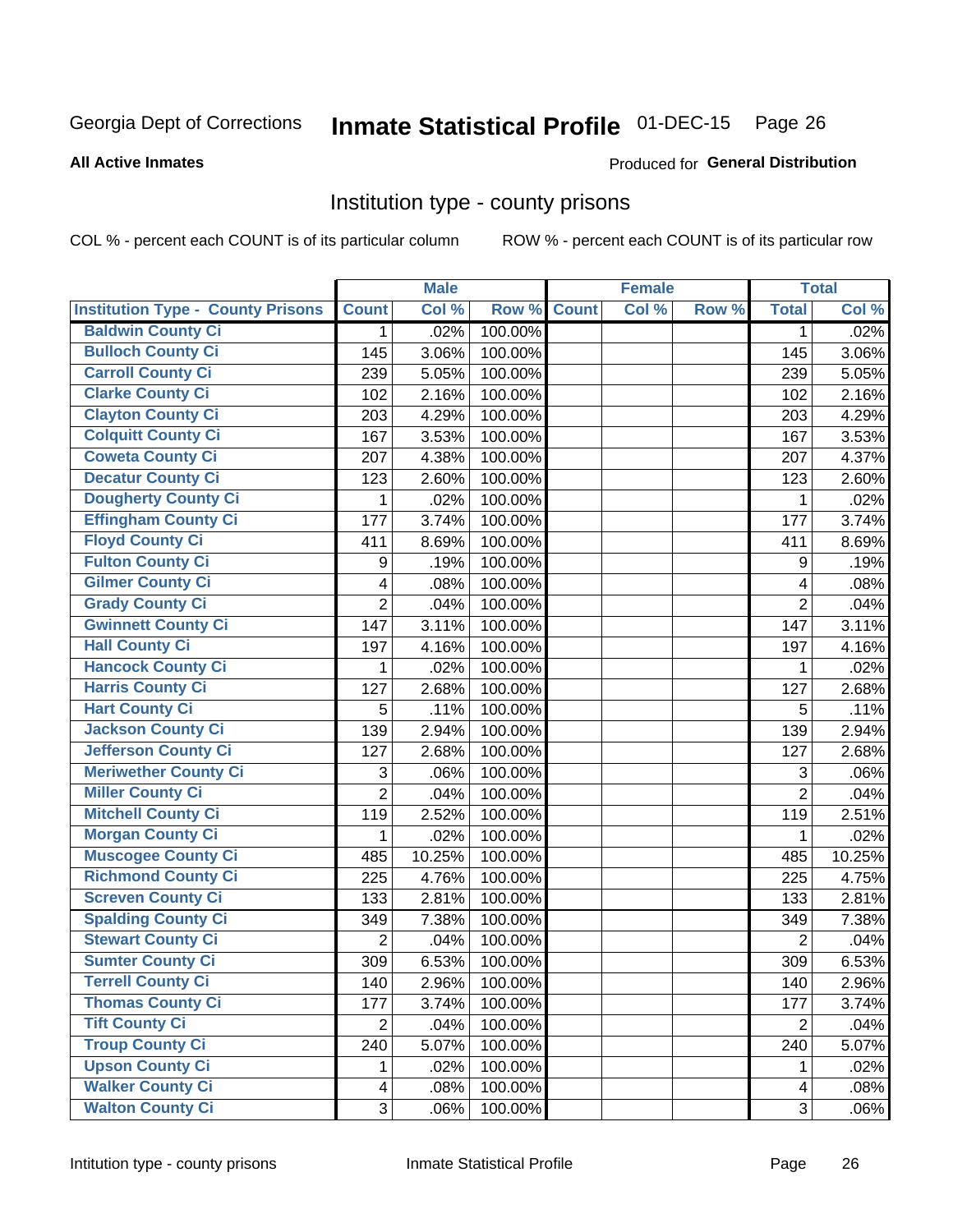# Inmate Statistical Profile 01-DEC-15 Page 27

**All Active Inmates** 

### Produced for General Distribution

### Institution type - county prisons

COL % - percent each COUNT is of its particular column

|                                          |              | <b>Male</b> |                    | <b>Female</b> |         |       | <b>Total</b> |
|------------------------------------------|--------------|-------------|--------------------|---------------|---------|-------|--------------|
| <b>Institution Type - County Prisons</b> | <b>Count</b> | Col%        | <b>Row % Count</b> | Col%          | Row %   | Total | Col %        |
| <b>Wilkes County Ci</b>                  |              | .02%        | 100.00%            |               |         |       | $.02\%$      |
| <b>Womens Ci</b>                         |              |             |                    | 100.00%       | 100.00% |       | .02%         |
| <b>Worth County Ci</b>                   |              | $.02\%$     | 100.00%            |               |         |       | $.02\%$      |
| <b>Total Reported</b>                    | 4,731        | 100%        | $99.98\%$          | 100%          | .02%    | 4,732 | 100%         |

| いこし                                |     |                     |
|------------------------------------|-----|---------------------|
| $\sim$ $\sim$ $\sim$ $\sim$ $\sim$ | 704 | $\sim$ $\sim$<br>◡▵ |

| Mode (most frequent) | <b>Muscogee County Ci</b> | <b>Womens CilMuscogee County</b> |
|----------------------|---------------------------|----------------------------------|
|----------------------|---------------------------|----------------------------------|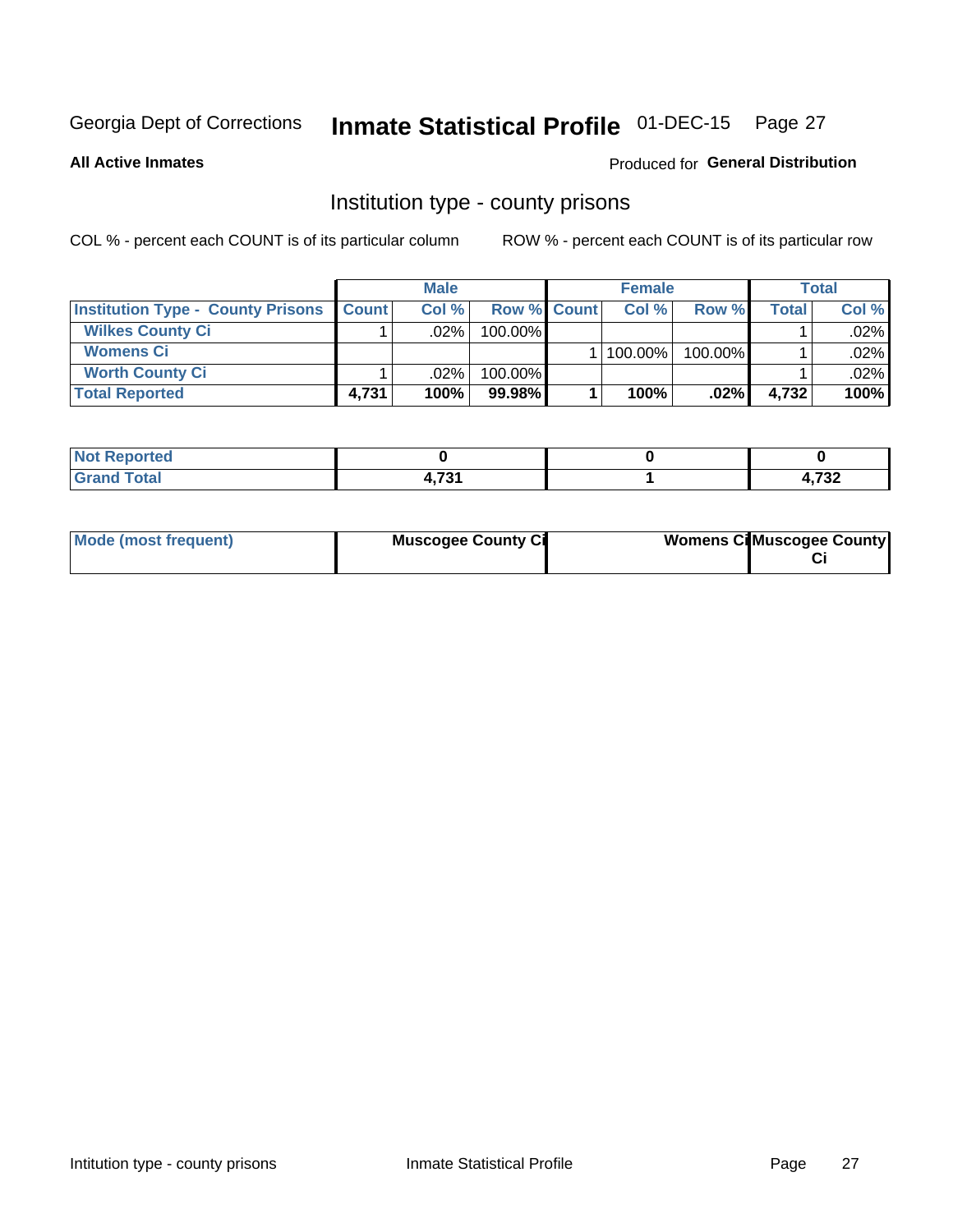# Inmate Statistical Profile 01-DEC-15 Page 28

#### **All Active Inmates**

### Produced for General Distribution

### Institution type - state prisons

COL % - percent each COUNT is of its particular column

|                                         |              | <b>Male</b> |         |              | <b>Female</b> |         | <b>Total</b>   |       |
|-----------------------------------------|--------------|-------------|---------|--------------|---------------|---------|----------------|-------|
| <b>Institution Type - State Prisons</b> | <b>Count</b> | Col %       | Row %   | <b>Count</b> | Col %         | Row %   | <b>Total</b>   | Col % |
| <b>Arrendale State Prison</b>           |              |             |         | 1,454        | 43.11%        | 100.00% | 1,454          | 3.83% |
| <b>Augusta State Med. Prison</b>        | 1,207        | 3.49%       | 99.92%  | 1.           | .03%          | .08%    | 1,208          | 3.18% |
| <b>Autry State Prison</b>               | 1,691        | 4.89%       | 100.00% |              |               |         | 1,691          | 4.46% |
| <b>Baldwin State Prison</b>             | 936          | 2.71%       | 100.00% |              |               |         | 936            | 2.47% |
| <b>Burruss Correctional Training</b>    | 680          | 1.97%       | 100.00% |              |               |         | 680            | 1.79% |
| <b>Ctr</b>                              |              |             |         |              |               |         |                |       |
| <b>Calhoun State Prison</b>             | 1,575        | 4.56%       | 100.00% |              |               |         | 1,575          | 4.15% |
| <b>Central State Prison</b>             | 1,101        | 3.19%       | 100.00% |              |               |         | 1,101          | 2.90% |
| <b>Chatham State Prison</b>             | 6            | .02%        | 100.00% |              |               |         | 6              | .02%  |
| <b>Coastal State Prison</b>             | 1,638        | 4.74%       | 100.00% |              |               |         | 1,638          | 4.32% |
| <b>Dodge State Prison</b>               | 1,233        | 3.57%       | 100.00% |              |               |         | 1,233          | 3.25% |
| <b>Dooly State Prison</b>               | 1,692        | 4.89%       | 100.00% |              |               |         | 1,692          | 4.46% |
| <b>Emanuel - Swainsboro</b>             |              |             |         | 312          | 9.25%         | 100.00% | 312            | .82%  |
| <b>Ga Diag Class Prison</b>             | 2,956        | 8.55%       | 100.00% |              |               |         | 2,956          | 7.79% |
| <b>Ga State Prison</b>                  | 1,491        | 4.31%       | 100.00% |              |               |         | 1,491          | 3.93% |
| <b>Hancock State Prison</b>             | 1,153        | 3.34%       | 100.00% |              |               |         | 1,153          | 3.04% |
| <b>Hays State Prison</b>                | 1,064        | 3.08%       | 100.00% |              |               |         | 1,064          | 2.80% |
| <b>Helms Facility</b>                   | 14           | .04%        | 56.00%  | 11           | .33%          | 44.00%  | 25             | .07%  |
| <b>Johnson State Prison</b>             | 1,543        | 4.46%       | 100.00% |              |               |         | 1,543          | 4.07% |
| <b>Lee State Prison</b>                 | 722          | 2.09%       | 100.00% |              |               |         | 722            | 1.90% |
| Long                                    | 196          | .57%        | 100.00% |              |               |         | 196            | .52%  |
| <b>Lowndes Unit</b>                     | 6            | .02%        | 100.00% |              |               |         | 6              | .02%  |
| <b>Macon State Prison</b>               | 1,701        | 4.92%       | 100.00% |              |               |         | 1,701          | 4.48% |
| <b>Metro State Prison (W)</b>           |              |             |         | 1            | .03%          | 100.00% | 1              | .01%  |
| <b>Montgomery State Prison</b>          | 404          | 1.17%       | 100.00% |              |               |         | 404            | 1.06% |
| <b>Phillips State Prison</b>            | 1,022        | 2.96%       | 100.00% |              |               |         | 1,022          | 2.69% |
| <b>Pulaski State Prison</b>             |              |             |         | 1,166        | 34.57%        | 100.00% | 1,166          | 3.07% |
| <b>Putnam State Prison</b>              | 2            | .01%        | 100.00% |              |               |         | 2              | .01%  |
| <b>Rivers State Prison</b>              | 1            | .01%        | 100.00% |              |               |         | 1              | .01%  |
| <b>Rogers State Prison</b>              | 1,360        | 3.93%       | 100.00% |              |               |         | 1,360          | 3.58% |
| <b>Rutledge State Prison</b>            | 600          | 1.74%       | 100.00% |              |               |         | 600            | 1.58% |
| <b>Smith State Prison</b>               | 1,503        | 4.35%       | 100.00% |              |               |         | 1,503          | 3.96% |
| <b>Telfair State Prison</b>             | 1,331        | 3.85%       | 100.00% |              |               |         | 1,331          | 3.51% |
| <b>Valdosta State Prison</b>            | 937          | 2.71%       | 100.00% |              |               |         | 937            | 2.47% |
| <b>Walker State Prison</b>              | 405          | 1.17%       | 100.00% |              |               |         | 405            | 1.07% |
| <b>Ware State Prison</b>                | 1,363        | 3.94%       | 100.00% |              |               |         | 1,363          | 3.59% |
| <b>Washington State Prison</b>          | 1,279        | 3.70%       | 100.00% |              |               |         | 1,279          | 3.37% |
| <b>Wayne State Prison</b>               | 2            | .01%        | 100.00% |              |               |         | $\overline{2}$ | .01%  |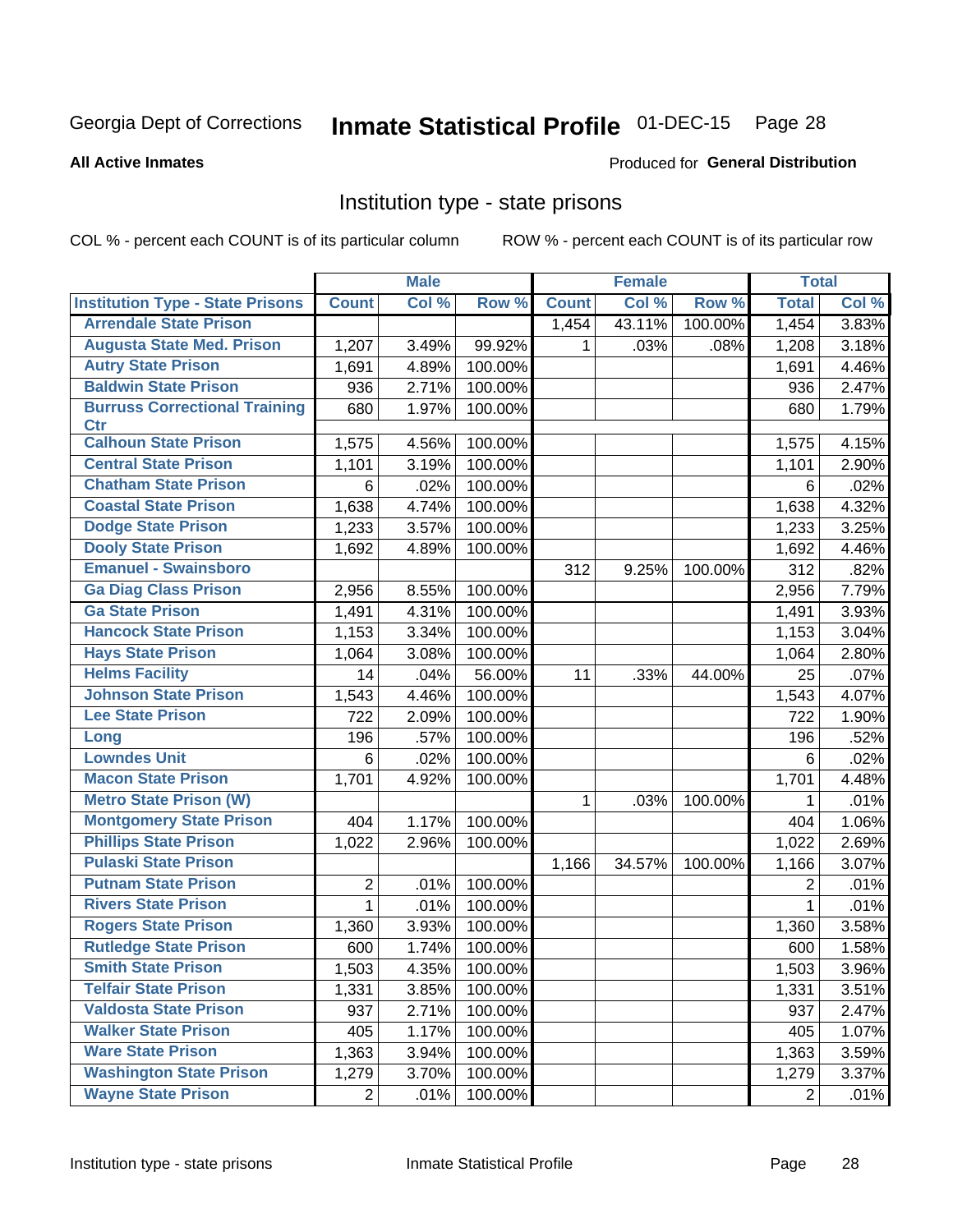# Inmate Statistical Profile 01-DEC-15 Page 29

**All Active Inmates** 

Produced for General Distribution

### Institution type - state prisons

COL % - percent each COUNT is of its particular column

|                                         |                             | <b>Male</b> |                               | <b>Female</b> |        |                                       | <b>Total</b> |       |
|-----------------------------------------|-----------------------------|-------------|-------------------------------|---------------|--------|---------------------------------------|--------------|-------|
| <b>Institution Type - State Prisons</b> | <b>Count</b>                | Col %       | Row %                         | <b>Count</b>  | Col %  | Row %                                 | <b>Total</b> | Col % |
| <b>Whitworth Facility</b>               |                             |             |                               | 428           | 12.69% | 100.00%                               | 428          | 1.13% |
| <b>Wilcox State Prison</b>              | 1,753                       | 5.07%       | 100.00%                       |               |        |                                       | 1,753        | 4.62% |
| <b>Total Reported</b>                   | 34,567                      | 100%        | 91.11%                        | 3,373         | 100%   | 8.89%                                 | 37,940       | 100%  |
|                                         |                             |             |                               |               |        |                                       |              |       |
| <b>Not Reported</b>                     |                             | 0           |                               |               | 0      |                                       | 0            |       |
| <b>Grand Total</b>                      |                             | 34,567      |                               | 3,373         |        |                                       | 37,940       |       |
| <b>Mode (most frequent)</b>             | <b>Ga Diag Class Prison</b> |             | <b>Arrendale State Prison</b> |               |        | <b>Ga Diag Class</b><br><b>Prison</b> |              |       |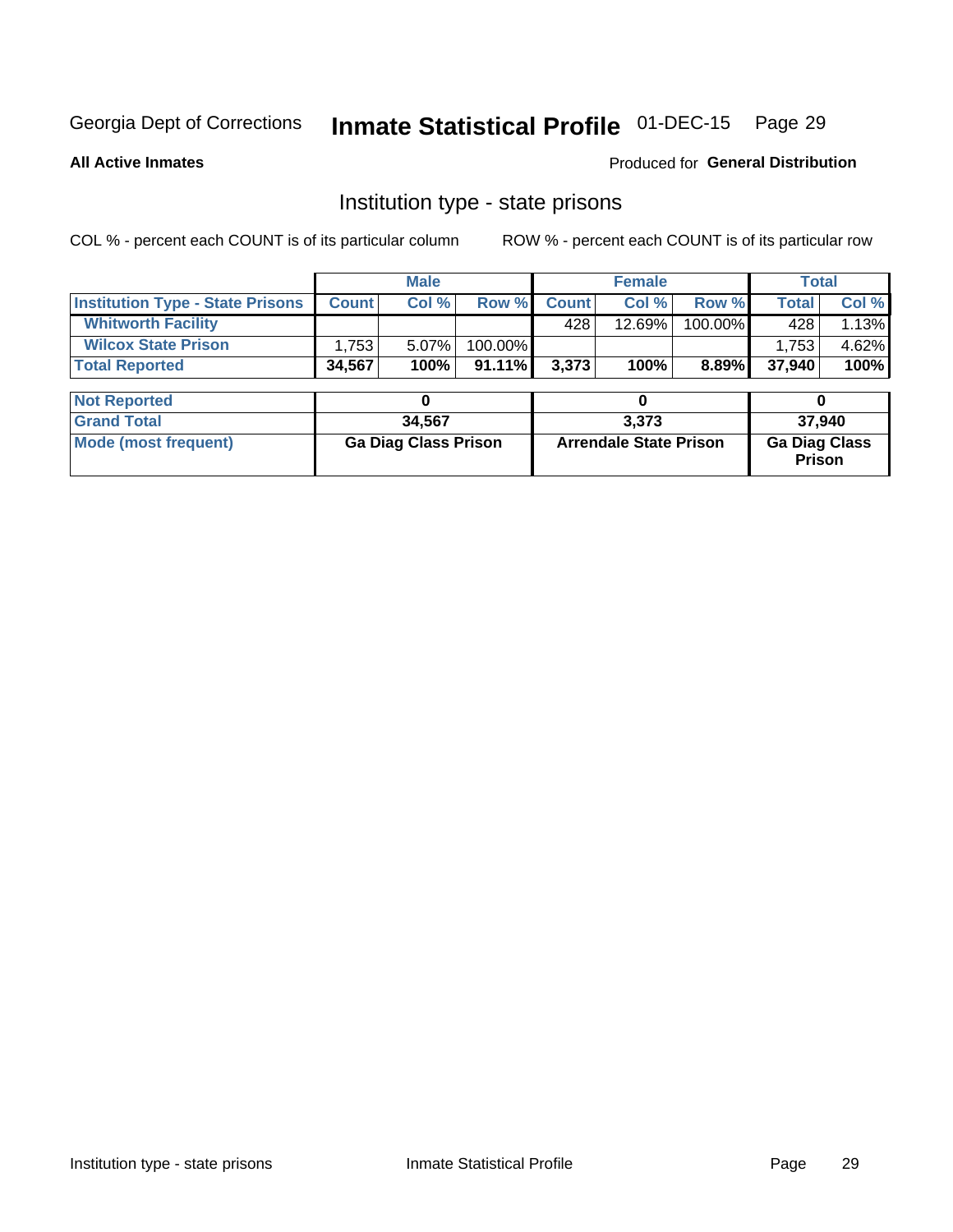# Inmate Statistical Profile 01-DEC-15 Page 30

Produced for General Distribution

#### **All Active Inmates**

### Institution type - private prisons

COL % - percent each COUNT is of its particular column

|                                           |              | <b>Male</b> |             | <b>Female</b> |       |              | <b>Total</b> |
|-------------------------------------------|--------------|-------------|-------------|---------------|-------|--------------|--------------|
| <b>Institution Type - Private Prisons</b> | <b>Count</b> | Col %       | Row % Count | Col %         | Row % | <b>Total</b> | Col %        |
| <b>Coffee Corr Facility</b>               | 2.660        | 33.27%      | 100.00%     |               |       | 2,660        | 33.27%       |
| <b>Jenkins Corr Facility</b>              | 1.157        | $14.47\%$   | 100.00%     |               |       | 1,157        | 14.47%       |
| <b>Riverbend Corr Facility</b>            | ا 505. ا     | 18.82%      | 100.00%     |               |       | 1,505        | 18.82%       |
| <b>Wheeler Corr Facility</b>              | 2,673        | 33.43%      | 100.00%     |               |       | 2,673        | 33.43%       |
| <b>Total Reported</b>                     | 7,995        | 100%        | $100\%$     |               | %     | 7,995        | 100%         |

| ported<br><b>NOT</b> |       |       |
|----------------------|-------|-------|
| $\sim$ $\sim$ $\sim$ | 7,995 | 7,995 |

| <b>Mode (most frequent)</b> | <b>Wheeler Corr Facility</b> | <b>Null</b> | <b>Wheeler Corr</b><br><b>Facility</b> |
|-----------------------------|------------------------------|-------------|----------------------------------------|
|-----------------------------|------------------------------|-------------|----------------------------------------|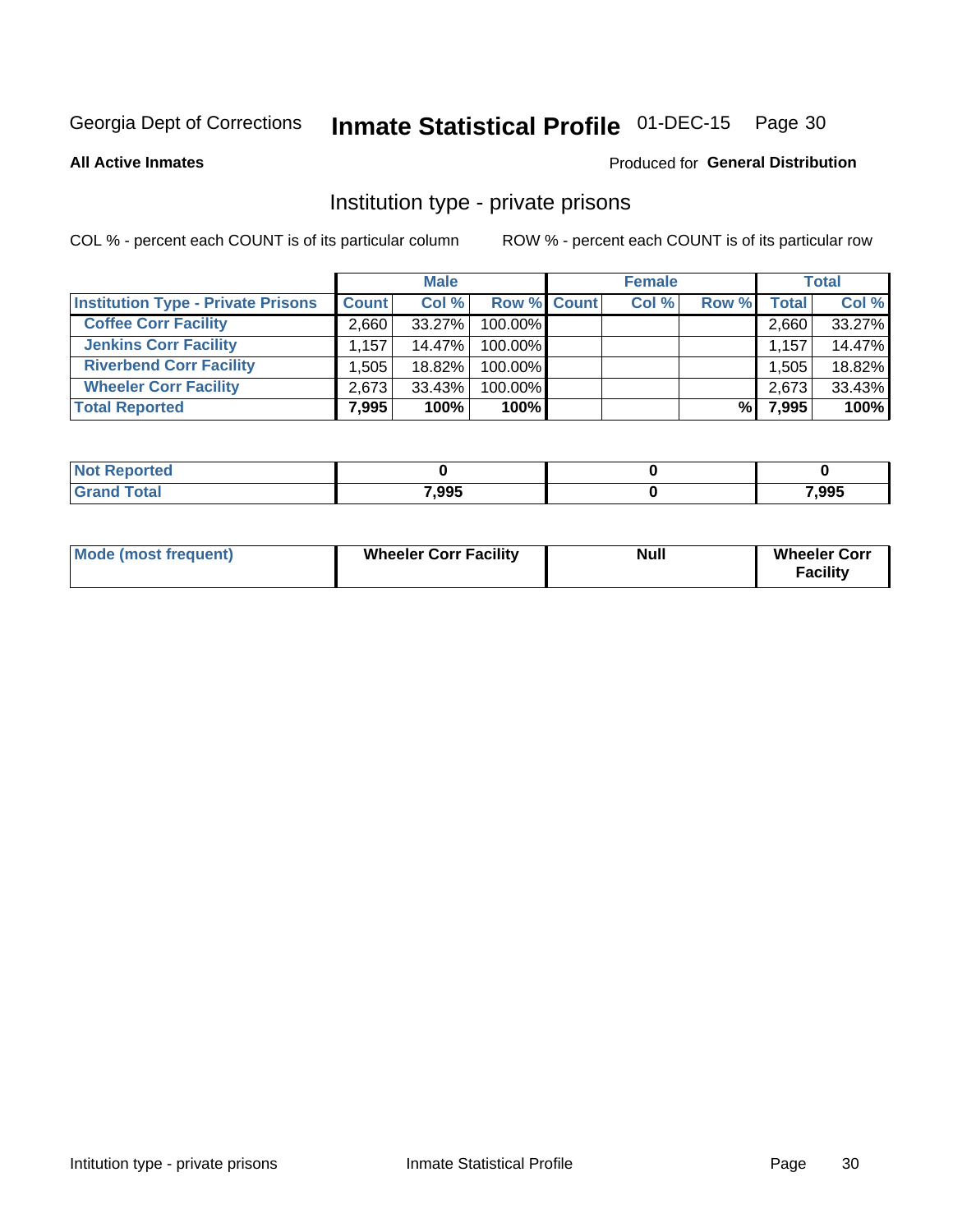#### **Inmate Statistical Profile 01-DEC-15** Page 31

**All Active Inmates** 

### **Produced for General Distribution**

### Institution type - inmate boot camp

COL % - percent each COUNT is of its particular column

|                                      |              | <b>Male</b> |               |              | <b>Female</b> |             | <b>Total</b> |
|--------------------------------------|--------------|-------------|---------------|--------------|---------------|-------------|--------------|
| <b>Institution Type - Boot Camps</b> | <b>Count</b> | Col %       | <b>Row %I</b> | <b>Count</b> | Col %         | Row % Total | Col %        |
| <b>Total Rported</b>                 |              |             |               |              |               |             |              |

| <b>Not Reported</b>            |  |  |
|--------------------------------|--|--|
| <b>Total</b><br>C <sub>r</sub> |  |  |

| Mod<br>uamo | Nul.<br>$- - - - - -$ | <b>Null</b> | . .<br>uu.<br>------ |
|-------------|-----------------------|-------------|----------------------|
|             |                       |             |                      |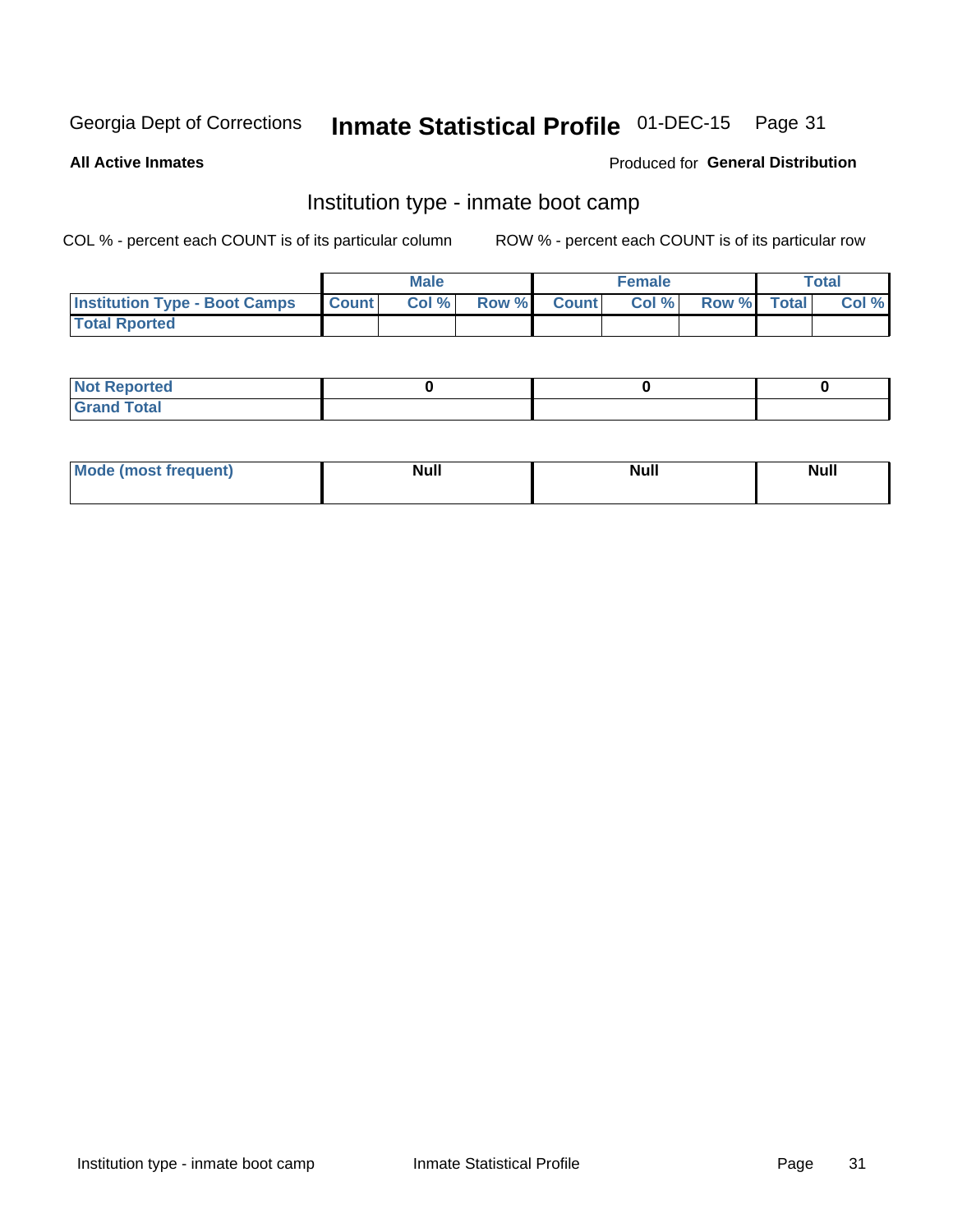# Inmate Statistical Profile 01-DEC-15 Page 32

#### **All Active Inmates**

### Produced for General Distribution

### Number of disciplinary reports

COL % - percent each COUNT is of its particular column

|                                       |              | <b>Male</b> |        |       | <b>Female</b> |          |              | <b>Total</b> |
|---------------------------------------|--------------|-------------|--------|-------|---------------|----------|--------------|--------------|
| <b>Number of Disciplinary Reports</b> | <b>Count</b> | Col %       | Row %  | Count | Col %         | Row %    | <b>Total</b> | Col %        |
| $\bf{0}$                              | 19,848       | 40.00%      | 90.54% | 2,074 | 57.53%        | 9.46%    | 21,922       | 41.19%       |
|                                       | 6,619        | 13.34%      | 93.19% | 484   | 13.43%        | 6.81%    | 7,103        | 13.35%       |
| $\overline{2}$                        | 4,139        | $8.34\%$    | 94.58% | 237   | 6.57%         | $5.42\%$ | 4,376        | 8.22%        |
| 3                                     | 2,948        | 5.94%       | 95.10% | 152   | 4.22%         | $4.90\%$ | 3,100        | 5.82%        |
| 4                                     | 2,092        | 4.22%       | 95.05% | 109   | 3.02%         | 4.95%    | 2,201        | 4.14%        |
| 5                                     | 1,698        | $3.42\%$    | 95.55% | 79    | 2.19%         | 4.45%    | 1,777        | 3.34%        |
| <b>More Than 5</b>                    | 12,271       | 24.73%      | 96.31% | 470   | 13.04%        | 3.69%    | 12,741       | 23.94%       |
| <b>Total Reported</b>                 | 49,615       | 100%        | 93.23% | 3,605 | 100%          | 6.77%    | 53,220       | 100%         |

| <b>Not Reported</b> |                      |       |        |
|---------------------|----------------------|-------|--------|
| <b>Total</b>        | IN 64 E<br>AO.<br>13 | 3,605 | 53,220 |

| Mean (average)       | 5.55 | 3.01 | 5.38 |
|----------------------|------|------|------|
| Median (middle)      |      |      |      |
| Mode (most frequent) |      |      |      |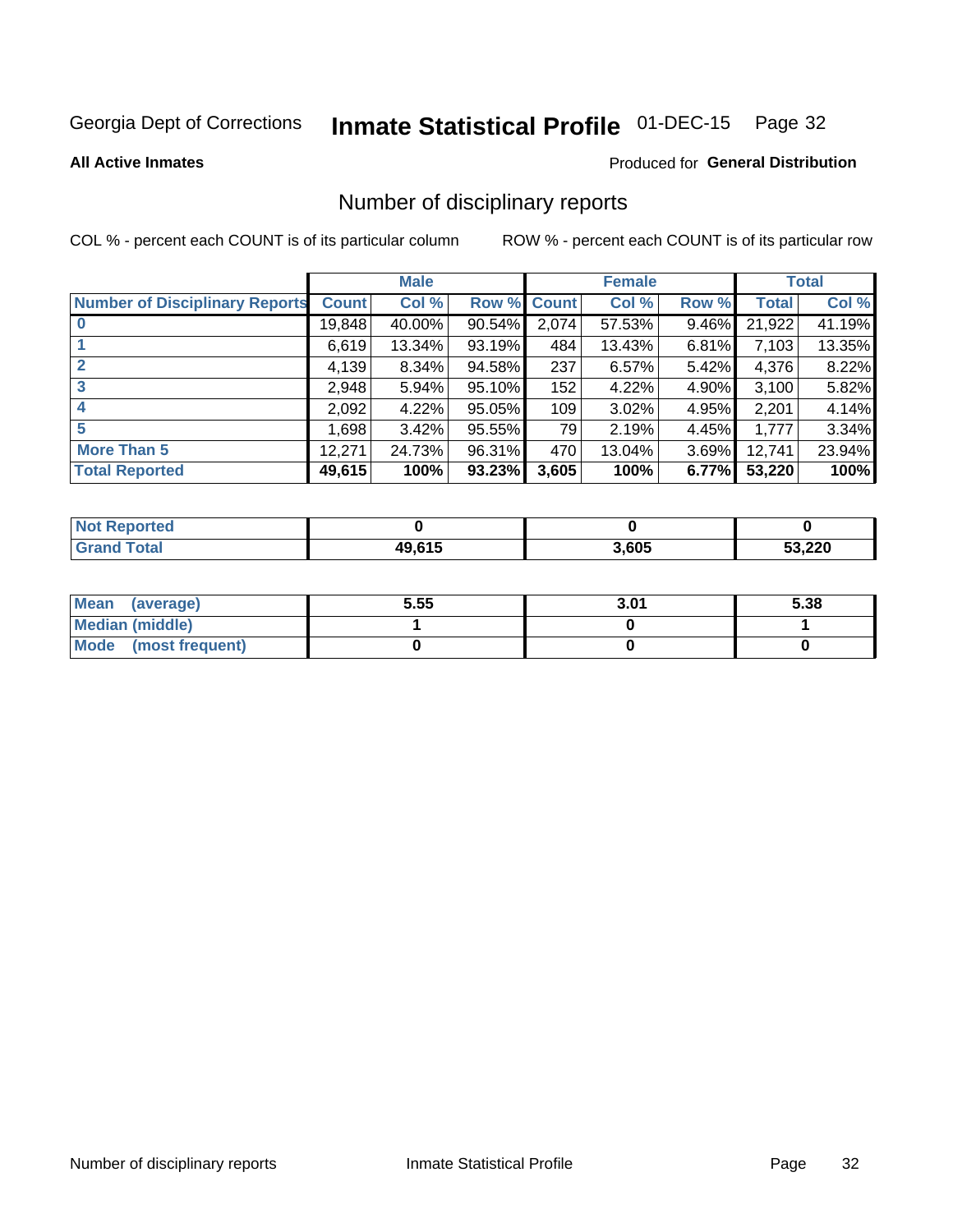# Inmate Statistical Profile 01-DEC-15 Page 33

### **All Active Inmates**

### **Produced for General Distribution**

### Number of transfers

COL % - percent each COUNT is of its particular column

|                            |         | <b>Male</b> |             |       | <b>Female</b> |           |        | <b>Total</b> |
|----------------------------|---------|-------------|-------------|-------|---------------|-----------|--------|--------------|
| <b>Number of Transfers</b> | Count l | Col %       | Row % Count |       | Col %         | Row %     | Total  | Col %        |
|                            | 3,998   | $8.06\%$    | 82.86%      | 827   | 22.94%        | $17.14\%$ | 4,825  | 9.07%        |
|                            | 14,784  | 29.80%      | 91.32%      | 1,405 | 38.97%        | 8.68%     | 16,189 | 30.42%       |
|                            | 8,368   | 16.87%      | 92.45%      | 683   | 18.95%        | 7.55%     | 9,051  | 17.01%       |
| 3                          | 4,865   | 9.81%       | 95.28%      | 241   | 6.69%         | 4.72%     | 5,106  | 9.59%        |
|                            | 3,332   | 6.72%       | 96.11%      | 135   | 3.74%         | 3.89%     | 3,467  | 6.51%        |
| 5                          | 2,398   | 4.83%       | 96.11%      | 97    | 2.69%         | $3.89\%$  | 2,495  | 4.69%        |
| <b>More Than 5</b>         | 11,870  | 23.92%      | 98.20%      | 217   | 6.02%         | $1.80\%$  | 12,087 | 22.71%       |
| <b>Total Reported</b>      | 49,615  | 100%        | 93.23%      | 3,605 | 100%          | 6.77%     | 53,220 | 100%         |

| <b>Not Reported</b> |                      |       |        |
|---------------------|----------------------|-------|--------|
| <b>Total</b>        | IN 64 E<br>AO.<br>13 | 3,605 | 53,220 |

| Mean (average)         | 4.25 | 1.78 | 4.08 |
|------------------------|------|------|------|
| <b>Median (middle)</b> |      |      |      |
| Mode (most frequent)   |      |      |      |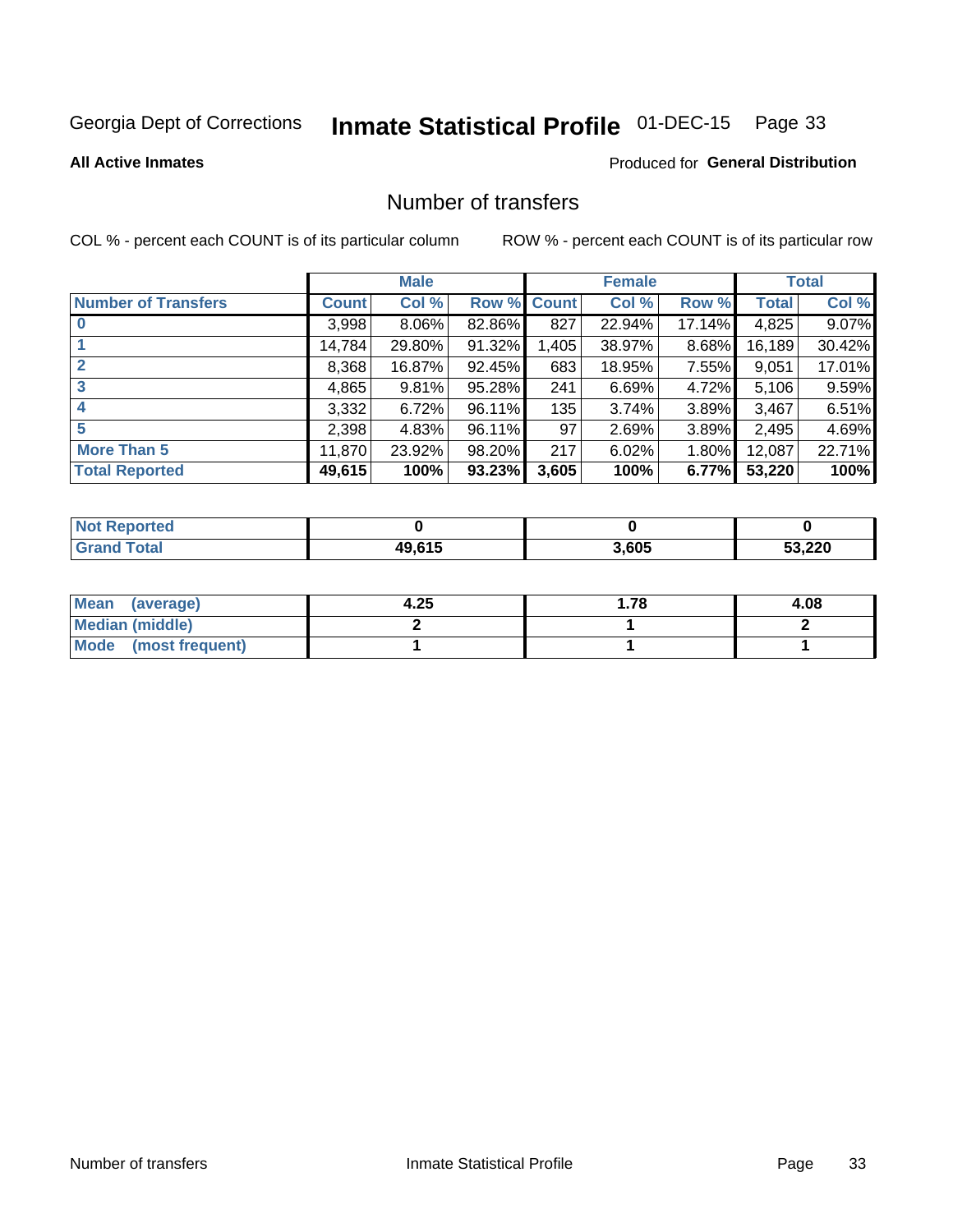# Inmate Statistical Profile 01-DEC-15 Page 34

**All Active Inmates** 

**Produced for General Distribution** 

### Number of escapes

COL % - percent each COUNT is of its particular column

|                          |              | <b>Male</b> |                    |       | <b>Female</b> |          |        | <b>Total</b> |
|--------------------------|--------------|-------------|--------------------|-------|---------------|----------|--------|--------------|
| <b>Number of Escapes</b> | <b>Count</b> | Col %       | <b>Row % Count</b> |       | Col %         | Row %    | Total  | Col %        |
|                          | 49,056       | 98.87%      | 93.17%             | 3,596 | 99.75%        | $6.83\%$ | 52,652 | 98.93%       |
|                          | 521          | 1.05%       | 98.30%             | 9     | 0.25%         | 1.70%    | 530    | 1.00%        |
|                          | 31           | 0.06%       | 100.00%            |       |               |          | 31     | 0.06%        |
|                          | 6            | 0.01%       | $100.00\%$         |       |               |          | 6      | 0.01%        |
|                          |              | 0.01%       | 100.00%            |       |               |          |        | 0.01%        |
| <b>Total Reported</b>    | 49,615       | 100%        | 93.23%             | 3,605 | 100%          | $6.77\%$ | 53,220 | 100.0%       |

| <b>Not Reported</b> |        |       |        |
|---------------------|--------|-------|--------|
| <b>Grand Total</b>  | 49,615 | 3,605 | 53,220 |

| Mean<br>(average)    |  | .0 |
|----------------------|--|----|
| Median (middle)      |  |    |
| Mode (most frequent) |  |    |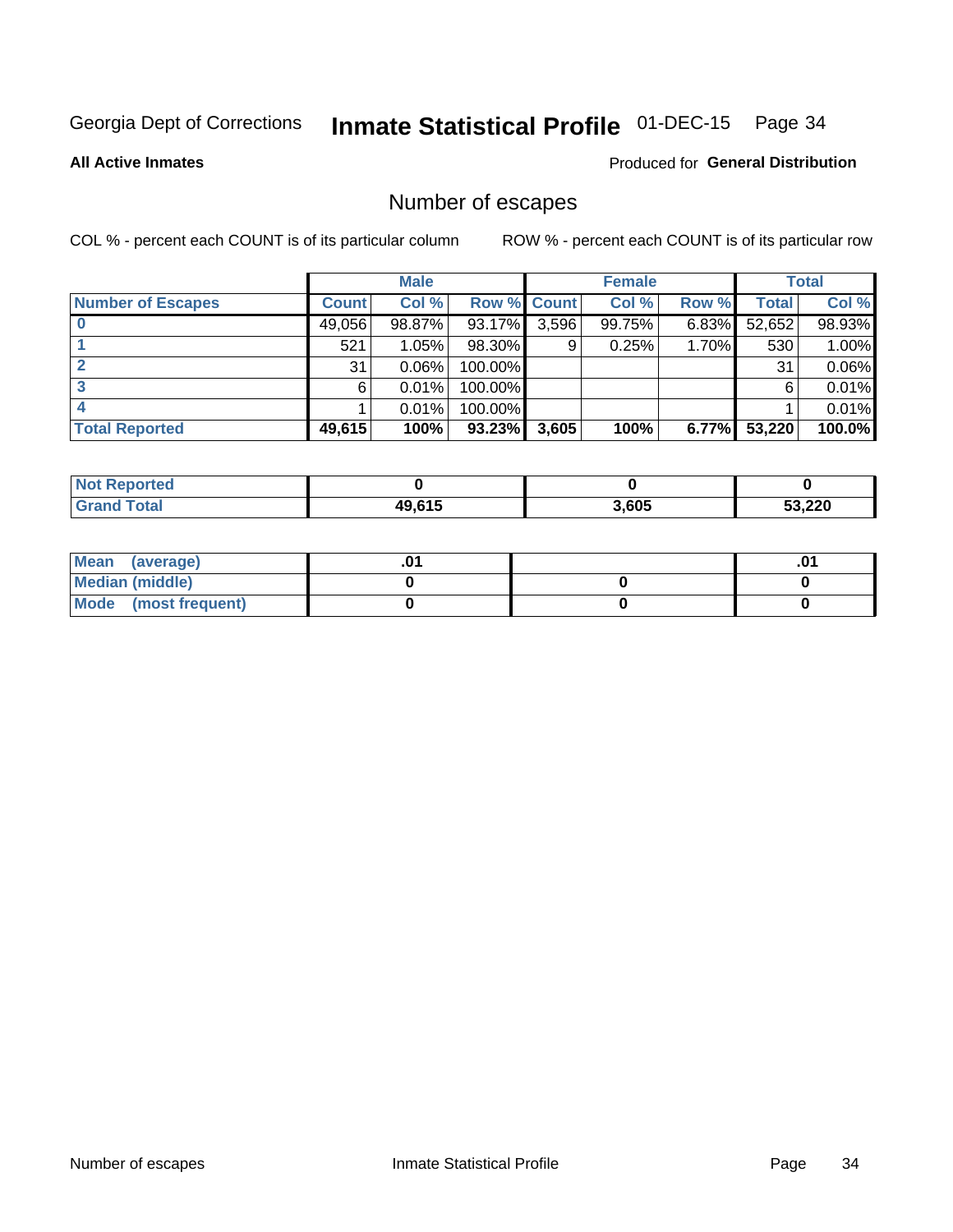# Inmate Statistical Profile 01-DEC-15 Page 35

**All Active Inmates** 

### Produced for General Distribution

### Split sentences - Probation to follow

COL % - percent each COUNT is of its particular column

|                            |              | <b>Male</b> |                    |     | <b>Female</b> |          |              | <b>Total</b> |
|----------------------------|--------------|-------------|--------------------|-----|---------------|----------|--------------|--------------|
| <b>Probation to follow</b> | <b>Count</b> | Col%        | <b>Row % Count</b> |     | Col %         | Row %    | Total        | Col %        |
| <b>Yes</b>                 | 36.062       | 72.68%      | $92.85\%$ 2.775    |     | 76.98%        |          | 7.15% 38,837 | 72.97%       |
| <b>No</b>                  | 13.553       | 27.32%      | 94.23%             | 830 | 23.02%        | $5.77\%$ | 14,383       | 27.03%       |
| <b>Total Reported</b>      | 49,615       | 100%        | $93.23\%$ 3,605    |     | 100%          |          | 6.77% 53,220 | 100%         |

|  | $\mathbf{f}$ | $\overline{A}$ | 3.605 | 53,220 |
|--|--------------|----------------|-------|--------|
|--|--------------|----------------|-------|--------|

| M<br>reauent)<br>/٥<br>$\sim$<br>v.,<br>.<br>w<br>$\cdot$ - $\cdot$ |  |  |  |  |  |
|---------------------------------------------------------------------|--|--|--|--|--|
|---------------------------------------------------------------------|--|--|--|--|--|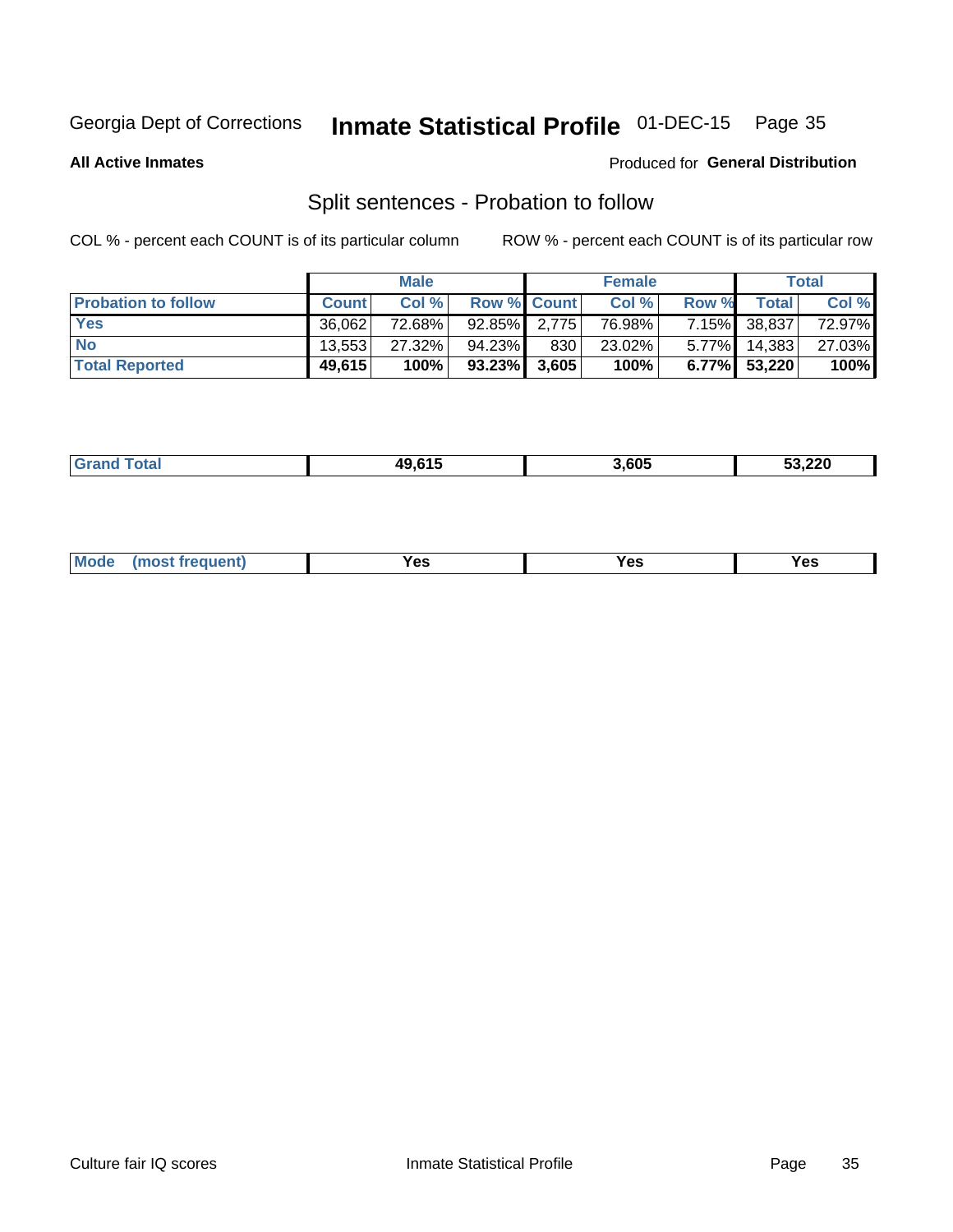# Inmate Statistical Profile 01-DEC-15 Page 36

**All Active Inmates** 

#### Produced for General Distribution

### Probable future release type of still active inmates

COL % - percent each COUNT is of its particular column

|                                        |              | <b>Male</b> |                    |       | <b>Female</b> |       | <b>Total</b> |        |
|----------------------------------------|--------------|-------------|--------------------|-------|---------------|-------|--------------|--------|
| <b>Probable Future Release Type</b>    | <b>Count</b> | Col %       | <b>Row % Count</b> |       | Col %         | Row % | <b>Total</b> | Col %  |
| Paroled with probation to follow       | 21,520       | 45.33%      | 91.85% 1.910       |       | 54.74%        | 8.15% | 23,430       | 45.97% |
| Paroled w/o probation to follow        | 6,781        | 14.28%      | 92.47%             | 552   | 15.82%        | 7.53% | 7,333        | 14.39% |
| <b>Maxout with probation to follow</b> | 11,803       | 24.86%      | 94.06%             | 745 l | 21.35%        | 5.94% | 12,548       | 24.62% |
| <b>Maxout w/o probation to follow</b>  | 2,535        | 5.34%       | 96.06%             | 104   | 2.98%         | 3.94% | 2,639        | 5.18%  |
| Life, LWOP or death sentence           | 4,836        | 10.19%      | 96.45%             | 178   | 5.10%         | 3.55% | 5,014        | 9.84%  |
| <b>Total Reported</b>                  | 47,475       | 100%        | $93.15\%$ 3,489    |       | 100%          | 6.85% | 50,964       | 100%   |

| eleased     |     |                     |        |
|-------------|-----|---------------------|--------|
| <b>otal</b> | 47F | <b>3 180</b><br>40J | 50.964 |

| Mode (most frequent) | <b>PAR with PROB follow</b> | <b>PAR with PROB follow</b> | <b>PAR with PROB</b><br>follow |
|----------------------|-----------------------------|-----------------------------|--------------------------------|
|                      |                             |                             |                                |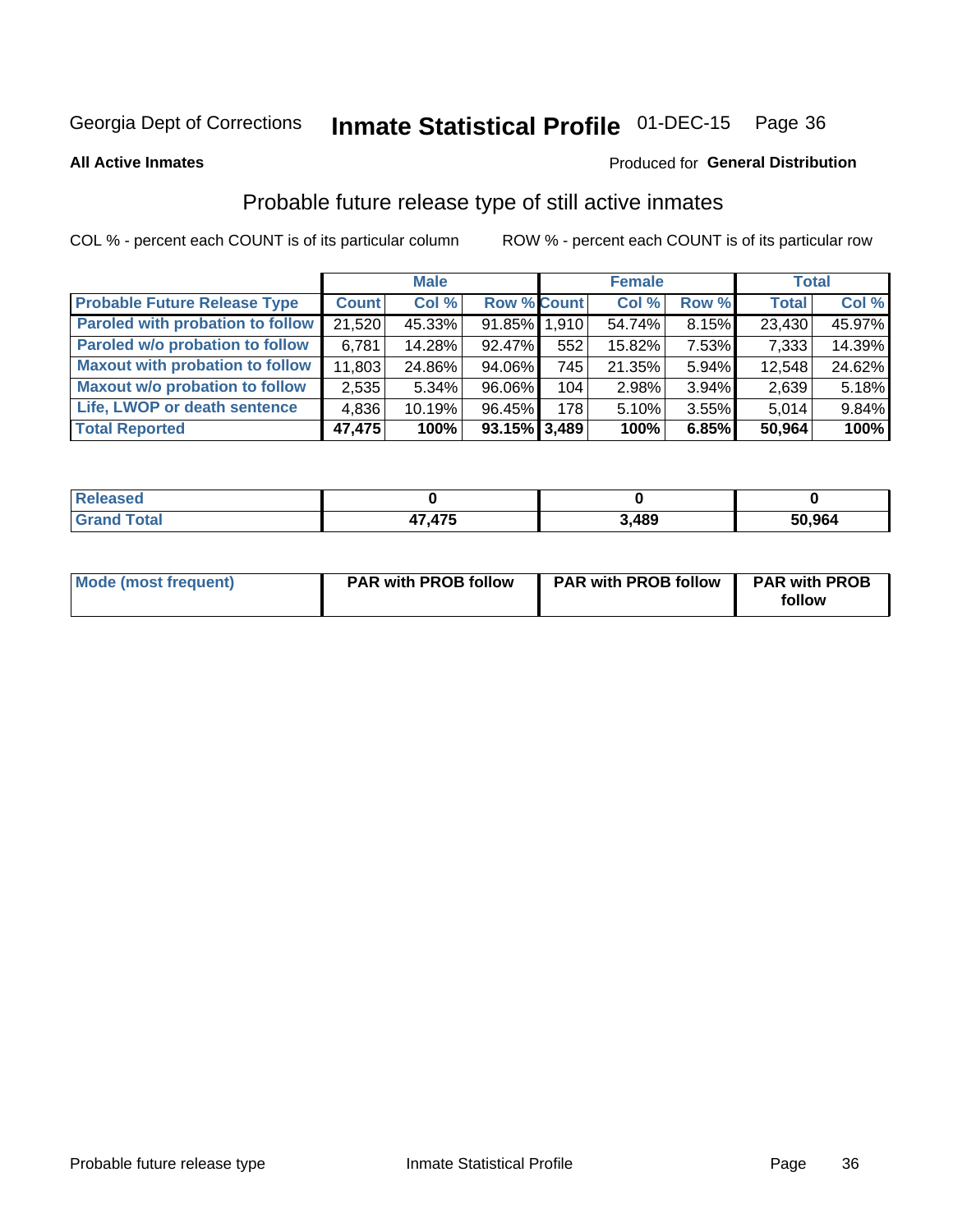# Inmate Statistical Profile 01-DEC-15 Page 37

### **All Active Inmates**

### **Produced for General Distribution**

### Time served in current (or last) institution

COL % - percent each COUNT is of its particular column

|                            |              | <b>Male</b> |        |              | <b>Female</b> |        |              | <b>Total</b> |
|----------------------------|--------------|-------------|--------|--------------|---------------|--------|--------------|--------------|
| <b>Time In Institution</b> | <b>Count</b> | Col %       | Row %  | <b>Count</b> | Col %         | Row %  | <b>Total</b> | Col %        |
| 0 to 3 months              | 12,472       | 25.14%      | 92.87% | 957          | 26.55%        | 7.13%  | 13,429       | 25.23%       |
| 3.01 to 6 months           | 7,207        | 14.53%      | 91.59% | 662          | 18.36%        | 8.41%  | 7,869        | 14.79%       |
| 6.01 to 9 months           | 5,368        | 10.82%      | 93.85% | 352          | 9.76%         | 6.15%  | 5,720        | 10.75%       |
| 9.01 to 12 months          | 4,248        | 8.56%       | 93.84% | 279          | 7.74%         | 6.16%  | 4,527        | 8.51%        |
| <b>12.01 to 18 months</b>  | 6,114        | 12.32%      | 94.69% | 343          | 9.51%         | 5.31%  | 6,457        | 12.13%       |
| <b>18.01 to 24 months</b>  | 3,351        | 6.75%       | 94.42% | 198          | 5.49%         | 5.58%  | 3,549        | 6.67%        |
| 2.01 to 3 years            | 4,001        | 8.06%       | 93.33% | 286          | 7.93%         | 6.67%  | 4,287        | 8.06%        |
| $3.01$ to 4 years          | 2,372        | 4.78%       | 94.84% | 129          | 3.58%         | 5.16%  | 2,501        | 4.70%        |
| 4.01 to 5 years            | 1,456        | 2.93%       | 89.54% | 170          | 4.72%         | 10.46% | 1,626        | 3.06%        |
| 5.01 to 6 years            | 924          | 1.86%       | 93.15% | 68           | 1.89%         | 6.85%  | 992          | 1.86%        |
| 6.01 to 7 years            | 584          | 1.18%       | 92.70% | 46           | 1.28%         | 7.30%  | 630          | 1.18%        |
| 7.01 to 8 years            | 402          | 0.81%       | 93.27% | 29           | 0.80%         | 6.73%  | 431          | 0.81%        |
| 8.01 to 9 years            | 190          | 0.38%       | 93.14% | 14           | 0.39%         | 6.86%  | 204          | 0.38%        |
| 9.01 to 10 years           | 115          | 0.23%       | 90.55% | 12           | 0.33%         | 9.45%  | 127          | 0.24%        |
| Over 10 years              | 811          | 1.63%       | 93.11% | 60           | 1.66%         | 6.89%  | 871          | 1.64%        |
| <b>Total Reported</b>      | 49,615       | 100%        | 93.23% | 3,605        | 100%          | 6.77%  | 53,220       | 100.0%       |

| <b>Not</b><br>Reported |        |       |        |
|------------------------|--------|-------|--------|
| .'otal                 | 49,615 | 3,605 | 53,220 |

| <b>Mean</b><br>(average) | 22 months | 18 months | 22 months |
|--------------------------|-----------|-----------|-----------|
| Median (middle)          | 9 months  | 7 months  | 9 months  |
| Mode<br>(most frequent)  | 0 months  | months    | ∖ months  |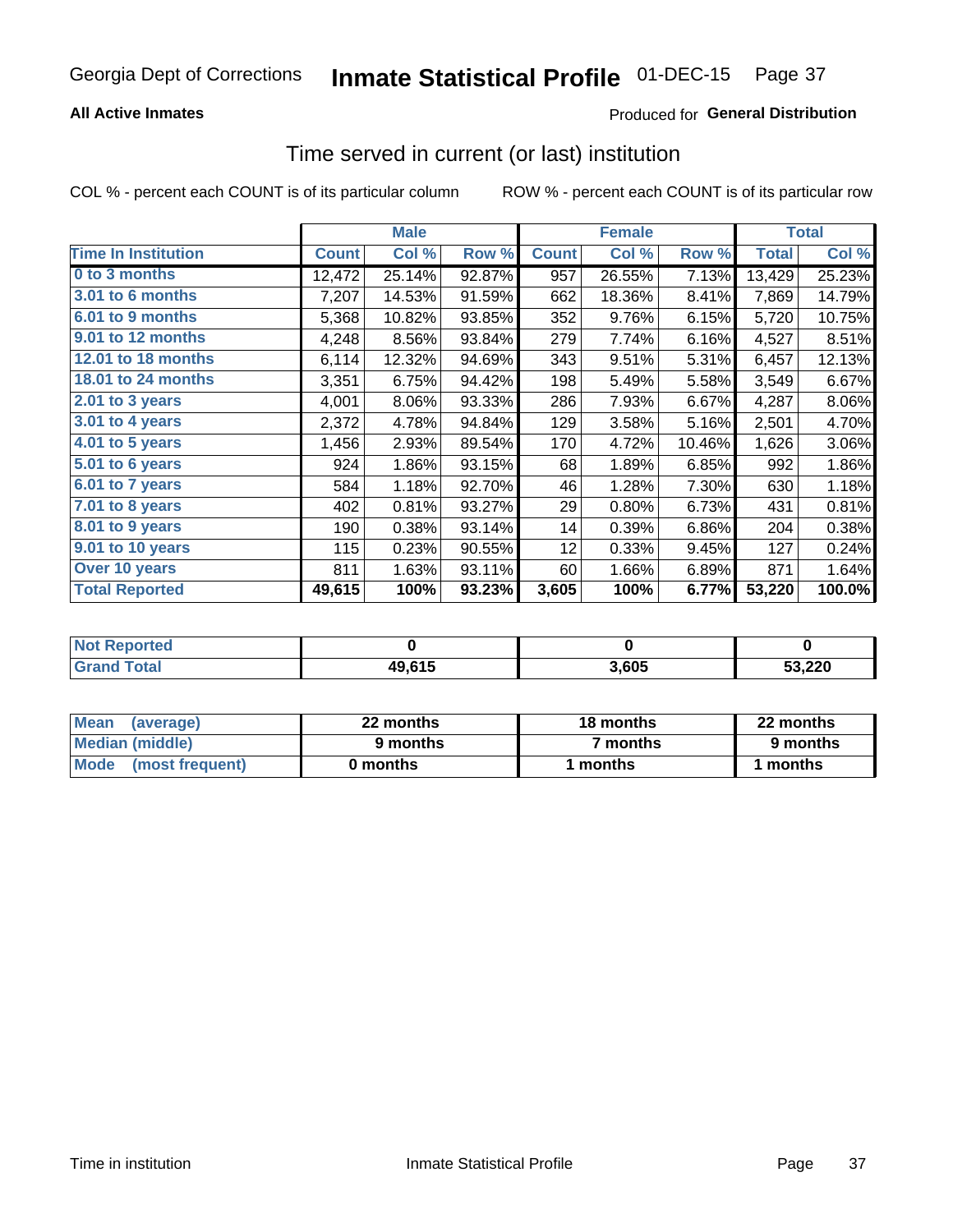#### Inmate Statistical Profile 01-DEC-15 Page 38

### **All Active Inmates**

### Produced for General Distribution

## Highest grade level attained

COL % - percent each COUNT is of its particular column

|                              |                 | <b>Male</b> |         |                         | <b>Female</b> |        |                 | <b>Total</b> |
|------------------------------|-----------------|-------------|---------|-------------------------|---------------|--------|-----------------|--------------|
| <b>Grade Level</b>           | <b>Count</b>    | Col %       | Row %   | <b>Count</b>            | Col %         | Row %  | <b>Total</b>    | Col %        |
| No school at all             | $\overline{14}$ | 0.03%       | 100.00% |                         |               |        | $\overline{14}$ | 0.03%        |
| Grade 1                      | 22              | 0.05%       | 95.65%  | 1                       | 0.03%         | 4.35%  | 23              | 0.05%        |
| <b>Grade 2</b>               | 57              | 0.12%       | 96.61%  | $\overline{2}$          | 0.06%         | 3.39%  | 59              | 0.12%        |
| <b>Grade 3</b>               | 119             | 0.26%       | 98.35%  | 2                       | 0.06%         | 1.65%  | 121             | 0.25%        |
| Grade 4                      | 109             | 0.24%       | 98.20%  | $\overline{2}$          | 0.06%         | 1.80%  | 111             | 0.23%        |
| Grade 5                      | 155             | 0.34%       | 95.09%  | $\overline{8}$          | 0.25%         | 4.91%  | 163             | 0.33%        |
| Grade 6                      | 567             | 1.24%       | 95.94%  | 24                      | 0.74%         | 4.06%  | 591             | 1.21%        |
| <b>Grade 7</b>               | 847             | 1.85%       | 94.22%  | 52                      | 1.61%         | 5.78%  | 899             | 1.83%        |
| Grade 8                      | 3,034           | 6.62%       | 92.67%  | 240                     | 7.44%         | 7.33%  | 3,274           | 6.68%        |
| Grade 9                      | 5,709           | 12.46%      | 95.32%  | 280                     | 8.68%         | 4.68%  | 5,989           | 12.21%       |
| Grade 10                     | 7,617           | 16.63%      | 95.24%  | 381                     | 11.81%        | 4.76%  | 7,998           | 16.31%       |
| Grade 11                     | 7,637           | 16.67%      | 95.59%  | 352                     | 10.91%        | 4.41%  | 7,989           | 16.29%       |
| <b>Grade 12 or GED</b>       | 14,888          | 32.50%      | 93.00%  | 1,121                   | 34.75%        | 7.00%  | 16,009          | 32.65%       |
| <b>Some tech school</b>      | 285             | 0.62%       | 75.20%  | 94                      | 2.91%         | 24.80% | 379             | 0.77%        |
| <b>Completed tech school</b> | 330             | 0.72%       | 74.16%  | 115                     | 3.56%         | 25.84% | 445             | 0.91%        |
| College, 1 year              | 1,438           | 3.14%       | 90.27%  | 155                     | 4.80%         | 9.73%  | 1,593           | 3.25%        |
| College, 2 year              | 1,749           | 3.82%       | 89.28%  | 210                     | 6.51%         | 10.72% | 1,959           | 3.99%        |
| College, 3 year              | 474             | 1.03%       | 89.10%  | 58                      | 1.80%         | 10.90% | 532             | 1.08%        |
| <b>Bachelor's degree</b>     | 585             | 1.28%       | 84.91%  | 104                     | 3.22%         | 15.09% | 689             | 1.41%        |
| <b>Master's degree</b>       | 116             | 0.25%       | 87.88%  | 16                      | 0.50%         | 12.12% | 132             | 0.27%        |
| Ph.D. degree                 | 23              | 0.05%       | 85.19%  | $\overline{\mathbf{4}}$ | 0.12%         | 14.81% | 27              | $0.06\%$     |
| Law degree                   | 21              | 0.05%       | 84.00%  | 4                       | 0.12%         | 16.00% | 25              | 0.05%        |
| <b>Some medical school</b>   | 3               | 0.01%       | 100.00% |                         |               |        | 3               | 0.01%        |
| <b>Medical degree</b>        | 11              | 0.02%       | 91.67%  | $\mathbf{1}$            | 0.03%         | 8.33%  | 12              | 0.02%        |
|                              | 1               | 0.01%       | 100.00% |                         |               |        | $\mathbf 1$     | 0.01%        |
| <b>Total Reported</b>        | 45,811          | 100%        | 93.42%  | 3,226                   | 100%          | 6.58%  | 49,037          | 100.0%       |

| 3.804      | 270<br>ง เ ฮ | 183    |
|------------|--------------|--------|
| <b>615</b> | 3,605        | 53,220 |

| <b>Mean</b><br>(average) | 10.84           | 11.45           | 10.88           |
|--------------------------|-----------------|-----------------|-----------------|
| Median (middle)          | Grade 11        | Grade 12 or GED | Grade 11        |
| Mode (most frequent)     | Grade 12 or GED | Grade 12 or GED | Grade 12 or GED |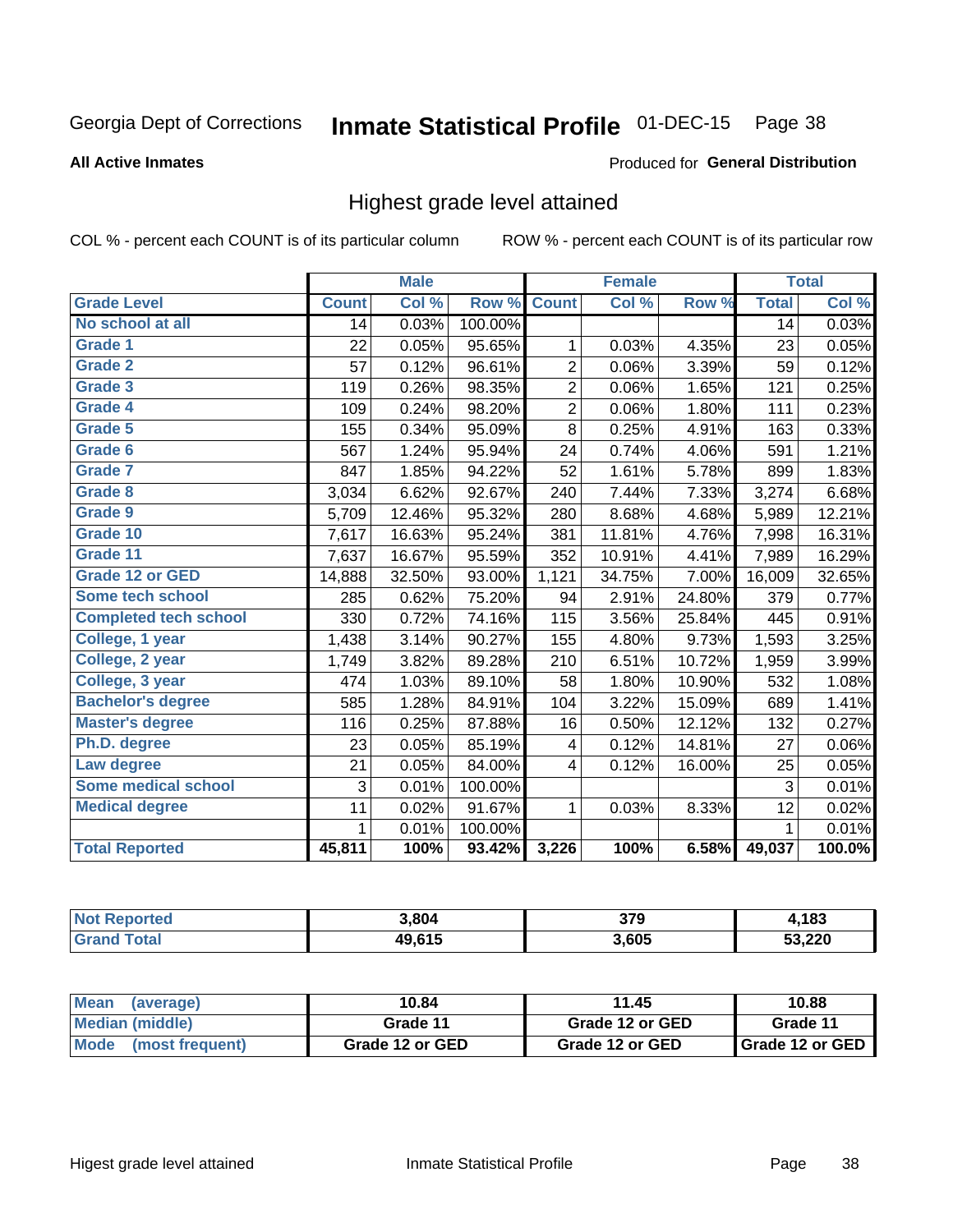# Inmate Statistical Profile 01-DEC-15 Page 39

**All Active Inmates** 

## Produced for General Distribution

## Culture fair IQ scores

COL % - percent each COUNT is of its particular column

|                       |              | <b>Male</b> |             |       | <b>Female</b> |        |                 | <b>Total</b> |
|-----------------------|--------------|-------------|-------------|-------|---------------|--------|-----------------|--------------|
| <b>IQ Scores</b>      | <b>Count</b> | Col %       | Row % Count |       | Col %         | Row %  | <b>Total</b>    | Col %        |
| $60 - 69$             | 564          | 2.88%       | 96.08%      | 23'   | 1.83%         | 3.92%  | 587             | 2.82%        |
| $70 - 79$             | ,529         | 7.81%       | 94.50%      | 89    | 7.08%         | 5.50%  | 1,618           | 7.76%        |
| $80 - 89$             | 2,884        | 14.72%      | 91.12%      | 281   | 22.35%        | 8.88%  | 3,165           | 15.18%       |
| $90 - 99$             | 5,061        | 25.84%      | 91.83%      | 450   | 35.80%        | 8.17%  | 5,511           | 26.44%       |
| $100 - 109$           | 5,262        | 26.86%      | 96.34%      | 200   | 15.91%        | 3.66%  | 5,462           | 26.20%       |
| $110 - 119$           | 3,473        | 17.73%      | 97.17%      | 101   | 8.04%         | 2.83%  | 3,574           | 17.15%       |
| $120 - 129$           | 771          | 3.94%       | 92.67%      | 61    | 4.85%         | 7.33%  | 832             | 3.99%        |
| $130 - 139$           | 37           | 0.19%       | 49.33%      | 38    | 3.02%         | 50.67% | 75              | 0.36%        |
| 140 & Up              | 6            | 0.03%       | 30.00%      | 14    | 1.11%         | 70.00% | 20 <sub>1</sub> | 0.10%        |
| <b>Total Reported</b> | 19,587       | 100%        | 93.97%      | 1,257 | 100%          | 6.03%  | 20,844          | 100%         |

| <b>Not Reported</b>         | 29,585 | 2,263 | 31,848 |
|-----------------------------|--------|-------|--------|
| <b>Not Valid (under 60)</b> | 443    | 85    | 528    |
| <b>Grand Total</b>          | 49,615 | 3,605 | 53,220 |

| <b>Mean</b><br>(average) | 98 |    | 98 |
|--------------------------|----|----|----|
| Median (middle)          | 99 | 96 | 99 |
| Mode<br>(most frequent)  | 99 | 96 | 99 |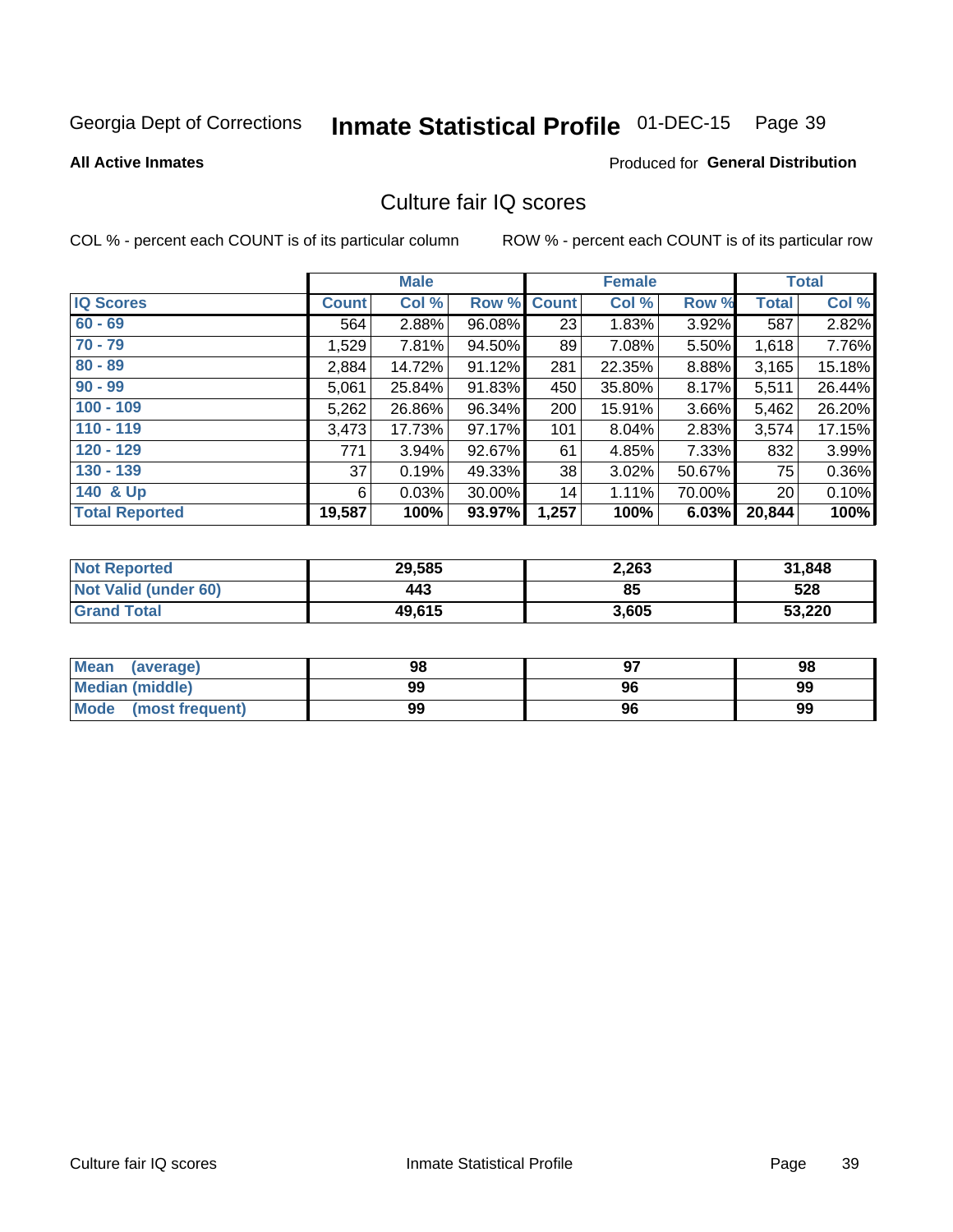#### **Inmate Statistical Profile 01-DEC-15** Page 40

**All Active Inmates** 

### Produced for General Distribution

## Wide Range Achievement Test (WRAT) reading score

COL % - percent each COUNT is of its particular column

|                           |              | <b>Male</b> |        |              | <b>Female</b> |        |              | <b>Total</b> |
|---------------------------|--------------|-------------|--------|--------------|---------------|--------|--------------|--------------|
| <b>WRAT Reading Score</b> | <b>Count</b> | Col %       | Row %  | <b>Count</b> | Col %         | Row %  | <b>Total</b> | Col %        |
| $0.1$ to $0.9$            | 362          | 1.85%       | 99.18% | 3            | 0.22%         | 0.82%  | 365          | 1.75%        |
| 1.0 to 1.9                | 438          | 2.24%       | 97.77% | 10           | 0.74%         | 2.23%  | 448          | 2.15%        |
| 2.0 to 2.9                | 838          | 4.29%       | 96.88% | 27           | 2.00%         | 3.12%  | 865          | 4.15%        |
| 3.0 to 3.9                | 1,642        | 8.41%       | 96.53% | 59           | 4.38%         | 3.47%  | 1,701        | 8.15%        |
| 4.0 to 4.9                | 1,807        | 9.26%       | 95.21% | 91           | 6.76%         | 4.79%  | 1,898        | 9.10%        |
| 5.0 to 5.9                | 1,657        | 8.49%       | 94.90% | 89           | 6.61%         | 5.10%  | 1,746        | 8.37%        |
| 6.0 to 6.9                | 1,704        | 8.73%       | 93.27% | 123          | 9.13%         | 6.73%  | 1,827        | 8.76%        |
| 7.0 to 7.9                | 797          | 4.08%       | 94.21% | 49           | 3.64%         | 5.79%  | 846          | 4.05%        |
| 8.0 to 8.9                | 1,576        | 8.07%       | 93.03% | 118          | 8.76%         | 6.97%  | 1,694        | 8.12%        |
| 9.0 to 9.9                | 1,237        | 6.34%       | 94.79% | 68           | 5.05%         | 5.21%  | 1,305        | 6.25%        |
| 10.0 to 10.9              | 1,039        | 5.32%       | 90.58% | 108          | 8.02%         | 9.42%  | 1,147        | 5.50%        |
| 11.0 to 11.9              | 1,389        | 7.12%       | 90.02% | 154          | 11.43%        | 9.98%  | 1,543        | 7.39%        |
| 12.0 to 12.9              | 4,186        | 21.44%      | 92.30% | 349          | 25.91%        | 7.70%  | 4,535        | 21.73%       |
| 13                        | 849          | 4.35%       | 89.56% | 99           | 7.35%         | 10.44% | 948          | 4.54%        |
| <b>Total Reported</b>     | 19,521       | 100%        | 93.55% | 1,347        | 100%          | 6.45%  | 20,868       | 100.0%       |
|                           |              |             |        |              |               |        |              |              |

| <b>Not Reported</b> | 30,094 | 2,258 | 32,352 |
|---------------------|--------|-------|--------|
| Total<br>'Grand.    | 49,615 | 3,605 | 53,220 |

| Mean (average)         | 8.13       | 9.37 | 8.21 |
|------------------------|------------|------|------|
| <b>Median (middle)</b> | י ה<br>o.z | 10.2 | 0.Z  |
| Mode (most frequent)   | 12.8       | 12.9 | 12.9 |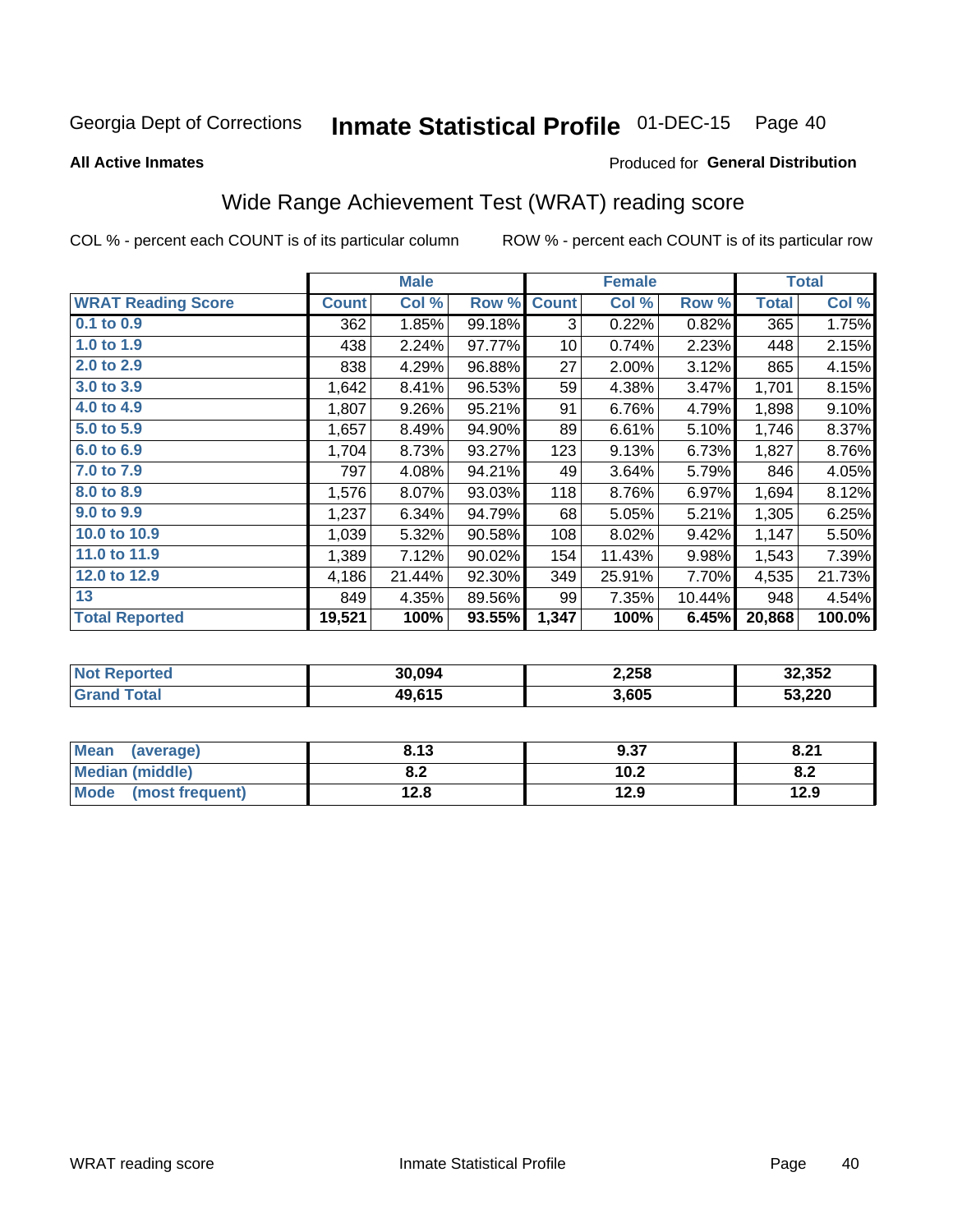#### **Inmate Statistical Profile 01-DEC-15** Page 41

**All Active Inmates** 

### Produced for General Distribution

## Wide Range Achievement Test (WRAT) math score

COL % - percent each COUNT is of its particular column

|                              |              | <b>Male</b> |         |              | <b>Female</b> |        |              | <b>Total</b> |
|------------------------------|--------------|-------------|---------|--------------|---------------|--------|--------------|--------------|
| <b>WRAT Mathematic Score</b> | <b>Count</b> | Col %       | Row %   | <b>Count</b> | Col %         | Row %  | <b>Total</b> | Col %        |
| $0.1$ to $0.9$               | 46           | 0.24%       | 100.00% |              |               |        | 46           | 0.22%        |
| 1.0 to 1.9                   | 119          | 0.61%       | 97.54%  | 3            | 0.22%         | 2.46%  | 122          | 0.58%        |
| 2.0 to 2.9                   | 441          | 2.26%       | 95.25%  | 22           | 1.63%         | 4.75%  | 463          | 2.22%        |
| 3.0 to 3.9                   | 1,141        | 5.84%       | 95.88%  | 49           | 3.64%         | 4.12%  | 1,190        | 5.70%        |
| 4.0 to 4.9                   | 2,219        | 11.37%      | 94.51%  | 129          | 9.58%         | 5.49%  | 2,348        | 11.25%       |
| 5.0 to 5.9                   | 2,852        | 14.61%      | 94.22%  | 175          | 12.99%        | 5.78%  | 3,027        | 14.50%       |
| 6.0 to 6.9                   | 4,338        | 22.22%      | 94.53%  | 251          | 18.63%        | 5.47%  | 4,589        | 21.99%       |
| 7.0 to 7.9                   | 2,213        | 11.34%      | 94.98%  | 117          | 8.69%         | 5.02%  | 2,330        | 11.16%       |
| 8.0 to 8.9                   | 1,728        | 8.85%       | 92.51%  | 140          | 10.39%        | 7.49%  | 1,868        | 8.95%        |
| 9.0 to 9.9                   | 1,348        | 6.90%       | 92.58%  | 108          | 8.02%         | 7.42%  | 1,456        | 6.98%        |
| 10.0 to 10.9                 | 607          | 3.11%       | 96.96%  | 19           | 1.41%         | 3.04%  | 626          | 3.00%        |
| 11.0 to 11.9                 | 707          | 3.62%       | 90.52%  | 74           | 5.49%         | 9.48%  | 781          | 3.74%        |
| 12.0 to 12.9                 | 1,656        | 8.48%       | 87.34%  | 240          | 17.82%        | 12.66% | 1,896        | 9.08%        |
| 13                           | 108          | 0.55%       | 84.38%  | 20           | 1.48%         | 15.63% | 128          | 0.61%        |
| <b>Total Reported</b>        | 19,523       | 100%        | 93.55%  | 1,347        | 100%          | 6.45%  | 20,870       | 100%         |

| <b>Not Reported</b> | 30,092 | 2,258 | 32,350 |
|---------------------|--------|-------|--------|
| <b>Grand Total</b>  | 49,615 | 3,605 | 53,220 |

| Mean (average)         | 7.18 | 8.06 | 7.24 |
|------------------------|------|------|------|
| <b>Median (middle)</b> | 6.8  | 74   | 6.9  |
| Mode (most frequent)   | 6.9  | 12.9 | 6.9  |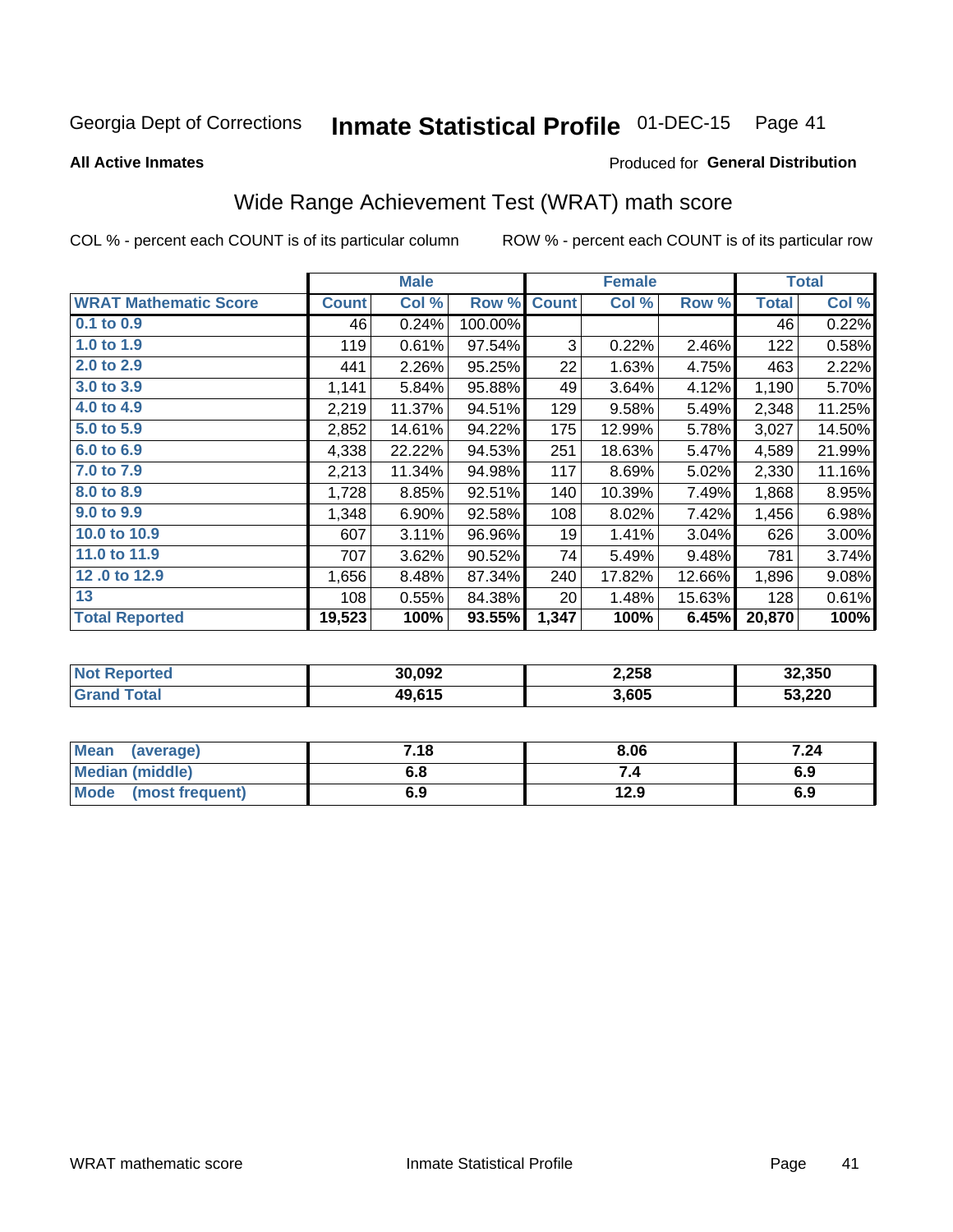#### **Inmate Statistical Profile 01-DEC-15** Page 42

**All Active Inmates** 

### Produced for General Distribution

## Wide Range Achievement Test (WRAT) spelling score

COL % - percent each COUNT is of its particular column

|                            |              | <b>Male</b> |        |              | <b>Female</b> |        |              | <b>Total</b> |
|----------------------------|--------------|-------------|--------|--------------|---------------|--------|--------------|--------------|
| <b>WRAT Spelling Score</b> | <b>Count</b> | Col %       | Row %  | <b>Count</b> | Col %         | Row %  | <b>Total</b> | Col %        |
| $0.1$ to $0.9$             | 383          | 1.96%       | 99.22% | 3            | 0.22%         | 0.78%  | 386          | 1.85%        |
| 1.0 to 1.9                 | 690          | 3.53%       | 98.71% | 9            | 0.67%         | 1.29%  | 699          | 3.35%        |
| 2.0 to 2.9                 | 1,175        | 6.02%       | 97.59% | 29           | 2.15%         | 2.41%  | 1,204        | 5.77%        |
| 3.0 to 3.9                 | 1,605        | 8.22%       | 98.05% | 32           | 2.38%         | 1.95%  | 1,637        | 7.84%        |
| 4.0 to 4.9                 | 1,620        | 8.30%       | 96.66% | 56           | 4.16%         | 3.34%  | 1,676        | 8.03%        |
| 5.0 to 5.9                 | 2,308        | 11.82%      | 95.97% | 97           | 7.20%         | 4.03%  | 2,405        | 11.52%       |
| 6.0 to 6.9                 | 2,077        | 10.64%      | 95.32% | 102          | 7.57%         | 4.68%  | 2,179        | 10.44%       |
| 7.0 to 7.9                 | 1,643        | 8.41%       | 94.15% | 102          | 7.57%         | 5.85%  | 1,745        | 8.36%        |
| 8.0 to 8.9                 | 1,545        | 7.91%       | 93.13% | 114          | 8.46%         | 6.87%  | 1,659        | 7.95%        |
| 9.0 to 9.9                 | 1,178        | 6.03%       | 93.64% | 80           | 5.94%         | 6.36%  | 1,258        | 6.03%        |
| 10.0 to 10.9               | 1,101        | 5.64%       | 93.86% | 72           | 5.35%         | 6.14%  | 1,173        | 5.62%        |
| 11.0 to 11.9               | 1,099        | 5.63%       | 91.74% | 99           | 7.35%         | 8.26%  | 1,198        | 5.74%        |
| 12.0 to 12.9               | 2,693        | 13.79%      | 84.47% | 495          | 36.75%        | 15.53% | 3,188        | 15.27%       |
| 13                         | 408          | 2.09%       | 87.74% | 57           | 4.23%         | 12.26% | 465          | 2.23%        |
| <b>Total Reported</b>      | 19,525       | 100%        | 93.55% | 1,347        | 100%          | 6.45%  | 20,872       | 100%         |

| <b>Not Reported</b> | 30,090 | 2,258 | 32,348 |
|---------------------|--------|-------|--------|
| Total<br>'Grand     | 49,615 | 3,605 | 53,220 |

| <b>Mean</b><br>(average) | 7.33 | 9.71 | 7.49  |
|--------------------------|------|------|-------|
| Median (middle)          |      | 10.5 | . . Z |
| Mode<br>(most frequent)  | 12.9 | 12.9 | 12.9  |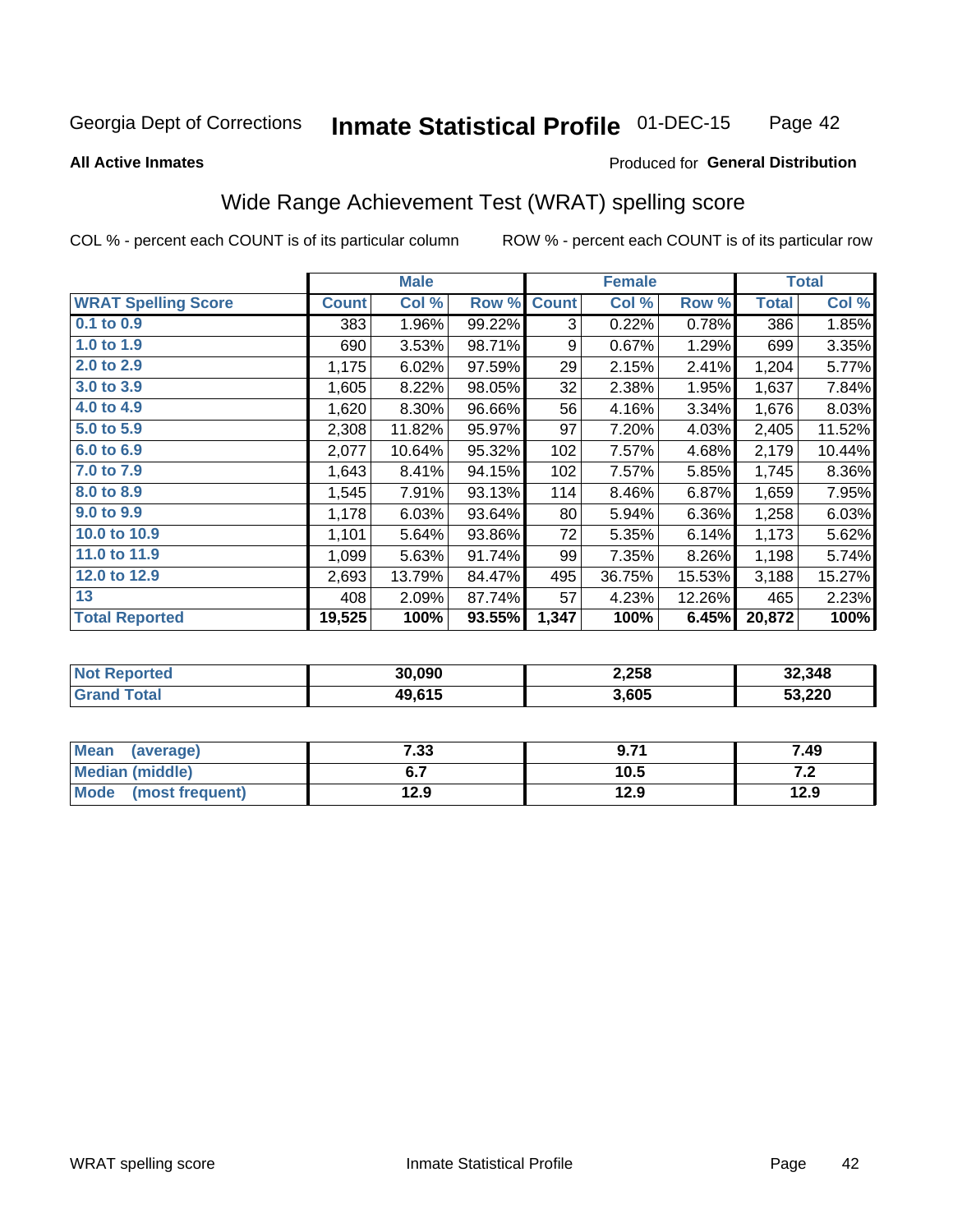# Inmate Statistical Profile 01-DEC-15 Page 43

### **All Active Inmates**

### Produced for General Distribution

## Current / last mental health treatment level

COL % - percent each COUNT is of its particular column

|                                    |              | <b>Male</b> |         |              | <b>Female</b> |           |              | <b>Total</b> |
|------------------------------------|--------------|-------------|---------|--------------|---------------|-----------|--------------|--------------|
| <b>Mental Health Treatment Lev</b> | <b>Count</b> | Col %       | Row %   | <b>Count</b> | Col %         | Row %     | <b>Total</b> | Col %        |
| 1 No problem at current time       | 8,284        | 52.89%      | 92.54%  | 668          | 26.27%        | 7.46%     | 8,952        | 49.17%       |
| 2 Receiving outpatient             | 5,543        | 35.39%      | 75.34%  | 1,814        | 71.33%        | 24.66%    | 7,357        | 40.41%       |
| <b>Treatment</b>                   |              |             |         |              |               |           |              |              |
| 3 Inpatient, moderate              | 1,481        | 9.45%       | 96.86%  | 48           | 1.89%         | 3.14%     | 1,529        | 8.40%        |
| Treatment                          |              |             |         |              |               |           |              |              |
| 4 Inpatient, intensive             | 334          | 2.13%       | 96.25%  | 13           | 0.51%         | 3.75%     | 347          | 1.91%        |
| <b>Treatment</b>                   |              |             |         |              |               |           |              |              |
| <b>5 Undergoing crisis</b>         | 21           | 0.13%       | 100.00% |              |               |           | 21           | 0.12%        |
| <b>Stabilization</b>               |              |             |         |              |               |           |              |              |
| <b>6 Hospital for criminally</b>   |              | 0.01%       | 100.00% |              |               |           |              | 0.01%        |
| <b>Tinsane</b>                     |              |             |         |              |               |           |              |              |
| <b>Total Evaluated</b>             | 15,664       | 100%        | 86.03%  | 2,543        | 100%          | $13.97\%$ | 18,207       | 100.0%       |

| Never had MH evaluation | 33,951 | 062. ا | 35,013 |
|-------------------------|--------|--------|--------|
| <b>Grand Total</b>      | 49,615 | 3,605  | 53,220 |

| Median (middle) | No problem at current time | <b>Receiving outpatient</b><br>treatment | <b>Receiving</b><br>outpatient<br>treatment |  |  |
|-----------------|----------------------------|------------------------------------------|---------------------------------------------|--|--|
| <b>Mode</b>     | No problem at current time | <b>Receiving outpatient</b>              | No problem at                               |  |  |
| (most frequent) |                            | treatment                                | current time                                |  |  |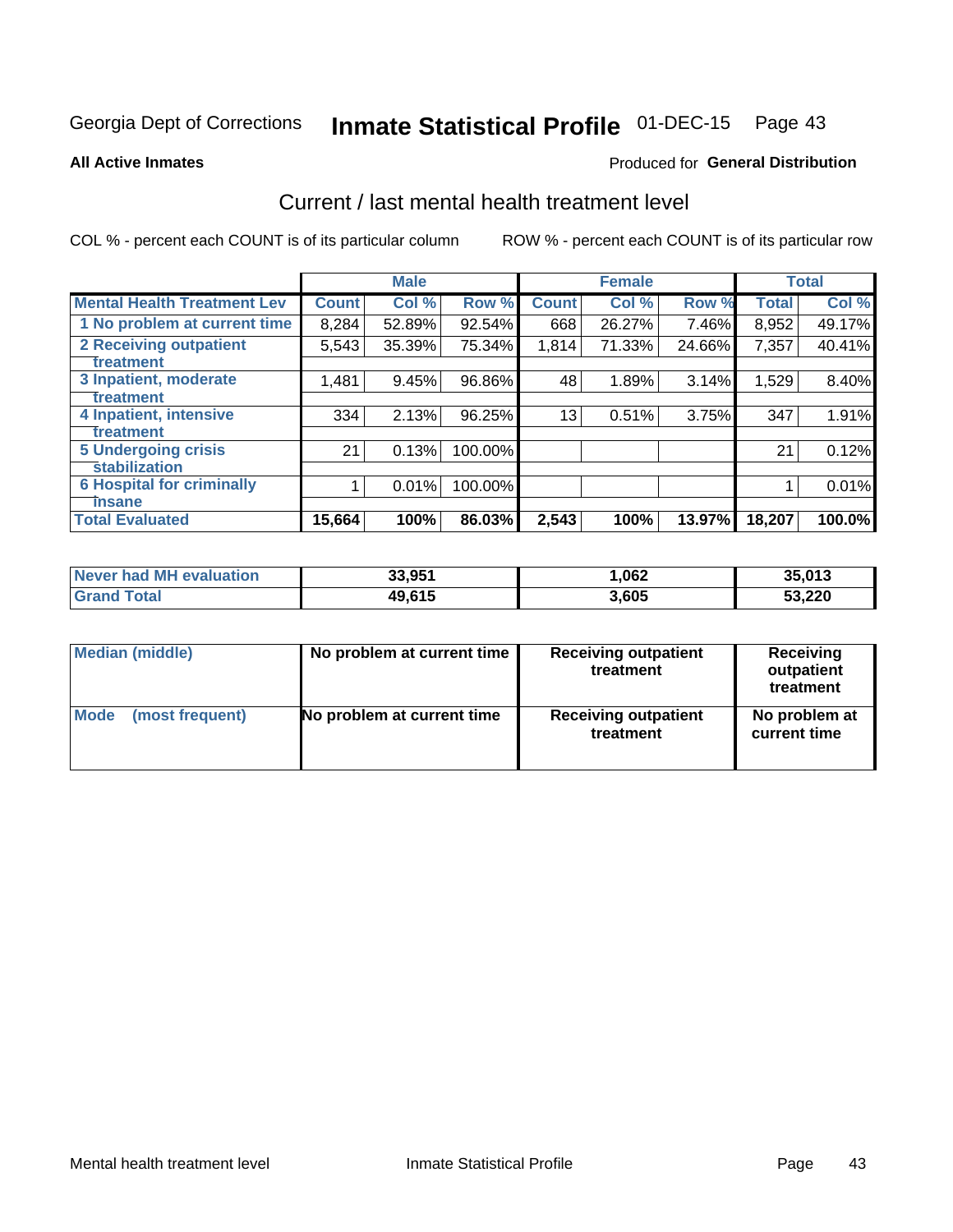## **All Active Inmates**

## Produced for General Distribution

## PULHESDWIT medical scale - 'P' overall condition ('P'hysical)

COL % - percent each COUNT is of its particular column

|                                  |              | <b>Male</b> |         |              | <b>Female</b> |         |              | <b>Total</b> |
|----------------------------------|--------------|-------------|---------|--------------|---------------|---------|--------------|--------------|
| 'P' Overall Condition            | <b>Count</b> | Col %       | Row %   | <b>Count</b> | Col %         | Row %   | <b>Total</b> | Col %        |
| 1 No medical illness             | 33,908       | 74.39%      | 94.14%  | 2,110        | 63.10%        | 5.86%   | 36,018       | 73.62%       |
| 2 Well-controlled chronic        | 10,791       | 23.68%      | 90.76%  | 1,098        | 32.83%        | 9.24%   | 11,889       | 24.30%       |
| <b>illness</b>                   |              |             |         |              |               |         |              |              |
| 3 Poorly-controlled chronic      | 805          | 1.77%       | 91.79%  | 72           | 2.15%         | 8.21%   | 877          | 1.79%        |
| <b>illness</b>                   |              |             |         |              |               |         |              |              |
| 4 Significant problems requiring | 70           | 0.15%       | 80.46%  | 17           | 0.51%         | 19.54%  | 87           | 0.18%        |
| special housing                  |              |             |         |              |               |         |              |              |
| 5 Terminal illness, < 6 months   | 5            | 0.01%       | 100.00% |              |               |         | 5            | 0.01%        |
| to live                          |              |             |         |              |               |         |              |              |
| 6 Inmate is pregnant             |              |             |         | 47           | 1.41%         | 100.00% | 47           | 0.10%        |
| <b>Total Reported</b>            | 45,579       | 100%        | 93.16%  | 3,344        | 100%          | 6.84%   | 48,923       | 100%         |

| тео | 02C<br>טכט ו | 261  | 207<br>H,ZJ 1   |
|-----|--------------|------|-----------------|
|     | $AQ$ $61F$   | .605 | מממ כ<br>, 22 J |

| Mode | (most frequent) | 1 No medical illness | 1 No medical illness | 1 No medical<br>illness |
|------|-----------------|----------------------|----------------------|-------------------------|
|------|-----------------|----------------------|----------------------|-------------------------|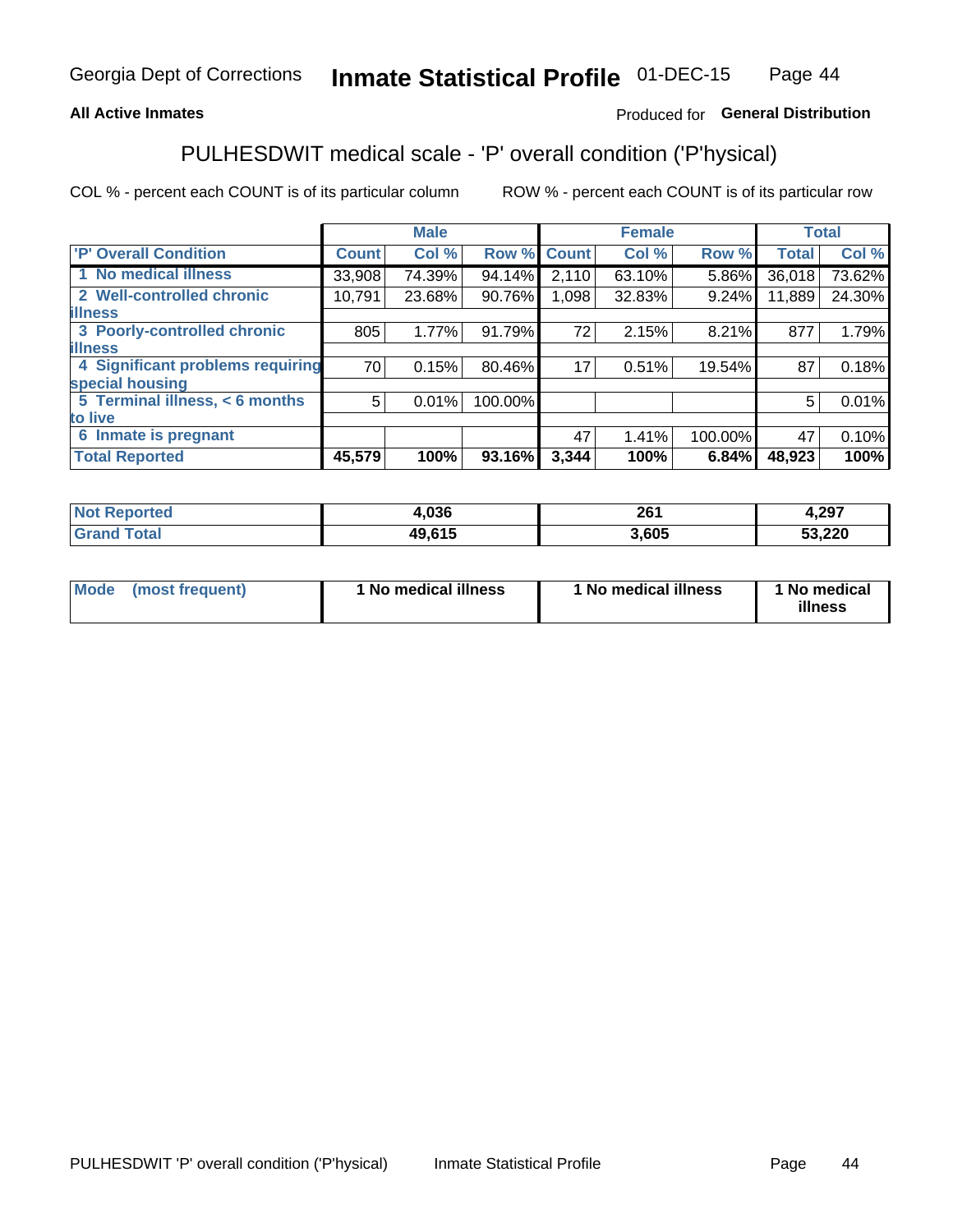## **All Active Inmates**

## Produced for General Distribution

# PULHESDWIT medical scale - 'U' upper body

COL % - percent each COUNT is of its particular column

|                              |               | <b>Male</b> |        |              | <b>Female</b> |        |              | <b>Total</b> |
|------------------------------|---------------|-------------|--------|--------------|---------------|--------|--------------|--------------|
| <b>U' Upper Body</b>         | <b>Count!</b> | Col %       | Row %  | <b>Count</b> | Col %         | Row %  | <b>Total</b> | Col %        |
| 1 Upper bones, joints,       | 43,494        | 95.62%      | 93.24% | 3,153        | 94.37%        | 6.76%  | 46,647       | 95.54%       |
| muscles all OK               |               |             |        |              |               |        |              |              |
| 2 One or both arms minimally | 1,708         | 3.76%       | 91.63% | 156          | 4.67%         | 8.37%  | 1,864        | 3.82%        |
| limited                      |               |             |        |              |               |        |              |              |
| 3 One or both arms           | 239           | 0.53%       | 90.19% | 26           | 0.78%         | 9.81%  | 265          | 0.54%        |
| moderately limited           |               |             |        |              |               |        |              |              |
| 4 One arm disabled,          | 40            | 0.09%       | 88.89% | 5            | 0.15%         | 11.11% | 45           | 0.09%        |
| paralyzed, or amputated      |               |             |        |              |               |        |              |              |
| 5 Both arms disabled,        | 3             | 0.01%       | 75.00% |              | 0.03%         | 25.00% | 4            | 0.01%        |
| paralyzed, or amputated      |               |             |        |              |               |        |              |              |
| <b>Total Reported</b>        | 45,484        | 100%        | 93.16% | 3,341        | 100%          | 6.84%  | 48,825       | 100%         |

| <b>Not Reported</b> | 12 <sub>4</sub><br>1. I J I | 264   | 4,395  |
|---------------------|-----------------------------|-------|--------|
| <b>Grand Total</b>  | 49,615                      | 3,605 | 53,220 |

| Mode (most frequent) | 1 Upper bones, joints,<br>muscles all OK | 1 Upper bones, joints,<br>muscles all OK | 1 Upper bones,<br>joints, muscles all<br>ΟK |
|----------------------|------------------------------------------|------------------------------------------|---------------------------------------------|
|----------------------|------------------------------------------|------------------------------------------|---------------------------------------------|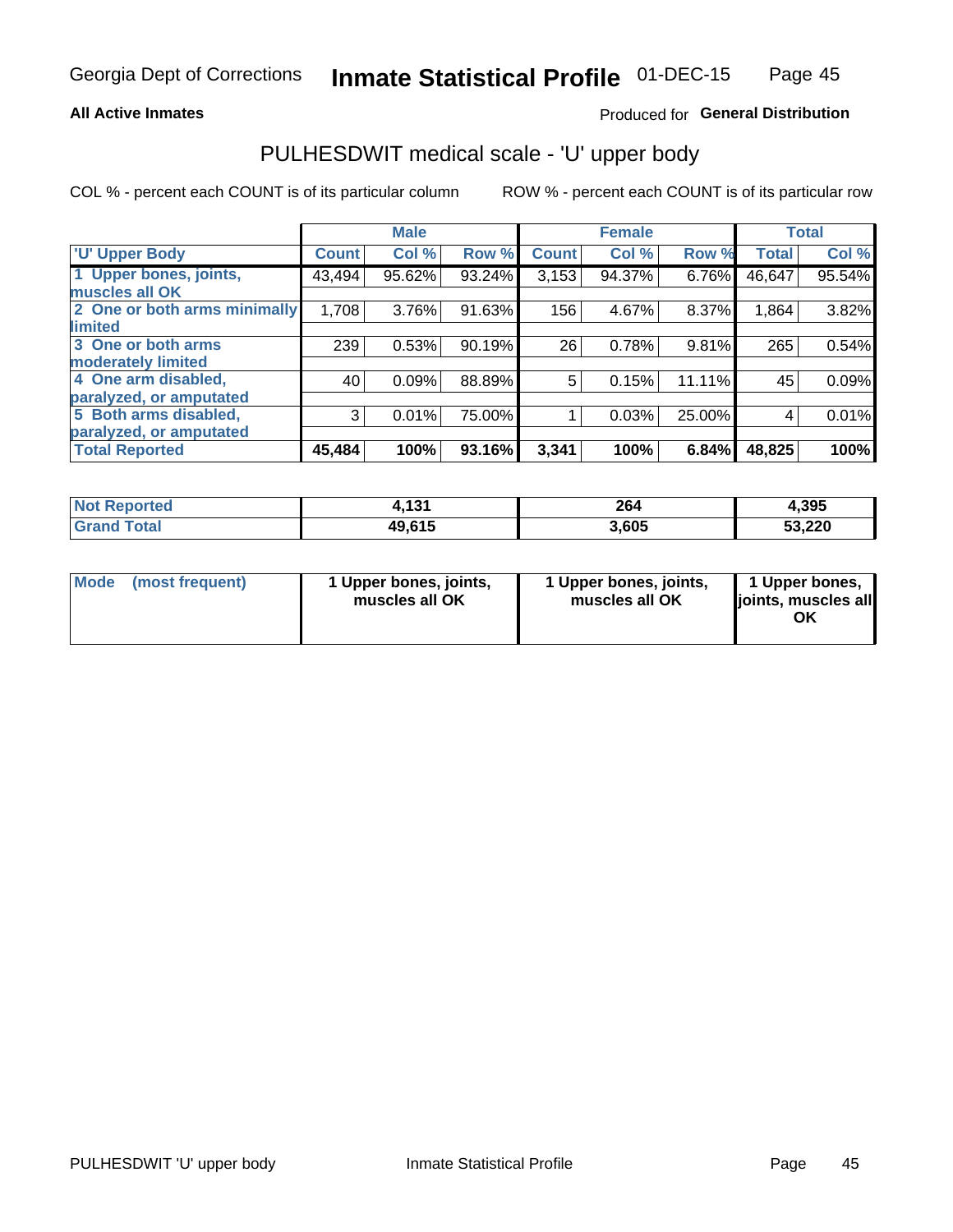## **All Active Inmates**

## Produced for General Distribution

## PULHESDWIT medical scale - 'L' lower body

COL % - percent each COUNT is of its particular column

|                                |              | <b>Male</b> |         |              | <b>Female</b> |       |                 | <b>Total</b> |
|--------------------------------|--------------|-------------|---------|--------------|---------------|-------|-----------------|--------------|
| 'L' Lower Body                 | <b>Count</b> | Col %       | Row %   | <b>Count</b> | Col %         | Row % | <b>Total</b>    | Col %        |
| 1 Lower bones, joints,         | 40,869       | 89.87%      | 93.03%  | 3,064        | 91.71%        | 6.97% | 43,933          | 89.99%       |
| muscles all OK                 |              |             |         |              |               |       |                 |              |
| 2 One or both legs minimally   | 3,930        | 8.64%       | 94.36%  | 235          | 7.03%         | 5.64% | 4,165           | 8.53%        |
| limited                        |              |             |         |              |               |       |                 |              |
| 3 One or both legs             | 565          | 1.24%       | 94.17%  | 35           | 1.05%         | 5.83% | 600             | 1.23%        |
| moderately limited             |              |             |         |              |               |       |                 |              |
| 4 One leg disabled, paralyzed, | 101          | 0.22%       | 93.52%  |              | 0.21%         | 6.48% | 108             | 0.22%        |
| or amputated                   |              |             |         |              |               |       |                 |              |
| 5 Both legs disabled,          | 12           | 0.03%       | 100.00% |              |               |       | 12 <sup>2</sup> | 0.02%        |
| paralyzed, or amputated        |              |             |         |              |               |       |                 |              |
| <b>Total Reported</b>          | 45,477       | 100%        | 93.16%  | 3,341        | 100%          | 6.84% | 48,818          | 100%         |

| <b>Not Reported</b> | 1,138  | 264   | 402    |
|---------------------|--------|-------|--------|
| <b>Total</b>        | 49,615 | 3,605 | 53,220 |

| Mode (most frequent) | 1 Lower bones, joints,<br>muscles all OK | 1 Lower bones, joints,<br>muscles all OK | 1 Lower bones,<br>joints, muscles all<br>ΟK |
|----------------------|------------------------------------------|------------------------------------------|---------------------------------------------|
|----------------------|------------------------------------------|------------------------------------------|---------------------------------------------|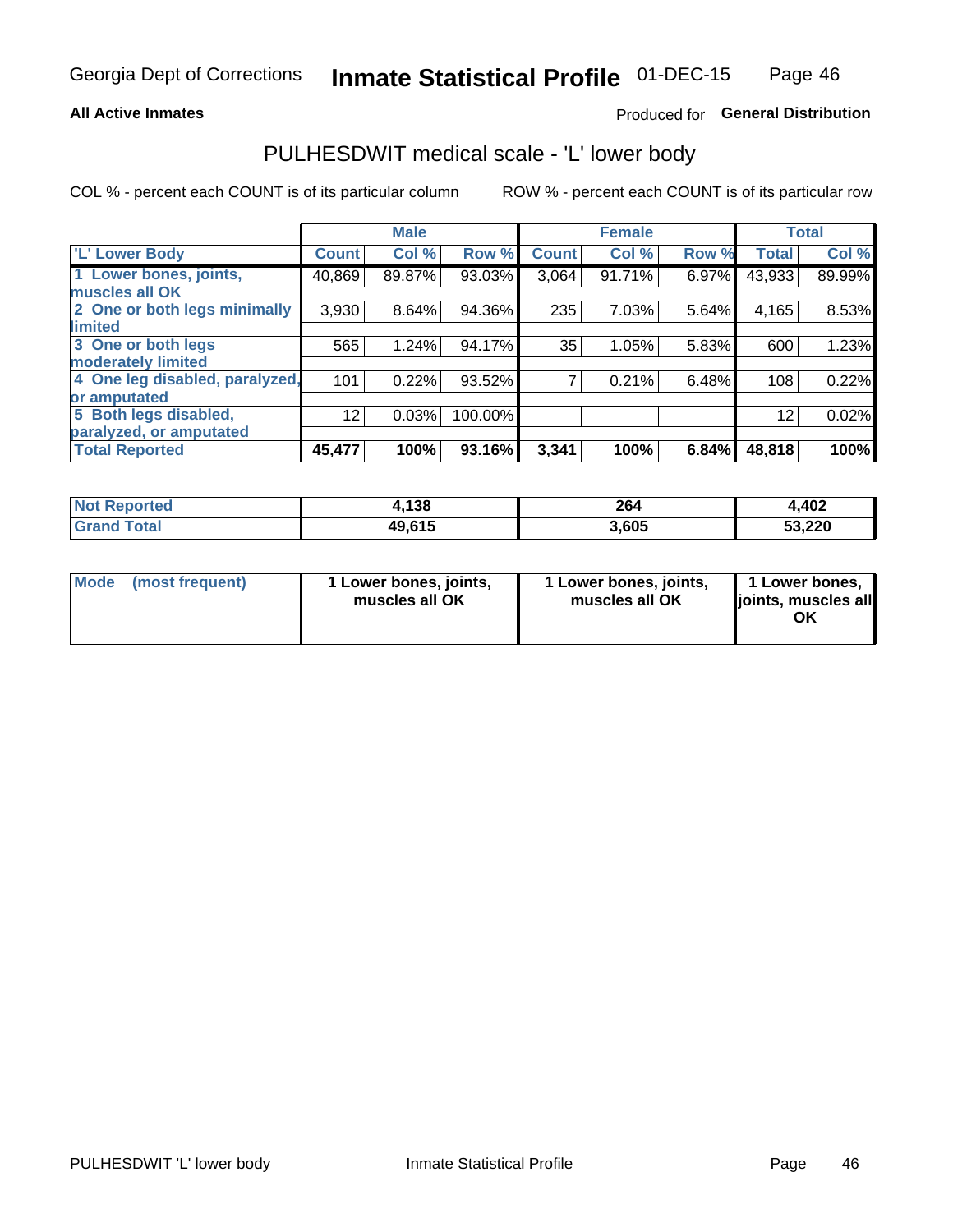## **All Active Inmates**

## Produced for General Distribution

# PULHESDWIT medical scale - 'H' hearing

COL % - percent each COUNT is of its particular column

|                                |              | <b>Male</b> |                    |       | <b>Female</b> |       | <b>Total</b> |        |
|--------------------------------|--------------|-------------|--------------------|-------|---------------|-------|--------------|--------|
| <b>'H' Hearing</b>             | <b>Count</b> | Col %       | <b>Row % Count</b> |       | Col %         | Row % | <b>Total</b> | Col %  |
| 1 Normal hearing both ears     | 44,944       | 98.85%      | 93.15%             | 3,307 | 99.10%        | 6.85% | 48,251       | 98.87% |
| 2 Some loss in one ear with    | 403          | 0.89%       | 94.16%             | 25    | 0.75%         | 5.84% | 428          | 0.88%  |
| other OK, or mild loss in both |              |             |                    |       |               |       |              |        |
| 3 Total loss in one ear with   | 83           | 0.18%       | 96.51%             | 3     | 0.09%         | 3.49% | 86           | 0.18%  |
| mild loss in other             |              |             |                    |       |               |       |              |        |
| 4 Severe loss in both ears     | 22           | 0.05%       | 95.65%             |       | 0.03%         | 4.35% | 23           | 0.05%  |
| 5 Total loss in both ears,     | 13           | 0.03%       | 92.86%             |       | 0.03%         | 7.14% | 14           | 0.03%  |
| requiring special housing      |              |             |                    |       |               |       |              |        |
| <b>Total Reported</b>          | 45,465       | 100%        | 93.16%             | 3,337 | 100%          | 6.84% | 48,802       | 100.0% |

| <b>Not Renc</b><br>anorted and | .,150  | 268   | .418   |
|--------------------------------|--------|-------|--------|
| Total                          | 49,615 | 3,605 | 53,220 |

| Mode (most frequent) | 1 Normal hearing both ears 1 Normal hearing both ears 1 Normal hearing | both ears |
|----------------------|------------------------------------------------------------------------|-----------|
|                      |                                                                        |           |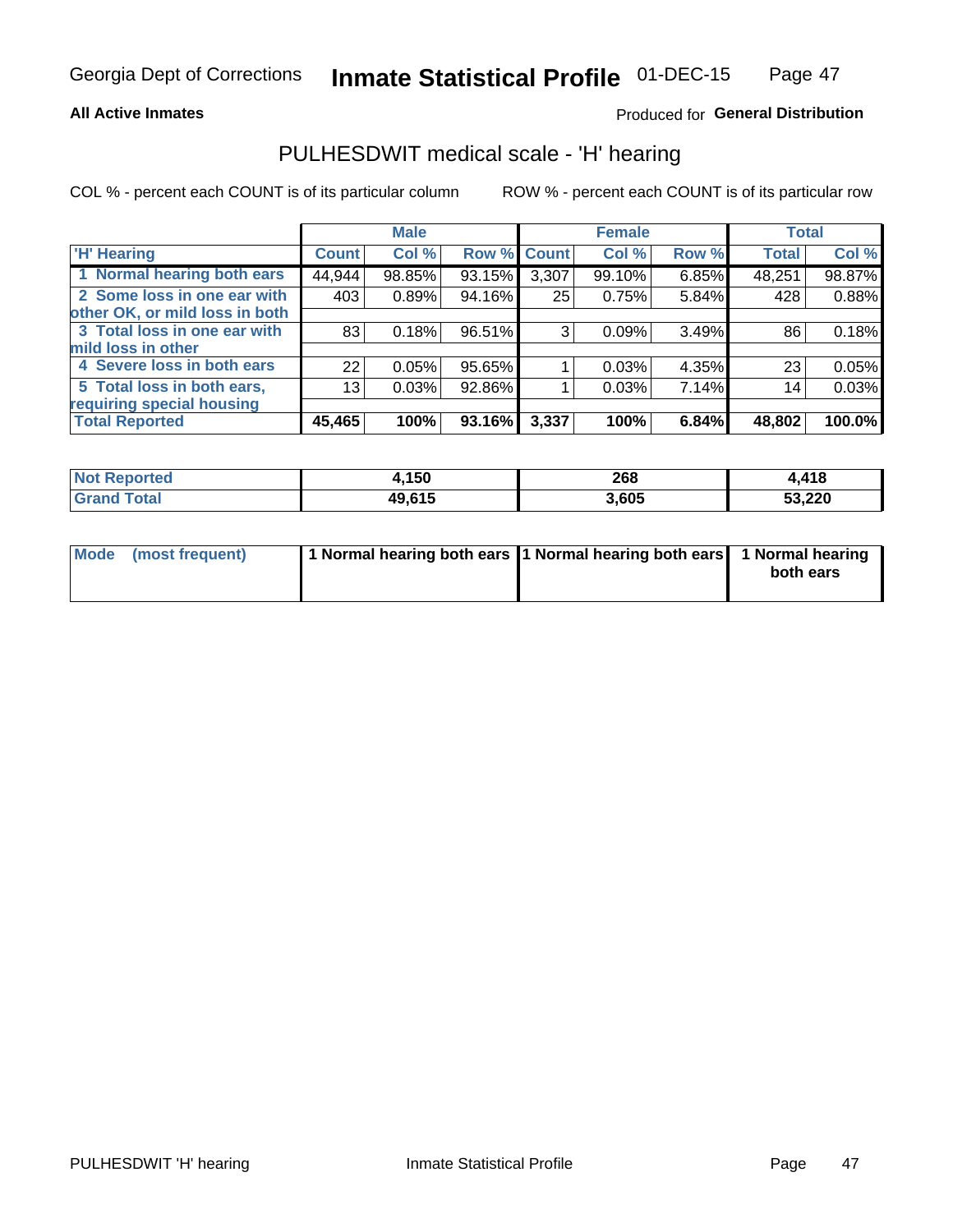## **All Active Inmates**

## Produced for General Distribution

## PULHESDWIT medical scale - 'E' vision

COL % - percent each COUNT is of its particular column

|                                 |              | <b>Male</b> |        |              | <b>Female</b> |        |              | <b>Total</b> |
|---------------------------------|--------------|-------------|--------|--------------|---------------|--------|--------------|--------------|
| 'E' Vision                      | <b>Count</b> | Col %       | Row %  | <b>Count</b> | Col %         | Row %  | <b>Total</b> | Col %        |
| 1 Correctable to 20/40 in both  | 35,199       | 78.28%      | 95.45% | .676         | 51.14%        | 4.55%  | 36,875       | 76.44%       |
| eyes                            |              |             |        |              |               |        |              |              |
| 2 Correctable to 20/70 in one   | 8,839        | 19.66%      | 86.58% | 1,370        | 41.81%        | 13.42% | 10,209       | 21.16%       |
| eye, may be blind in other      |              |             |        |              |               |        |              |              |
| 3 Correctable to 20/200 in one  | 770          | 1.71%       | 80.88% | 182          | 5.55%         | 19.12% | 952          | 1.97%        |
| eye, may be blind in other      |              |             |        |              |               |        |              |              |
| 4 One eye not correctable to    | 139          | 0.31%       | 75.96% | 44           | 1.34%         | 24.04% | 183          | 0.38%        |
| 20/200, other may be blind      |              |             |        |              |               |        |              |              |
| 5 Blind in both eyes, requiring | 16           | 0.04%       | 76.19% | 5            | 0.15%         | 23.81% | 21           | 0.04%        |
| special housing                 |              |             |        |              |               |        |              |              |
| <b>Total Reported</b>           | 44,963       | 100%        | 93.21% | 3,277        | 100%          | 6.79%  | 48,240       | 100%         |

| <b>Not Reported</b> | 4,652  | 328   | 4,980  |
|---------------------|--------|-------|--------|
| <b>Total</b>        | 49,615 | 3,605 | 53,220 |

| Mode (most frequent) | 1 Correctable to 20/40 in both<br>eves | 1 Correctable to 20/40 in   1 Correctable to  <br>both eves | 20/40 in both eyes |
|----------------------|----------------------------------------|-------------------------------------------------------------|--------------------|
|                      |                                        |                                                             |                    |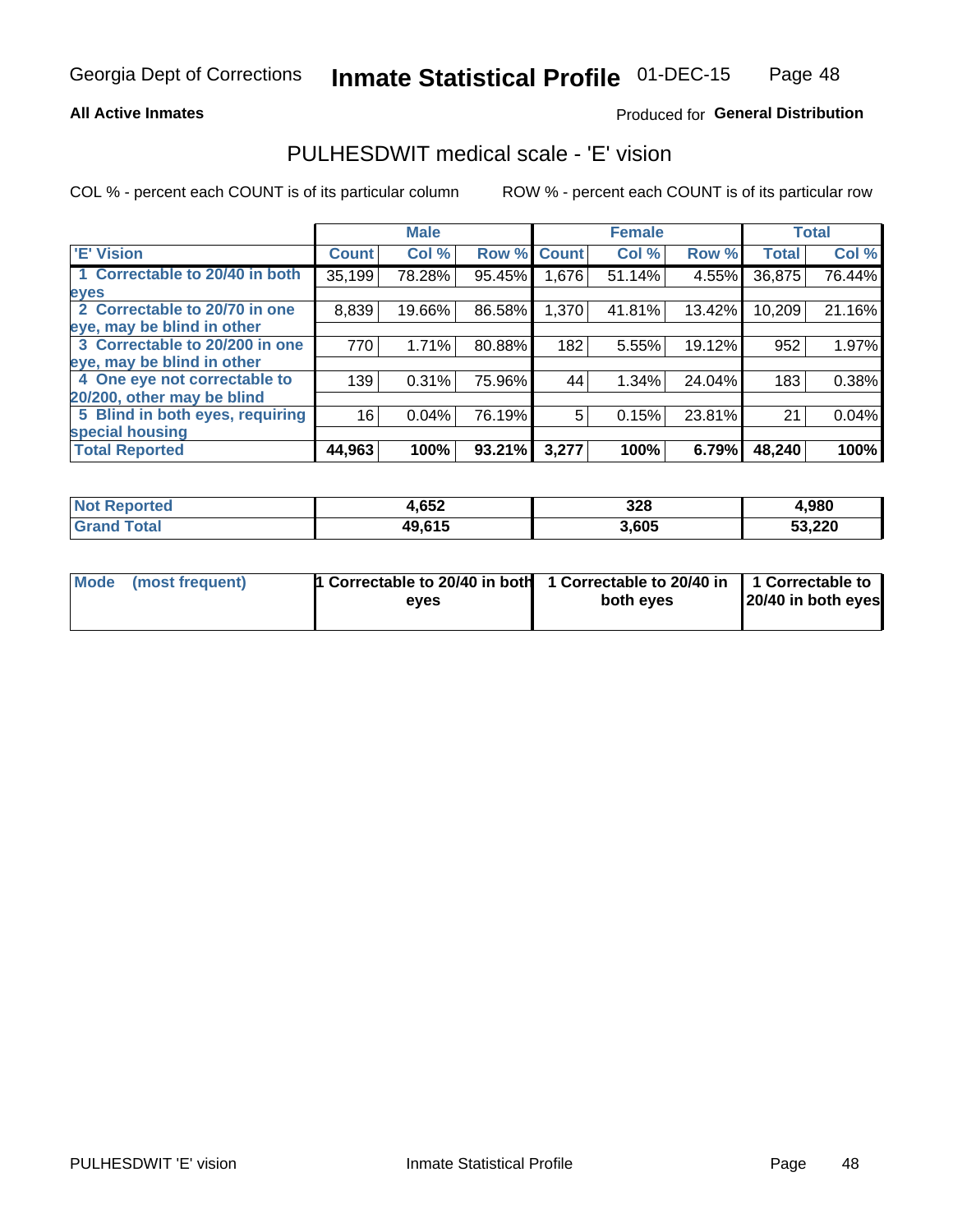## **All Active Inmates**

## Produced for General Distribution

## PULHESDWIT medical scale - 'S' pSychiatric

COL % - percent each COUNT is of its particular column

|                                        |              | <b>Male</b> |         |                    | <b>Female</b> |        |              | <b>Total</b> |
|----------------------------------------|--------------|-------------|---------|--------------------|---------------|--------|--------------|--------------|
| 'S' pSychiatric                        | <b>Count</b> | Col %       |         | <b>Row % Count</b> | Col %         | Row %  | <b>Total</b> | Col %        |
| 1 No impairment or disorders           | 39,154       | 87.34%      | 96.51%  | 1,416              | 47.14%        | 3.49%  | 40,570       | 84.81%       |
| 2 Stable, or in remission, or          | 4,480        | 9.99%       | 74.14%  | 1,563              | 52.03%        | 25.86% | 6,043        | 12.63%       |
| mild impairment or retardation         |              |             |         |                    |               |        |              |              |
| 3 Requires moderate inpatient          | 983          | 2.19%       | 98.01%  | 20                 | 0.67%         | 1.99%  | 1,003        | 2.10%        |
| treatment                              |              |             |         |                    |               |        |              |              |
| 4 Requires intensive inpatient         | 205          | 0.46%       | 97.62%  | 5                  | 0.17%         | 2.38%  | 210          | 0.44%        |
| treatment                              |              |             |         |                    |               |        |              |              |
| <b>5 Requires Crisis Stabilization</b> | 9            | 0.02%       | 100.00% |                    |               |        | 9            | 0.02%        |
| Unit (CSU) inpatient care              |              |             |         |                    |               |        |              |              |
| <b>Total Reported</b>                  | 44,831       | 100%        | 93.72%  | 3,004              | 100%          | 6.28%  | 47,835       | 100%         |

| <b>Not Reported</b>     | 1,784  | 601   | 5,385  |
|-------------------------|--------|-------|--------|
| <b>Total</b><br>' Grand | 49,615 | 3,605 | 53,220 |

| Mode (most frequent) | <b>t No impairment or disorders 2 Stable, or in remission, 1 No impairment or</b> |                       |           |
|----------------------|-----------------------------------------------------------------------------------|-----------------------|-----------|
|                      |                                                                                   | or mild impairment or | disorders |
|                      |                                                                                   | retardation           |           |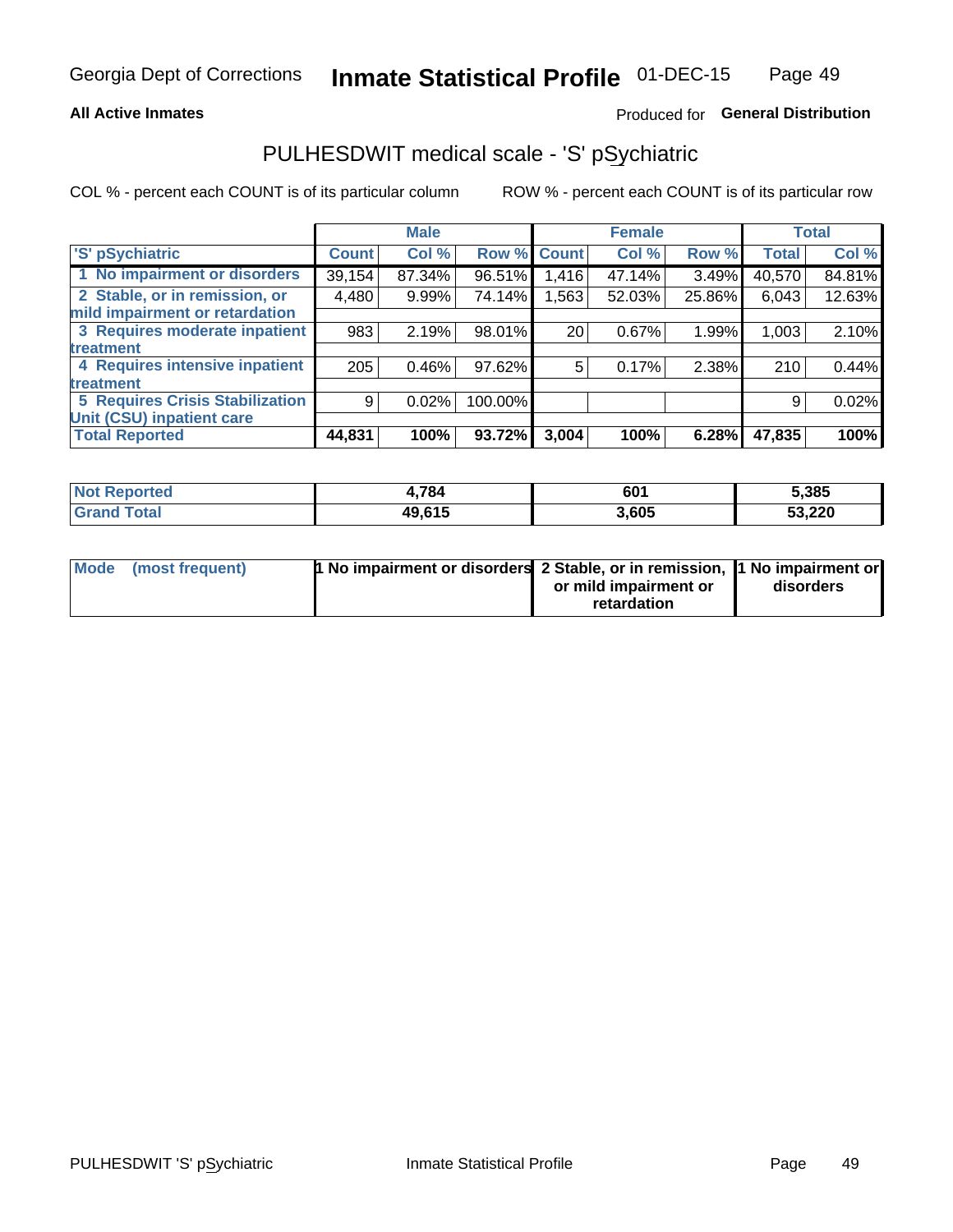## **All Active Inmates**

## Produced for General Distribution

## PULHESDWIT medical scale - 'D' dental

COL % - percent each COUNT is of its particular column

|                                 |              | <b>Male</b> |        |             | <b>Female</b> |          |              | <b>Total</b> |
|---------------------------------|--------------|-------------|--------|-------------|---------------|----------|--------------|--------------|
| <b>D'</b> Dental                | <b>Count</b> | Col %       |        | Row % Count | Col %         | Row %    | <b>Total</b> | Col %        |
| 1 Minimal routine dental health | 25,518       | 59.53%      | 92.83% | 1,972       | 63.23%        | $7.17\%$ | 27,490       | 59.78%       |
| <b>needs</b>                    |              |             |        |             |               |          |              |              |
| 2 Moderate cavities and/or gum  | 14,237       | 33.21%      | 94.14% | 886         | 28.41%        | 5.86%    | 15,123       | 32.88%       |
| disease                         |              |             |        |             |               |          |              |              |
| 3 Extensive gum disease         | 3,089        | 7.21%       | 92.26% | 259         | $8.30\%$      | 7.74%    | 3,348        | 7.28%        |
| and/or widespread decay         |              |             |        |             |               |          |              |              |
| 4 Urgent need for dental        | 25           | 0.06%       | 92.59% | 2           | 0.06%         | 7.41%    | 27           | 0.06%        |
| <b>services</b>                 |              |             |        |             |               |          |              |              |
| <b>Total Reported</b>           | 42,869       | 100%        | 93.22% | 3,119       | 100%          | 6.78%    | 45,988       | 100%         |

| <b>Not R</b><br><b>Phorted</b> | 6,746  | 486   | ר פר<br>232. ا |
|--------------------------------|--------|-------|----------------|
| Гоtal                          | 49,615 | 3,605 | 53,220         |

| <b>Mode</b> | (most frequent) | Minimal routine dental<br>health needs | 1 Minimal routine dental 11 Minimal routine<br>health needs | dental health<br>needs |
|-------------|-----------------|----------------------------------------|-------------------------------------------------------------|------------------------|
|-------------|-----------------|----------------------------------------|-------------------------------------------------------------|------------------------|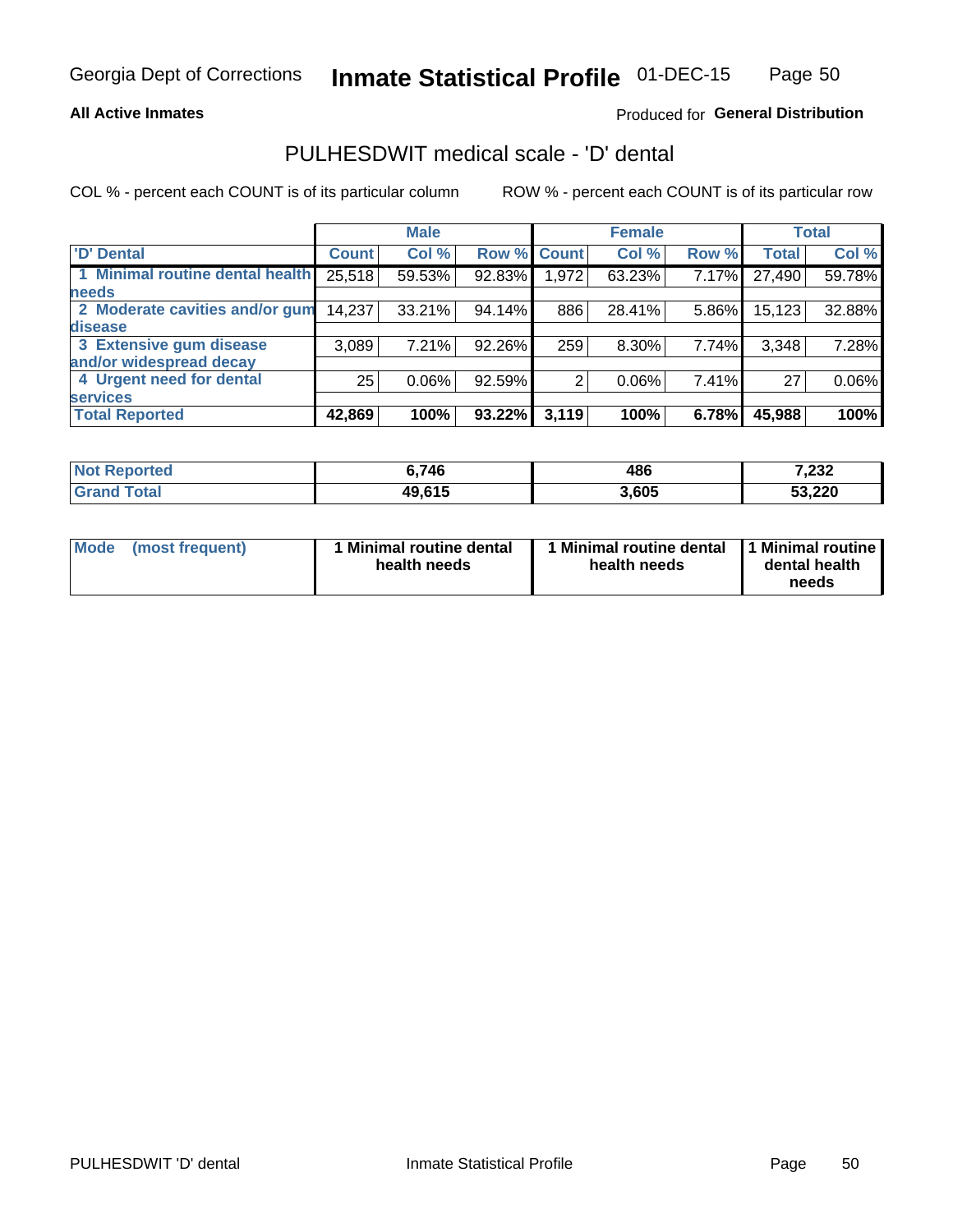## **All Active Inmates**

## Produced for General Distribution

## PULHESDWIT medical scale - 'W' work ability

COL % - percent each COUNT is of its particular column

|                                 |              | <b>Male</b> |        |                    | <b>Female</b> |        |              | <b>Total</b> |
|---------------------------------|--------------|-------------|--------|--------------------|---------------|--------|--------------|--------------|
| <b>W' work ability</b>          | <b>Count</b> | Col %       |        | <b>Row % Count</b> | Col %         | Row %  | <b>Total</b> | Col %        |
| 1 Unrestricted work or activity | 38,494       | 84.64%      | 93.38% | 2,730              | 81.69%        | 6.62%  | 41,224       | 84.43%       |
| 2 Minor restrictions on type of | 5,528        | 12.15%      | 92.21% | 467                | 13.97%        | 7.79%  | 5,995        | 12.28%       |
| <b>work</b>                     |              |             |        |                    |               |        |              |              |
| 3 Moderate restrictions on type | 969          | 2.13%       | 94.35% | 58                 | 1.74%         | 5.65%  | 1,027        | 2.10%        |
| of work                         |              |             |        |                    |               |        |              |              |
| 4 Major restrictions on type of | 345          | 0.76%       | 91.27% | 33                 | 0.99%         | 8.73%  | 378          | 0.77%        |
| <b>work</b>                     |              |             |        |                    |               |        |              |              |
| 5 Cannot work under any         | 146          | 0.32%       | 73.00% | 54                 | 1.62%         | 27.00% | 200          | 0.41%        |
| <b>circumstances</b>            |              |             |        |                    |               |        |              |              |
| <b>Total Reported</b>           | 45,482       | 100%        | 93.16% | 3,342              | 100%          | 6.84%  | 48,824       | 100%         |

| <b>Not Reported</b>          | 4,133  | 263   | 4,396  |
|------------------------------|--------|-------|--------|
| <b>Total</b><br><b>Grand</b> | 49,615 | 3,605 | 53,220 |

| Mode            | 1 Unrestricted work or | 1 Unrestricted work or | 1 Unrestricted   |
|-----------------|------------------------|------------------------|------------------|
| (most frequent) | activity               | activity               | work or activity |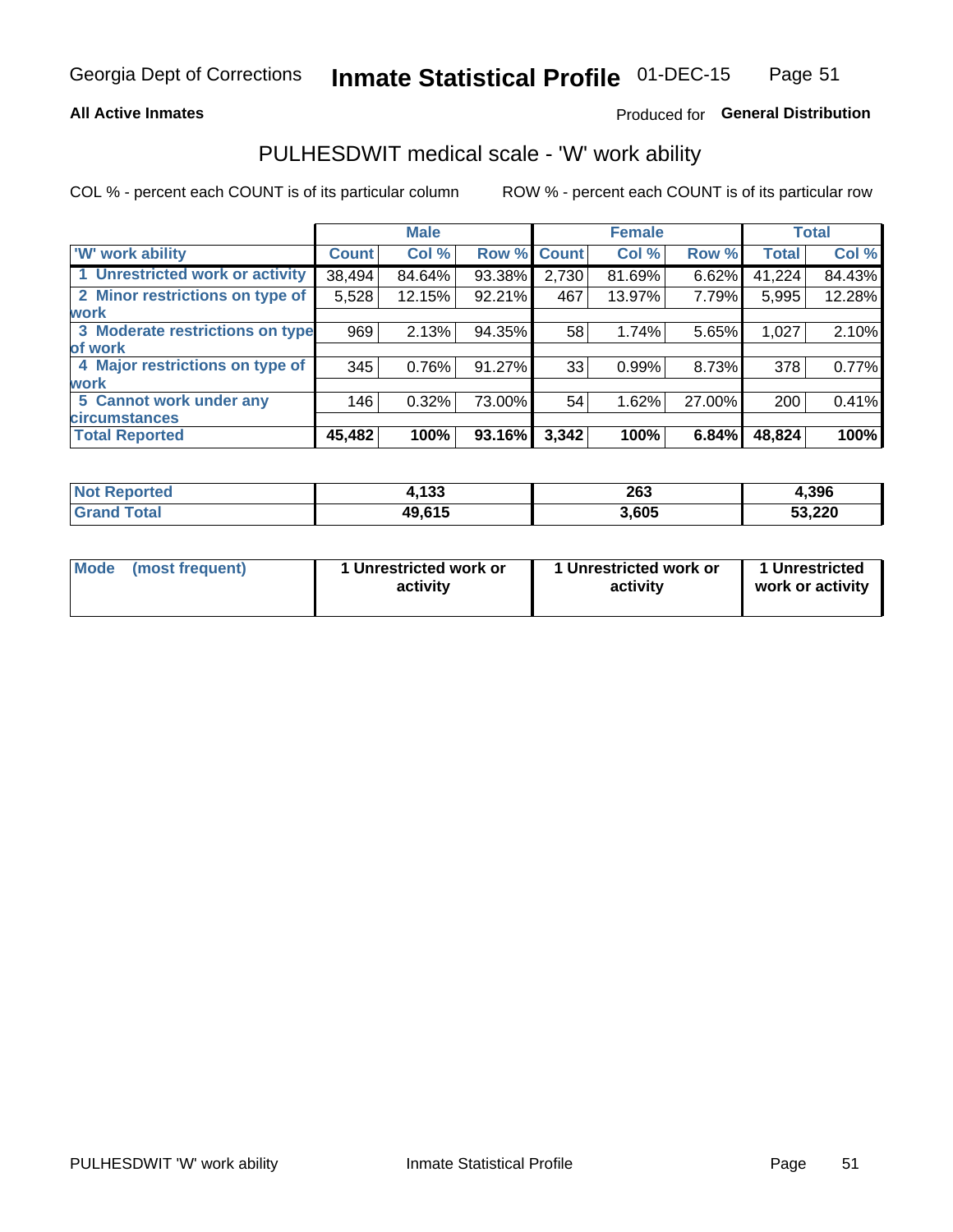## **All Active Inmates**

## Produced for General Distribution

## PULHESDWIT medical scale - 'I' impairment

COL % - percent each COUNT is of its particular column

|                                   |              | <b>Male</b> |        |             | <b>Female</b> |        |              | <b>Total</b> |
|-----------------------------------|--------------|-------------|--------|-------------|---------------|--------|--------------|--------------|
| <b>T' Impairment</b>              | <b>Count</b> | Col %       |        | Row % Count | Col %         | Row %  | <b>Total</b> | Col %        |
| 1 No impairments or               | 45,150       | 99.29%      | 93.16% | 3,315       | 99.19%        | 6.84%  | 48,465       | 99.28%       |
| disabilities                      |              |             |        |             |               |        |              |              |
| 2 Wheelchair-bound but            | 218          | 0.48%       | 91.60% | 20          | 0.60%         | 8.40%  | 238          | 0.49%        |
| otherwise OK                      |              |             |        |             |               |        |              |              |
| <b>3 Needs low-level Assisted</b> | 38           | 0.08%       | 88.37% | 5           | 0.15%         | 11.63% | 43           | 0.09%        |
| Living (level I)                  |              |             |        |             |               |        |              |              |
| 4 Needs moderate Assisted         | 13           | 0.03%       | 92.86% |             | 0.03%         | 7.14%  | 14           | 0.03%        |
| <b>Living (level II)</b>          |              |             |        |             |               |        |              |              |
| <b>5 Needs maximal Assisted</b>   | 55           | 0.12%       | 98.21% |             | 0.03%         | 1.79%  | 56           | 0.11%        |
| Living (level III)                |              |             |        |             |               |        |              |              |
| <b>Total Reported</b>             | 45,474       | 100%        | 93.15% | 3,342       | 100%          | 6.85%  | 48,816       | 100%         |

| Not F<br>Reported     | ,141   | 263   | 4,404  |
|-----------------------|--------|-------|--------|
| Total<br><b>Grand</b> | 49,615 | 3,605 | 53,220 |

| Mode | (most frequent) | 1 No impairments or<br>disabilities | 1 No impairments or<br>disabilities | 1 No impairments<br>or disabilities |
|------|-----------------|-------------------------------------|-------------------------------------|-------------------------------------|
|------|-----------------|-------------------------------------|-------------------------------------|-------------------------------------|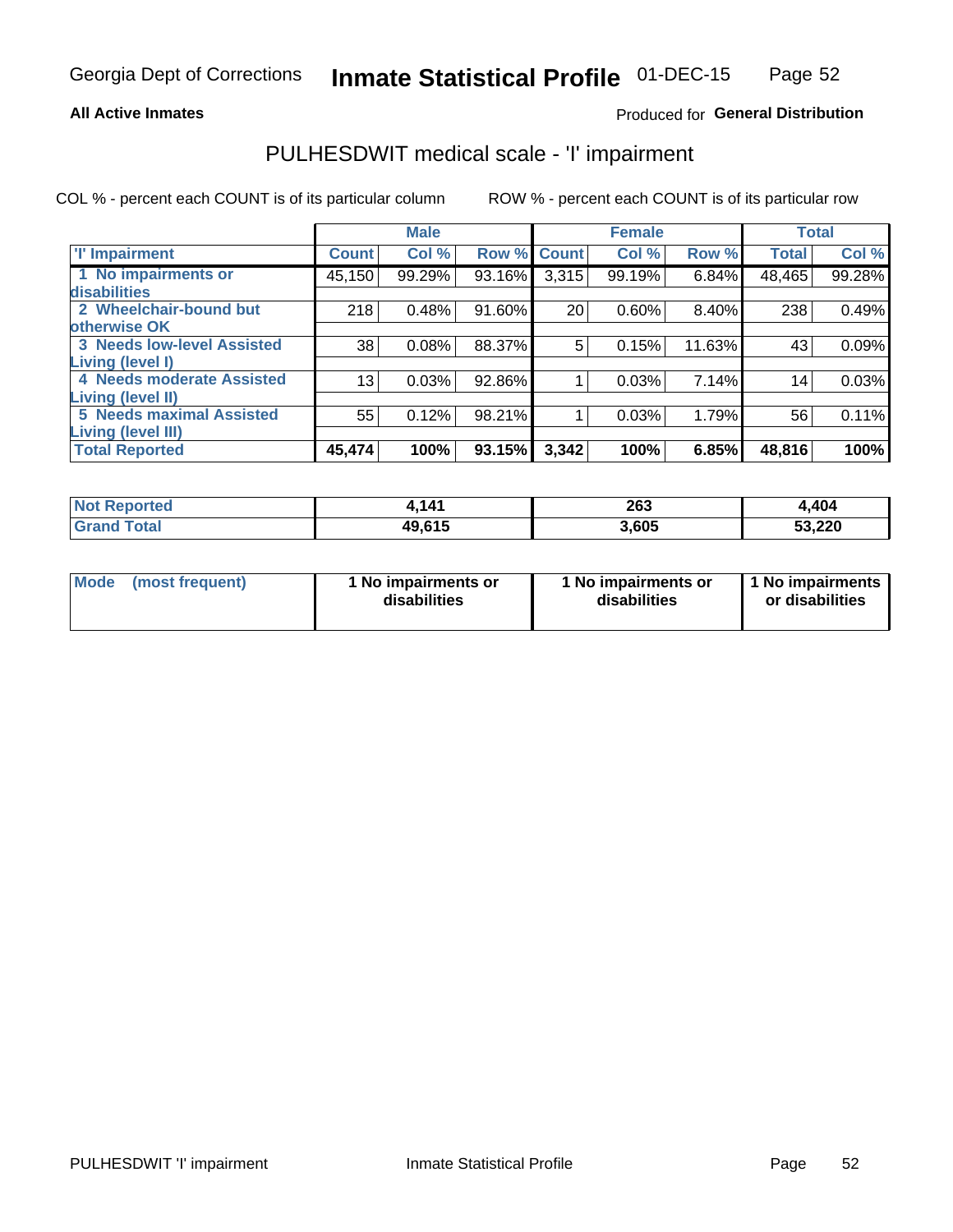## **All Active Inmates**

## Produced fo General Distribution

## PULHESDWIT medical scale - 'T' transportability

COL % - percent each COUNT is of its particular column

|                              |              | <b>Male</b> |         |              | <b>Female</b> |        | <b>Total</b> |          |
|------------------------------|--------------|-------------|---------|--------------|---------------|--------|--------------|----------|
| <b>T' Transportability</b>   | <b>Count</b> | Col %       | Row %   | <b>Count</b> | Col %         | Row %  | <b>Total</b> | Col %    |
| 1 Can be transported in any  | 45,263       | 99.50%      | 93.18%  | 3,313        | 99.61%        | 6.82%  | 48,576       | 99.51%   |
| ordinary approved vehicle    |              |             |         |              |               |        |              |          |
| 2 Wheelchair-bound, not      | 45           | 0.10%       | 93.75%  | 3            | 0.09%         | 6.25%  | 48           | 0.10%    |
| needing special vehicle      |              |             |         |              |               |        |              |          |
| 3 Wheelchair-bound, requires | 8            | 0.02%       | 100.00% |              |               |        | 8            | 0.02%    |
| special vehicle              |              |             |         |              |               |        |              |          |
| 4 Needs specially-equipped   | 5            | 0.01%       | 83.33%  |              | 0.03%         | 16.67% | 6            | 0.01%    |
| medical vehicle              |              |             |         |              |               |        |              |          |
| <b>5 Requires ambulance</b>  | 168          | 0.37%       | 94.92%  | 9            | 0.27%         | 5.08%  | 177          | $0.36\%$ |
| transport                    |              |             |         |              |               |        |              |          |
| <b>Total Reported</b>        | 45,489       | 100%        | 93.19%  | 3,326        | 100%          | 6.81%  | 48,815       | 100%     |

| orted       | .126   | 279<br>____ | 4,405  |
|-------------|--------|-------------|--------|
| <b>otal</b> | 49.615 | 3,605       | 53,220 |

|  | Mode (most frequent) | 1 Can be transported in any 1 Can be transported in any<br>ordinary approved vehicle   ordinary approved vehicle   transported in any |  | 1 Can be<br>  ordinary approved  <br>vehicle |
|--|----------------------|---------------------------------------------------------------------------------------------------------------------------------------|--|----------------------------------------------|
|--|----------------------|---------------------------------------------------------------------------------------------------------------------------------------|--|----------------------------------------------|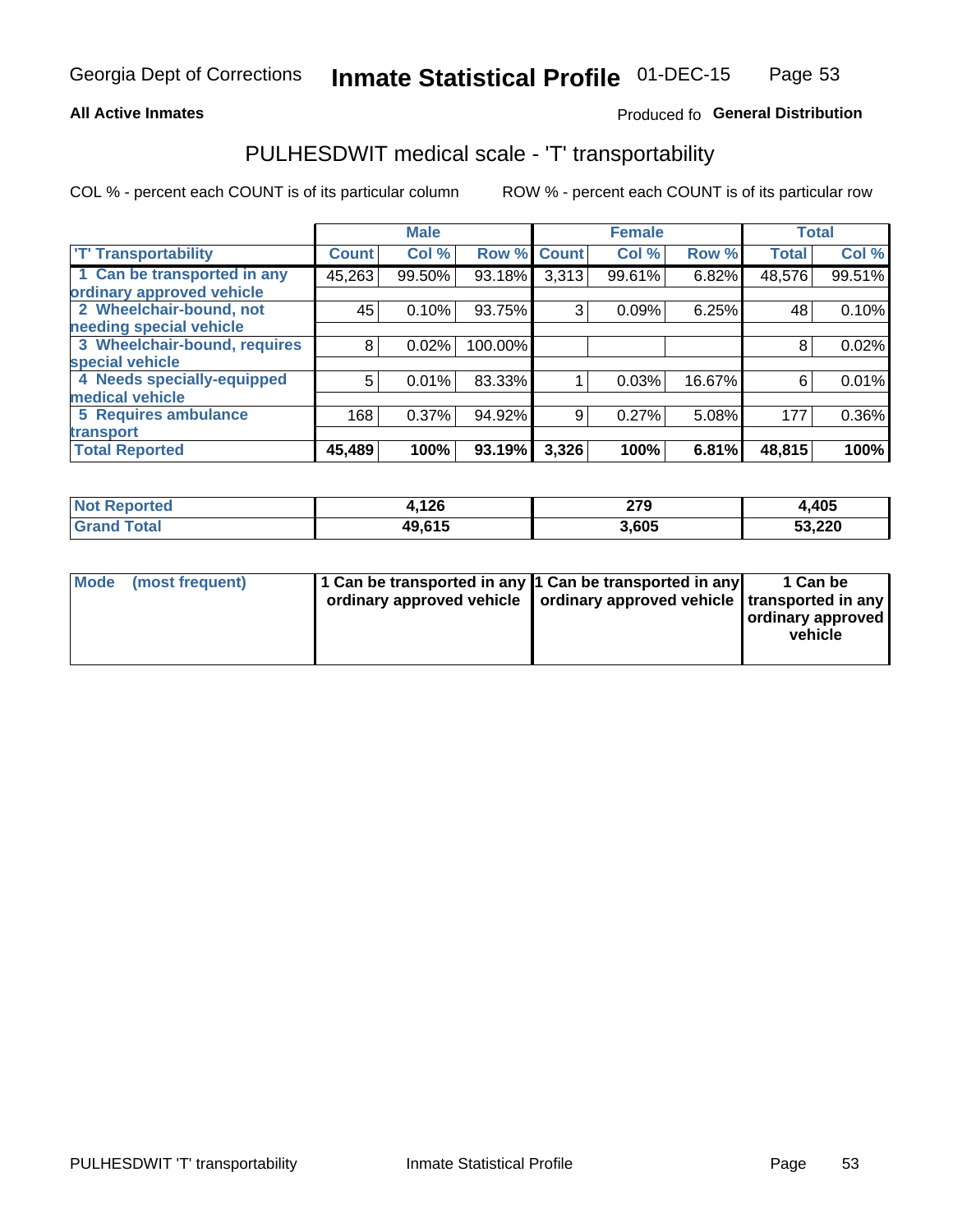# Inmate Statistical Profile 01-DEC-15 Page 54

**All Active Inmates** 

### Produced for General Distribution

## Number of prior Georgia incarcerations

COL % - percent each COUNT is of its particular column

|                                       |              | <b>Male</b> |             |                 | <b>Female</b> |       |        | <b>Total</b> |
|---------------------------------------|--------------|-------------|-------------|-----------------|---------------|-------|--------|--------------|
| <b>Num of Prior GA Incarcerations</b> | <b>Count</b> | Col %       | Row % Count |                 | Col %         | Row % | Total  | Col %        |
| $\bf{0}$                              | 27,755       | 55.94%      | 91.52%      | 2,571           | 71.32%        | 8.48% | 30,326 | 56.98%       |
|                                       | 9,219        | 18.58%      | 94.65%      | 521             | 14.45%        | 5.35% | 9,740  | 18.30%       |
| $\mathbf{2}$                          | 5,246        | 10.57%      | 96.40%      | 196             | 5.44%         | 3.60% | 5,442  | 10.23%       |
| 3                                     | 3,053        | 6.15%       | 95.89%      | 131             | 3.63%         | 4.11% | 3,184  | 5.98%        |
| $\boldsymbol{4}$                      | 1,767        | 3.56%       | 96.29%      | 68              | 1.89%         | 3.71% | 1,835  | 3.45%        |
| 5                                     | 1,095        | 2.21%       | 95.63%      | 50 <sub>1</sub> | 1.39%         | 4.37% | 1.145  | 2.15%        |
| <b>More Than 5</b>                    | 1,480        | 2.98%       | 95.61%      | 68              | 1.89%         | 4.39% | 1,548  | 2.91%        |
| <b>Total Reported</b>                 | 49,615       | 100%        | 93.23%      | 3,605           | 100.0%        | 6.77% | 53,220 | 100%         |

| enorted<br><b>NOT</b> |        |       |                  |
|-----------------------|--------|-------|------------------|
| iotal<br>Gr:          | 10 615 | 3,605 | המה כב<br>JJ.ZZU |

| Mean (average)       | .05 | -04 | 1.02 |
|----------------------|-----|-----|------|
| Median (middle)      |     |     |      |
| Mode (most frequent) |     |     |      |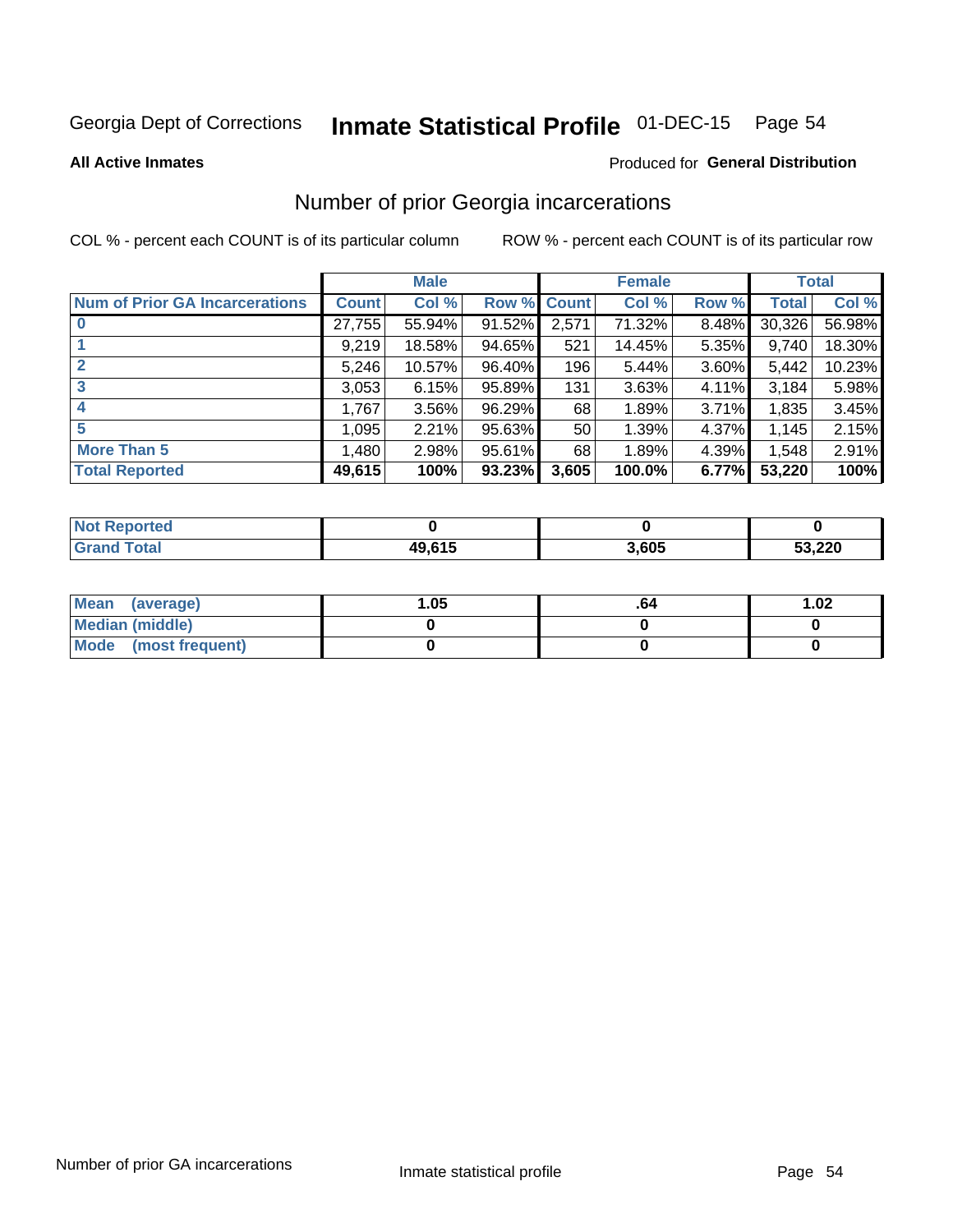#### Inmate Statistical Profile 01-DEC-15 Page 55

### **All Active Inmates**

### Produced for General Distribution

## Prison sentence in years

COL % - percent each COUNT is of its particular column

ROW % - percent each COUNT is of its particular row

|                                 |              | <b>Male</b> |         |              | <b>Female</b> |        |              | <b>Total</b> |
|---------------------------------|--------------|-------------|---------|--------------|---------------|--------|--------------|--------------|
| <b>Prison Sentence In Years</b> | <b>Count</b> | Col %       | Row %   | <b>Count</b> | Col %         | Row %  | <b>Total</b> | Col %        |
| $0 - 1$                         | 2,274        | 4.58%       | 93.43%  | 160          | 4.44%         | 6.57%  | 2,434        | 4.57%        |
| $1.1 - 2$                       | 890          | 1.79%       | 88.03%  | 121          | 3.36%         | 11.97% | 1,011        | 1.90%        |
| $2.1 - 3$                       | 1,188        | 2.39%       | 88.20%  | 159          | 4.41%         | 11.80% | 1,347        | 2.53%        |
| $3.1 - 4$                       | 1,034        | 2.08%       | 89.83%  | 117          | 3.25%         | 10.17% | 1,151        | 2.16%        |
| $4.1 - 5$                       | 1,876        | 3.78%       | 90.63%  | 194          | 5.38%         | 9.37%  | 2,070        | 3.89%        |
| $5.1 - 6$                       | 926          | 1.87%       | 90.43%  | 98           | 2.72%         | 9.57%  | 1,024        | 1.92%        |
| $6.1 - 7$                       | 1,075        | 2.17%       | 93.07%  | 80           | 2.22%         | 6.93%  | 1,155        | 2.17%        |
| $7.1 - 8$                       | 1,216        | 2.45%       | 92.05%  | 105          | 2.91%         | 7.95%  | 1,321        | 2.48%        |
| $8.1 - 9$                       | 1,774        | 3.58%       | 93.47%  | 124          | 3.44%         | 6.53%  | 1,898        | 3.57%        |
| $9.1 - 10$                      | 4,166        | 8.40%       | 89.34%  | 497          | 13.79%        | 10.66% | 4,663        | 8.76%        |
| $10.1 - 12$                     | 1,670        | 3.37%       | 92.27%  | 140          | 3.88%         | 7.73%  | 1,810        | 3.40%        |
| $12.1 - 15$                     | 5,028        | 10.13%      | 92.07%  | 433          | 12.01%        | 7.93%  | 5,461        | 10.26%       |
| $15.1 - 20$                     | 9,622        | 19.39%      | 94.42%  | 569          | 15.78%        | 5.58%  | 10,191       | 19.15%       |
| 20.1 - Over                     | 8,439        | 17.01%      | 95.47%  | 400          | 11.10%        | 4.53%  | 8,839        | 16.61%       |
| Life                            | 7,082        | 14.27%      | 95.07%  | 367          | 10.18%        | 4.93%  | 7,449        | 14.00%       |
| <b>Life Without Parole</b>      | 1,122        | 2.26%       | 96.89%  | 36           | 1.00%         | 3.11%  | 1,158        | 2.18%        |
| <b>Death</b>                    | 153          | 0.31%       | 100.00% |              |               |        | 153          | 0.29%        |
| <b>Youthful Offenders</b>       | 80           | 0.16%       | 94.12%  | 5            | 0.14%         | 5.88%  | 85           | 0.16%        |
| <b>Total Reported</b>           | 49,615       | 100%        | 93.23%  | 3,605        | 100.0%        | 6.77%  | 53,220       | 100%         |

| <b>Not Reported</b> |            |       |        |
|---------------------|------------|-------|--------|
| int<br>. Circ       | <b>CAE</b> | 3,605 | 53,220 |

### **Determinate (numeric) sentences only**

| <b>Mean</b> | $\sim$ $\sim$<br>- 1.07 | 19.39 | 21.80 |
|-------------|-------------------------|-------|-------|
|             |                         |       |       |

All sentences (including determinate), with life, life without parole, and death sentences figured at 45 years

| Me: | 1.38<br><u>т.</u> | $-$ | 1.40<br>94 |
|-----|-------------------|-----|------------|
|     |                   |     |            |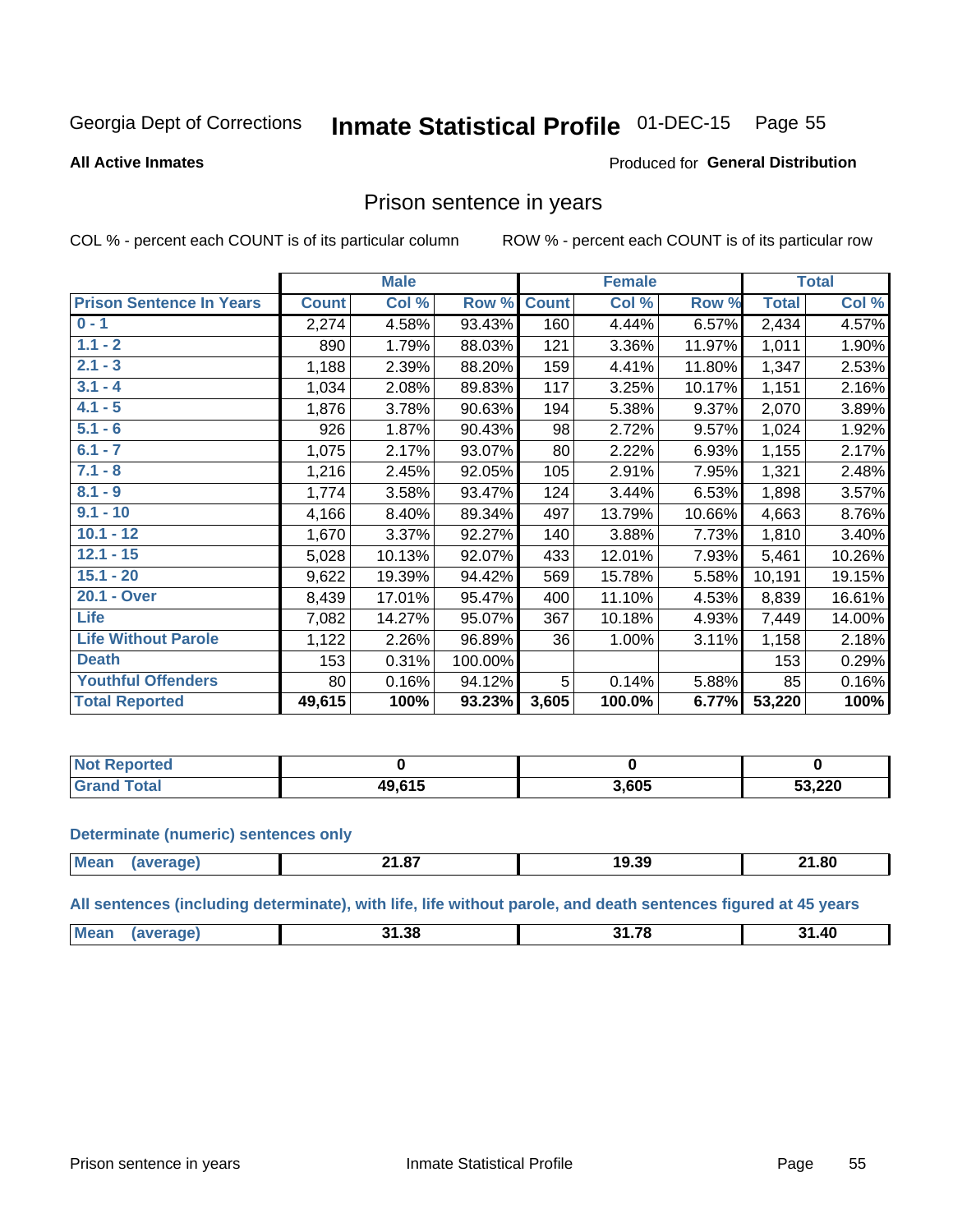#### **Inmate Statistical Profile 01-DEC-15** Page 56

## **All Active Inmates**

## Produced for General Distribution

## Primary offense, broken out into felonies vs misdemeanors

COL % - percent each COUNT is of its particular column

|                                  |              | <b>Male</b> |           |                    | <b>Female</b> |       | Total        |        |
|----------------------------------|--------------|-------------|-----------|--------------------|---------------|-------|--------------|--------|
| <b>Felonies and Misdemeanors</b> | <b>Count</b> | Col%        |           | <b>Row % Count</b> | Col%          | Row % | <b>Total</b> | Col %  |
| <b>Felonies</b>                  | 49,383       | 99.82%      | $93.21\%$ | 3.595              | 99.89%        | 6.79% | 52.978       | 99.82% |
| <b>Misdemeanors</b>              | 91           | 18%         | 95.79%    |                    | $.11\%$       | 4.21% | 95           | 18%    |
| <b>Total Reported</b>            | 49,474       | 100%        | $93.22\%$ | 3,599              | 100%          | 6.78% | 53,073       | 100%   |

| <b>Not</b><br>rted.  | $\overline{ }$ |        | $\overline{\phantom{a}}$ |
|----------------------|----------------|--------|--------------------------|
| ™otai<br><b>Gran</b> | $AQ$ $64F$     | 49,480 | 53,220                   |

| Mo | ____ | 11 C.S<br>. | onies<br>. |
|----|------|-------------|------------|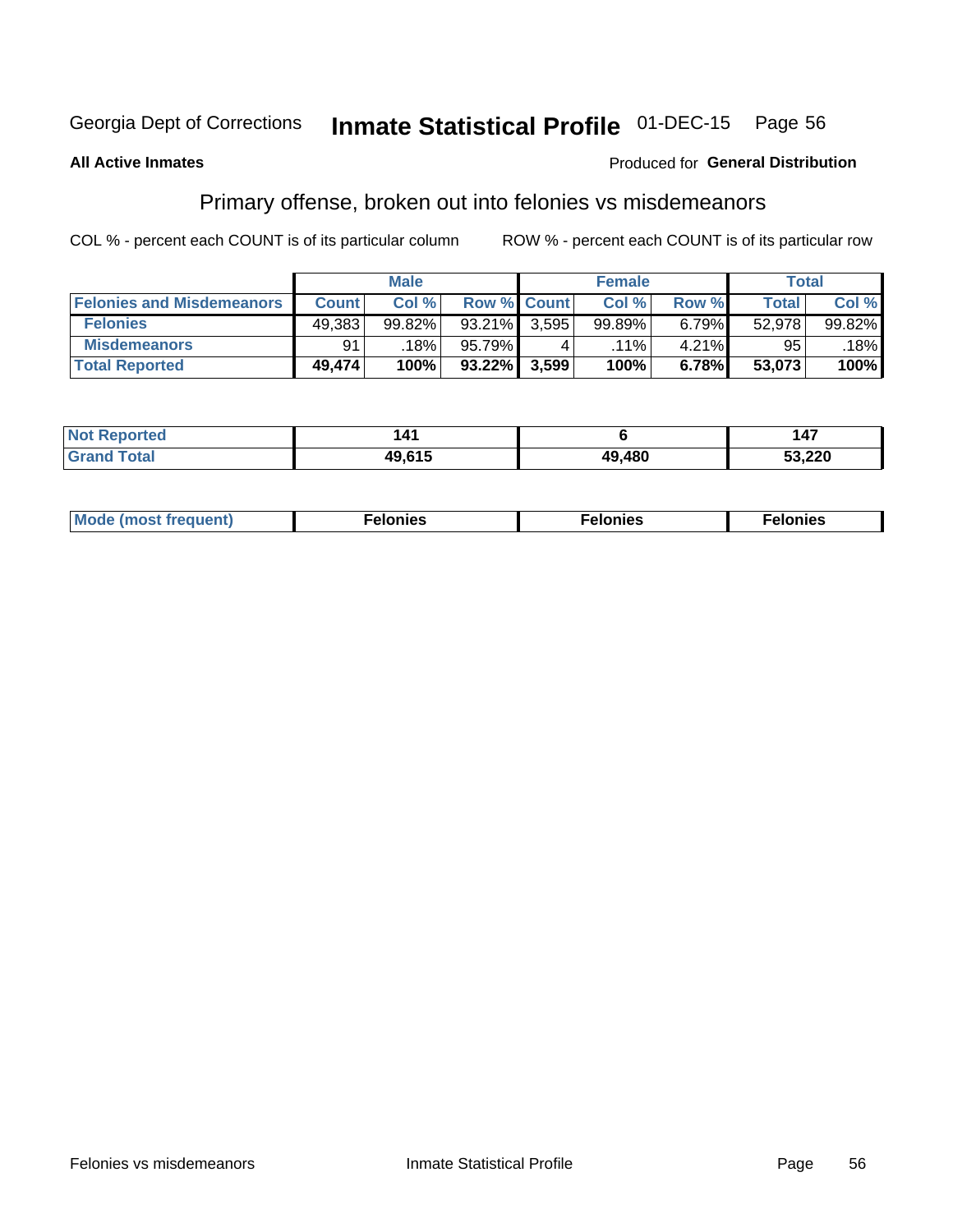#### **Inmate Statistical Profile 01-DEC-15** Page 57

### **All Active Inmates**

## Produced for General Distribution

## Primary offense, broken out into six broad crime categories

COL % - percent each COUNT is of its particular column

|                                  |              | <b>Male</b> |           |             | <b>Female</b> |        |              | <b>Total</b> |
|----------------------------------|--------------|-------------|-----------|-------------|---------------|--------|--------------|--------------|
| <b>Crime Categories</b>          | <b>Count</b> | Col %       |           | Row % Count | Col %         | Row %  | <b>Total</b> | Col %        |
| <b>Violent</b>                   | 25,243       | 50.95%      | 94.10%    | 1,583       | 43.91%        | 5.90%  | 26,826       | 50.48%       |
| <b>Sex Crime</b><br>$\mathbf{2}$ | 8,168        | 16.49%      | 98.39%    | 134         | 3.72%         | 1.61%  | 8,302        | 15.62%       |
| 3<br><b>Property</b>             | 8,470        | 17.10%      | 89.38%    | 1,006       | 27.91%        | 10.62% | 9,476        | 17.83%       |
| <b>Drug</b><br>4                 | 5,502        | 11.11%      | 88.67%    | 703         | 19.50%        | 11.33% | 6,205        | 11.68%       |
| <b>Habit/DUI</b><br>5            | 97           | .20%        | 88.18%    | 13          | $.36\%$       | 11.82% | 110          | .21%         |
| <b>Other</b><br>6                | 2,061        | 4.16%       | 92.55%    | 166         | 4.60%         | 7.45%  | 2,227        | 4.19%        |
| <b>Total Reported</b>            | 49,541       | 100%        | $93.22\%$ | 3,605       | 100%          | 6.78%  | 53,146       | 100%         |

| <b>orteg</b><br>NOT |        |      |        |
|---------------------|--------|------|--------|
| $F$ ntal            | 49,615 | ,605 | 53,220 |

| Mode<br>freauent)<br>anst tr | .<br>/iolent | <br>Violent | .<br><b>Tiolent</b> |
|------------------------------|--------------|-------------|---------------------|
|                              |              |             |                     |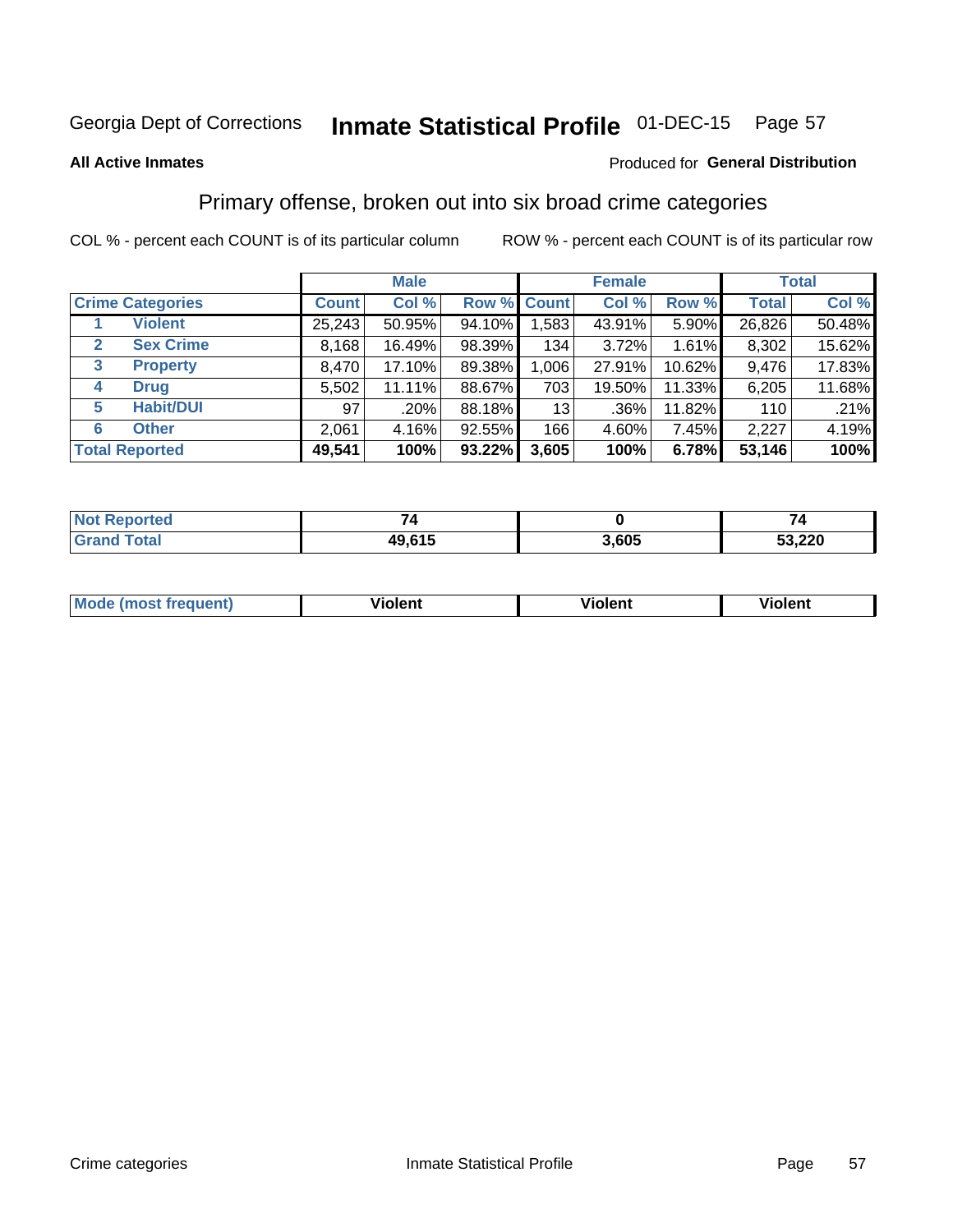# Inmate Statistical Profile 01-DEC-15 Page 58

**All Active Inmates** 

## Produced for General Distribution

## Primary offense, detailed offense code

COL % - percent each COUNT is of its particular column

|                                            |                 | <b>Male</b> |         | <b>Female</b>  |       |        |                | <b>Total</b> |
|--------------------------------------------|-----------------|-------------|---------|----------------|-------|--------|----------------|--------------|
| <b>Primary Offense</b>                     | <b>Count</b>    | Col %       | Row %   | <b>Count</b>   | Col % | Row %  | <b>Total</b>   | Col %        |
| <b>Abuse, Neglect Elder/Disab (2812)</b>   | 27              | .05%        | 60.00%  | 18             | .50%  | 40.00% | 45             | .08%         |
| Agg Aslt W Intnt To Rape (2095)            | 63              | .13%        | 100.00% |                |       |        | 63             | .12%         |
| <b>Agg Sex Battery Atmpt (2099)</b>        | 1               | .01%        | 100.00% |                |       |        | 1              | .01%         |
| <b>Aggrav Assault (1302)</b>               | 4,876           | 9.84%       | 94.35%  | 292            | 8.10% | 5.65%  | 5,168          | 9.72%        |
| <b>Aggrav Assault Peace Ofcr</b>           | 290             | .59%        | 95.71%  | 13             | .36%  | 4.29%  | 303            | .57%         |
| (1314)                                     |                 |             |         |                |       |        |                |              |
| <b>Aggrav Battery (1305)</b>               | 1,180           | 2.38%       | 93.95%  | 76             | 2.11% | 6.05%  | 1,256          | 2.36%        |
| <b>Aggrav Battery Peace Ofcr</b><br>(1315) | 24              | .05%        | 100.00% |                |       |        | 24             | .05%         |
| <b>Aggrav Ch Molest, Atmpt (2096)</b>      | 1               | .01%        | 100.00% |                |       |        | 1              | .01%         |
| <b>Aggrav Child Molestation (2021)</b>     | 1,249           | 2.52%       | 98.42%  | 20             | .55%  | 1.58%  | 1,269          | 2.39%        |
| <b>Aggrav Cruelty To Animals</b><br>(2972) | 10              | .02%        | 100.00% |                |       |        | 10             | .02%         |
| <b>Aggrav Sexual Battery (2009)</b>        | 198             | .40%        | 99.50%  | $\mathbf{1}$   | .03%  | .50%   | 199            | .37%         |
| <b>Aggrav Sodomy (2003)</b>                | 198             | .40%        | 98.51%  | 3              | .08%  | 1.49%  | 201            | .38%         |
| <b>Aggrav Stalking (1321)</b>              | 279             | .56%        | 97.55%  | 7              | .19%  | 2.45%  | 286            | .54%         |
| <b>Aggravated Assault On 65+</b>           | 5               | .01%        | 83.33%  | 1              | .03%  | 16.67% | 6              | .01%         |
| (1304)                                     |                 |             |         |                |       |        |                |              |
| <b>Alter Id (1506)</b>                     | $\overline{2}$  | .01%        | 100.00% |                |       |        | $\overline{2}$ | .01%         |
| <b>Armed Robbery (1902)</b>                | 5,722           | 11.55%      | 96.51%  | 207            | 5.74% | 3.49%  | 5,929          | 11.16%       |
| Arson 1st Degree (1401)                    | 62              | .13%        | 86.11%  | 10             | .28%  | 13.89% | 72             | .14%         |
| <b>Arson 2nd Degree (1402)</b>             | 12              | .02%        | 85.71%  | $\overline{2}$ | .06%  | 14.29% | 14             | .03%         |
| <b>Arson 3rd Degree (1403)</b>             | 5               | .01%        | 100.00% |                |       |        | 5              | .01%         |
| <b>Arson Misc (1400)</b>                   | 1               | .01%        | 100.00% |                |       |        | $\mathbf{1}$   | .01%         |
| Ass W/ Int Transmit Hiv (1313)             | 1               | .01%        | 50.00%  | 1              | .03%  | 50.00% | $\overline{2}$ | .01%         |
| <b>Atmpt Aggrav Assault (1303)</b>         | 9               | .02%        | 90.00%  | 1              | .03%  | 10.00% | 10             | .02%         |
| <b>Atmpt Aggrav Sodomy (2093)</b>          | 3               | .01%        | 100.00% |                |       |        | 3              | .01%         |
| <b>Atmpt Armed Robbery (1992)</b>          | 95              | .19%        | 95.00%  | 5              | .14%  | 5.00%  | 100            | .19%         |
| <b>Atmpt Burglary (1690)</b>               | 30              | .06%        | 96.77%  | 1              | .03%  | 3.23%  | 31             | .06%         |
| <b>Atmpt Child Molestation (2094)</b>      | 20              | .04%        | 100.00% |                |       |        | 20             | .04%         |
| <b>Atmpt Escape (2590)</b>                 | 1               | .01%        | 100.00% |                |       |        | 1              | .01%         |
| <b>Atmpt Kidnap (1390)</b>                 | 4               | .01%        | 100.00% |                |       |        | 4              | .01%         |
| <b>Atmpt Murder (1190)</b>                 | $\overline{79}$ | .16%        | 91.86%  | $\overline{7}$ | .19%  | 8.14%  | 86             | .16%         |
| Atmpt Rape (2091)                          | 43              | .09%        | 97.73%  | 1              | .03%  | 2.27%  | 44             | .08%         |
| <b>Atmpt Robbery (1991)</b>                | 44              | .09%        | 93.62%  | 3 <sup>1</sup> | .08%  | 6.38%  | 47             | .09%         |
| <b>Atmpt Sodomy (2092)</b>                 | 4               | .01%        | 100.00% |                |       |        | 4              | .01%         |
| <b>Atmpt Theft By Taking (1812)</b>        | $\overline{5}$  | .01%        | 100.00% |                |       |        | 5              | .01%         |
| <b>Atmpt Viol Substance Act (4090)</b>     | 27              | .05%        | 84.38%  | 5              | .14%  | 15.63% | 32             | .06%         |
| <b>Att/Consprcy Commt C/S/Of</b><br>(4134) | 35              | .07%        | 89.74%  | 4 <sup>1</sup> | .11%  | 10.26% | 39             | .07%         |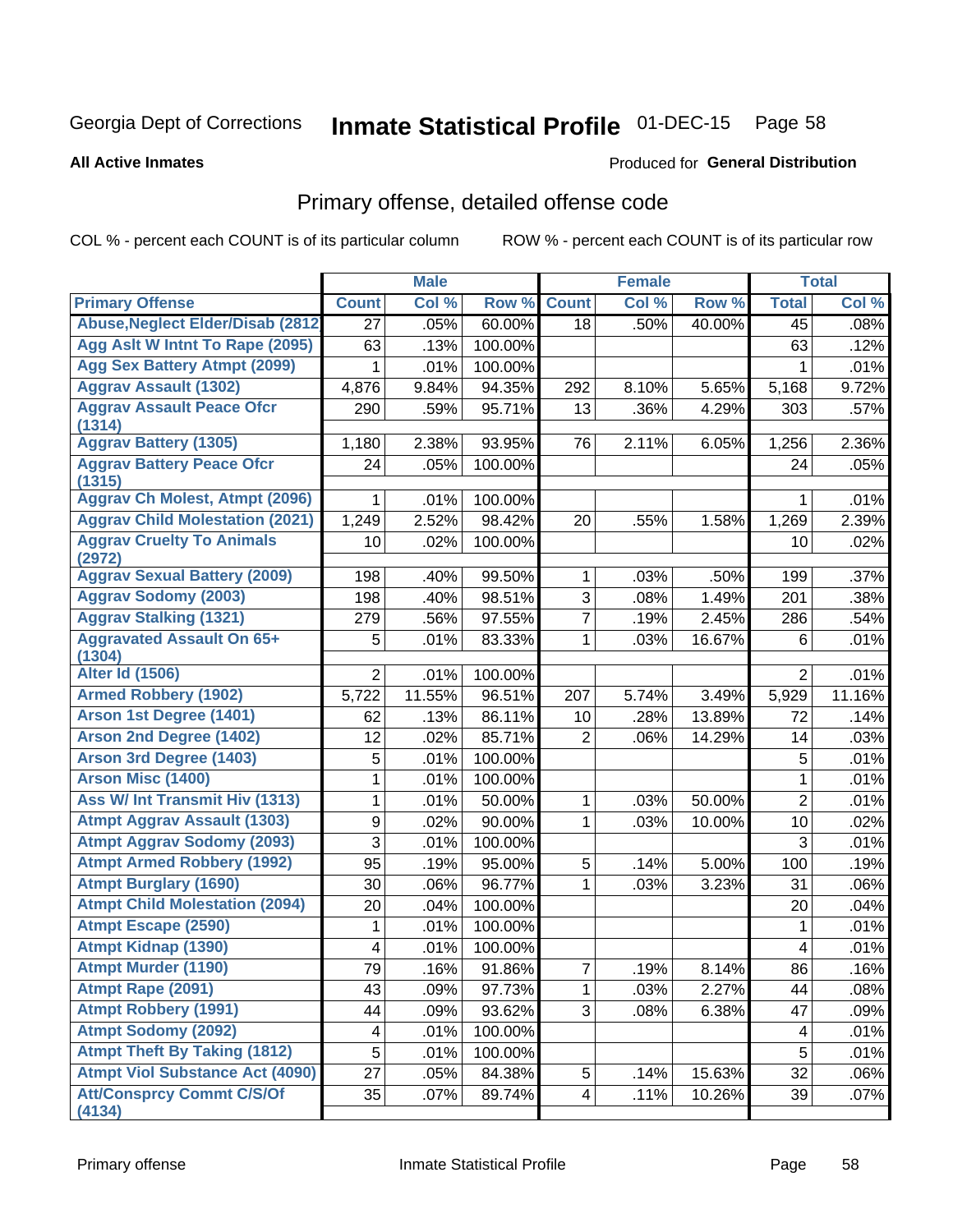# Inmate Statistical Profile 01-DEC-15 Page 59

### **All Active Inmates**

### Produced for General Distribution

## Primary offense, detailed offense code

COL % - percent each COUNT is of its particular column

|                                          |                         | <b>Male</b> |         | <b>Female</b>  |       |        |                | <b>Total</b> |
|------------------------------------------|-------------------------|-------------|---------|----------------|-------|--------|----------------|--------------|
| <b>Primary Offense</b>                   | <b>Count</b>            | Col %       | Row %   | <b>Count</b>   | Col % | Row %  | <b>Total</b>   | Col %        |
| <b>Bad Checks (1704)</b>                 | $\overline{2}$          | .01%        | 66.67%  | $\mathbf{1}$   | .03%  | 33.33% | 3              | .01%         |
| Bail Jumping (2511)                      | 1                       | .01%        | 100.00% |                |       |        | $\mathbf{1}$   | .01%         |
| <b>Bestiality (2004)</b>                 | 1                       | .01%        | 100.00% |                |       |        | 1              | .01%         |
| <b>Bigamy (2007)</b>                     | 1                       | .01%        | 100.00% |                |       |        | $\mathbf{1}$   | .01%         |
| <b>Bribery Govt Officer (2301)</b>       | 1                       | .01%        | 50.00%  | $\mathbf 1$    | .03%  | 50.00% | $\overline{2}$ | .01%         |
| Burg 1st Aft 6/30/12 (1611)              | 1,392                   | 2.81%       | 92.99%  | 105            | 2.91% | 7.01%  | 1,497          | 2.82%        |
| Burg 2nd Aft 6/30/12 (1612)              | 486                     | .98%        | 95.48%  | 23             | .64%  | 4.52%  | 509            | .96%         |
| Burg Bef 7/1/12 (1601)                   | 3,620                   | 7.31%       | 96.92%  | 115            | 3.19% | 3.08%  | 3,735          | 7.03%        |
| <b>Carry Concealed Weapon (2901)</b>     | 3                       | .01%        | 100.00% |                |       |        | 3              | .01%         |
| <b>Carry Weapon At School (2915)</b>     | 3                       | .01%        | 75.00%  | 1              | .03%  | 25.00% | 4              | .01%         |
| <b>Child Molestation (2019)</b>          | 2,566                   | 5.18%       | 97.86%  | 56             | 1.55% | 2.14%  | 2,622          | 4.93%        |
| <b>Chop Shop Violation (5003)</b>        | 1                       | .01%        | 100.00% |                |       |        | 1              | .01%         |
| <b>Cnspire Traffic Cntrl Sub (4130)</b>  | 13                      | .03%        | 92.86%  | 1              | .03%  | 7.14%  | 14             | .03%         |
| <b>Computer Pornography (1760)</b>       | 54                      | .11%        | 100.00% |                |       |        | 54             | .10%         |
| <b>Computer Theft (1761)</b>             | 5                       | .01%        | 41.67%  | $\overline{7}$ | .19%  | 58.33% | 12             | .02%         |
| <b>Computer Trespass (1762)</b>          | 2                       | .01%        | 66.67%  | $\mathbf{1}$   | .03%  | 33.33% | $\mathbf{3}$   | .01%         |
| <b>Conceal Death Of Another (1125)</b>   | 12                      | .02%        | 70.59%  | 5              | .14%  | 29.41% | 17             | .03%         |
| <b>Conspiracy (9901)</b>                 | 37                      | .07%        | 84.09%  | $\overline{7}$ | .19%  | 15.91% | 44             | .08%         |
| <b>Convsn Paymnts Real Propy</b>         | 1                       | .01%        | 100.00% |                |       |        | 1              | .01%         |
| (1811)                                   |                         |             |         |                |       |        |                |              |
| Crmnl Atmpt (9905)                       | 1                       | .01%        | 100.00% |                |       |        | 1              | .01%         |
| <b>Crmnl Damage 1st Degree (1501)</b>    | 31                      | .06%        | 91.18%  | 3              | .08%  | 8.82%  | 34             | .06%         |
| <b>Crmnl Damage 2nd Degree</b><br>(1502) | 72                      | .15%        | 96.00%  | 3              | .08%  | 4.00%  | 75             | .14%         |
| <b>Crmnl Interfere Govt Prop (2613)</b>  | 15                      | .03%        | 93.75%  | $\mathbf{1}$   | .03%  | 6.25%  | 16             | .03%         |
| <b>Crmnl Solicitation (9910)</b>         | $\mathbf{1}$            | .01%        | 50.00%  | $\mathbf 1$    | .03%  | 50.00% | $\overline{2}$ | .01%         |
| <b>Crmnl Trespassing (9912)</b>          | 1                       | .01%        | 100.00% |                |       |        | $\mathbf{1}$   | .01%         |
| <b>Cruelty To Animals (2971)</b>         | 1                       | .01%        | 100.00% |                |       |        | 1              | .01%         |
| <b>Cruelty To Children (2801)</b>        | 289                     | .58%        | 76.05%  | 91             | 2.52% | 23.95% | 380            | .72%         |
| <b>Cruelty To Elder Person (2811)</b>    | 14                      | .03%        | 63.64%  | 8              | .22%  | 36.36% | 22             | .04%         |
| <b>Damage, Destroy Secr Prop</b>         | 1                       | .01%        | 50.00%  | $\mathbf{1}$   | .03%  | 50.00% | $\overline{2}$ | .01%         |
| (1504)                                   |                         |             |         |                |       |        |                |              |
| <b>Defrauding State (2307)</b>           | 1                       | .01%        | 100.00% |                |       |        | 1              | .01%         |
| <b>Distributing Obscene Mat (2101)</b>   | $\overline{\mathbf{c}}$ | .01%        | 100.00% |                |       |        | $\overline{2}$ | .01%         |
| <b>Drvng Habtl Violator (5004)</b>       | 7                       | .01%        | 87.50%  | $\mathbf{1}$   | .03%  | 12.50% | $\bf 8$        | .02%         |
| Eavesdrop & Surveillance (3001)          | 2                       | .01%        | 100.00% |                |       |        | $\overline{2}$ | .01%         |
| <b>Entering Vehicle (1880)</b>           | 97                      | .20%        | 97.98%  | $\overline{2}$ | .06%  | 2.02%  | 99             | .19%         |
| <b>Entice Child, Attempted (2090)</b>    | 8                       | .02%        | 100.00% |                |       |        | 8              | .02%         |
| <b>Enticing Child-Indec Purp (2020)</b>  | 77                      | .16%        | 93.90%  | 5              | .14%  | 6.10%  | 82             | .15%         |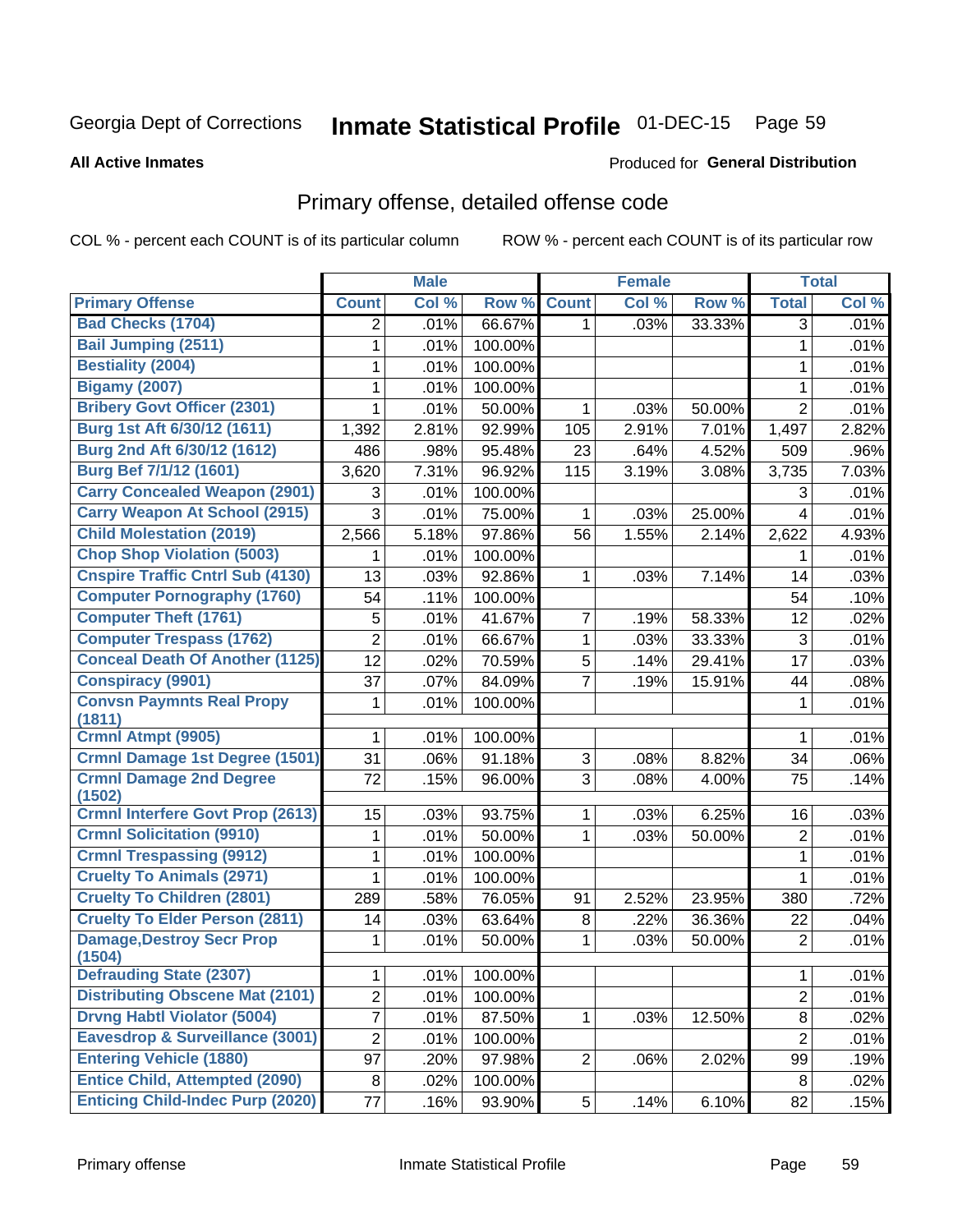#### **Inmate Statistical Profile 01-DEC-15** Page 60

### **All Active Inmates**

## **Produced for General Distribution**

## Primary offense, detailed offense code

COL % - percent each COUNT is of its particular column

|                                            |                         | <b>Male</b> |         |                         | <b>Female</b> |         |                           | <b>Total</b> |
|--------------------------------------------|-------------------------|-------------|---------|-------------------------|---------------|---------|---------------------------|--------------|
| <b>Primary Offense</b>                     | <b>Count</b>            | Col %       | Row %   | <b>Count</b>            | Col %         | Row %   | <b>Total</b>              | Col %        |
| <b>Escape (2501)</b>                       | 27                      | .05%        | 90.00%  | 3                       | .08%          | 10.00%  | 30                        | .06%         |
| <b>False Certificates (2311)</b>           |                         |             |         | $\mathbf{1}$            | .03%          | 100.00% | 1                         | .01%         |
| <b>False Imprisonment (1308)</b>           | 177                     | .36%        | 95.68%  | 8                       | .22%          | 4.32%   | 185                       | .35%         |
| <b>False Public Alarm (2609)</b>           | 1                       | .01%        | 100.00% |                         |               |         | 1                         | .01%         |
| <b>False Statements Govt (2408)</b>        | 20                      | .04%        | 80.00%  | 5                       | .14%          | 20.00%  | 25                        | .05%         |
| <b>False Swearing (2402)</b>               | $\overline{\mathbf{c}}$ | .01%        | 100.00% |                         |               |         | $\boldsymbol{2}$          | .01%         |
| <b>False Swearng Writtn Stmt</b><br>(2205) | 3                       | .01%        | 75.00%  | 1                       | .03%          | 25.00%  | 4                         | .01%         |
| <b>Family Violence Battery (1301)</b>      | 140                     | .28%        | 96.55%  | 5                       | .14%          | 3.45%   | 145                       | .27%         |
| Feticide (1121)                            | 1                       | .01%        | 100.00% |                         |               |         | 1                         | .01%         |
| <b>Feticide By Vehicle (1118)</b>          | 3                       | .01%        | 50.00%  | 3                       | .08%          | 50.00%  | $6\phantom{1}6$           | .01%         |
| <b>Financial Identity Fraud (1756)</b>     | 52                      | .10%        | 56.52%  | 40                      | 1.11%         | 43.48%  | 92                        | .17%         |
| <b>Fleeing/Eluding Police (2316)</b>       | 284                     | .57%        | 93.42%  | 20                      | .55%          | 6.58%   | 304                       | .57%         |
| Forg 1st Aft 6/30/12 (1711)                | 73                      | .15%        | 68.87%  | 33                      | .92%          | 31.13%  | 106                       | .20%         |
| Forg 1st Bef 7/1/12 (1701)                 | 435                     | .88%        | 72.02%  | 169                     | 4.69%         | 27.98%  | 604                       | 1.14%        |
| Forg 2nd Aft 6/30/12 (1712)                | 31                      | .06%        | 86.11%  | 5                       | .14%          | 13.89%  | 36                        | .07%         |
| Forg 2nd Bef 7/1/12 (1702)                 | 16                      | .03%        | 100.00% |                         |               |         | 16                        | .03%         |
| Forg 3rd Aft 6/30/12 (1713)                | 27                      | .05%        | 65.85%  | 14                      | .39%          | 34.15%  | 41                        | .08%         |
| Forg 4th Aft 6/30/12 (1714)                | 4                       | .01%        | 36.36%  | $\overline{7}$          | .19%          | 63.64%  | 11                        | .02%         |
| <b>Forgery Credit Card (1752)</b>          | 1                       | .01%        | 100.00% |                         |               |         | 1                         | .01%         |
| <b>Fraudulent Access Compute</b><br>(1796) | 4                       | .01%        | 57.14%  | 3                       | .08%          | 42.86%  | $\overline{7}$            | .01%         |
| <b>Fraudulent Checks (1750)</b>            | 1                       | .01%        | 100.00% |                         |               |         | $\mathbf 1$               | .01%         |
| <b>Fraudulent Credit Card (1753)</b>       | 51                      | .10%        | 60.71%  | 33                      | .92%          | 39.29%  | 84                        | .16%         |
| <b>Gang Participation (9914)</b>           | 25                      | .05%        | 100.00% |                         |               |         | 25                        | .05%         |
| <b>Guard Line W/Weapon/Drugs</b><br>(2963) | 15                      | .03%        | 78.95%  | $\overline{\mathbf{4}}$ | .11%          | 21.05%  | 19                        | .04%         |
| <b>Habit Traf Viol/Impaired (5005)</b>     | 15                      | .03%        | 100.00% |                         |               |         | 15                        | .03%         |
| <b>Habit Traf Viol/Other (5006)</b>        | 7                       | .01%        | 77.78%  | $\overline{c}$          | .06%          | 22.22%  | 9                         | .02%         |
| <b>Hijacking Motor Vehicle (1911)</b>      | 37                      | .07%        | 97.37%  | $\mathbf 1$             | .03%          | 2.63%   | 38                        | .07%         |
| <b>Hindering Appreh Or Pun (2503)</b>      | 2                       | .01%        | 100.00% |                         |               |         | $\overline{2}$            | .01%         |
| Hit-Run W/Injury/Fatality (5007)           | 20                      | .04%        | 76.92%  | 6                       | .17%          | 23.08%  | 26                        | .05%         |
| <b>Homicide By Vessel (1124)</b>           | 38                      | .08%        | 90.48%  | $4\vert$                | .11%          | 9.52%   | 42                        | .08%         |
| <b>Illegal Attm To Obt Drugs (4011)</b>    |                         | .01%        | 25.00%  | 3 <sup>1</sup>          | .08%          | 75.00%  | 4                         | .01%         |
| <b>Illegal Use-Credit Card (1705)</b>      | 1                       | .01%        | 100.00% |                         |               |         | 1                         | .01%         |
| <b>Impersonating Officer (2405)</b>        | 2                       | .01%        | 66.67%  | 1                       | .03%          | 33.33%  | $\ensuremath{\mathsf{3}}$ | .01%         |
| <b>Impersonation (2404)</b>                | $\overline{3}$          | .01%        | 100.00% |                         |               |         | 3                         | .01%         |
| <b>Incest (2006)</b>                       | 192                     | .39%        | 98.97%  | $\overline{2}$          | .06%          | 1.03%   | 194                       | .37%         |
| Incest, Atmpt (2098)                       | 1                       | .01%        | 100.00% |                         |               |         | 1                         | .01%         |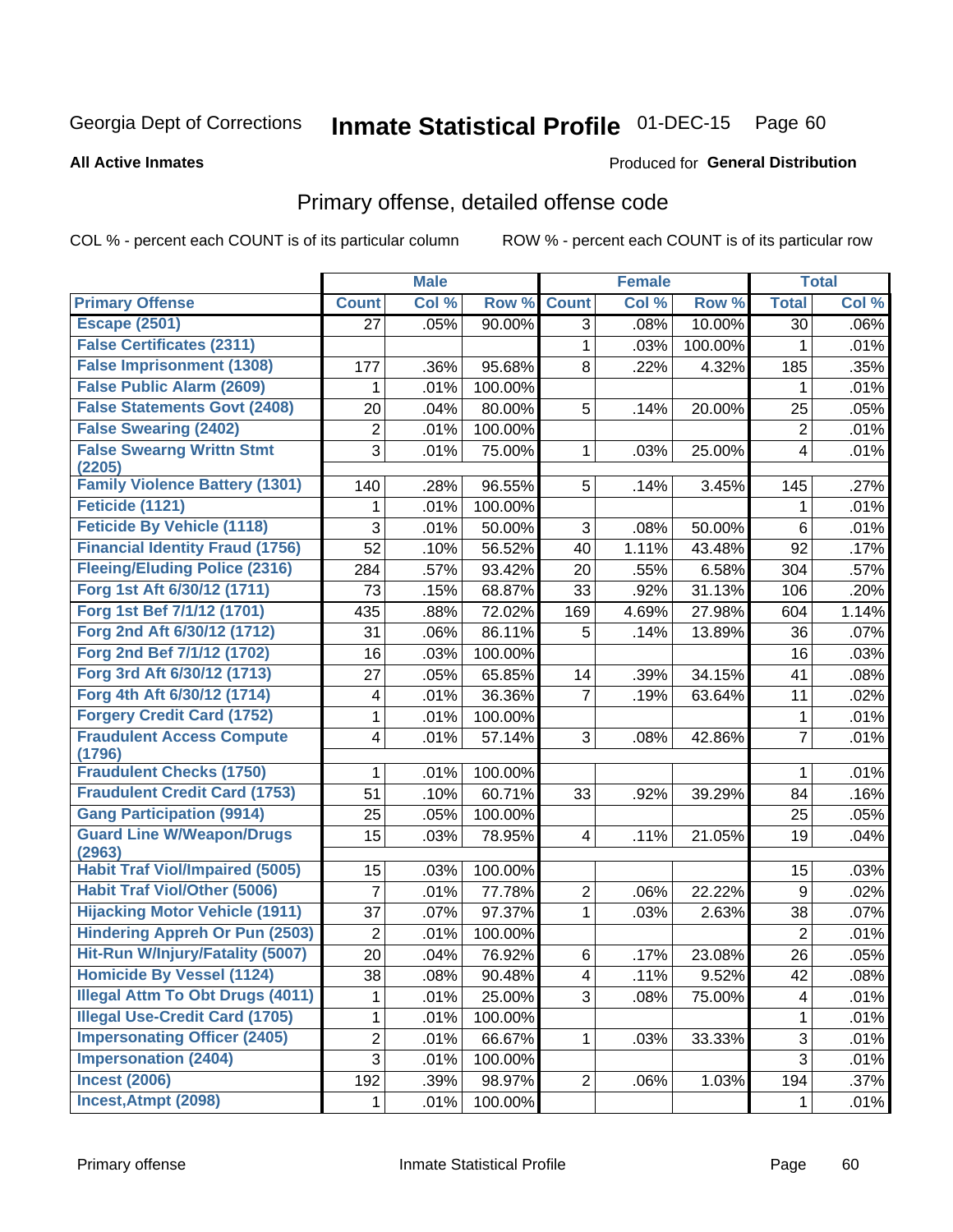#### **Inmate Statistical Profile 01-DEC-15** Page 61

### **All Active Inmates**

## Produced for General Distribution

## Primary offense, detailed offense code

COL % - percent each COUNT is of its particular column

|                                         |                | <b>Male</b> |                  |                         | <b>Female</b> |         |                | <b>Total</b> |
|-----------------------------------------|----------------|-------------|------------------|-------------------------|---------------|---------|----------------|--------------|
| <b>Primary Offense</b>                  | <b>Count</b>   | Col %       | Row <sup>%</sup> | <b>Count</b>            | Col %         | Row %   | <b>Total</b>   | Col %        |
| <b>Inciting To Insurrection (2203)</b>  | 3 <sup>1</sup> | .01%        | 75.00%           | 1                       | .03%          | 25.00%  | 4              | .01%         |
| <b>Influencing Witness (2313)</b>       | 5              | .01%        | 83.33%           | 1                       | .03%          | 16.67%  | 6              | .01%         |
| <b>Injury By Vehicle (1318)</b>         | 85             | .17%        | 85.86%           | 14                      | .39%          | 14.14%  | 99             | .19%         |
| <b>Insurrection (2202)</b>              | 1              | .01%        | 100.00%          |                         |               |         | 1              | .01%         |
| <b>Interference With Custody (1312)</b> | $\overline{7}$ | .01%        | 100.00%          |                         |               |         | $\overline{7}$ | .01%         |
| <b>Involuntary Manslaughter (1103)</b>  | 157            | .32%        | 85.79%           | 26                      | .72%          | 14.21%  | 183            | .34%         |
| Kidnapping (1311)                       | 1,500          | 3.03%       | 97.59%           | 37                      | 1.03%         | 2.41%   | 1,537          | 2.89%        |
| <b>Livestock Theft (1817)</b>           | 3              | .01%        | 100.00%          |                         |               |         | 3              | .01%         |
| <b>Lottery Violation (2730)</b>         | 1              | .01%        | 100.00%          |                         |               |         | 1              | .01%         |
| <b>Malicious Conf Sane Pers (1310)</b>  |                |             |                  | 1                       | .03%          | 100.00% | 1              | .01%         |
| Manf Methamph 200-399 Gm                | 9              | .02%        | 90.00%           | 1                       | .03%          | 10.00%  | 10             | .02%         |
| (4144)                                  |                |             |                  |                         |               |         |                |              |
| <b>Manf Methamph 28-199 Gm</b>          | 17             | .03%        | 80.95%           | $\overline{4}$          | .11%          | 19.05%  | 21             | .04%         |
| (4143)<br>Manf Methamph 400+ Gm (4145)  | $\mathbf{1}$   | .01%        | 100.00%          |                         |               |         | 1.             | .01%         |
| <b>Manf Methamph Unspec Amt</b>         | 134            | .27%        | 93.06%           | 10                      | .28%          | 6.94%   | 144            | .27%         |
| (4147)                                  |                |             |                  |                         |               |         |                |              |
| <b>Manufact Meth Near Child (2803)</b>  | 13             | .03%        | 81.25%           | 3                       | .08%          | 18.75%  | 16             | .03%         |
| <b>Misc Assault/Battery (1300)</b>      | 9              | .02%        | 100.00%          |                         |               |         | 9              | .02%         |
| <b>Misc Correctionl Inst Off (6200)</b> | 3              | .01%        | 60.00%           | $\overline{2}$          | .06%          | 40.00%  | 5              | .01%         |
| <b>Misc Drugs Trafficking (4100)</b>    | 6              | .01%        | 100.00%          |                         |               |         | 6              | .01%         |
| <b>Misc Family Violence (1306)</b>      | 1              | .01%        | 100.00%          |                         |               |         | 1              | .01%         |
| <b>Misc Forgery (1700)</b>              | 3              | .01%        | 60.00%           | $\overline{2}$          | .06%          | 40.00%  | 5              | .01%         |
| <b>Misc Fraud (1799)</b>                | $\overline{7}$ | .01%        | 63.64%           | $\overline{\mathbf{4}}$ | .11%          | 36.36%  | 11             | .02%         |
| <b>Misc Homicide Offense (1100)</b>     | 7              | .01%        | 87.50%           | 1                       | .03%          | 12.50%  | 8              | .02%         |
| <b>Misc Invasion Of Privacy (3000)</b>  | 5              | .01%        | 100.00%          |                         |               |         | 5              | .01%         |
| <b>Misc Mrals/Pblic H/Safty (6000)</b>  | 1              | .01%        | 100.00%          |                         |               |         | 1              | .01%         |
| <b>Misc Sexual Offense (2000)</b>       | 17             | .03%        | 80.95%           | $\overline{\mathbf{4}}$ | .11%          | 19.05%  | 21             | .04%         |
| <b>Misc Weapon/Explosive Off</b>        | $\overline{2}$ | .01%        | 100.00%          |                         |               |         | $\overline{2}$ | .01%         |
| (2900)                                  |                |             |                  |                         |               |         |                |              |
| <b>Murder (1101)</b>                    | 5,725          | 11.56%      | 93.85%           | 375                     | 10.40%        | 6.15%   | 6,100          | 11.48%       |
| <b>Murder, Conspire To Commit</b>       | 9              | .02%        | 100.00%          |                         |               |         | 9              | .02%         |
| (1191)<br>Mutiny In Penal Inst (2507)   | $\overline{7}$ | .01%        | 100.00%          |                         |               |         | $\overline{7}$ | .01%         |
| <b>Obstr Of Law Enf Officer (2314)</b>  | 395            | .80%        | 91.65%           | 36                      | 1.00%         | 8.35%   | 431            | .81%         |
| <b>Pandering By Compulsion (2017)</b>   | 4              | .01%        | 100.00%          |                         |               |         | 4              | .01%         |
| Peeping Tom (3002)                      | 19             | .04%        | 100.00%          |                         |               |         | 19             | .04%         |
| Perjury (2401)                          | 4              | .01%        | 100.00%          |                         |               |         | 4              | .01%         |
| <b>Pimping A Minor Under 18 (2016)</b>  | 10             | .02%        | 83.33%           | $\overline{2}$          | .06%          | 16.67%  | 12             | .02%         |
| <b>Poss Contraband Articles (5171)</b>  |                |             |                  |                         |               |         |                |              |
|                                         | 3              | .01%        | 100.00%          |                         |               |         | 3              | .01%         |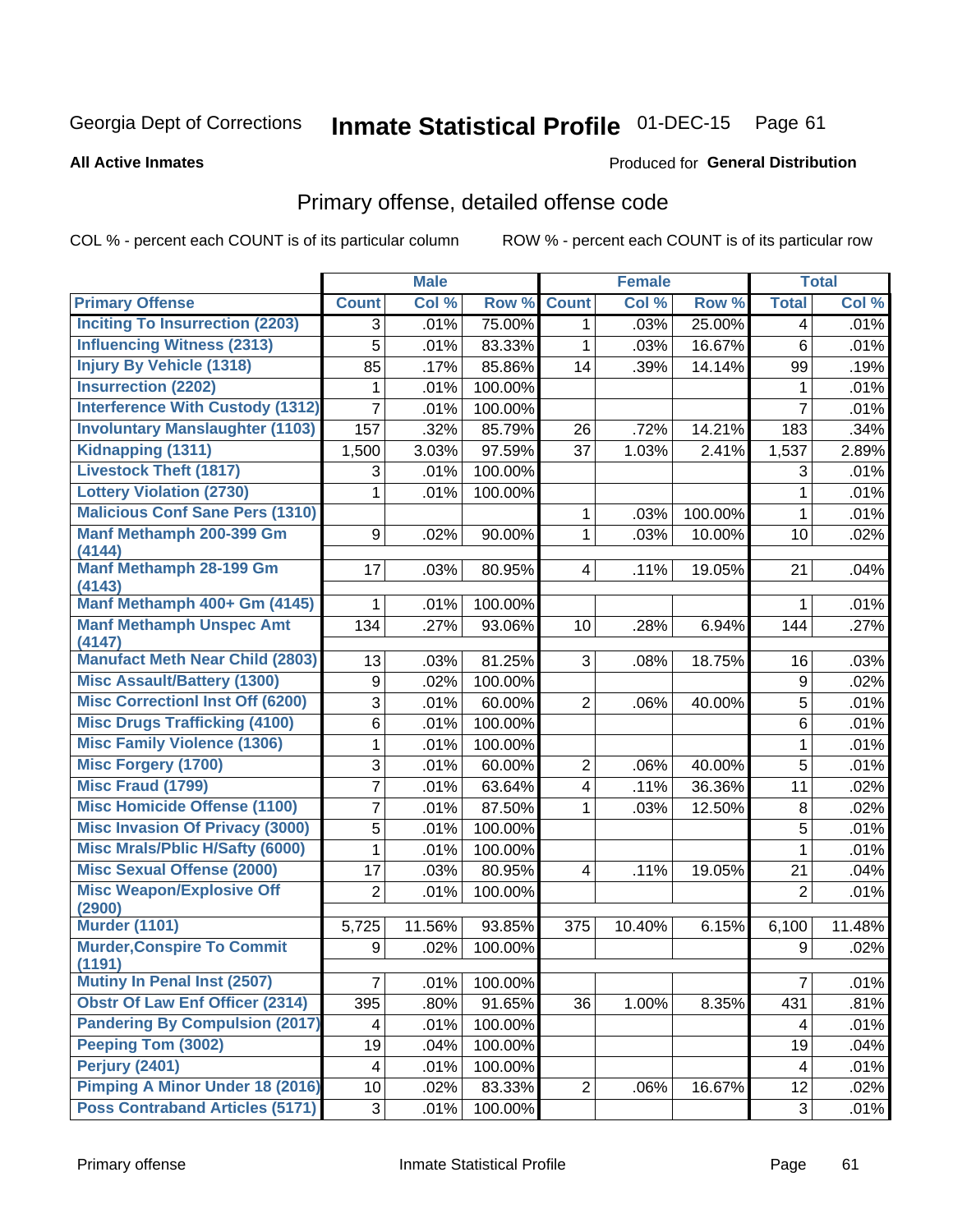# Inmate Statistical Profile 01-DEC-15 Page 62

### **All Active Inmates**

### Produced for General Distribution

## Primary offense, detailed offense code

COL % - percent each COUNT is of its particular column

|                                             |                | <b>Male</b> |         |                | <b>Female</b> |        |              | <b>Total</b> |
|---------------------------------------------|----------------|-------------|---------|----------------|---------------|--------|--------------|--------------|
| <b>Primary Offense</b>                      | <b>Count</b>   | Col %       | Row %   | <b>Count</b>   | Col %         | Row %  | <b>Total</b> | Col %        |
| <b>Poss Dep Stim Cntrf Drugs</b>            | 76             | .15%        | 73.08%  | 28             | .78%          | 26.92% | 104          | .20%         |
| (4007)                                      |                |             |         |                |               |        |              |              |
| Poss Drug Related Matrl (4016)              | 17             | .03%        | 77.27%  | 5              | .14%          | 22.73% | 22           | .04%         |
| Poss Ephedrine (4030)                       | $\overline{2}$ | .01%        | 66.67%  | 1              | .03%          | 33.33% | 3            | .01%         |
| Poss Firearm 1st Offender (2913)            | 84             | .17%        | 95.45%  | 4              | .11%          | 4.55%  | 88           | .17%         |
| <b>Poss Firearm Convct Felon</b><br>(2914)  | 919            | 1.86%       | 96.53%  | 33             | .92%          | 3.47%  | 952          | 1.79%        |
| <b>Poss Knife During Crime (2911)</b>       | $\overline{2}$ | .01%        | 100.00% |                |               |        | 2            | .01%         |
| Poss Mda/Extsy (4033)                       | 3              | .01%        | 100.00% |                |               |        | 3            | .01%         |
| Poss Methamphetamine (4031)                 | 439            | .89%        | 77.29%  | 129            | 3.58%         | 22.71% | 568          | 1.07%        |
| <b>Poss Narcotics Opiates (4006)</b>        | 75             | .15%        | 78.13%  | 21             | .58%          | 21.88% | 96           | .18%         |
| <b>Poss Of Certain Weapons (2912)</b>       | 27             | .05%        | 93.10%  | $\overline{2}$ | .06%          | 6.90%  | 29           | .05%         |
| <b>Poss Of Cocaine (4022)</b>               | 534            | 1.08%       | 88.56%  | 69             | 1.91%         | 11.44% | 603          | 1.13%        |
| <b>Poss Of Firearm Dur Crime</b>            | 581            | 1.17%       | 96.03%  | 24             | .67%          | 3.97%  | 605          | 1.14%        |
| (2910)                                      |                |             |         |                |               |        |              |              |
| <b>Poss Of Lsd (4008)</b>                   | 1              | .01%        | 100.00% |                |               |        | 1            | .01%         |
| Poss Of Marijuana (4009)                    | 59             | .12%        | 96.72%  | 2              | .06%          | 3.28%  | 61           | .11%         |
| Poss Tools Commit Crime (1602)              | 24             | .05%        | 96.00%  | $\mathbf 1$    | .03%          | 4.00%  | 25           | .05%         |
| Poss W Int Dis Other Drug (4053)            | 116            | .23%        | 85.93%  | 19             | .53%          | 14.07% | 135          | .25%         |
| <b>Poss W Int Dist Cocaine (4050)</b>       | 368            | .74%        | 95.58%  | 17             | .47%          | 4.42%  | 385          | .72%         |
| Poss W Int Dist Marijuana (4051)            | 669            | 1.35%       | 95.57%  | 31             | .86%          | 4.43%  | 700          | 1.32%        |
| Poss W Int Dist Meth (4052)                 | 384            | .78%        | 79.83%  | 97             | 2.69%         | 20.17% | 481          | .91%         |
| <b>Poss Wpn, Drugs By Prisnr</b>            | 46             | .09%        | 85.19%  | 8              | .22%          | 14.81% | 54           | .10%         |
| (2965)                                      |                |             |         |                |               |        |              |              |
| <b>Prov Sex Mater To Minors (2110)</b>      | 1              | .01%        | 100.00% |                |               |        | 1            | .01%         |
| <b>Racketeering (3404)</b>                  | 82             | .17%        | 68.33%  | 38             | 1.05%         | 31.67% | 120          | .23%         |
| <b>Rape (2001)</b>                          | 1,761          | 3.55%       | 99.49%  | 9              | .25%          | .51%   | 1,770        | 3.33%        |
| <b>Reck Cond Infected Person</b>            | 9              | .02%        | 81.82%  | $\overline{2}$ | .06%          | 18.18% | 11           | .02%         |
| (1317)                                      |                |             |         |                |               |        |              |              |
| <b>Reckless Abandonment (1120)</b>          | 1              | .01%        | 100.00% |                |               |        | 1            | .01%         |
| <b>Recv Gds, Srvs Fraud Obtnd</b><br>(1755) | $\mathbf{1}$   | .01%        | 100.00% |                |               |        | 1            | .01%         |
| Robbery (1901)                              | 1,432          | 2.89%       | 93.29%  | 103            | 2.86%         | 6.71%  | 1,535        | 2.89%        |
| <b>Robbery By Force (1903)</b>              | 231            | .47%        | 93.52%  | 16             | .44%          | 6.48%  | 247          | .46%         |
| <b>Robbery By Intimidation (1904)</b>       | 249            | .50%        | 92.57%  | 20             | .55%          | 7.43%  | 269          | .51%         |
| <b>Robbery By Sudden Snatch</b>             | 135            | .27%        | 94.41%  | 8              | .22%          | 5.59%  | 143          | .27%         |
| (1905)                                      |                |             |         |                |               |        |              |              |
| S/D Cocaine (4021)                          | 564            | 1.14%       | 94.95%  | 30             | .83%          | 5.05%  | 594          | 1.12%        |
| S/D Cont Sub Public (4017)                  | 46             | .09%        | 95.83%  | $\overline{2}$ | .06%          | 4.17%  | 48           | .09%         |
| S/D Cont Sub School (4018)                  | 38             | .08%        | 97.44%  | $\mathbf{1}$   | .03%          | 2.56%  | 39           | .07%         |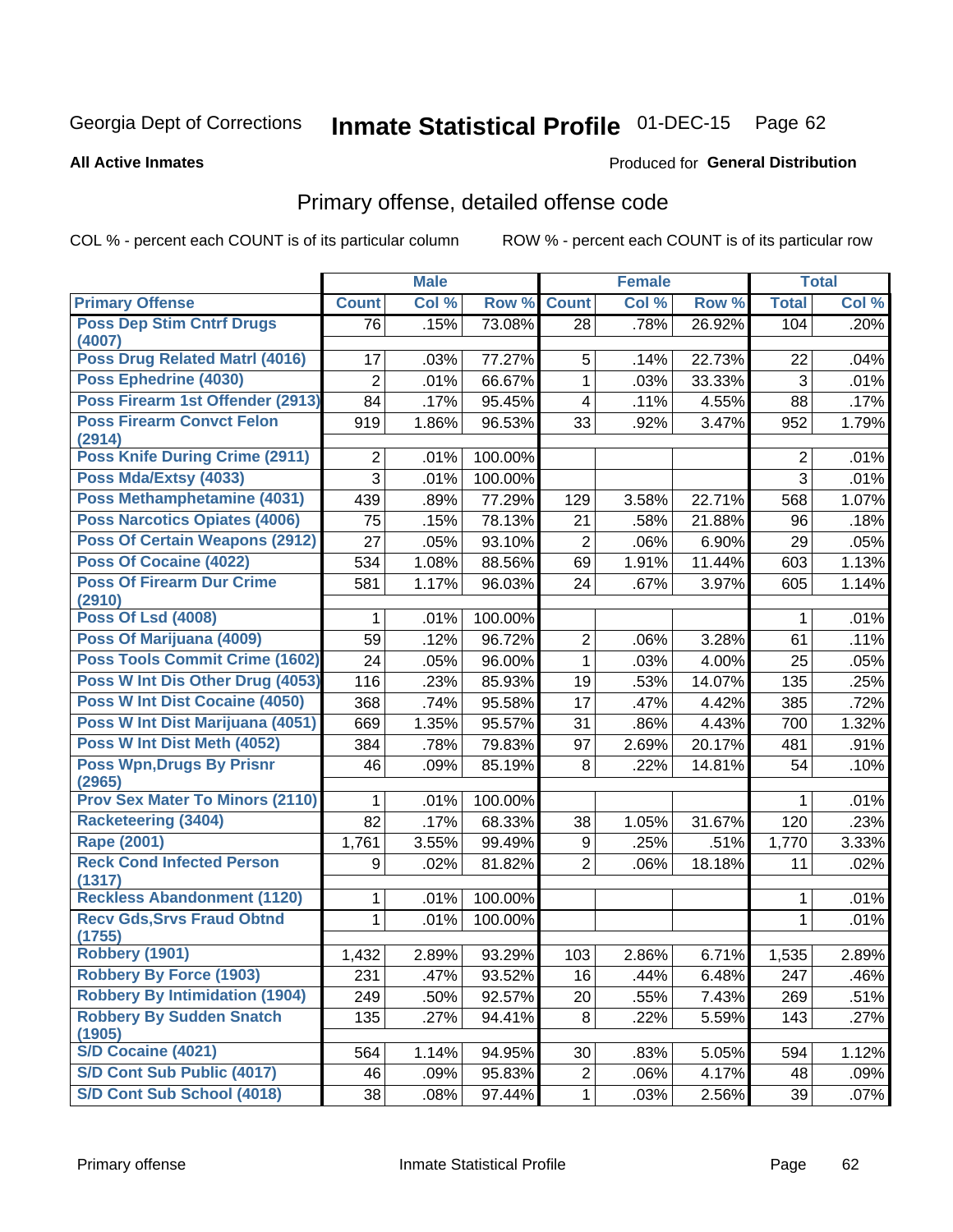# Inmate Statistical Profile 01-DEC-15 Page 63

### **All Active Inmates**

## Produced for General Distribution

## Primary offense, detailed offense code

COL % - percent each COUNT is of its particular column

|                                            |                | <b>Male</b> |         | <b>Female</b>  |       |         |                | <b>Total</b> |
|--------------------------------------------|----------------|-------------|---------|----------------|-------|---------|----------------|--------------|
| <b>Primary Offense</b>                     | <b>Count</b>   | Col %       | Row %   | <b>Count</b>   | Col % | Row %   | <b>Total</b>   | Col %        |
| S/D Dep Stim Cntrf Drugs (4002)            | 50             | .10%        | 80.65%  | 12             | .33%  | 19.35%  | 62             | .12%         |
| <b>S/D Narcotics Opiates (4001)</b>        | 12             | .02%        | 85.71%  | 2              | .06%  | 14.29%  | 14             | .03%         |
| S/D Of Marijuana (4004)                    | 271            | .55%        | 96.79%  | 9              | .25%  | 3.21%   | 280            | .53%         |
| Sale Mda/Extsy (4034)                      | 1              | .01%        | 100.00% |                |       |         | 1              | .01%         |
| Sale Methamphetamine (4032)                | 186            | .38%        | 79.49%  | 48             | 1.33% | 20.51%  | 234            | .44%         |
| <b>Sex Exploitation Child (2843)</b>       | 185            | .37%        | 98.93%  | 2              | .06%  | 1.07%   | 187            | .35%         |
| <b>Sex Offender Fail Registr (2026)</b>    | 484            | .98%        | 98.98%  | 5              | .14%  | 1.02%   | 489            | .92%         |
| <b>Sex Offender Fail To Move (2028)</b>    | 5              | .01%        | 100.00% |                |       |         | 5              | .01%         |
| Sexl/Asslt/Agn/Pers/Cstdy (2023)           | 14             | .03%        | 93.33%  | 1              | .03%  | 6.67%   | 15             | .03%         |
| <b>Sexual Aslt By Therapist (2024)</b>     |                |             |         | 1              | .03%  | 100.00% | 1              | .01%         |
| <b>Sexual Battery (2011)</b>               | 185            | .37%        | 98.93%  | $\overline{2}$ | .06%  | 1.07%   | 187            | .35%         |
| Simple Battery (1316)                      | 18             | .04%        | 94.74%  | 1              | .03%  | 5.26%   | 19             | .04%         |
| <b>Sodomy (2002)</b>                       | 15             | .03%        | 93.75%  | 1              | .03%  | 6.25%   | 16             | .03%         |
| <b>Solicit Sodomy From Minor</b><br>(2025) | 5              | .01%        | 100.00% |                |       |         | 5              | .01%         |
| <b>Solicit/Accepting Bribe (2712)</b>      | 1              | .01%        | 100.00% |                |       |         | 1              | .01%         |
| <b>Stalking (1320)</b>                     | 6              | .01%        | 100.00% |                |       |         | $6\phantom{1}$ | .01%         |
| <b>Statutory Rape (2018)</b>               | 779            | 1.57%       | 97.74%  | 18             | .50%  | 2.26%   | 797            | 1.50%        |
| <b>Statutory Rape, Atmpt (2097)</b>        | 1              | .01%        | 100.00% |                |       |         | 1              | .01%         |
| <b>Tampering With Evidence (2315)</b>      | 6              | .01%        | 54.55%  | 5              | .14%  | 45.45%  | 11             | .02%         |
| <b>Terrorist Threats &amp; Acts (1307)</b> | 371            | .75%        | 95.13%  | 19             | .53%  | 4.87%   | 390            | .73%         |
| <b>Theft Bring Prop In State (1815)</b>    | 8              | .02%        | 88.89%  | 1              | .03%  | 11.11%  | 9              | .02%         |
| <b>Theft By Conversion (1808)</b>          | 16             | .03%        | 66.67%  | 8              | .22%  | 33.33%  | 24             | .05%         |
| <b>Theft By Deception (1803)</b>           | 32             | .06%        | 88.89%  | 4              | .11%  | 11.11%  | 36             | .07%         |
| <b>Theft By Extortion (1804)</b>           | $\overline{2}$ | .01%        | 100.00% |                |       |         | 2              | .01%         |
| Theft By Rec Stolen Prop (1806)            | 532            | 1.07%       | 91.10%  | 52             | 1.44% | 8.90%   | 584            | 1.10%        |
| <b>Theft By Shoplifting (1821)</b>         | 358            | .72%        | 67.55%  | 172            | 4.77% | 32.45%  | 530            | 1.00%        |
| <b>Theft By Taking (1802)</b>              | 771            | 1.56%       | 85.29%  | 133            | 3.69% | 14.71%  | 904            | 1.70%        |
| <b>Theft Credit Card (1751)</b>            | 14             | .03%        | 73.68%  | 5              | .14%  | 26.32%  | 19             | .04%         |
| <b>Theft Motorveh Or Part (1813)</b>       | 47             | .09%        | 95.92%  | $\overline{2}$ | .06%  | 4.08%   | 49             | .09%         |
| <b>Theft Of Lost Property (1805)</b>       | 1              | .01%        | 50.00%  | 1              | .03%  | 50.00%  | $\mathbf 2$    | .01%         |
| <b>Theft Of Services (1807)</b>            | $\mathbf{1}$   | .01%        | 50.00%  | $\mathbf{1}$   | .03%  | 50.00%  | $\overline{2}$ | .01%         |
| <b>Theft Recv Prop Out State (1816)</b>    | $\overline{2}$ | .01%        | 100.00% |                |       |         | $\overline{2}$ | .01%         |
| <b>Traf Amphtmine 200-399 Gm</b>           | $\overline{2}$ | .01%        | 100.00% |                |       |         | $\overline{2}$ | .01%         |
| (4127)                                     |                |             |         |                |       |         |                |              |
| <b>Traf Amphtmine 28-199 Gm</b><br>(4126)  | $\overline{2}$ | .01%        | 100.00% |                |       |         | $\overline{2}$ | .01%         |
| Traf Amphtmine 400+ Gm (4128)              | 6              | .01%        | 100.00% |                |       |         | 6              | .01%         |
| <b>Traf Cocaine 201-400 Gm (4102)</b>      | 128            | .26%        | 97.71%  | 3 <sup>1</sup> | .08%  | 2.29%   | 131            | .25%         |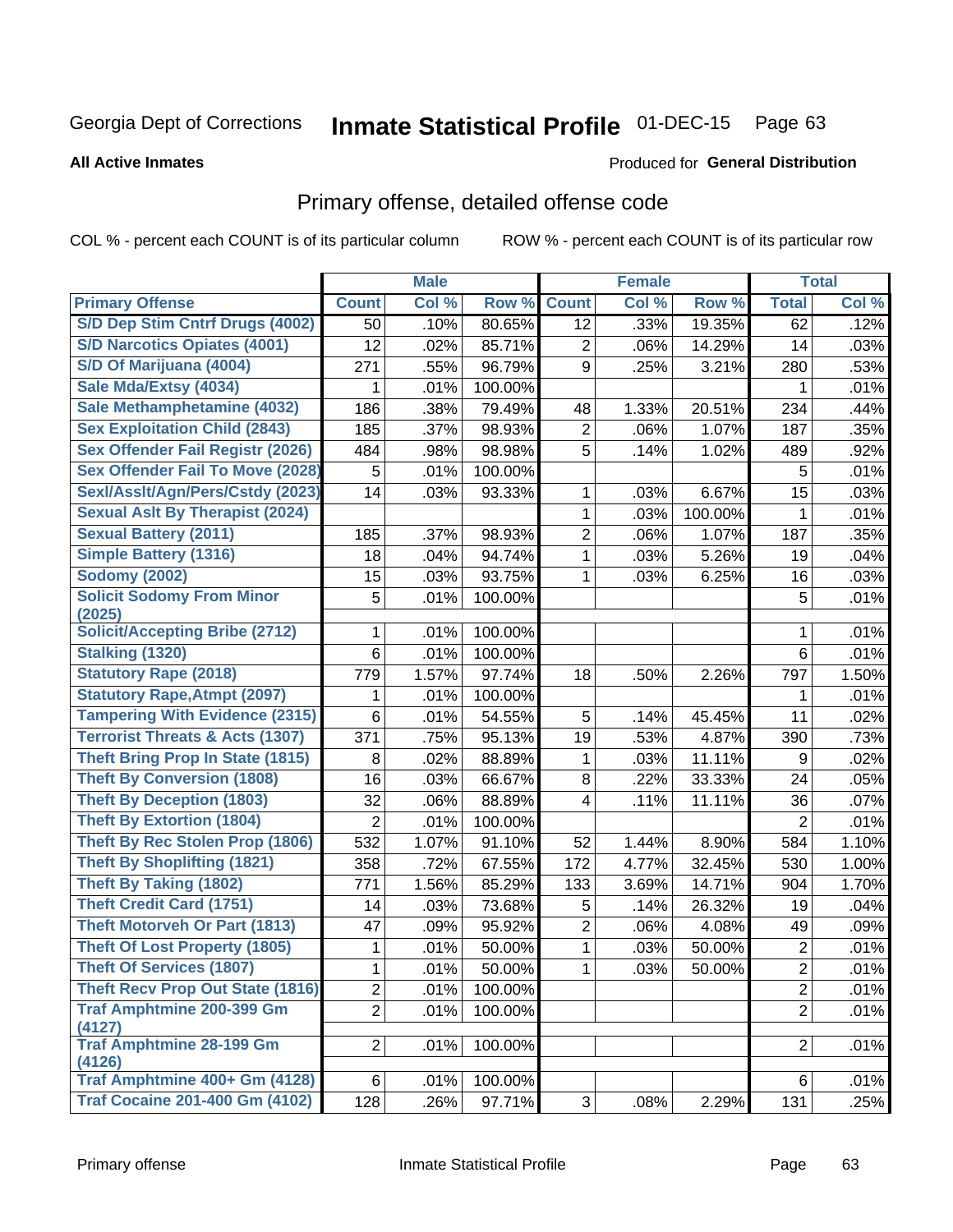# Inmate Statistical Profile 01-DEC-15 Page 64

Produced for General Distribution

### **All Active Inmates**

## Primary offense, detailed offense code

COL % - percent each COUNT is of its particular column

| Col %<br>Row %<br><b>Count</b><br>Col %<br>Row %<br>Col %<br><b>Primary Offense</b><br><b>Count</b><br><b>Total</b><br><b>Traf Cocaine 401+ Gm (4103)</b><br>.23%<br>94.92%<br>.17%<br>5.08%<br>112<br>118<br>.22%<br>6<br>Traf Cocaine Less 200 Gm (4101)<br>96.00%<br>12<br>.33%<br>300<br>288<br>.58%<br>4.00%<br>.56%<br><b>Traf Marijna 10-2000 Lb (4121)</b><br>70<br>89.74%<br>.14%<br>8<br>.22%<br>10.26%<br>.15%<br>78<br><b>Traf Marijna 10001+ Lb (4123)</b><br>.01%<br>100.00%<br>.01%<br>1<br>1<br><b>Traf Mda/Extsy 200-399gm</b><br>3<br>3<br>100.00%<br>.01%<br>.01% |
|--------------------------------------------------------------------------------------------------------------------------------------------------------------------------------------------------------------------------------------------------------------------------------------------------------------------------------------------------------------------------------------------------------------------------------------------------------------------------------------------------------------------------------------------------------------------------------------|
|                                                                                                                                                                                                                                                                                                                                                                                                                                                                                                                                                                                      |
|                                                                                                                                                                                                                                                                                                                                                                                                                                                                                                                                                                                      |
|                                                                                                                                                                                                                                                                                                                                                                                                                                                                                                                                                                                      |
|                                                                                                                                                                                                                                                                                                                                                                                                                                                                                                                                                                                      |
|                                                                                                                                                                                                                                                                                                                                                                                                                                                                                                                                                                                      |
|                                                                                                                                                                                                                                                                                                                                                                                                                                                                                                                                                                                      |
| (4151)                                                                                                                                                                                                                                                                                                                                                                                                                                                                                                                                                                               |
| <b>Traf Mda/Extsy 28-199gm (4150)</b><br>92.86%<br>.03%<br>13<br>.03%<br>.03%<br>7.14%<br>$\mathbf 1$<br>14                                                                                                                                                                                                                                                                                                                                                                                                                                                                          |
| Traf Mda/Extsy 400+Gm (4152)<br>.01%<br>100.00%<br>1<br>.01%<br>1                                                                                                                                                                                                                                                                                                                                                                                                                                                                                                                    |
| <b>Traf Methamph 200-399 Gm</b><br>78<br>11.36%<br>.16%<br>88.64%<br>88<br>.17%<br>10<br>.28%<br>(4141)                                                                                                                                                                                                                                                                                                                                                                                                                                                                              |
| <b>Traf Methamph 28-199 Gm</b><br>83.33%<br>.52%<br>230<br>1.28%<br>16.67%<br>276<br>.46%<br>46                                                                                                                                                                                                                                                                                                                                                                                                                                                                                      |
| (4140)                                                                                                                                                                                                                                                                                                                                                                                                                                                                                                                                                                               |
| Traf Methamph 400+ Gm (4142)<br>53<br>.11%<br>88.33%<br>$\overline{7}$<br>11.67%<br>.11%<br>.19%<br>60                                                                                                                                                                                                                                                                                                                                                                                                                                                                               |
| <b>Traf Methamph Unspec Amt</b><br>77<br>81.91%<br>17<br>.16%<br>.47%<br>18.09%<br>.18%<br>94                                                                                                                                                                                                                                                                                                                                                                                                                                                                                        |
| (4146)                                                                                                                                                                                                                                                                                                                                                                                                                                                                                                                                                                               |
| <b>Traf Methaqualone&lt; 400 Gm</b><br>$\overline{2}$<br>100.00%<br>$\overline{2}$<br>.01%<br>.01%<br>(4124)                                                                                                                                                                                                                                                                                                                                                                                                                                                                         |
| <b>Traf Narcotic 15-28 Gm (4112)</b><br>93.33%<br>14<br>.03%<br>6.67%<br>.03%<br>$\mathbf{1}$<br>.03%<br>15                                                                                                                                                                                                                                                                                                                                                                                                                                                                          |
| Traf Narcotic 29+ Gm (4113)<br>15<br>.03%<br>100.00%<br>15<br>.03%                                                                                                                                                                                                                                                                                                                                                                                                                                                                                                                   |
| <b>Traf Narcotic Less 14 Gm (4111)</b><br>95.00%<br>19<br>.04%<br>$\mathbf{1}$<br>.03%<br>5.00%<br>20<br>.04%                                                                                                                                                                                                                                                                                                                                                                                                                                                                        |
| <b>Unauth Dist Contrild Sub (4135)</b><br>100.00%<br>.01%<br>.01%<br>1<br>1                                                                                                                                                                                                                                                                                                                                                                                                                                                                                                          |
| <b>Unauth Dist Recrd Devices</b><br>100.00%<br>.01%<br>1<br>.01%<br>1                                                                                                                                                                                                                                                                                                                                                                                                                                                                                                                |
| (9907)                                                                                                                                                                                                                                                                                                                                                                                                                                                                                                                                                                               |
| <b>Unknown Offense (9999)</b><br>90.91%<br>$\overline{2}$<br>20<br>.04%<br>.06%<br>9.09%<br>22<br>.04%                                                                                                                                                                                                                                                                                                                                                                                                                                                                               |
| Uniwfl Mfg/Del/Dist N-C S (4014)<br>12<br>85.71%<br>$\overline{2}$<br>.02%<br>.06%<br>14.29%<br>.03%<br>14                                                                                                                                                                                                                                                                                                                                                                                                                                                                           |
| <b>Use Comm Facity Vio C Sub</b><br>.01%<br>4<br>.01%<br>80.00%<br>$\mathbf{1}$<br>.03%<br>20.00%<br>5                                                                                                                                                                                                                                                                                                                                                                                                                                                                               |
| (4133)<br><b>Vehicular Homicide (1123)</b>                                                                                                                                                                                                                                                                                                                                                                                                                                                                                                                                           |
| 81.93%<br>332<br>272<br>.55%<br>1.66%<br>18.07%<br>.62%<br>60<br><b>Viol Dngrous Drgs Act (4013)</b>                                                                                                                                                                                                                                                                                                                                                                                                                                                                                 |
| 182<br>.37%<br>85.45%<br>14.55%<br>213<br>.40%<br>31<br>.86%<br>Viol Ga Cntrl Sbst Act (4012)                                                                                                                                                                                                                                                                                                                                                                                                                                                                                        |
| 21<br>87.50%<br>3<br>12.50%<br>.04%<br>.08%<br>.05%<br>24<br><b>Viol Motor Vehicle Laws (5001)</b>                                                                                                                                                                                                                                                                                                                                                                                                                                                                                   |
| 90.91%<br>$\overline{\mathbf{4}}$<br>.11%<br>40<br>.08%<br>9.09%<br>44<br>.08%<br><b>Viol Oath Public Offcr (2302)</b>                                                                                                                                                                                                                                                                                                                                                                                                                                                               |
| 3<br>75.00%<br>25.00%<br>.01%<br>1<br>.03%<br>.01%<br>4<br>Violatn Othr States Law (8001)                                                                                                                                                                                                                                                                                                                                                                                                                                                                                            |
| 74.19%<br>23<br>.05%<br>8<br>.22%<br>25.81%<br>31<br>.06%<br><b>Vol Manslaughter Of Fetus</b>                                                                                                                                                                                                                                                                                                                                                                                                                                                                                        |
| $\overline{\omega}$<br>.01%<br>100.00%<br>$\overline{3}$<br>.01%<br>(1119)                                                                                                                                                                                                                                                                                                                                                                                                                                                                                                           |
| <b>Voluntary Manslaughter (1102)</b><br>1,087<br>2.19%<br>88.73%<br>138<br>3.83%<br>11.27%<br>1,225<br>2.30%                                                                                                                                                                                                                                                                                                                                                                                                                                                                         |
| <b>Abandonment Of Dep Child (11)</b><br>.01%<br>100.00%<br>.01%<br>4<br>4                                                                                                                                                                                                                                                                                                                                                                                                                                                                                                            |
| <b>Agg Assault With Knife (26)</b><br>.01%<br>100.00%<br>1<br>.01%<br>1                                                                                                                                                                                                                                                                                                                                                                                                                                                                                                              |
| <b>Assault &amp; Battery (21)</b><br>6<br>.01%<br>100.00%<br>6<br>.01%                                                                                                                                                                                                                                                                                                                                                                                                                                                                                                               |
| <b>Bad Checks (52)</b><br>$\overline{2}$<br>$\mathbf{3}$<br>.01%<br>66.67%<br>33.33%<br>.01%<br>1<br>.03%                                                                                                                                                                                                                                                                                                                                                                                                                                                                            |
| <b>Burglary (45)</b><br>5<br>100.00%<br>5<br>.01%<br>.01%                                                                                                                                                                                                                                                                                                                                                                                                                                                                                                                            |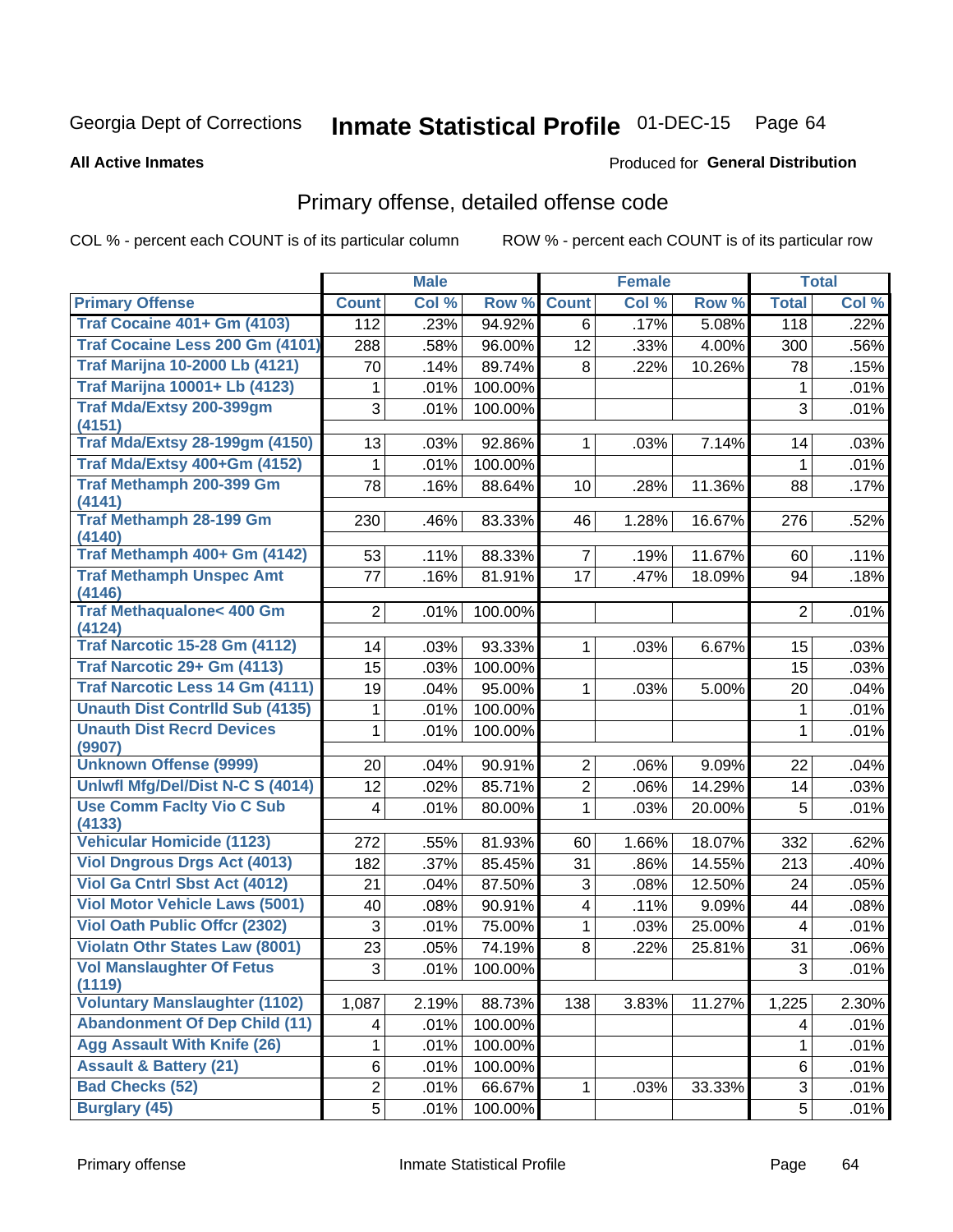#### **Inmate Statistical Profile 01-DEC-15** Page 65

**All Active Inmates** 

## Produced for General Distribution

## Primary offense, detailed offense code

COL % - percent each COUNT is of its particular column

|                                         |                | <b>Male</b> |         |              | <b>Female</b> |         | <b>Total</b>   |         |
|-----------------------------------------|----------------|-------------|---------|--------------|---------------|---------|----------------|---------|
| <b>Primary Offense</b>                  | <b>Count</b>   | Col %       | Row %   | <b>Count</b> | Col %         | Row %   | <b>Total</b>   | Col %   |
| <b>Cheating &amp; Swindling (51)</b>    |                | .01%        | 100.00% |              |               |         | 1              | .01%    |
| <b>Cpwl &amp; Concealed Weapon (93)</b> | 5              | .01%        | 100.00% |              |               |         | 5              | .01%    |
| <b>Crmnl Attempt (98)</b>               | $\overline{2}$ | .01%        | 100.00% |              |               |         | $\overline{2}$ | .01%    |
| <b>Dui (72)</b>                         | 8              | .02%        | 100.00% |              |               |         | 8              | $.02\%$ |
| <b>Entrng Mot Veh Crim Intnt (149)</b>  |                |             |         | 1            | .03%          | 100.00% | 1              | .01%    |
| Escape (92)                             | 3              | .01%        | 100.00% |              |               |         | 3              | .01%    |
| Forgery (55)                            | 3              | .01%        | 100.00% |              |               |         | 3              | .01%    |
| <b>Misc Misdemeanor (500)</b>           | 3              | .01%        | 100.00% |              |               |         | 3              | .01%    |
| <b>Obstr Of Law Enf Officer (73)</b>    |                | .01%        | 100.00% |              |               |         | 1              | .01%    |
| <b>Obtn/Attmpt Drugs Illegly (165)</b>  | 1              | .01%        | 100.00% |              |               |         | 1              | .01%    |
| <b>Other Misdemeanor (99)</b>           | 9              | .02%        | 100.00% |              |               |         | 9              | .02%    |
| <b>Pointing Gun At Another (96)</b>     |                | .01%        | 100.00% |              |               |         |                | .01%    |
| <b>Poss Ntp Whiskey (64)</b>            |                | .01%        | 100.00% |              |               |         | 1              | .01%    |
| <b>Prostitution (81)</b>                |                |             |         | 1            | .03%          | 100.00% | 1              | .01%    |
| <b>Public Drunkenness (61)</b>          | 3              | .01%        | 100.00% |              |               |         | 3              | .01%    |
| <b>Public Indecency (83)</b>            | $\overline{2}$ | .01%        | 100.00% |              |               |         | $\overline{2}$ | .01%    |
| <b>Shoplifting (94)</b>                 |                |             |         | 1            | .03%          | 100.00% | 1              | .01%    |
| <b>Simple Assault (24)</b>              | 1              | .01%        | 100.00% |              |               |         | 1              | .01%    |
| <b>Simple Battery (25)</b>              | 1              | .01%        | 100.00% |              |               |         | 1              | .01%    |
| <b>Theft By Taking (43)</b>             |                | .01%        | 100.00% |              |               |         |                | .01%    |
| <b>Theft By Taking - Larceny (41)</b>   | 23             | .05%        | 100.00% |              |               |         | 23             | .04%    |
| Viol Motor Veh Law (71)                 | $\overline{2}$ | .01%        | 100.00% |              |               |         | $\overline{2}$ | .01%    |
| <b>Wife Beating (28)</b>                | $\overline{2}$ | .01%        | 100.00% |              |               |         | $\overline{2}$ | .01%    |
| <b>Worthless Checks (56)</b>            |                | .01%        | 100.00% |              |               |         |                | .01%    |
| <b>Total Rported</b>                    | 49,541         | 101%        | 93.22%  | 3,605        | 100%          | 6.78%   | 53,146         | 101%    |

| 'ted | _      |       | 74     |
|------|--------|-------|--------|
|      | 49,615 | 3,605 | 53,220 |

| Mode (most frequent) | 1101 Murder | 1101 Murder | 1101 Murder |
|----------------------|-------------|-------------|-------------|
|                      |             |             |             |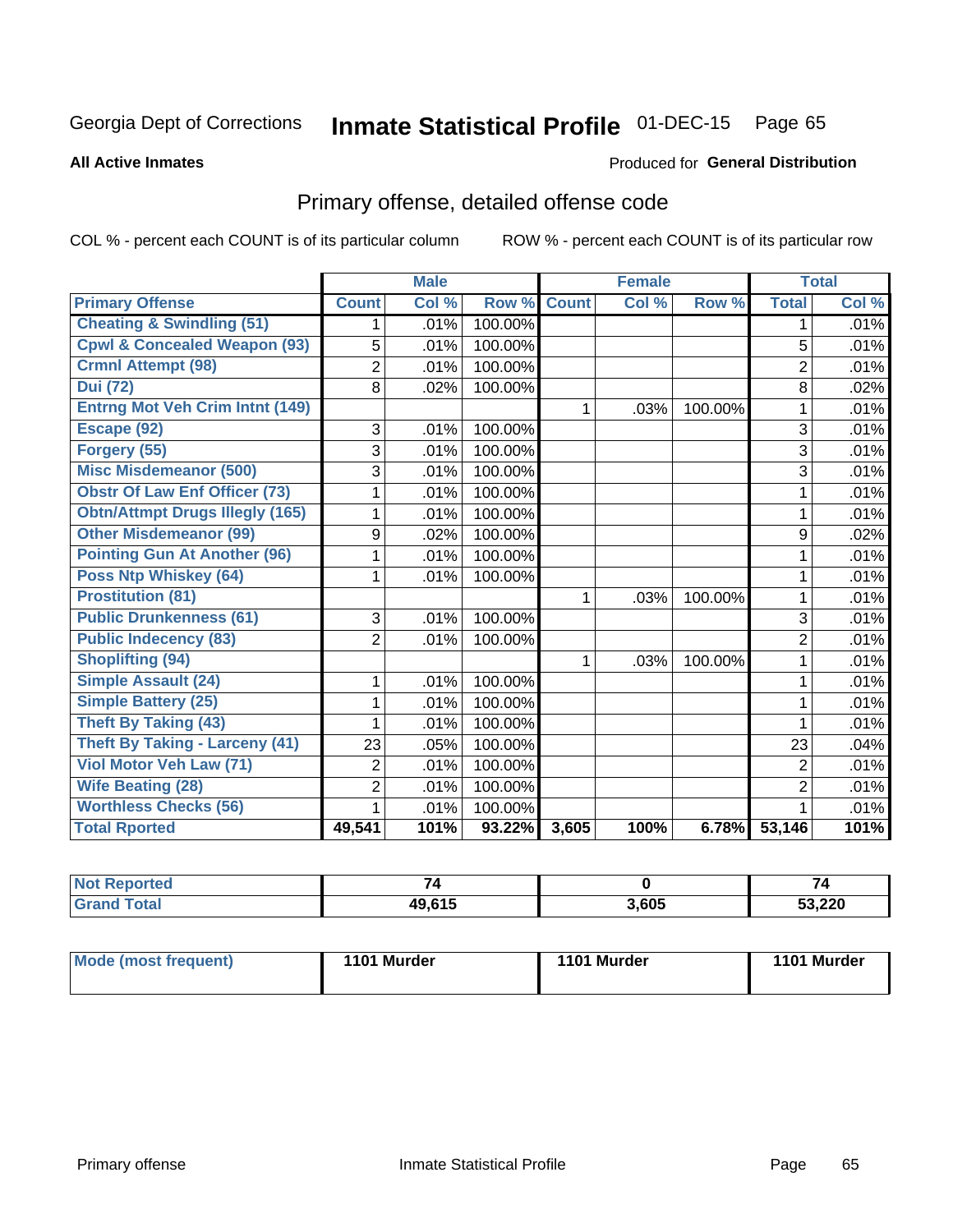# Inmate Statistical Profile 01-DEC-15 Page 66

### **All Active Inmates**

### Produced for General Distribution

## County of conviction of primary offense

COL % - percent each COUNT is of its particular column

|     |                             |              | <b>Male</b> |         |                          | <b>Female</b> |        |              | <b>Total</b> |
|-----|-----------------------------|--------------|-------------|---------|--------------------------|---------------|--------|--------------|--------------|
|     | <b>County of Conviction</b> | <b>Count</b> | Col %       | Row %   | <b>Count</b>             | Col %         | Row %  | <b>Total</b> | Col %        |
| 000 | <b>Unknown</b>              | 190          | .38%        | 95.96%  | 8                        | .22%          | 4.04%  | 198          | .37%         |
| 001 | <b>Appling County</b>       | 86           | .17%        | 92.47%  | $\overline{7}$           | .19%          | 7.53%  | 93           | .17%         |
| 002 | <b>Atkinson County</b>      | 47           | .09%        | 90.38%  | 5                        | .14%          | 9.62%  | 52           | .10%         |
| 003 | <b>Bacon County</b>         | 81           | .16%        | 93.10%  | 6                        | .17%          | 6.90%  | 87           | .16%         |
| 004 | <b>Baker County</b>         | 9            | .02%        | 81.82%  | $\overline{2}$           | .06%          | 18.18% | 11           | .02%         |
| 005 | <b>Baldwin County</b>       | 296          | .60%        | 93.38%  | 21                       | .58%          | 6.62%  | 317          | .60%         |
| 006 | <b>Banks County</b>         | 61           | .12%        | 93.85%  | $\overline{\mathbf{4}}$  | .11%          | 6.15%  | 65           | .12%         |
| 007 | <b>Barrow County</b>        | 262          | .53%        | 91.93%  | 23                       | .64%          | 8.07%  | 285          | .54%         |
| 008 | <b>Bartow County</b>        | 620          | 1.25%       | 88.07%  | 84                       | 2.33%         | 11.93% | 704          | 1.32%        |
| 009 | <b>Ben Hill County</b>      | 243          | .49%        | 92.75%  | 19                       | .53%          | 7.25%  | 262          | .49%         |
| 010 | <b>Berrien County</b>       | 87           | .18%        | 96.67%  | 3                        | .08%          | 3.33%  | 90           | .17%         |
| 011 | <b>Bibb County</b>          | 1,111        | 2.24%       | 94.55%  | 64                       | 1.78%         | 5.45%  | 1,175        | 2.21%        |
| 012 | <b>Bleckley County</b>      | 56           | .11%        | 91.80%  | 5                        | .14%          | 8.20%  | 61           | .11%         |
| 013 | <b>Brantley County</b>      | 62           | .12%        | 92.54%  | 5                        | .14%          | 7.46%  | 67           | .13%         |
| 014 | <b>Brooks County</b>        | 69           | .14%        | 95.83%  | $\overline{3}$           | .08%          | 4.17%  | 72           | .14%         |
| 015 | <b>Bryan County</b>         | 83           | .17%        | 98.81%  | $\mathbf 1$              | .03%          | 1.19%  | 84           | .16%         |
| 016 | <b>Bulloch County</b>       | 540          | 1.09%       | 93.91%  | 35                       | .97%          | 6.09%  | 575          | 1.08%        |
| 017 | <b>Burke County</b>         | 203          | .41%        | 96.21%  | 8                        | .22%          | 3.79%  | 211          | .40%         |
| 018 | <b>Butts County</b>         | 114          | .23%        | 95.80%  | 5                        | .14%          | 4.20%  | 119          | .22%         |
| 019 | <b>Calhoun County</b>       | 32           | .06%        | 96.97%  | $\mathbf{1}$             | .03%          | 3.03%  | 33           | .06%         |
| 020 | <b>Camden County</b>        | 193          | .39%        | 96.50%  | $\overline{7}$           | .19%          | 3.50%  | 200          | .38%         |
| 021 | <b>Candler County</b>       | 119          | .24%        | 92.97%  | 9                        | .25%          | 7.03%  | 128          | .24%         |
| 022 | <b>Carroll County</b>       | 554          | 1.12%       | 90.67%  | 57                       | 1.58%         | 9.33%  | 611          | 1.15%        |
| 023 | <b>Catoosa County</b>       | 343          | .69%        | 90.03%  | 38                       | 1.05%         | 9.97%  | 381          | .72%         |
| 024 | <b>Charlton County</b>      | 50           | .10%        | 96.15%  | $\overline{2}$           | .06%          | 3.85%  | 52           | .10%         |
| 025 | <b>Chatham County</b>       | 2,009        | 4.05%       | 96.08%  | 82                       | 2.27%         | 3.92%  | 2,091        | 3.93%        |
| 026 | <b>Chattahoochee County</b> | 29           | .06%        | 100.00% |                          |               |        | 29           | .05%         |
| 027 | <b>Chattooga County</b>     | 251          | .51%        | 88.69%  | 32                       | .89%          | 11.31% | 283          | .53%         |
| 028 | <b>Cherokee County</b>      | 537          | 1.08%       | 90.56%  | 56                       | 1.55%         | 9.44%  | 593          | 1.11%        |
| 029 | <b>Clarke County</b>        | 458          | .92%        | 93.66%  | 31                       | .86%          | 6.34%  | 489          | .92%         |
| 030 | <b>Clay County</b>          | 25           | .05%        | 86.21%  | $\overline{\mathcal{A}}$ | .11%          | 13.79% | 29           | .05%         |
| 031 | <b>Clayton County</b>       | 1,500        | 3.02%       | 93.34%  | 107                      | 2.97%         | 6.66%  | 1,607        | 3.02%        |
| 032 | <b>Clinch County</b>        | 46           | .09%        | 93.88%  | 3                        | .08%          | 6.12%  | 49           | .09%         |
| 033 | <b>Cobb County</b>          | 2,531        | 5.10%       | 91.27%  | 242                      | 6.71%         | 8.73%  | 2,773        | 5.21%        |
| 034 | <b>Coffee County</b>        | 249          | .50%        | 93.61%  | 17                       | .47%          | 6.39%  | 266          | .50%         |
| 035 | <b>Colquitt County</b>      | 224          | .45%        | 96.55%  | 8                        | .22%          | 3.45%  | 232          | .44%         |
| 036 | <b>Columbia County</b>      | 400          | .81%        | 89.49%  | 47                       | 1.30%         | 10.51% | 447          | .84%         |
| 037 | <b>Cook County</b>          | 131          | .26%        | 94.93%  | $\overline{7}$           | .19%          | 5.07%  | 138          | .26%         |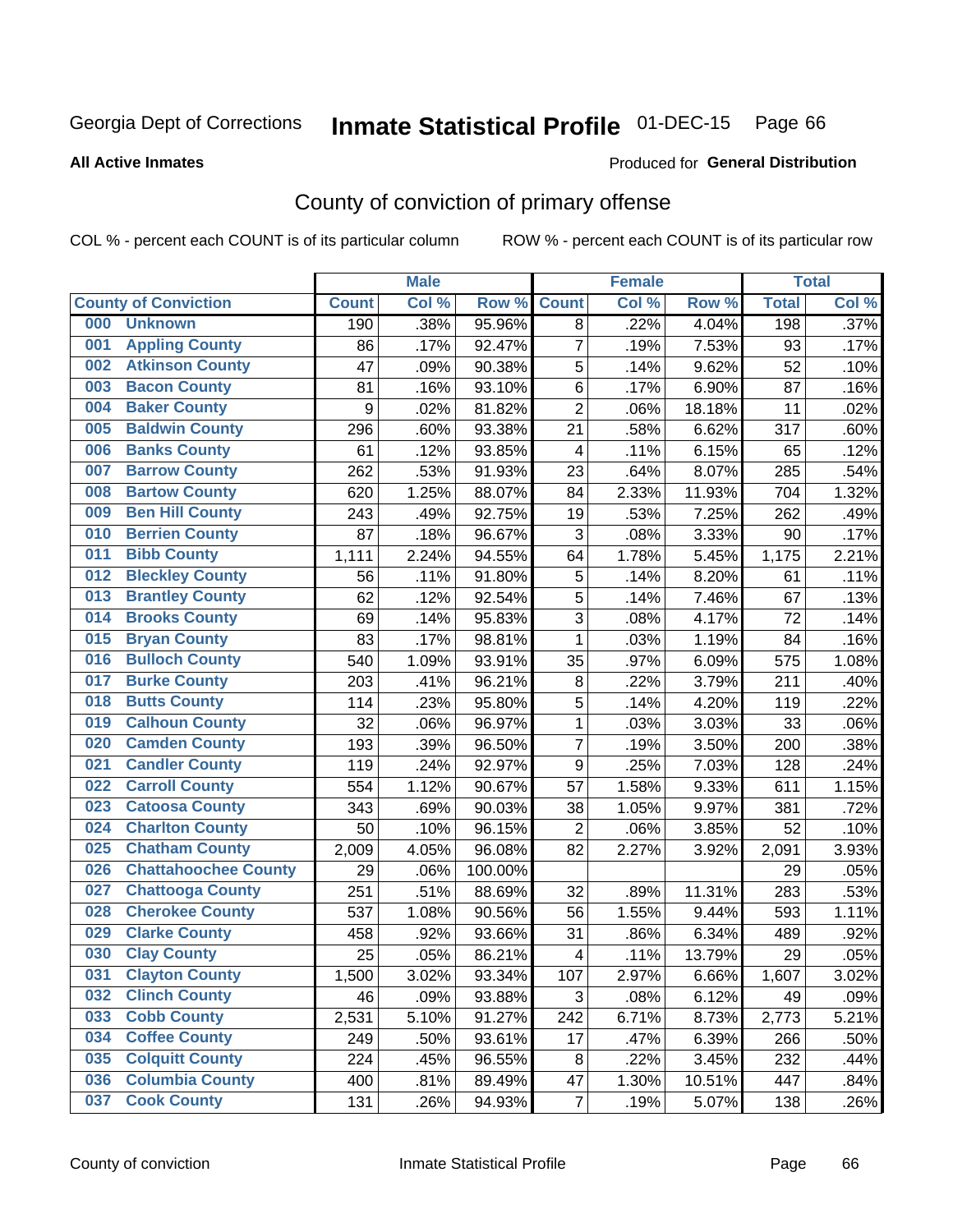# Inmate Statistical Profile 01-DEC-15 Page 67

**All Active Inmates** 

### Produced for General Distribution

## County of conviction of primary offense

COL % - percent each COUNT is of its particular column

|                                |              | <b>Male</b> |         |                | <b>Female</b> |        |              | <b>Total</b> |
|--------------------------------|--------------|-------------|---------|----------------|---------------|--------|--------------|--------------|
| <b>County of Conviction</b>    | <b>Count</b> | Col %       | Row %   | <b>Count</b>   | Col %         | Row %  | <b>Total</b> | Col %        |
| <b>Coweta County</b><br>038    | 556          | 1.12%       | 93.60%  | 38             | 1.05%         | 6.40%  | 594          | 1.12%        |
| <b>Crawford County</b><br>039  | 20           | .04%        | 100.00% |                |               |        | 20           | .04%         |
| <b>Crisp County</b><br>040     | 280          | .56%        | 93.65%  | 19             | .53%          | 6.35%  | 299          | .56%         |
| <b>Dade County</b><br>041      | 90           | .18%        | 92.78%  | $\overline{7}$ | .19%          | 7.22%  | 97           | .18%         |
| <b>Dawson County</b><br>042    | 84           | .17%        | 87.50%  | 12             | .33%          | 12.50% | 96           | .18%         |
| 043<br><b>Decatur County</b>   | 259          | .52%        | 96.28%  | 10             | .28%          | 3.72%  | 269          | .51%         |
| <b>Dekalb County</b><br>044    | 3,093        | 6.23%       | 94.85%  | 168            | 4.66%         | 5.15%  | 3,261        | 6.13%        |
| <b>Dodge County</b><br>045     | 156          | .31%        | 93.98%  | 10             | .28%          | 6.02%  | 166          | .31%         |
| <b>Dooly County</b><br>046     | 88           | .18%        | 96.70%  | 3              | .08%          | 3.30%  | 91           | .17%         |
| <b>Dougherty County</b><br>047 | 948          | 1.91%       | 94.33%  | 57             | 1.58%         | 5.67%  | 1,005        | 1.89%        |
| <b>Douglas County</b><br>048   | 1,133        | 2.28%       | 90.21%  | 123            | 3.41%         | 9.79%  | 1,256        | 2.36%        |
| <b>Early County</b><br>049     | 99           | .20%        | 94.29%  | 6              | .17%          | 5.71%  | 105          | .20%         |
| <b>Echols County</b><br>050    | 8            | .02%        | 100.00% |                |               |        | 8            | .02%         |
| <b>Effingham County</b><br>051 | 192          | .39%        | 92.75%  | 15             | .42%          | 7.25%  | 207          | .39%         |
| <b>Elbert County</b><br>052    | 133          | .27%        | 90.48%  | 14             | .39%          | 9.52%  | 147          | .28%         |
| <b>Emanuel County</b><br>053   | 179          | .36%        | 94.21%  | 11             | .31%          | 5.79%  | 190          | .36%         |
| <b>Evans County</b><br>054     | 95           | .19%        | 95.00%  | 5              | .14%          | 5.00%  | 100          | .19%         |
| <b>Fannin County</b><br>055    | 90           | .18%        | 87.38%  | 13             | .36%          | 12.62% | 103          | .19%         |
| <b>Fayette County</b><br>056   | 348          | .70%        | 88.10%  | 47             | 1.30%         | 11.90% | 395          | .74%         |
| <b>Floyd County</b><br>057     | 892          | 1.80%       | 89.74%  | 102            | 2.83%         | 10.26% | 994          | 1.87%        |
| <b>Forsyth County</b><br>058   | 372          | .75%        | 90.95%  | 37             | 1.03%         | 9.05%  | 409          | .77%         |
| <b>Franklin County</b><br>059  | 142          | .29%        | 93.42%  | 10             | .28%          | 6.58%  | 152          | .29%         |
| <b>Fulton County</b><br>060    | 4,907        | 9.89%       | 96.08%  | 200            | 5.55%         | 3.92%  | 5,107        | 9.60%        |
| <b>Gilmer County</b><br>061    | 93           | .19%        | 93.94%  | 6              | .17%          | 6.06%  | 99           | .19%         |
| <b>Glascock County</b><br>062  | 3            | .01%        | 75.00%  | 1              | .03%          | 25.00% | 4            | .01%         |
| 063<br><b>Glynn County</b>     | 512          | 1.03%       | 92.42%  | 42             | 1.17%         | 7.58%  | 554          | 1.04%        |
| <b>Gordon County</b><br>064    | 367          | .74%        | 86.15%  | 59             | 1.64%         | 13.85% | 426          | .80%         |
| 065<br><b>Grady County</b>     | 168          | .34%        | 94.92%  | 9              | .25%          | 5.08%  | 177          | .33%         |
| <b>Greene County</b><br>066    | 118          | .24%        | 95.16%  | $6\phantom{1}$ | .17%          | 4.84%  | 124          | .23%         |
| <b>Gwinnett County</b><br>067  | 2,366        | 4.77%       | 92.78%  | 184            | 5.10%         | 7.22%  | 2,550        | 4.79%        |
| <b>Habersham County</b><br>068 | 103          | .21%        | 94.50%  | 6              | .17%          | 5.50%  | 109          | .20%         |
| 069<br><b>Hall County</b>      | 696          | 1.40%       | 90.86%  | 70             | 1.94%         | 9.14%  | 766          | 1.44%        |
| <b>Hancock County</b><br>070   | 33           | .07%        | 94.29%  | $\overline{2}$ | .06%          | 5.71%  | 35           | .07%         |
| <b>Haralson County</b><br>071  | 158          | .32%        | 94.05%  | 10             | .28%          | 5.95%  | 168          | .32%         |
| <b>Harris County</b><br>072    | 103          | .21%        | 91.15%  | 10             | .28%          | 8.85%  | 113          | .21%         |
| <b>Hart County</b><br>073      | 159          | .32%        | 95.78%  | $\overline{7}$ | .19%          | 4.22%  | 166          | .31%         |
| <b>Heard County</b><br>074     | 49           | .10%        | 92.45%  | 4              | .11%          | 7.55%  | 53           | .10%         |
| <b>Henry County</b><br>075     | 519          | 1.05%       | 90.26%  | 56             | 1.55%         | 9.74%  | 575          | 1.08%        |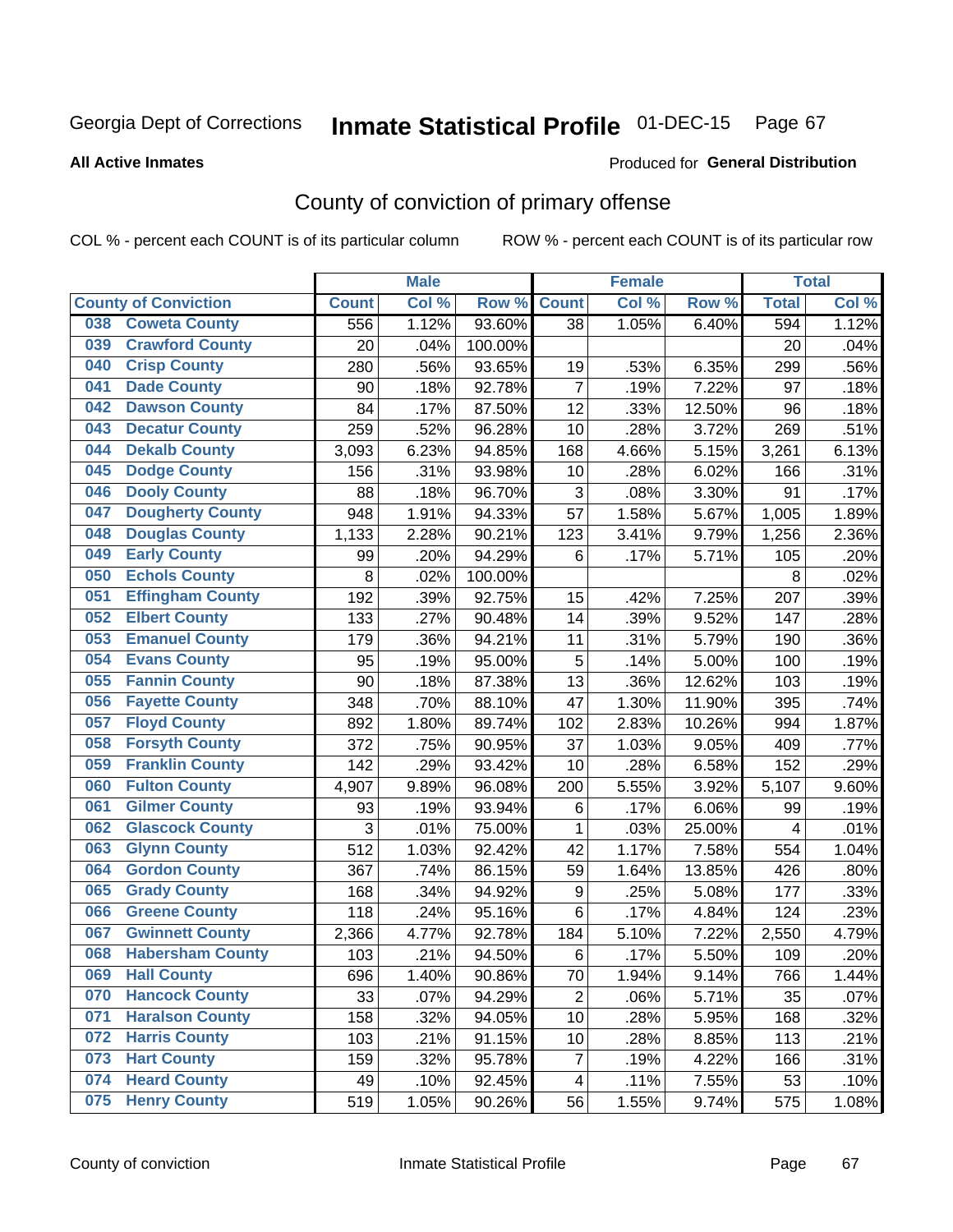# Inmate Statistical Profile 01-DEC-15 Page 68

### **All Active Inmates**

### Produced for General Distribution

## County of conviction of primary offense

COL % - percent each COUNT is of its particular column

|       |                             |                  | <b>Male</b> |                  |                | <b>Female</b> |        |              | <b>Total</b> |
|-------|-----------------------------|------------------|-------------|------------------|----------------|---------------|--------|--------------|--------------|
|       | <b>County of Conviction</b> | <b>Count</b>     | Col %       | Row <sup>%</sup> | <b>Count</b>   | Col %         | Row %  | <b>Total</b> | Col%         |
| 076   | <b>Houston County</b>       | $\overline{714}$ | 1.44%       | 94.57%           | 41             | 1.14%         | 5.43%  | 755          | 1.42%        |
| 077   | <b>Irwin County</b>         | 68               | .14%        | 98.55%           | 1              | .03%          | 1.45%  | 69           | .13%         |
| 078   | <b>Jackson County</b>       | 253              | .51%        | 94.05%           | 16             | .44%          | 5.95%  | 269          | .51%         |
| 079   | <b>Jasper County</b>        | 62               | .12%        | 96.88%           | $\overline{2}$ | .06%          | 3.13%  | 64           | .12%         |
| 080   | <b>Jeff Davis County</b>    | 94               | .19%        | 95.92%           | 4              | .11%          | 4.08%  | 98           | .18%         |
| 081   | <b>Jefferson County</b>     | 157              | .32%        | 97.52%           | 4              | .11%          | 2.48%  | 161          | .30%         |
| 082   | <b>Jenkins County</b>       | 82               | .17%        | 96.47%           | 3              | .08%          | 3.53%  | 85           | .16%         |
| 083   | <b>Johnson County</b>       | 40               | .08%        | 97.56%           | $\mathbf 1$    | .03%          | 2.44%  | 41           | .08%         |
| 084   | <b>Jones County</b>         | 188              | .38%        | 89.95%           | 21             | .58%          | 10.05% | 209          | .39%         |
| 085   | <b>Lamar County</b>         | 74               | .15%        | 91.36%           | $\overline{7}$ | .19%          | 8.64%  | 81           | .15%         |
| 086   | <b>Lanier County</b>        | 46               | .09%        | 95.83%           | $\overline{2}$ | .06%          | 4.17%  | 48           | .09%         |
| 087   | <b>Laurens County</b>       | 274              | .55%        | 94.81%           | 15             | .42%          | 5.19%  | 289          | .54%         |
| 088   | <b>Lee County</b>           | 59               | .12%        | 90.77%           | 6              | .17%          | 9.23%  | 65           | .12%         |
| 089   | <b>Liberty County</b>       | 242              | .49%        | 92.02%           | 21             | .58%          | 7.98%  | 263          | .49%         |
| 090   | <b>Lincoln County</b>       | 31               | .06%        | 96.88%           | 1              | .03%          | 3.13%  | 32           | .06%         |
| 091   | <b>Long County</b>          | 77               | .16%        | 87.50%           | 11             | .31%          | 12.50% | 88           | .17%         |
| 092   | <b>Lowndes County</b>       | 524              | 1.06%       | 96.68%           | 18             | .50%          | 3.32%  | 542          | 1.02%        |
| 093   | <b>Lumpkin County</b>       | 85               | .17%        | 96.59%           | 3              | .08%          | 3.41%  | 88           | .17%         |
| 094   | <b>Macon County</b>         | 67               | .14%        | 100.00%          |                |               |        | 67           | .13%         |
| 095   | <b>Madison County</b>       | 135              | .27%        | 93.10%           | 10             | .28%          | 6.90%  | 145          | .27%         |
| 096   | <b>Marion County</b>        | 22               | .04%        | 91.67%           | $\overline{2}$ | .06%          | 8.33%  | 24           | .05%         |
| 097   | <b>Mcduffie County</b>      | 184              | .37%        | 93.88%           | 12             | .33%          | 6.12%  | 196          | .37%         |
| 098   | <b>Mcintosh County</b>      | 60               | .12%        | 100.00%          |                |               |        | 60           | .11%         |
| 099   | <b>Meriwether County</b>    | 178              | .36%        | 94.18%           | 11             | .31%          | 5.82%  | 189          | .36%         |
| 100   | <b>Miller County</b>        | 31               | .06%        | 96.88%           | 1              | .03%          | 3.13%  | 32           | .06%         |
| 101   | <b>Mitchell County</b>      | 166              | .33%        | 92.22%           | 14             | .39%          | 7.78%  | 180          | .34%         |
| 102   | <b>Monroe County</b>        | 131              | .26%        | 85.62%           | 22             | .61%          | 14.38% | 153          | .29%         |
| 103   | <b>Montgomery County</b>    | 31               | .06%        | 93.94%           | $\overline{2}$ | .06%          | 6.06%  | 33           | .06%         |
| 104   | <b>Morgan County</b>        | 155              | .31%        | 90.12%           | 17             | .47%          | 9.88%  | 172          | .32%         |
| 105   | <b>Murray County</b>        | 155              | .31%        | 91.72%           | 14             | .39%          | 8.28%  | 169          | .32%         |
| 106   | <b>Muscogee County</b>      | 1,243            | 2.51%       | 95.25%           | 62             | 1.72%         | 4.75%  | 1,305        | 2.45%        |
| 107   | <b>Newton County</b>        | 690              | 1.39%       | 91.63%           | 63             | 1.75%         | 8.37%  | 753          | 1.41%        |
| 108   | <b>Oconee County</b>        | 54               | .11%        | 98.18%           | 1              | .03%          | 1.82%  | 55           | .10%         |
| 109   | <b>Oglethorpe County</b>    | 61               | .12%        | 98.39%           | 1              | .03%          | 1.61%  | 62           | .12%         |
| 110   | <b>Paulding County</b>      | 219              | .44%        | 92.02%           | 19             | .53%          | 7.98%  | 238          | .45%         |
| 111   | <b>Peach County</b>         | 94               | .19%        | 96.91%           | 3              | .08%          | 3.09%  | 97           | .18%         |
| 112   | <b>Pickens County</b>       | 84               | .17%        | 89.36%           | 10             | .28%          | 10.64% | 94           | .18%         |
| $113$ | <b>Pierce County</b>        | 90               | .18%        | 96.77%           | 3              | .08%          | 3.23%  | 93           | .17%         |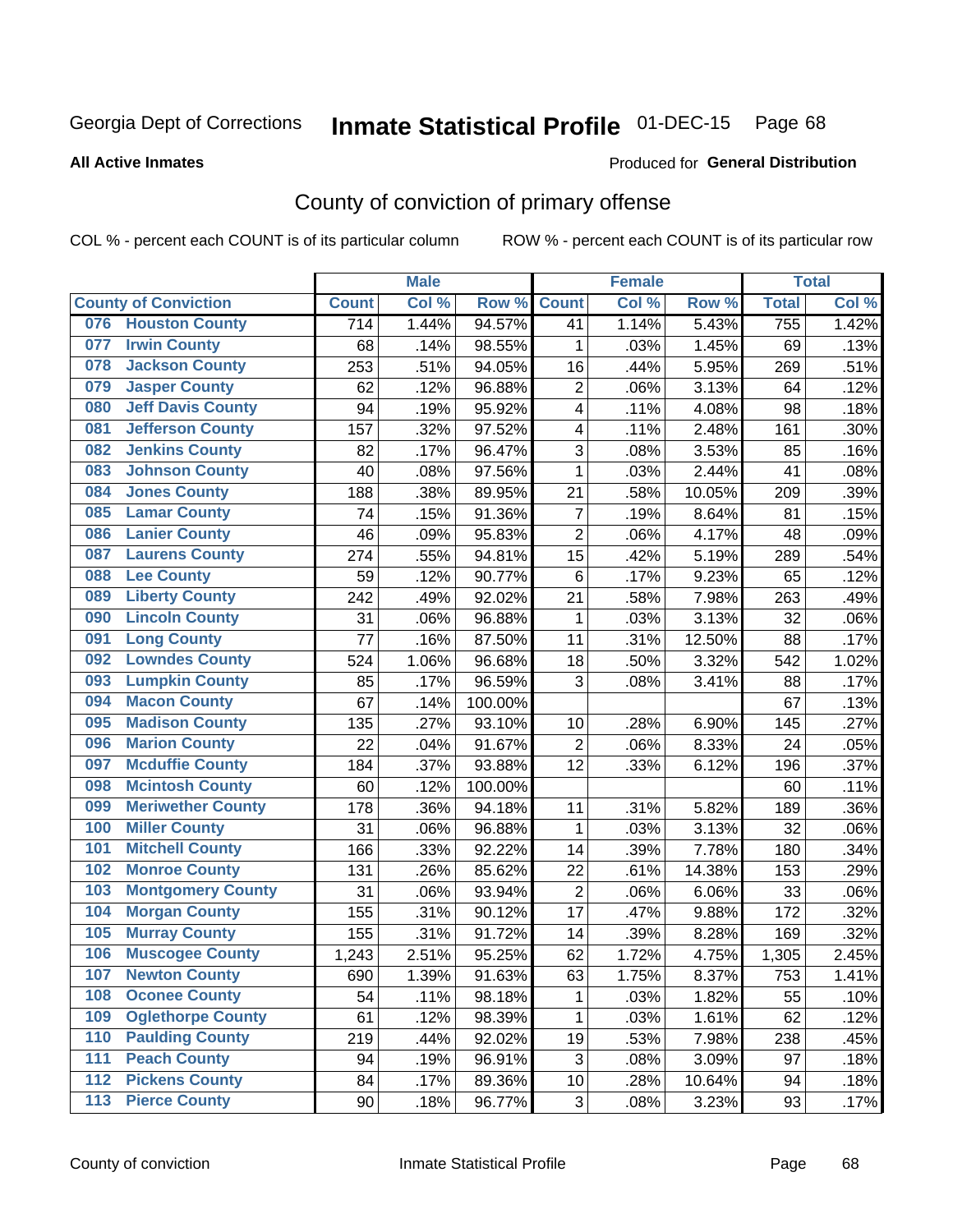# Inmate Statistical Profile 01-DEC-15 Page 69

**All Active Inmates** 

### Produced for General Distribution

## County of conviction of primary offense

COL % - percent each COUNT is of its particular column

|                                        |              | <b>Male</b> |         |                         | <b>Female</b> |        |                 | <b>Total</b> |
|----------------------------------------|--------------|-------------|---------|-------------------------|---------------|--------|-----------------|--------------|
| <b>County of Conviction</b>            | <b>Count</b> | Col %       | Row %   | <b>Count</b>            | Col %         | Row %  | <b>Total</b>    | Col %        |
| <b>Pike County</b><br>114              | 42           | .08%        | 89.36%  | 5                       | .14%          | 10.64% | $\overline{47}$ | .09%         |
| <b>Polk County</b><br>$\overline{115}$ | 175          | .35%        | 95.11%  | 9                       | .25%          | 4.89%  | 184             | .35%         |
| <b>Pulaski County</b><br>116           | 55           | .11%        | 94.83%  | 3                       | .08%          | 5.17%  | 58              | .11%         |
| <b>Putnam County</b><br>117            | 144          | .29%        | 96.00%  | 6                       | .17%          | 4.00%  | 150             | .28%         |
| 118<br><b>Quitman County</b>           | 14           | .03%        | 100.00% |                         |               |        | 14              | .03%         |
| <b>Rabun County</b><br>119             | 49           | .10%        | 87.50%  | $\overline{7}$          | .19%          | 12.50% | 56              | .11%         |
| <b>Randolph County</b><br>120          | 64           | .13%        | 96.97%  | $\overline{2}$          | .06%          | 3.03%  | 66              | .12%         |
| <b>Richmond County</b><br>121          | 1,911        | 3.85%       | 94.56%  | 110                     | 3.05%         | 5.44%  | 2,021           | 3.80%        |
| <b>Rockdale County</b><br>122          | 452          | .91%        | 91.68%  | 41                      | 1.14%         | 8.32%  | 493             | .93%         |
| <b>Schley County</b><br>123            | 17           | .03%        | 100.00% |                         |               |        | 17              | .03%         |
| <b>Screven County</b><br>124           | 133          | .27%        | 93.66%  | 9                       | .25%          | 6.34%  | 142             | .27%         |
| <b>Seminole County</b><br>125          | 68           | .14%        | 88.31%  | 9                       | .25%          | 11.69% | 77              | .14%         |
| 126<br><b>Spalding County</b>          | 529          | 1.07%       | 92.64%  | 42                      | 1.17%         | 7.36%  | 571             | 1.07%        |
| 127<br><b>Stephens County</b>          | 149          | .30%        | 91.41%  | 14                      | .39%          | 8.59%  | 163             | .31%         |
| <b>Stewart County</b><br>128           | 35           | .07%        | 97.22%  | 1                       | .03%          | 2.78%  | 36              | .07%         |
| <b>Sumter County</b><br>129            | 204          | .41%        | 93.58%  | 14                      | .39%          | 6.42%  | 218             | .41%         |
| <b>Talbot County</b><br>130            | 42           | .08%        | 95.45%  | $\overline{2}$          | .06%          | 4.55%  | 44              | .08%         |
| <b>Taliaferro County</b><br>131        | 17           | .03%        | 94.44%  | $\mathbf{1}$            | .03%          | 5.56%  | 18              | .03%         |
| <b>Tattnall County</b><br>132          | 173          | .35%        | 90.58%  | 18                      | .50%          | 9.42%  | 191             | .36%         |
| <b>Taylor County</b><br>133            | 65           | .13%        | 97.01%  | $\overline{2}$          | .06%          | 2.99%  | 67              | .13%         |
| <b>Telfair County</b><br>134           | 92           | .19%        | 92.00%  | 8                       | .22%          | 8.00%  | 100             | .19%         |
| <b>Terrell County</b><br>135           | 93           | .19%        | 95.88%  | $\overline{\mathbf{4}}$ | .11%          | 4.12%  | 97              | .18%         |
| <b>Thomas County</b><br>136            | 220          | .44%        | 92.83%  | 17                      | .47%          | 7.17%  | 237             | .45%         |
| <b>Tift County</b><br>137              | 354          | .71%        | 94.91%  | 19                      | .53%          | 5.09%  | 373             | .70%         |
| <b>Toombs County</b><br>138            | 334          | .67%        | 92.52%  | 27                      | .75%          | 7.48%  | 361             | .68%         |
| <b>Towns County</b><br>139             | 34           | .07%        | 79.07%  | 9                       | .25%          | 20.93% | 43              | .08%         |
| <b>Treutlen County</b><br>140          | 85           | .17%        | 94.44%  | 5                       | .14%          | 5.56%  | 90              | .17%         |
| <b>Troup County</b><br>141             | 572          | 1.15%       | 91.67%  | 52                      | 1.44%         | 8.33%  | 624             | 1.17%        |
| <b>Turner County</b><br>142            | 74           | .15%        | 97.37%  | $\overline{2}$          | .06%          | 2.63%  | 76              | .14%         |
| <b>Twiggs County</b><br>143            | 59           | .12%        | 93.65%  | $\overline{\mathbf{4}}$ | .11%          | 6.35%  | 63              | .12%         |
| <b>Union County</b><br>144             | 76           | .15%        | 85.39%  | 13                      | .36%          | 14.61% | 89              | .17%         |
| 145<br><b>Upson County</b>             | 165          | .33%        | 94.83%  | 9                       | .25%          | 5.17%  | 174             | .33%         |
| <b>Walker County</b><br>146            | 422          | .85%        | 90.56%  | 44                      | 1.22%         | 9.44%  | 466             | .88%         |
| <b>Walton County</b><br>147            | 526          | 1.06%       | 90.85%  | 53                      | 1.47%         | 9.15%  | 579             | 1.09%        |
| <b>Ware County</b><br>148              | 338          | .68%        | 91.85%  | 30                      | .83%          | 8.15%  | 368             | .69%         |
| <b>Warren County</b><br>149            | 38           | .08%        | 95.00%  | $\overline{2}$          | .06%          | 5.00%  | 40              | .08%         |
| <b>Washington County</b><br>150        | 183          | .37%        | 91.96%  | 16                      | .44%          | 8.04%  | 199             | .37%         |
| <b>Wayne County</b><br>151             | 161          | .32%        | 93.06%  | 12                      | .33%          | 6.94%  | 173             | .33%         |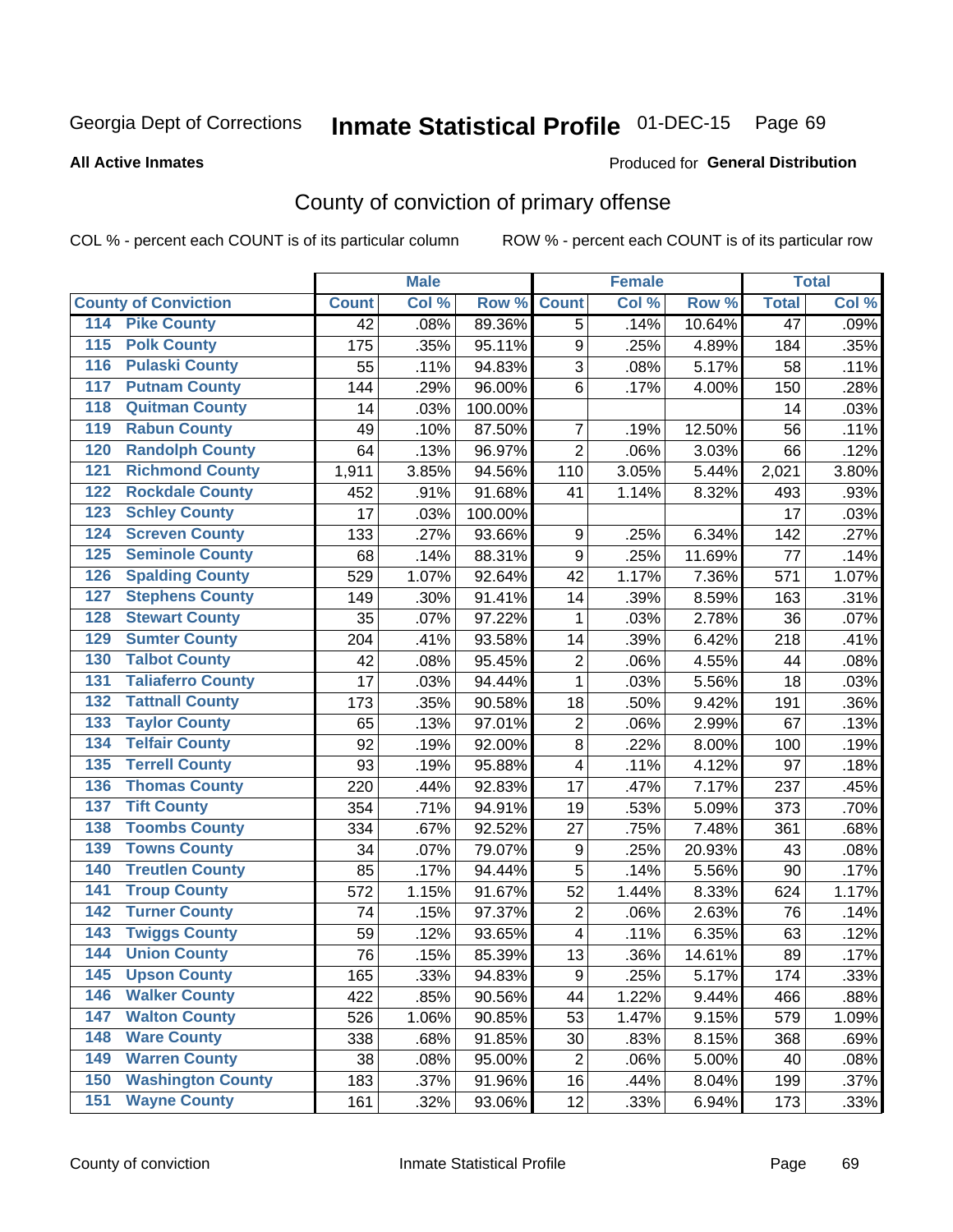# Inmate Statistical Profile 01-DEC-15 Page 70

**All Active Inmates** 

### Produced for General Distribution

## County of conviction of primary offense

COL % - percent each COUNT is of its particular column

|                                |              | <b>Male</b> |             |       | <b>Female</b> |          |              | <b>Total</b> |
|--------------------------------|--------------|-------------|-------------|-------|---------------|----------|--------------|--------------|
| <b>County of Conviction</b>    | <b>Count</b> | Col %       | Row % Count |       | Col %         | Row %    | <b>Total</b> | Col %        |
| <b>Webster County</b><br>152   | 6            | .01%        | 85.71%      |       | .03%          | 14.29%   |              | .01%         |
| <b>Wheeler County</b><br>153   | 23           | .05%        | 95.83%      |       | .03%          | 4.17%    | 24           | .05%         |
| <b>White County</b><br>154     | 104          | .21%        | 85.95%      | 17    | .47%          | 14.05%   | 121          | .23%         |
| <b>Whitfield County</b><br>155 | 583          | 1.18%       | 89.28%      | 70    | 1.94%         | 10.72%   | 653          | 1.23%        |
| <b>Wilcox County</b><br>156    | 43           | $.09\%$     | 95.56%      | 2     | .06%          | 4.44%    | 45           | .08%         |
| <b>Wilkes County</b><br>157    | 76           | .15%        | 98.70%      |       | .03%          | 1.30%    | 77           | .14%         |
| <b>Wilkinson County</b><br>158 | 51           | .10%        | 96.23%      | 2     | .06%          | $3.77\%$ | 53           | .10%         |
| <b>Worth County</b><br>159     | 133          | .27%        | 93.66%      | 9     | .25%          | 6.34%    | 142          | .27%         |
| <b>Total Rported</b>           | 49,615       | 100%        | 93.23%      | 3,605 | 100%          | 6.77%    | 53,220       | 100%         |

| <b>Not Reported</b> |        |       |        |
|---------------------|--------|-------|--------|
| <b>Grand Total</b>  | 49,615 | 3,605 | 53,220 |

| Mode (most frequent) | <b>Fulton County</b> | <b>Cobb County</b> | <b>Fulton County</b> |
|----------------------|----------------------|--------------------|----------------------|
|                      |                      |                    |                      |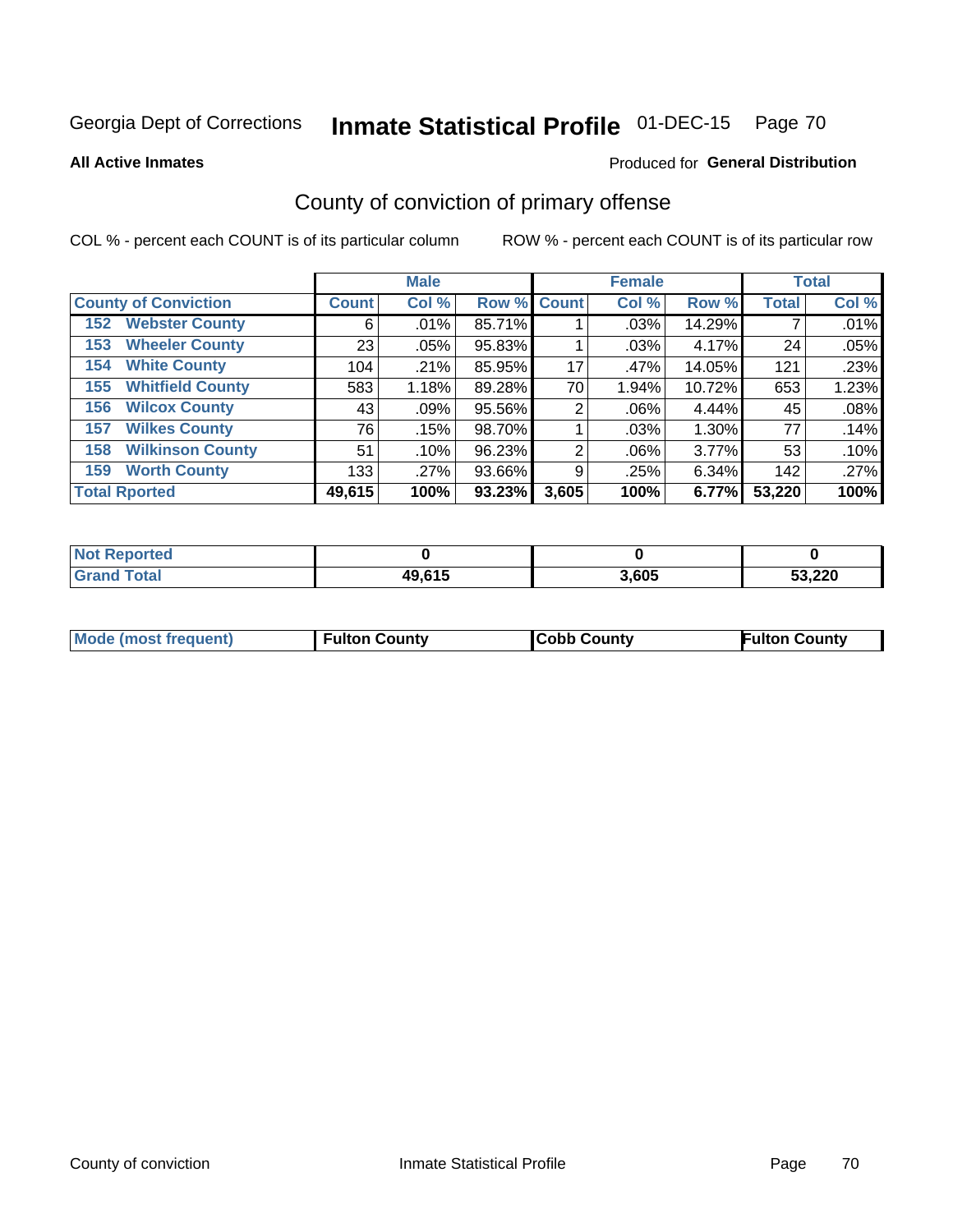## Georgia Dept of Corrections **All Active Inmates**

# Inmate Statistical Profile 01-DEC-15 Page 71

Produced for General Distribution

# Circuit of conviction of primary offense

COL % - percent each COUNT is of its particular column ROW % - percent each COUNT is of its particular row

|                         |                                 |              | <b>Male</b> |        |              | <b>Female</b> |        |                  | <b>Total</b> |
|-------------------------|---------------------------------|--------------|-------------|--------|--------------|---------------|--------|------------------|--------------|
|                         | <b>Circuit of Conviction</b>    | <b>Count</b> | Col %       | Row %  | <b>Count</b> | Col %         | Row %  | <b>Total</b>     | Col %        |
| 1                       | <b>Alapaha Circuit</b>          | 357          | .72%        | 94.69% | 20           | .56%          | 5.31%  | $\overline{377}$ | .71%         |
| $\overline{2}$          | <b>Alcovy Circuit</b>           | 1,216        | 2.46%       | 91.29% | 116          | 3.22%         | 8.71%  | 1,332            | 2.51%        |
| $\overline{\mathbf{3}}$ | <b>Atlanta Circuit</b>          | 4,907        | 9.93%       | 96.08% | 200          | 5.56%         | 3.92%  | 5,107            | 9.63%        |
| 4                       | <b>Atlantic Circuit</b>         | 730          | 1.48%       | 92.88% | 56           | 1.56%         | 7.12%  | 786              | 1.48%        |
| $\overline{5}$          | <b>Augusta Circuit</b>          | 2,514        | 5.09%       | 93.84% | 165          | 4.59%         | 6.16%  | 2,679            | 5.05%        |
| $\overline{\bf{6}}$     | <b>Blue Ridge Circuit</b>       | 537          | 1.09%       | 90.56% | 56           | 1.56%         | 9.44%  | 593              | 1.12%        |
| 7                       | <b>Brunswick Circuit</b>        | 1,046        | 2.12%       | 93.56% | 72           | 2.00%         | 6.44%  | 1,118            | 2.11%        |
| $\overline{\mathbf{8}}$ | <b>Chattahoochee Circuit</b>    | 1,504        | 3.04%       | 95.07% | 78           | 2.17%         | 4.93%  | 1,582            | 2.98%        |
| $\overline{9}$          | <b>Cherokee Circuit</b>         | 987          | 2.00%       | 87.35% | 143          | 3.98%         | 12.65% | 1,130            | 2.13%        |
| 10                      | <b>Clayton Circuit</b>          | 1,500        | 3.03%       | 93.34% | 107          | 2.97%         | 6.66%  | 1,607            | 3.03%        |
| $\overline{11}$         | <b>Cobb Circuit</b>             | 2,531        | 5.12%       | 91.27% | 242          | 6.73%         | 8.73%  | 2,773            | 5.23%        |
| $\overline{12}$         | <b>Conasauga Circuit</b>        | 738          | 1.49%       | 89.78% | 84           | 2.34%         | 10.22% | 822              | 1.55%        |
| 13                      | <b>Cordele Circuit</b>          | 654          | 1.32%       | 93.83% | 43           | 1.20%         | 6.17%  | 697              | 1.31%        |
| $\overline{14}$         | <b>Coweta Circuit</b>           | 1,909        | 3.86%       | 92.18% | 162          | 4.50%         | 7.82%  | 2,071            | 3.91%        |
| 15                      | <b>Dougherty Circuit</b>        | 948          | 1.92%       | 94.33% | 57           | 1.58%         | 5.67%  | 1,005            | 1.90%        |
| 16                      | <b>Dublin Circuit</b>           | 458          | .93%        | 94.82% | 25           | .70%          | 5.18%  | 483              | .91%         |
| 17                      | <b>Eastern Circuit</b>          | 2,009        | 4.06%       | 96.08% | 82           | 2.28%         | 3.92%  | 2,091            | 3.94%        |
| $\overline{18}$         | <b>Flint Circuit</b>            | 519          | 1.05%       | 90.26% | 56           | 1.56%         | 9.74%  | 575              | 1.08%        |
| 19                      | <b>Griffin Circuit</b>          | 1,084        | 2.19%       | 91.32% | 103          | 2.86%         | 8.68%  | 1,187            | 2.24%        |
| $\overline{20}$         | <b>Gwinnett Circuit</b>         | 2,366        | 4.79%       | 92.78% | 184          | 5.12%         | 7.22%  | 2,550            | 4.81%        |
| $\overline{21}$         | <b>Houston Circuit</b>          | 714          | 1.44%       | 94.57% | 41           | 1.14%         | 5.43%  | 755              | 1.42%        |
| $\overline{22}$         | <b>Lookout Mountain Circuit</b> | 1,106        | 2.24%       | 90.14% | 121          | 3.36%         | 9.86%  | 1,227            | 2.31%        |
| 23                      | <b>Macon Circuit</b>            | 1,225        | 2.48%       | 94.81% | 67           | 1.86%         | 5.19%  | 1,292            | 2.44%        |
| $\overline{24}$         | <b>Middle Circuit</b>           | 972          | 1.97%       | 93.55% | 67           | 1.86%         | 6.45%  | 1,039            | 1.96%        |
| $\overline{25}$         | <b>Mountain Circuit</b>         | 301          | .61%        | 91.77% | 27           | .75%          | 8.23%  | 328              | .62%         |
| 26                      | <b>Northeastern Circuit</b>     | 780          | 1.58%       | 90.49% | 82           | 2.28%         | 9.51%  | 862              | 1.63%        |
| $\overline{27}$         | <b>Northern Circuit</b>         | 630          | 1.27%       | 93.75% | 42           | 1.17%         | 6.25%  | 672              | 1.27%        |
| 28                      | <b>Ocmulgee Circuit</b>         | 1,047        | 2.12%       | 93.15% | 77           | 2.14%         | 6.85%  | 1,124            | 2.12%        |
| 29                      | <b>Oconee Circuit</b>           | 413          | .84%        | 93.44% | 29           | .81%          | 6.56%  | 442              | .83%         |
| 30                      | <b>Ogeechee Circuit</b>         | 947          | 1.92%       | 93.86% | 62           | 1.72%         | 6.14%  | 1,009            | 1.90%        |
| $\overline{31}$         | <b>Pataula Circuit</b>          | 394          | .80%        | 93.81% | 26           | .72%          | 6.19%  | 420              | .79%         |
| 32                      | <b>Piedmont Circuit</b>         | 576          | 1.17%       | 93.05% | 43           | 1.20%         | 6.95%  | 619              | 1.17%        |
| 33                      | <b>Rome Circuit</b>             | 892          | 1.80%       | 89.74% | 102          | 2.84%         | 10.26% | 994              | 1.87%        |
| 34                      | <b>South Georgia Circuit</b>    | 634          | 1.28%       | 94.63% | 36           | 1.00%         | 5.37%  | 670              | 1.26%        |
| 35                      | <b>Southern Circuit</b>         | 1,045        | 2.11%       | 95.78% | 46           | 1.28%         | 4.22%  | 1,091            | 2.06%        |
| 36                      | <b>Southwestern Circuit</b>     | 388          | .79%        | 94.63% | 22           | .61%          | 5.37%  | 410              | .77%         |
| 37                      | <b>Stone Mountain Circuit</b>   | 3,093        | 6.26%       | 94.85% | 168          | 4.67%         | 5.15%  | 3,261            | 6.15%        |
| 38                      | <b>Tallapoosa Circuit</b>       | 333          | .67%        | 94.60% | 19           | .53%          | 5.40%  | 352              | .66%         |
| 39                      | <b>Tifton Circuit</b>           | 629          | 1.27%       | 95.30% | 31           | .86%          | 4.70%  | 660              | 1.24%        |
| 40                      | <b>Toombs Circuit</b>           | 349          | .71%        | 95.10% | 18           | .50%          | 4.90%  | 367              | .69%         |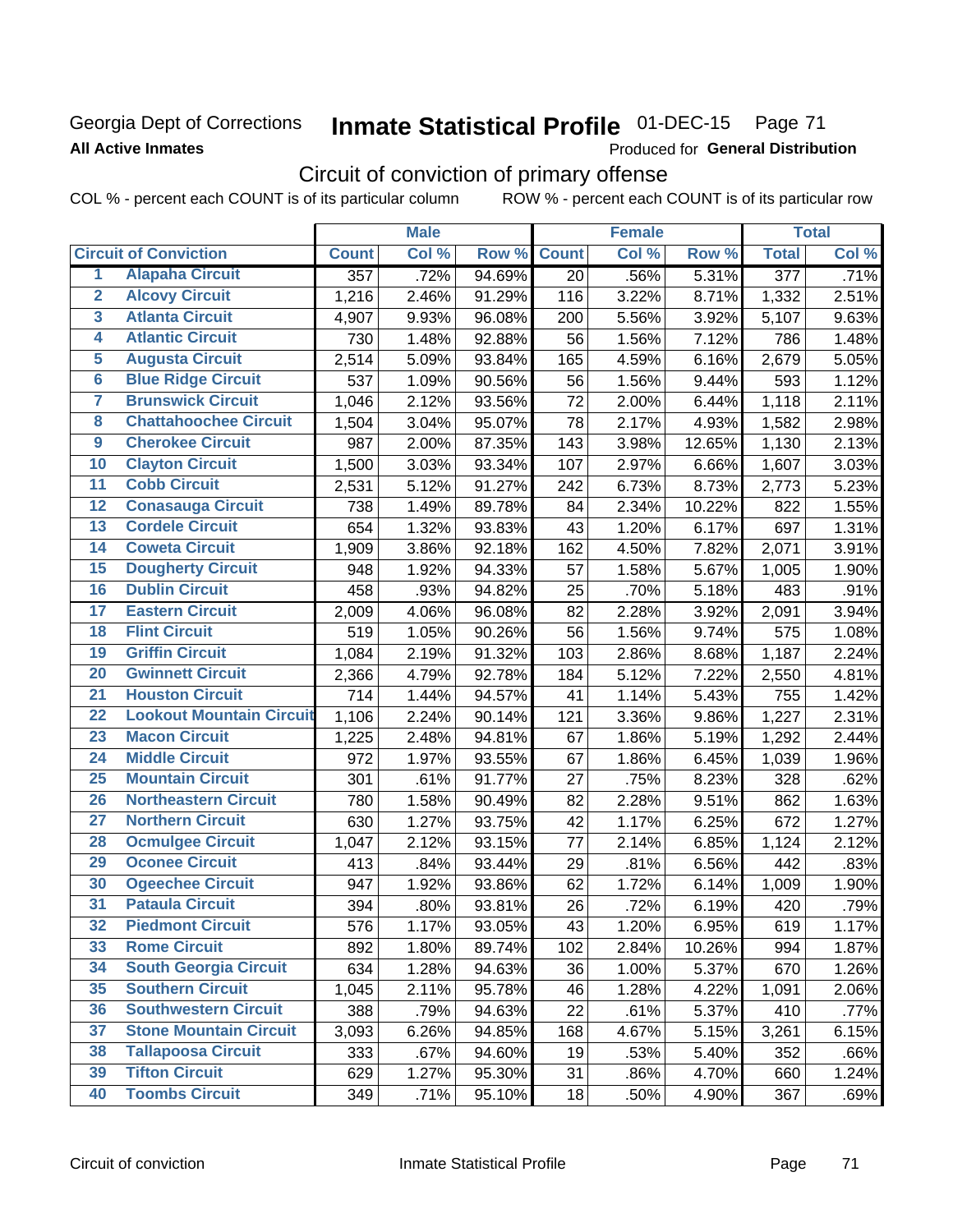## Georgia Dept of Corrections **All Active Inmates**

# Inmate Statistical Profile 01-DEC-15 Page 72

Produced for General Distribution

# Circuit of conviction of primary offense

COL % - percent each COUNT is of its particular column ROW % - percent each COUNT is of its particular row

|    |                                  |              | <b>Male</b> |           |              | <b>Female</b> |        |              | <b>Total</b> |
|----|----------------------------------|--------------|-------------|-----------|--------------|---------------|--------|--------------|--------------|
|    | <b>Circuit of Conviction</b>     | <b>Count</b> | Col %       | Row %     | <b>Count</b> | Col %         | Row %  | <b>Total</b> | Col %        |
| 41 | <b>Waycross Circuit</b>          | 870          | 1.76%       | 93.25%    | 63           | 1.75%         | 6.75%  | 933          | 1.76%        |
| 42 | <b>Western Circuit</b>           | 512          | 1.04%       | 94.12%    | 32           | .89%          | 5.88%  | 544          | 1.03%        |
| 43 | <b>Rockdale Circuit</b>          | 452          | .91%        | 91.68%    | 41           | 1.14%         | 8.32%  | 493          | .93%         |
| 44 | <b>Douglas Circuit</b>           | 1,133        | 2.29%       | 90.21%    | 123          | 3.42%         | 9.79%  | 1,256        | 2.37%        |
| 45 | <b>Appalachian Circuit</b>       | 267          | .54%        | 90.20%    | 29           | .81%          | 9.80%  | 296          | .56%         |
| 46 | <b>Enotah Circuit</b>            | 299          | .60%        | 87.68%    | 42           | 1.17%         | 12.32% | 341          | .64%         |
| 47 | <b>Bell-Forsyth J.C.</b>         | 372          | .75%        | 90.95%    | 37           | 1.03%         | 9.05%  | 409          | .77%         |
| 48 | <b>Towaliga Judicial Circuit</b> | 319          | .65%        | 90.37%    | 34           | .95%          | 9.63%  | 353          | .67%         |
| 49 | <b>Paulding Circuit</b>          | 219          | .44%        | $92.02\%$ | 19           | .53%          | 7.98%  | 238          | .45%         |
|    | <b>Total Rported</b>             | 49,425       | 100%        | 93.22%    | 3,597        | 100%          | 6.78%  | 53,022       | 100%         |
|    | <b>Not Reported</b>              |              | 190         |           |              | 8             |        |              | 198          |

| <b>Grand Total</b>          | 49,615  | 3,605 | 53,220  |
|-----------------------------|---------|-------|---------|
| <b>Mode (most frequent)</b> | Atlanta | Cobb  | Atlanta |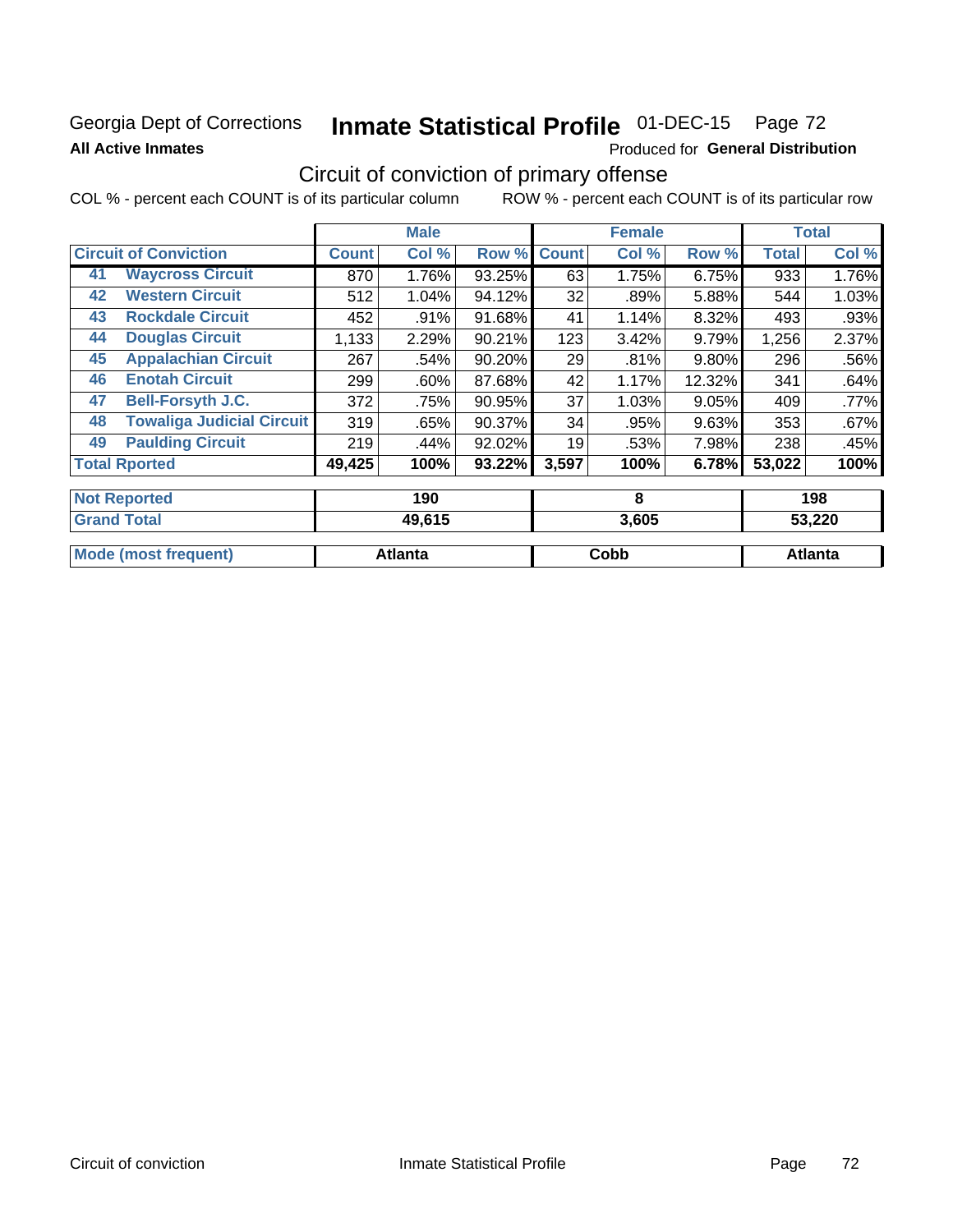# Georgia Dept of Corrections **Inmate Statistical Profile** 01-DEC-15 Page 73

## **All Active Inmates**

## Produced for **General Distribution**

## Years served (jail + prison) in this incarceration

COL % - percent each COUNT is of its particular column ROW % - percent each COUNT is of its particular row

|                       |              | <b>Male</b> |        |                | <b>Female</b> |        |              | <b>Total</b> |
|-----------------------|--------------|-------------|--------|----------------|---------------|--------|--------------|--------------|
| <b>Years Served</b>   | <b>Count</b> | Col %       | Row %  | <b>Count</b>   | Col %         | Row %  | <b>Total</b> | Col %        |
| Less than one year    | 13,418       | 28.11%      | 89.41% | 1,590          | 45.49%        | 10.59% | 15,008       | 29.29%       |
| 1 to 1.99 years       | 7,933        | 16.62%      | 92.12% | 679            | 19.43%        | 7.88%  | 8,612        | 16.81%       |
| 2 to 2.99 years       | 4,757        | 9.97%       | 93.00% | 358            | 10.24%        | 7.00%  | 5,115        | 9.98%        |
| 3 to 3.99 years       | 3,306        | 6.93%       | 95.49% | 156            | 4.46%         | 4.51%  | 3,462        | 6.76%        |
| 4 to 4.99 years       | 2,732        | 5.72%       | 95.96% | 115            | 3.29%         | 4.04%  | 2,847        | 5.56%        |
| 5 to 5.99 years       | 1,955        | 4.10%       | 95.00% | 103            | 2.95%         | 5.00%  | 2,058        | 4.02%        |
| 6 to 6.99 years       | 1,706        | 3.57%       | 96.00% | 71             | 2.03%         | 4.00%  | 1,777        | 3.47%        |
| 7 to 7.99 years       | 727          | 1.52%       | 94.66% | 41             | 1.17%         | 5.34%  | 768          | 1.50%        |
| 8 to 8.99 years       | 830          | 1.74%       | 96.74% | 28             | 0.80%         | 3.26%  | 858          | 1.67%        |
| 9 to 9.99 years       | 1,130        | 2.37%       | 97.25% | 32             | 0.92%         | 2.75%  | 1,162        | 2.27%        |
| 10 to 10.99 years     | 788          | 1.65%       | 95.86% | 34             | 0.97%         | 4.14%  | 822          | 1.60%        |
| 11 to 11.99 years     | 743          | 1.56%       | 95.99% | 31             | 0.89%         | 4.01%  | 774          | 1.51%        |
| 12 to 12.99 years     | 734          | 1.54%       | 94.95% | 39             | 1.12%         | 5.05%  | 773          | 1.51%        |
| 13 to 13.99 years     | 692          | 1.45%       | 96.11% | 28             | 0.80%         | 3.89%  | 720          | 1.41%        |
| 14 to 14.99 years     | 679          | 1.42%       | 97.28% | 19             | 0.54%         | 2.72%  | 698          | 1.36%        |
| 15 to 15.99 years     | 556          | 1.16%       | 95.70% | 25             | 0.72%         | 4.30%  | 581          | 1.13%        |
| 16 to 16.99 years     | 496          | 1.04%       | 95.57% | 23             | 0.66%         | 4.43%  | 519          | 1.01%        |
| 17 to 17.99 years     | 514          | 1.08%       | 95.90% | 22             | 0.63%         | 4.10%  | 536          | 1.05%        |
| 18 to 18.99 years     | 565          | 1.18%       | 97.75% | 13             | 0.37%         | 2.25%  | 578          | 1.13%        |
| 19 to 19.99 years     | 498          | 1.04%       | 97.46% | 13             | 0.37%         | 2.54%  | 511          | 1.00%        |
| 20 to 20.99 years     | 382          | 0.80%       | 96.22% | 15             | 0.43%         | 3.78%  | 397          | 0.77%        |
| 21 to 21.99 years     | 341          | 0.71%       | 97.15% | 10             | 0.29%         | 2.85%  | 351          | 0.69%        |
| 22 to 22.99 years     | 315          | 0.66%       | 96.92% | 10             | 0.29%         | 3.08%  | 325          | 0.63%        |
| 23 to 23.99 years     | 234          | 0.49%       | 97.10% | $\overline{7}$ | 0.20%         | 2.90%  | 241          | 0.47%        |
| 24 to 24.99 years     | 252          | 0.53%       | 96.55% | 9              | 0.26%         | 3.45%  | 261          | 0.51%        |
| 25 to 25.99 years     | 172          | 0.36%       | 96.63% | 6              | 0.17%         | 3.37%  | 178          | 0.35%        |
| 26 to 26.99 years     | 148          | 0.31%       | 98.01% | 3              | 0.09%         | 1.99%  | 151          | 0.29%        |
| 27 to 27.99 years     | 158          | 0.33%       | 98.14% | 3              | 0.09%         | 1.86%  | 161          | 0.31%        |
| 28 to 28.99 years     | 120          | 0.25%       | 99.17% | $\mathbf 1$    | 0.03%         | 0.83%  | 121          | 0.24%        |
| 29 to 29.99 years     | 93           | 0.19%       | 98.94% | 1              | 0.03%         | 1.06%  | 94           | 0.18%        |
| Thirty + years        | 762          | 1.60%       | 98.70% | 10             | 0.29%         | 1.30%  | 772          | 1.51%        |
| <b>Total Reported</b> | 47,736       | 100%        | 93.18% | 3,495          | 100%          | 6.82%  | 51,231       | 100%         |

| <b>Not Reported</b>     | 1.879              | 110                | 1.989         |
|-------------------------|--------------------|--------------------|---------------|
| <b>Grand Total</b>      | 49.615             | 3.605              | 53,220        |
| Mean<br>(average)       | 5.83               | 3.09               | 5.64          |
|                         |                    |                    |               |
| <b>Median (middle)</b>  | 2.48               | 1.2                | 2.37          |
| Mode<br>(most frequent) | Less than one year | Less than one year | Less than one |

**year**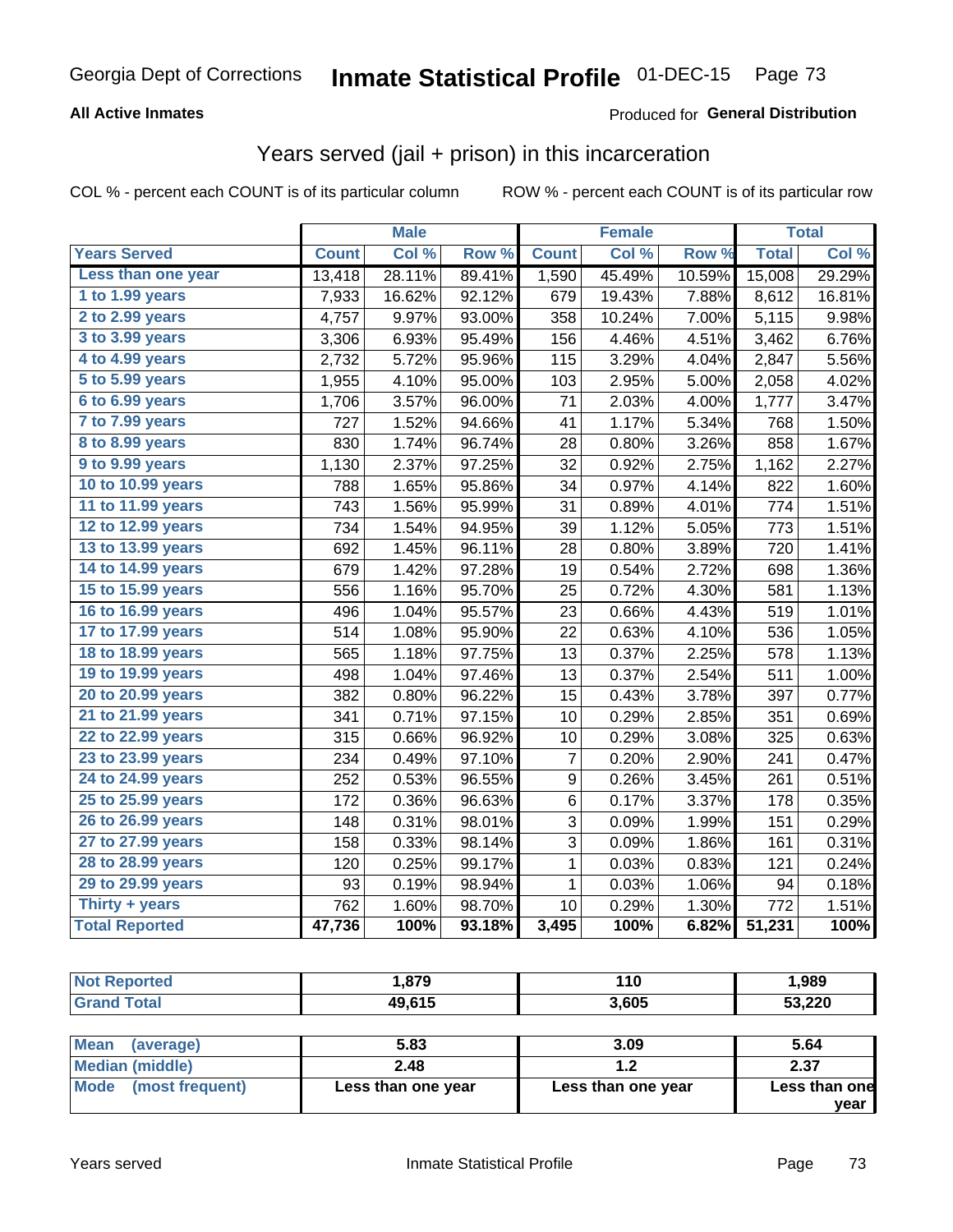#### **All Active Inmates**

Produced for **General Distribution**

## Results of most recent HIV tests

|                         | <b>Male</b>  |        |           | <b>Female</b> |           |           | <b>Total</b> |        |
|-------------------------|--------------|--------|-----------|---------------|-----------|-----------|--------------|--------|
| <b>HIV Test Results</b> | <b>Count</b> | Col %  | Row %I    | <b>Count</b>  | Col %     | Row %     | $\tau$ otal  | Col %  |
| <b>Positive</b>         | 251          | 1.69%  | 84.80%    | 45            | 3.43%     | $15.20\%$ | 296          | 1.83%  |
| <b>Negative</b>         | 14.579       | 98.29% | 92.01%    | .266          | $96.57\%$ | 7.99%     | 15,845       | 98.15% |
| <b>Indeterminate</b>    | ว            | 0.02%  | 100.00%   |               |           |           |              | 0.02%  |
| <b>Total Reported</b>   | 14,833       | 100%   | $91.88\%$ | 1,311         | 100%      | 8.12%     | 16,144       | 100%   |

| <b>Not Reported</b>   | 34,782 | 2,294 | 37,076 |
|-----------------------|--------|-------|--------|
| Total<br><b>Grand</b> | 49,615 | 3,605 | 53,220 |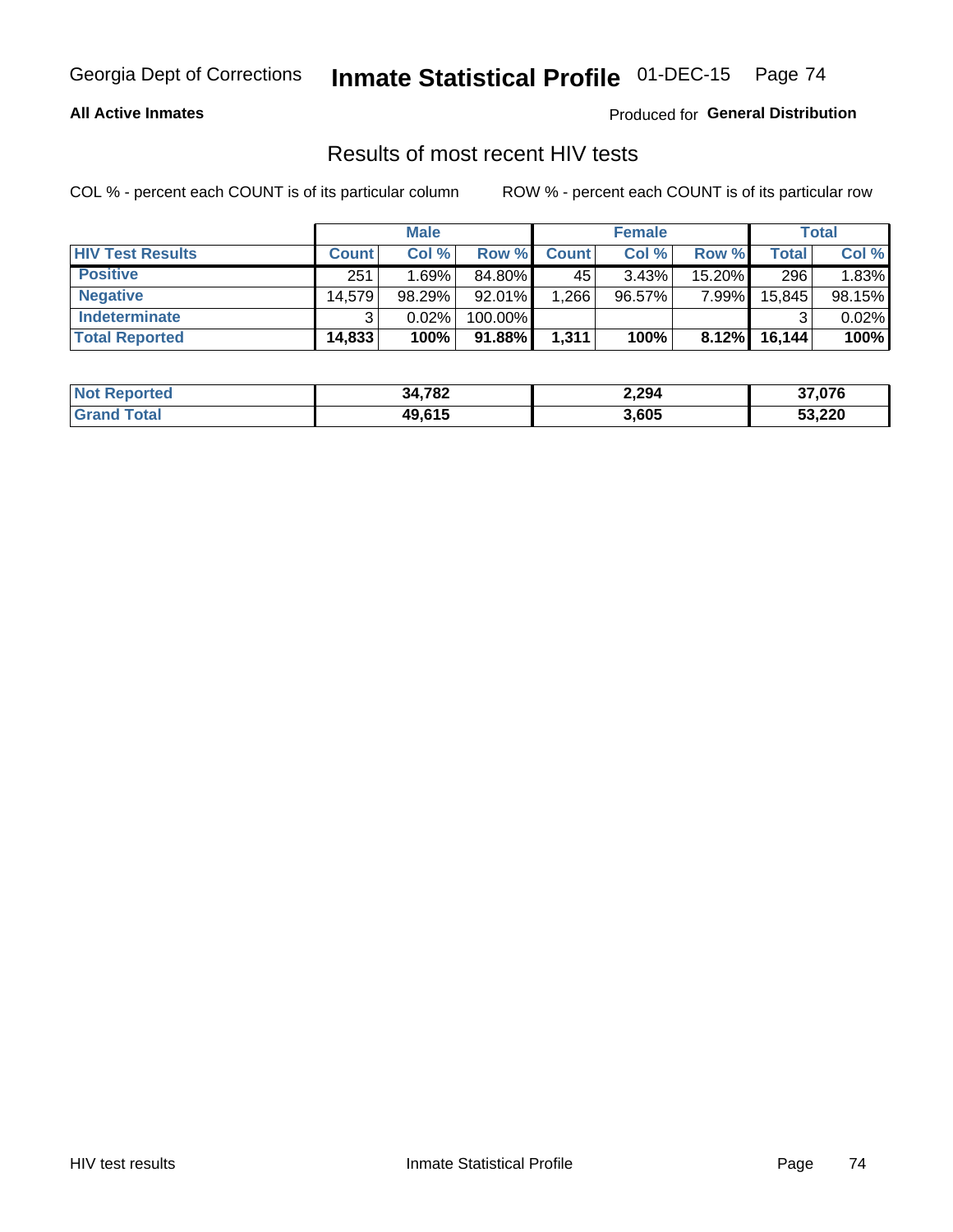#### **All Active Inmates**

### Produced for **General Distribution**

### Results of most recent tuberculosis test

|                                  | <b>Male</b>     |           |           | <b>Female</b>    |           |          | Total  |        |
|----------------------------------|-----------------|-----------|-----------|------------------|-----------|----------|--------|--------|
| <b>Tuberculosis Test Results</b> | <b>Count</b>    | Col%      | Row %I    | <b>Count</b>     | Col%      | Row %    | Total  | Col %  |
| <b>Positive on current test</b>  | 6,299           | 17.46%    | 97.78%    | 143 <sub>1</sub> | $5.70\%$  | 2.22%    | 6,442  | 16.69% |
| <b>Positive on previous test</b> | 10 <sup>1</sup> | 0.03%     | 100.00%   |                  |           |          | 10     | 0.03%  |
| <b>Negative</b>                  | 29.773          | $82.51\%$ | $92.64\%$ | 2,365            | $94.30\%$ | $7.36\%$ | 32,138 | 83.28% |
| <b>Total Reported</b>            | 36,082          | 100%      | $93.50\%$ | 2,508            | 100%      | $6.50\%$ | 38,590 | 100%   |

| <b>Not Reported</b>     | 13,533 | 1,097 | 14,630 |
|-------------------------|--------|-------|--------|
| <b>Total</b><br>' Grand | 49,615 | 3,605 | 53,220 |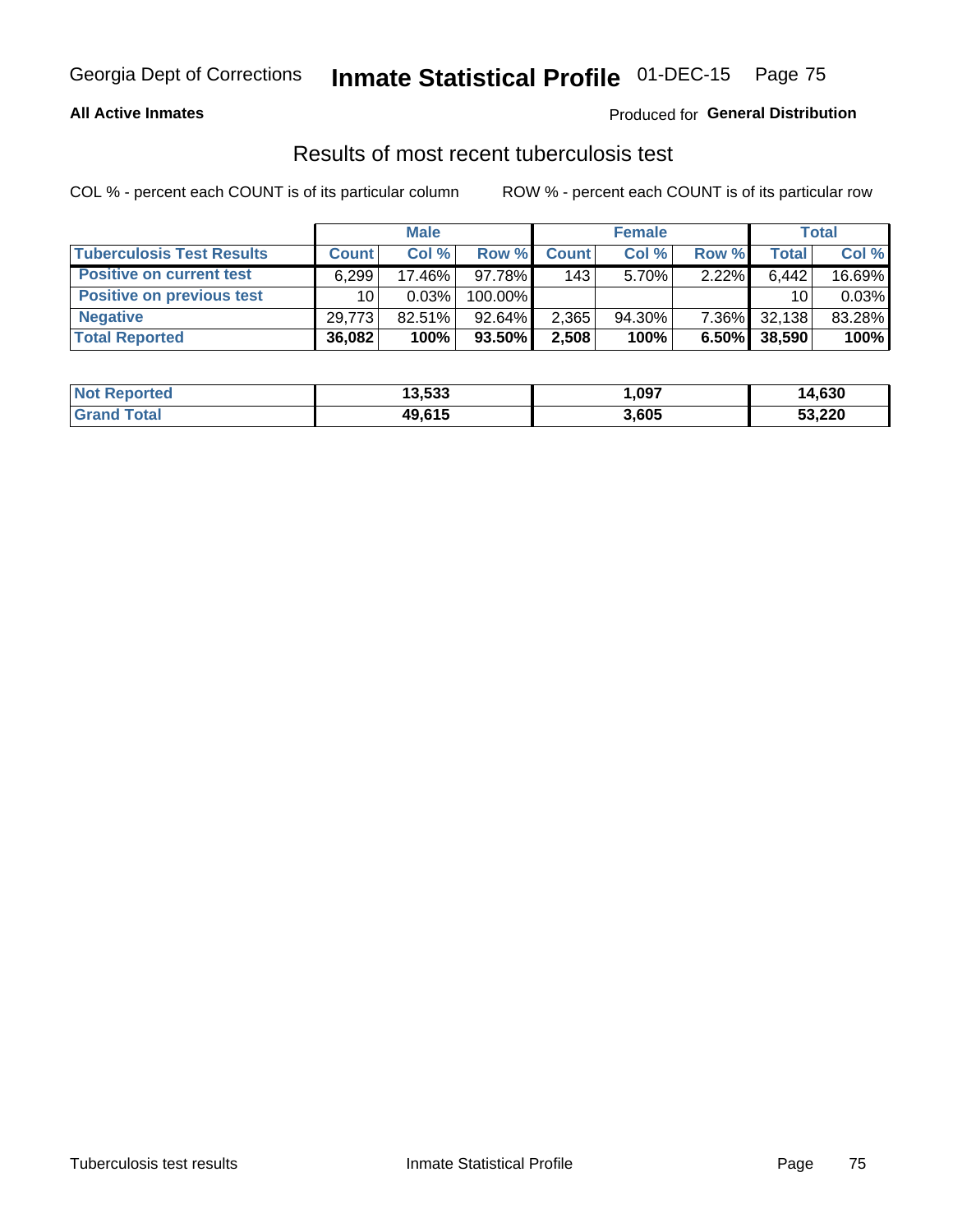#### **All Active Inmates**

Produced for **General Distribution**

### Results of most recent syphilis test

|                                 | <b>Male</b>  |           |        | <b>Female</b> |           |          | Total   |        |
|---------------------------------|--------------|-----------|--------|---------------|-----------|----------|---------|--------|
| <b>Syphilis Test Results</b>    | <b>Count</b> | Col%      | Row %  | <b>Count</b>  | Col %     | Row %    | Total I | Col %  |
| <b>Positive on current test</b> | 230          | 1.72%     | 94.26% | 14            | 2.70%     | $5.74\%$ | 244     | 1.76%  |
| <b>Negative</b>                 | 13.104       | $98.28\%$ | 96.29% | 505           | $97.30\%$ | $3.71\%$ | 13,609  | 98.24% |
| <b>Total Reported</b>           | 13,334       | 100%      | 96.25% | 519           | 100%      | 3.75%    | 13,853  | 100%   |

| <b>Not Reported</b> | 36,281 | 3,086 | 39,367 |
|---------------------|--------|-------|--------|
| <b>Srand Total</b>  | 49,615 | 3,605 | 53,220 |